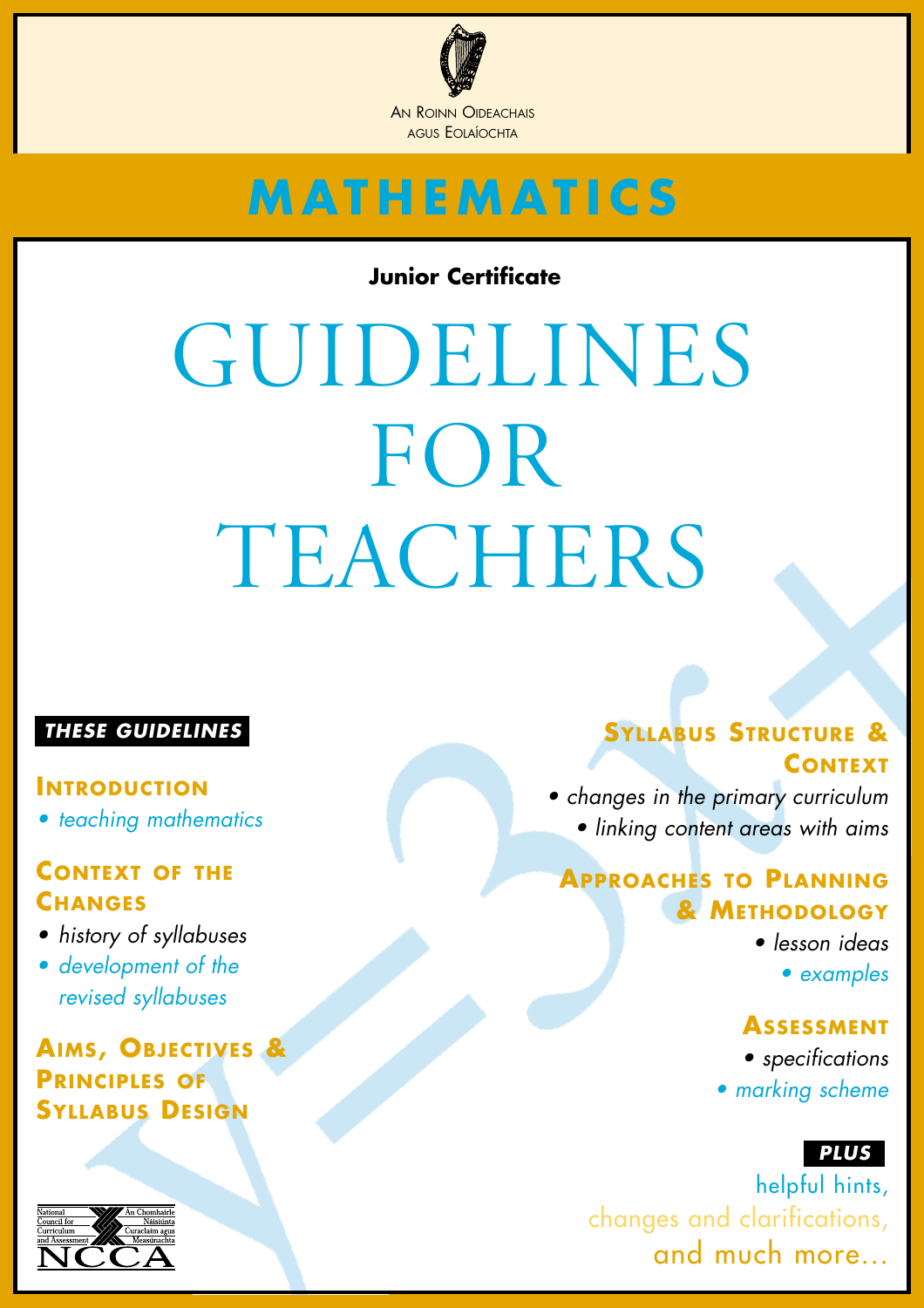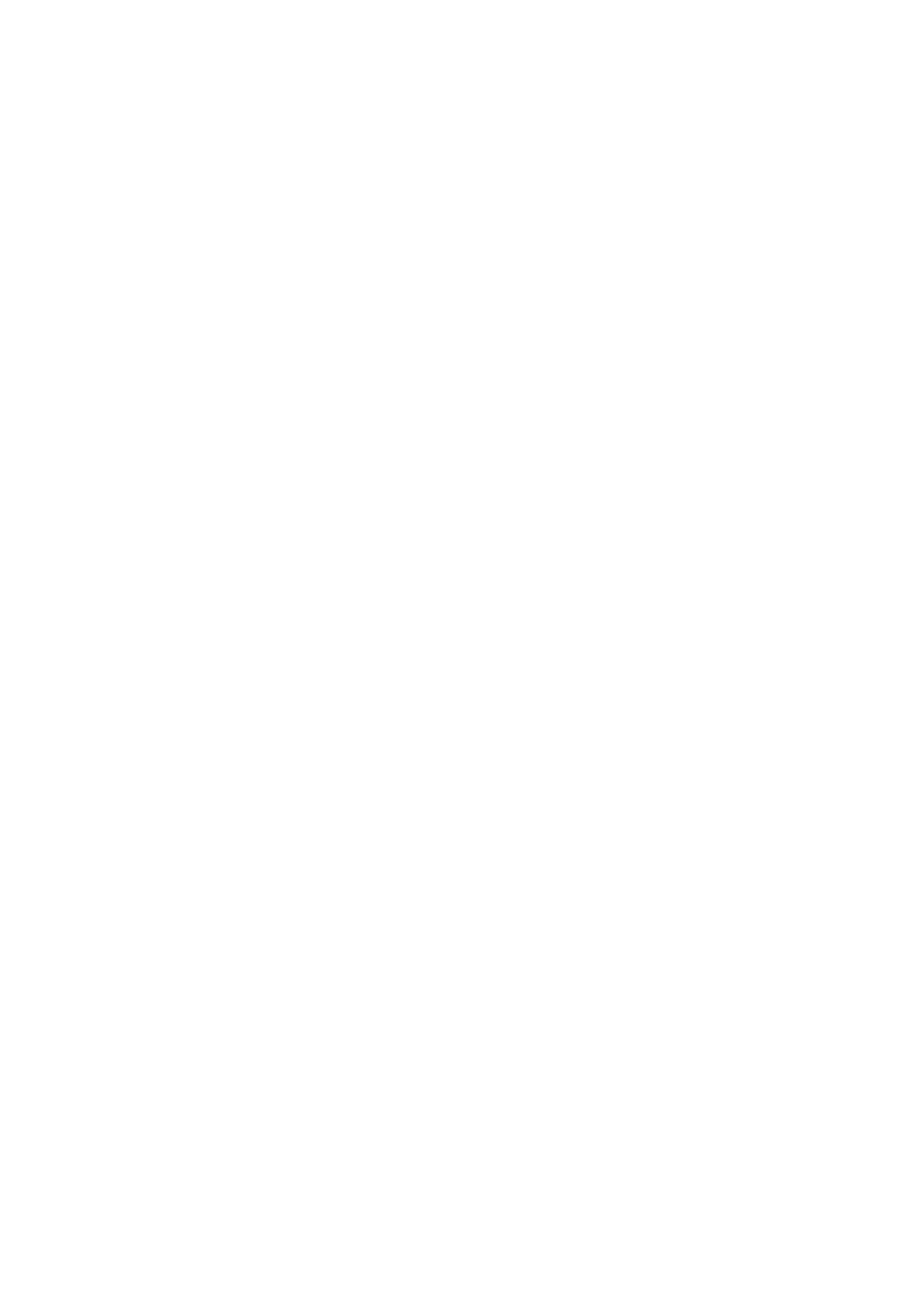<span id="page-3-0"></span>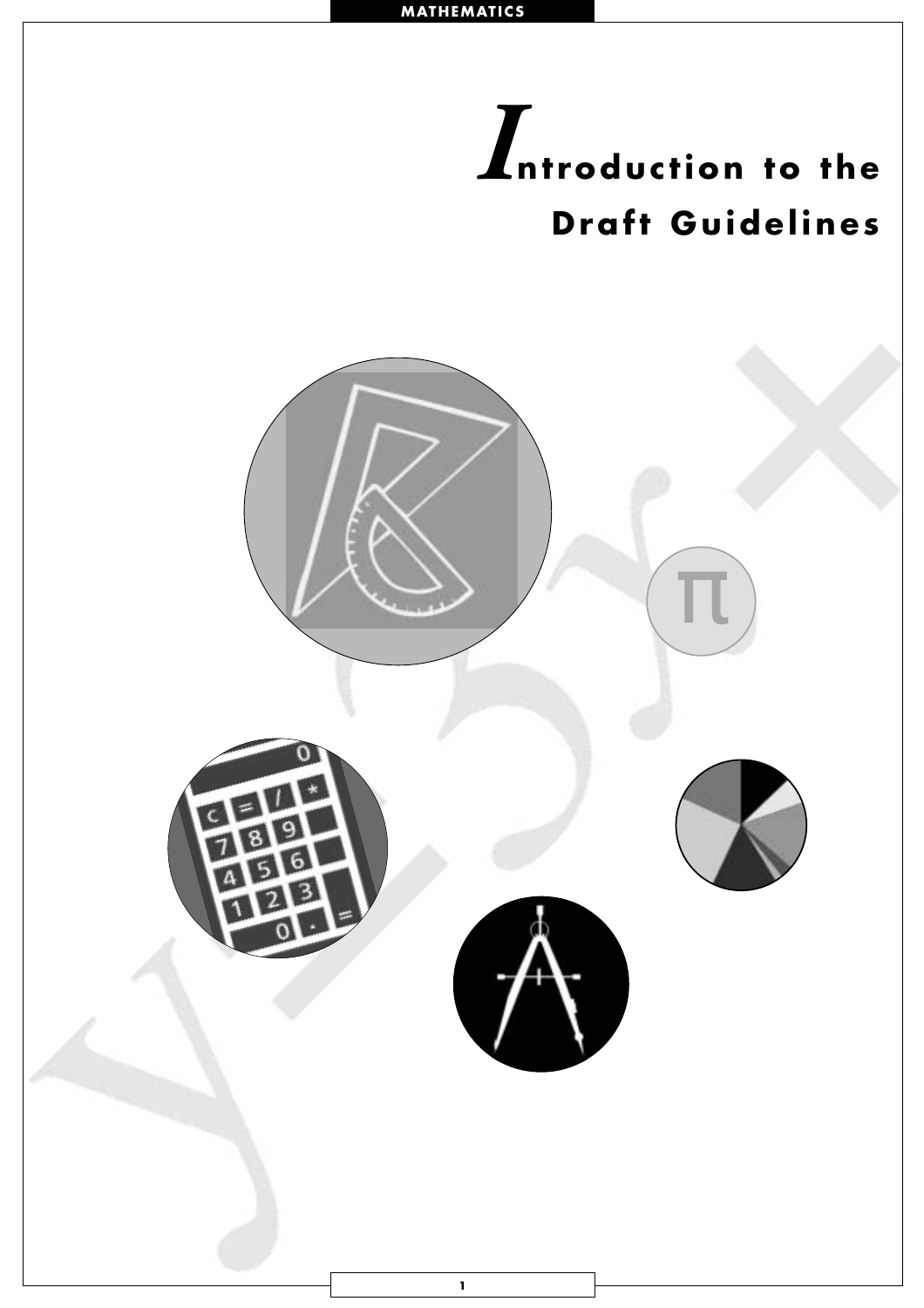# INTRODUCTION

*These Guidelines are intended to provide a resource for teachers of Junior Certificate mathematics. In particular they are designed to support the revised Junior Certificate syllabuses (introduced in September 2000) during the first cycle of implementation: that is, until the end of the academic year 2002/2003.*

The current *draft* version of the *Guidelines* can be updated after 2003 to reflect the experience and wisdom of teachers who have taught the new syllabuses during their introductory period.

The document aims to address a variety of questions<br>that may be asked about the syllabuses. Questions can be grouped under the headings "why", "what" and "how". The opening sections of the *Guidelines* focus especially on providing answers to questions of "why" type. Section 1 describes the background to and reasons for the revision of the mathematics syllabuses; Section 2, dealing with the specification of aims and objectives, emphasises the rationale and principles underlying their design; and Section 3, on syllabus content, outlines reasons for including specific topics. These sections also address issues of "what" type. For example, Section 3 highlights the changes that were made from the preceding syllabuses and the differences that may be expected in student knowledge and attitude at entry to the junior cycle following the introduction of the revised Primary School Curriculum. In Section 4, "how" questions are considered: how the work might be organised in the school or classroom, and how specific topics might be taught. This section describes some of the insights and practice of experienced teachers who have "made it work" in Irish classrooms. Against this exposition of where the learning of mathematics should be going and how it might get there, Section 5, on assessment, indicates ways in which information can be obtained on whether or not the students have arrived at the intended goals. A number of appendices provide reference material.

Thus, the different parts of the *Guidelines* are likely to  $\perp$  be used in different ways. The initial parts offer a general orientation and invite reflection on the purposes of mathematics education in the junior cycle. The central sections provide a resource for the day-to-day work of

mathematics teaching: a compendium of ideas, to which teachers may turn when they wish to improve the quality or vary the style of learning in their classrooms. The section dealing with assessment is likely to be of special interest to those preparing students for state examinations, but its brief is wider, with the focus being on formative as well as summative assessment. Altogether, it is hoped that the emphasis on *meaningful and enjoyable learning* will enrich the quality and enhance the effectiveness of our students' mathematics education.

The *Guidelines* are designed to support the teaching of mathematics in the junior cycle in such a way as to meet a wide range of learning needs. However, students with a mild general learning disability often face particular challenges in the area of mathematics. Additional guidelines for teachers of students with a mild general learning disability have been drawn up, and provide a further resource for all teachers of mathematics.

Many people – too many to mention individually – have contributed to the *Guidelines*. A special tribute must be paid to the teachers who provided the "lesson ideas" which form a key part of the document and also to those who made inputs to other sections. The engagement of so many people from outside the course committee, as well as of committee members, is a welcome feature of the process leading to the production of the draft *Guidelines* document. It represents a significant advance in the sharing of mathematics teaching methodologies at national level. As indicated above, the intention is that even more members of the mathematics education community will contribute their ideas over the period of operation of the draft *Guidelines*. The final version can then provide a resource that reflects as much good practice as possible in mathematics teaching in Ireland.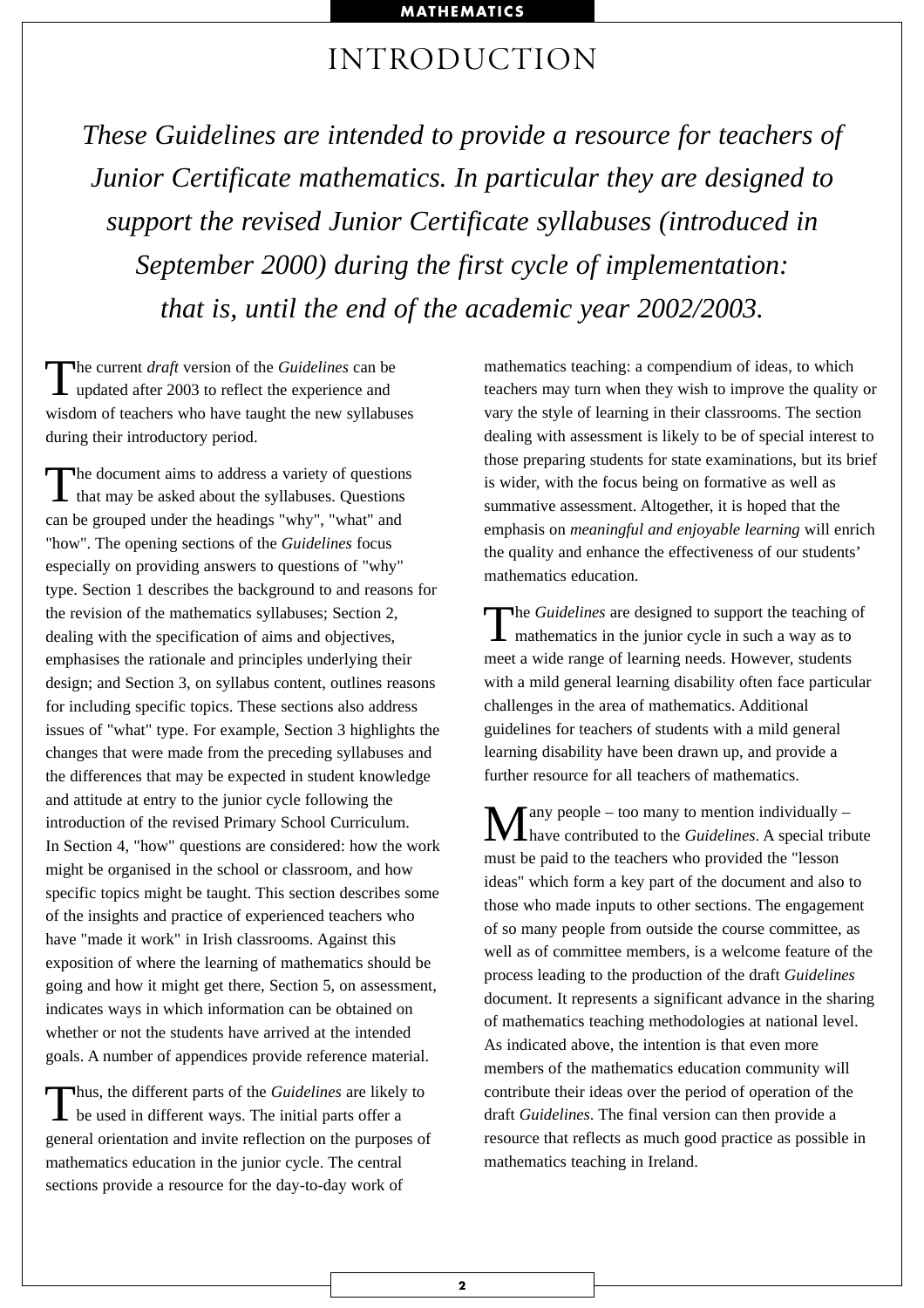<span id="page-5-0"></span>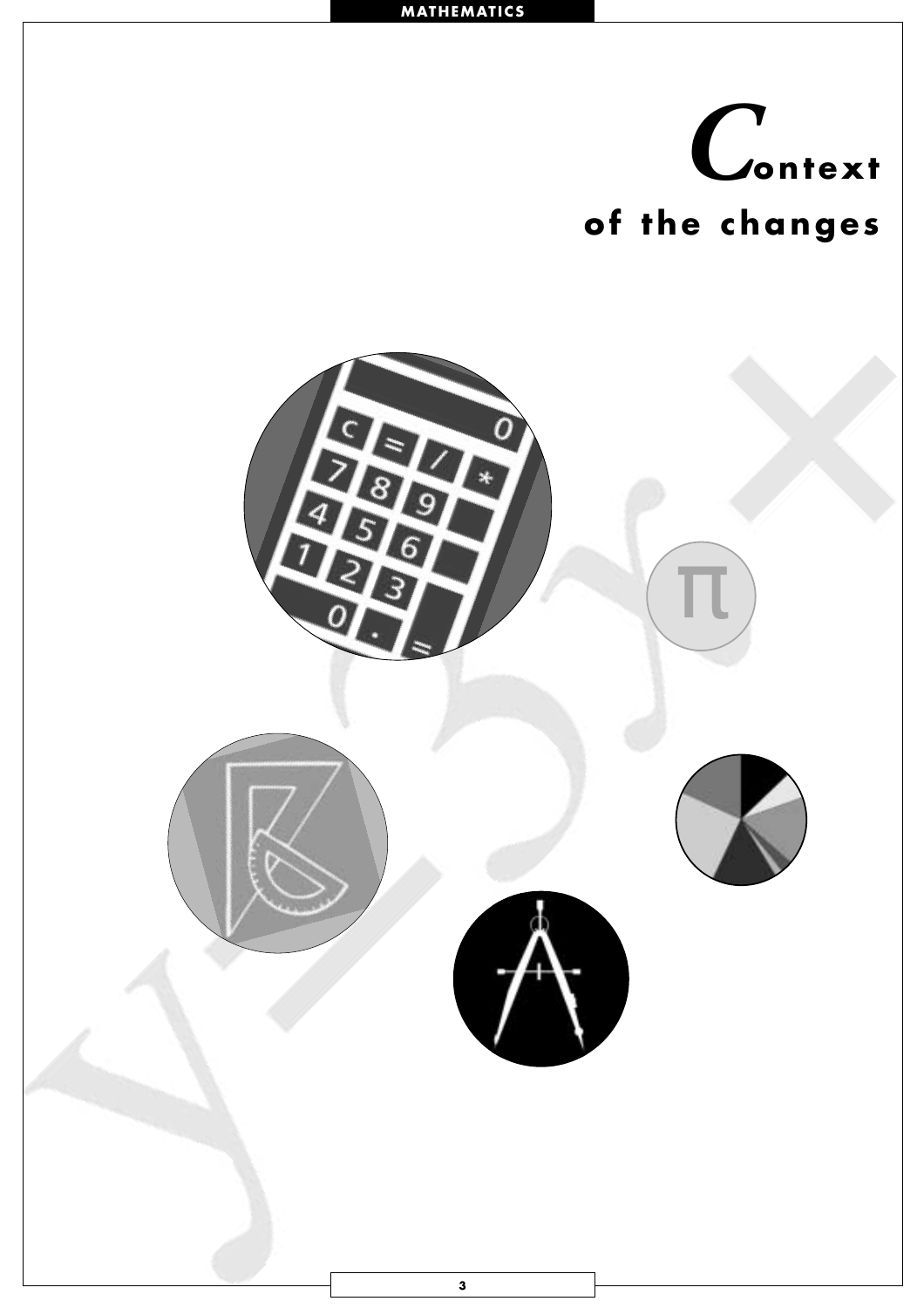### 1.1 HISTORY OF THE SYLLABUSES

#### **DEVELOPMENT OF THE JUNIOR CYCLE SYLLABUSES**

The development of the current syllabuses can be traced back to the sixties: that period of great change in mathematics courses world-wide. The changes were driven by a philosophy of mathematics that had transformed the subject at university level and was then starting to penetrate school systems. It was characterised by emphasis on *structure* and *rigour*. Starting from sets, the whole edifice of mathematics could be built up logically, via relations and in particular functions; the structure laws (such as those we know as the commutative, associative and distributive properties) were golden threads tying the different parts of mathematics together. As a summary of the mathematics of the day, it was splendidly conceived and realised by the famous Bourbaki group in France; but it was devised as a state-of-the art summary of the discipline of mathematics, not as an introduction to the subject for young learners. Nonetheless, many countries embraced the philosophy – or at least its outcome, revised subject-matter and rigorous presentation – with great enthusiasm. In Ireland, teachers attended seminars given by mathematicians; the early years of the Irish Mathematics Teachers' Association were enlivened by discussions of the new material.

The first changes in the mathematics syllabuses in this period took place in the senior cycle; new Leaving Certificate syllabuses were introduced in 1964, for first examination in 1966. Meanwhile, thoroughly "modern" syllabuses were being prepared for the junior cycle. They were introduced in 1966, for first examination in 1969, and were provided at two levels: "Higher" and "Lower". (Prior to 1966, two levels had also been offered, but the less demanding of the two had been available only to girls.) These revisions brought in some topics which we now take for granted, such as sets and statistics, as well as a few, such as number bases, which have not stood the test of time. The new syllabuses also addressed a problem in their predecessors: students were finding difficulty with the (comparatively) traditional presentation of formal geometry – difficulty, it can be said, shared by students in many other countries; so Papy's system, based on couples and transformations of the plane, was introduced alongside the existing version. For the examinations, papers clearly delineated by topic – arithmetic, algebra and geometry – were replaced by two papers in which a more integrated approach was taken, in keeping with the "modern" vision of mathematics.

The syllabuses introduced in 1966 ran for seven years.<br>In 1973, revised versions were implemented in order to deal with some aspects that were causing difficulty. Two main alterations were made. First, the hybrid system of geometry was replaced by one entirely in the style of Papy. Secondly, the examination papers were redesigned so that the first section on each consisted of several compulsory multiple-choice items, effectively spanning the entire content relevant to the paper in question. The revised syllabuses were even more strongly Bourbakiste in character than their predecessors, with the ideas of set and function being intended to unify very many aspects of the syllabuses. However, it was hoped that emphasis would be given to arithmetic calculation and algebraic manipulation, which were felt to have suffered some neglect in the first rush of enthusiasm for the modern topics.

The size of the cohort taking the Intermediate Certificate I increased in the 1970s. The rather abstract and formal nature of "modern" mathematics was not suitable for all the cohort, and further revisions were needed. In the early eighties, therefore, it was decided to introduce a third syllabus, geared to the needs of the less able. Also, some amendments were made to the former Higher and Lower level syllabuses. The package of three syllabuses, then called Syllabuses A, B and C, was introduced in 1987, for first examination in 1990. In the examination papers for Syllabuses A and B, question 1 took on the role of examining all topics in the relevant half of the syllabus, but the multiple-choice format was dropped in favour of the short-answer one that was already in use at Leaving Certificate level. A very limited choice was offered for the remaining questions (of traditional "long answer" format). For Syllabus C, a single paper with twenty short-answer questions was introduced.

The unified Junior Certificate programme was<br>introduced in 1989. As the Intermediate Certificate mathematics syllabuses had been revised so recently, they were adopted as Junior Certificate syllabuses without further consideration (except that Syllabuses A, B and C were duly renamed the Higher, Ordinary and Foundation level syllabuses). Consequently, there was no opportunity to review the syllabuses thoroughly or to give due consideration to an appropriate philosophy and style for junior cycle mathematics in the 1990s and the new millennium.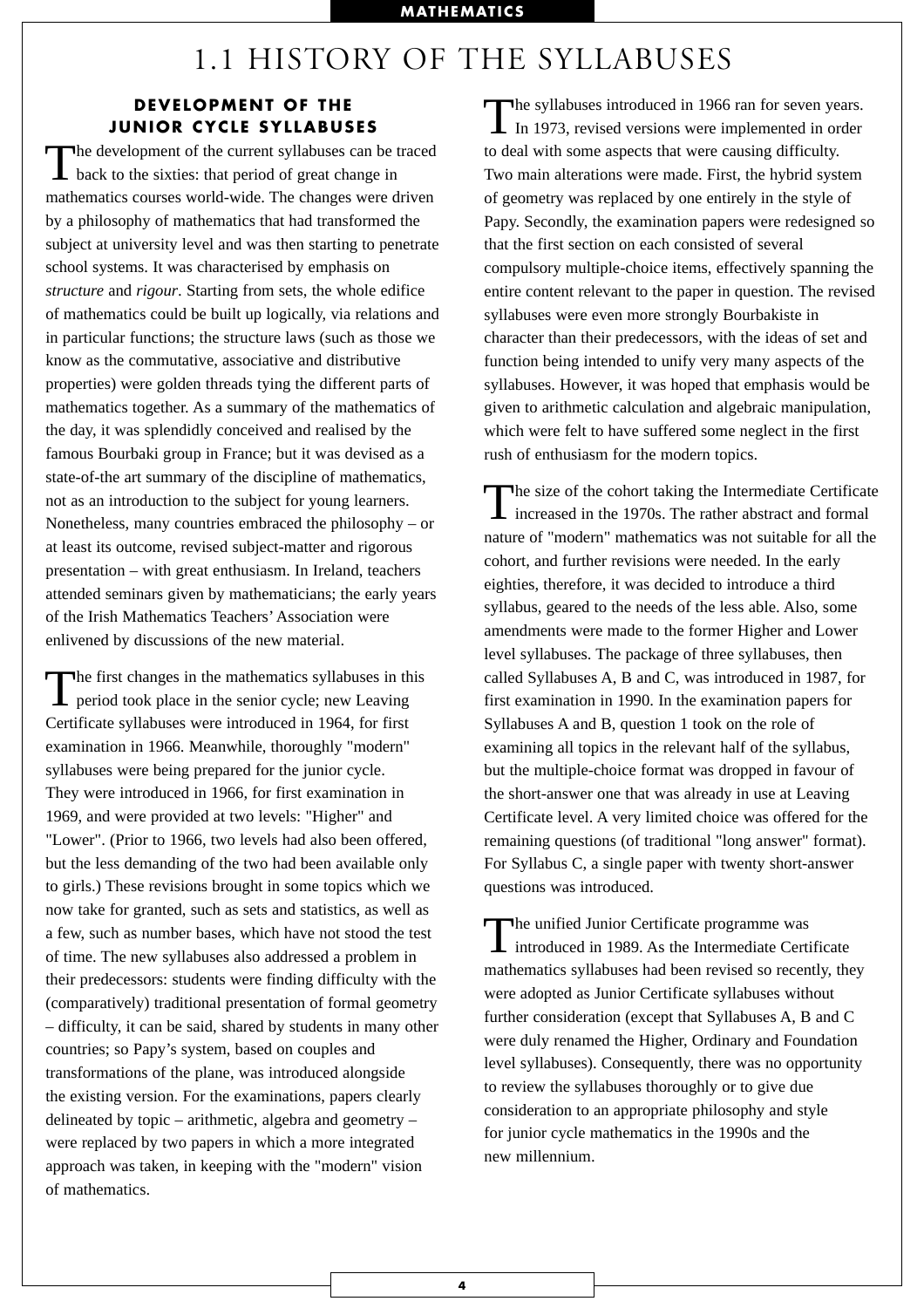The focus so far has been on syllabus *content*, and has indicated that the revolution in mathematics education in the 1960s has been followed by gradual evolution. Accompanying *methodology* received comparatively little attention in the ongoing debates. Choice of teaching method is not prescribed at national level; it is the domain of the teacher, the professional in the classroom. However, pointers could be given as to what was deemed appropriate, and the Preambles to the syllabuses introduced in 1973 and 1987 referred to the importance of understanding, the need for practical experience and the use of appropriate contexts. Now, with the increase in student retention and in view of the challenges posed by the information age, greater emphasis on methodology has become a matter of priority.

#### **RECENT CHANGES AT OTHER LEVELS IN THE SYSTEM**

To set the scene properly for the current revision of the Junior Certificate syllabuses, it is necessary to look also at what precedes and follows them in the students' education: the Primary School Curriculum and Leaving Certificate syllabuses.

The *Leaving Certificate syllabuses* were revised in the **L** early 1990s. The revised syllabuses had to follow suitably from the then current Junior Certificate syllabuses, to fit into the existing senior cycle framework, and also to meet the needs of the world beyond school. This imposed some limitations on the scope of the revision. However, content was thoroughly critiqued for current relevance and suitability, some topics being discarded and a limited number of new ones being introduced. For the new Foundation level syllabus – brought in as the Ordinary Alternative syllabus in 1990, and amended slightly and

designated as being at Foundation level in 1995 – some recommendations were made with respect to methodology. They emphasised the particular need for concrete approaches to concepts and for careful sequencing of techniques so that students could find meaning and experience success in their work. Much of the work was built round the use of calculators, which were treated as learning tools rather than just computational aids.

The introduction of calculators is also a feature of the revised *Primary School Curriculum* which was published in 1999. The revision was the first to be undertaken since the introduction of the radically restructured Primary School Curriculum in 1971. The revised curriculum is being implemented on a phased basis, with the mathematics element scheduled for introduction in 2002. As is the case for the second level syllabuses, the revolution of the earlier period has been followed by evolution. The 1971 curriculum emphasised discovery learning, and this has led to considerable use of concrete materials and activity methods in junior classes. The revised Primary School Curriculum focuses to a greater extent on problem-solving and on the need for students to encounter concepts in contexts to which they can relate. Students emerging from the revised curriculum should be more likely than their predecessors to look for meaning in their mathematics and less likely to see the subject almost totally in terms of the rapid performance of techniques. They may be more used to active learning, in which they have to construct meaning and understanding for themselves, rather than passively receiving information from their teachers. The detailed changes in content and emphasis likely to affect second level mathematics are outlined in Section 3.4.

# 1.2 DEVELOPMENT OF THE REVISED SYLLABUSES

#### **EVALUATIONS OF THE 1987 SYLLABUSES**

The ringularity in the NCCA, the mathematics (junior cycle) course committee was first convened in November 1990, and was asked to analyse the impact of the new junior cycle mathematics syllabus. A somewhat similar brief was given in 1992, coinciding with a wider review: that of the first examination of syllabuses introduced at the inception of the Junior Certificate in 1989. The committee produced a report in response to each

request. Among the difficulties identified in one or both of these reports were

- the length of the Higher level syllabus (which had actually been *shortened* in 1987, but the restricted choice in the examination meant that greater coverage was required than before)
- aspects of the geometry syllabus, especially at Higher level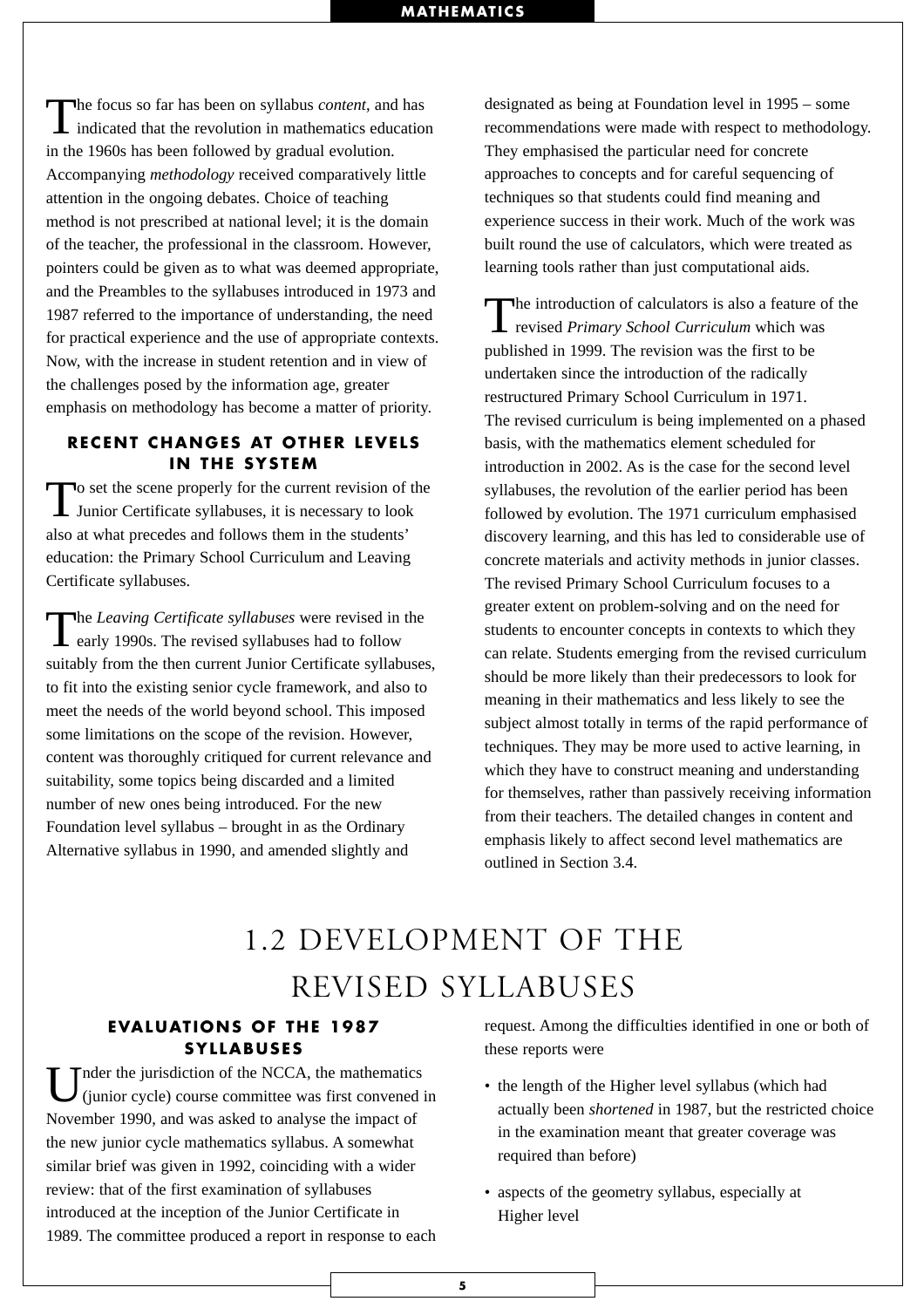- the proscription of calculators in the examinations, and consequently their restricted use as learning tools and computational aids in the classroom
- design of the Higher and Ordinary level examination papers (the restricted choice being endorsed, but the absence of aims and objectives giving problems in specifying criteria for question design and for formulation of marking schemes).

Both reports included favourable comments on the appropriateness of the Foundation level syllabus – newly introduced at that stage – for most of the students who were taking it.

#### **BRIEF FOR THE REVISIONS**

In Autumn 1994, the course committee was asked to<br>
critique the Junior Certificate mathematics syllabuses, n Autumn 1994, the course committee was asked to this time with a view to introducing some amendments if required. Because of the amount of change that had taken, and was taking, place in the junior cycle in other subject areas, *it was specified that the outcomes of the review would build on current syllabus provision and examination approaches rather than leading to a root and branch change of either. Thus, once more, the syllabuses were to be revised rather than fundamentally redesigned.* The review was to take into account

- the work being done by the NCCA with respect to the curriculum for the upper end of the primary school
- the earlier reviews carried out by the committee
- changing patterns of examination papers over recent years
- analysis of examination results since 1990.

The following tasks were set out for the committee:

- To identify the major issues of concern regarding the existing syllabuses in their design, implementation and assessment;
- To address the issues surrounding Foundation level mathematics;
- To draft an appropriate statement of aims and objectives for each of the three syllabuses in line with Junior Certificate practice;
- To prepare Guidelines to assist in improving the teaching of mathematics.

#### **EXECUTION OF THE TASKS**

The committee had already identified the main issues, as described above. Consultation with the constituencies, for example at meetings of the Irish Mathematics Teachers' Association, tended to confirm that these were indeed the areas of chief concern to mathematics teachers. Chief Examiners' reports and international studies involving Ireland provided further insights. Altogether, the information pointed to strengths of Irish mathematics education – such as its sense of purpose and focus and the very good performance of the best students – but also to weaknesses, for example with respect to students' basic skills and understanding in some key areas of the curriculum, their communication skills and their ability to apply knowledge in realistic contexts. Consequent changes eventually made to the syllabuses and proposed for the examinations are outlined in Sections 3.3 and 5.4 of this document.

Further consideration of the Foundation level syllabus led to endorsement of its main thrust and its appropriateness for many students at the weaker end of the mathematical ability spectrum. Against this background of general approval, however, the committee recognised some difficulties, both with the syllabus content and with the format of the Junior Certificate examination. Changes were needed to enrich the content and improve the standing of the syllabus and to give students more opportunity to show what they had learnt. The problem of students following the Foundation level syllabus, or taking the examination, when they are capable of working at the Ordinary level, also needed to be addressed. Again, consequent changes are described elsewhere in these *Guidelines* (see Sections 3.3 and 5.4).

#### **FROM INTENTION TO IMPLEMENTATION**

The course committee duly presented the final draft of the syllabus to the NCCA Council, and this was approved by Council in May 1998. Later in the same year, the Minister for Education and Science announced his decision to implement the syllabus. It was introduced into schools in Autumn 2000 for first examination in 2003.

Introduction of the syllabus is being accompanied by in-<br>Career development for teachers of mathematics. This has Introduction of the syllabus is being accompanied by inbeen planned so as to focus, not only on the changes in syllabus content, but also on the types of *teaching methodology* that might facilitate achievement of the aims and objectives of the revised syllabus. These *Guidelines* are intended to complement the in-career development sessions. They can also support further study involving teachers or groups of teachers throughout the country.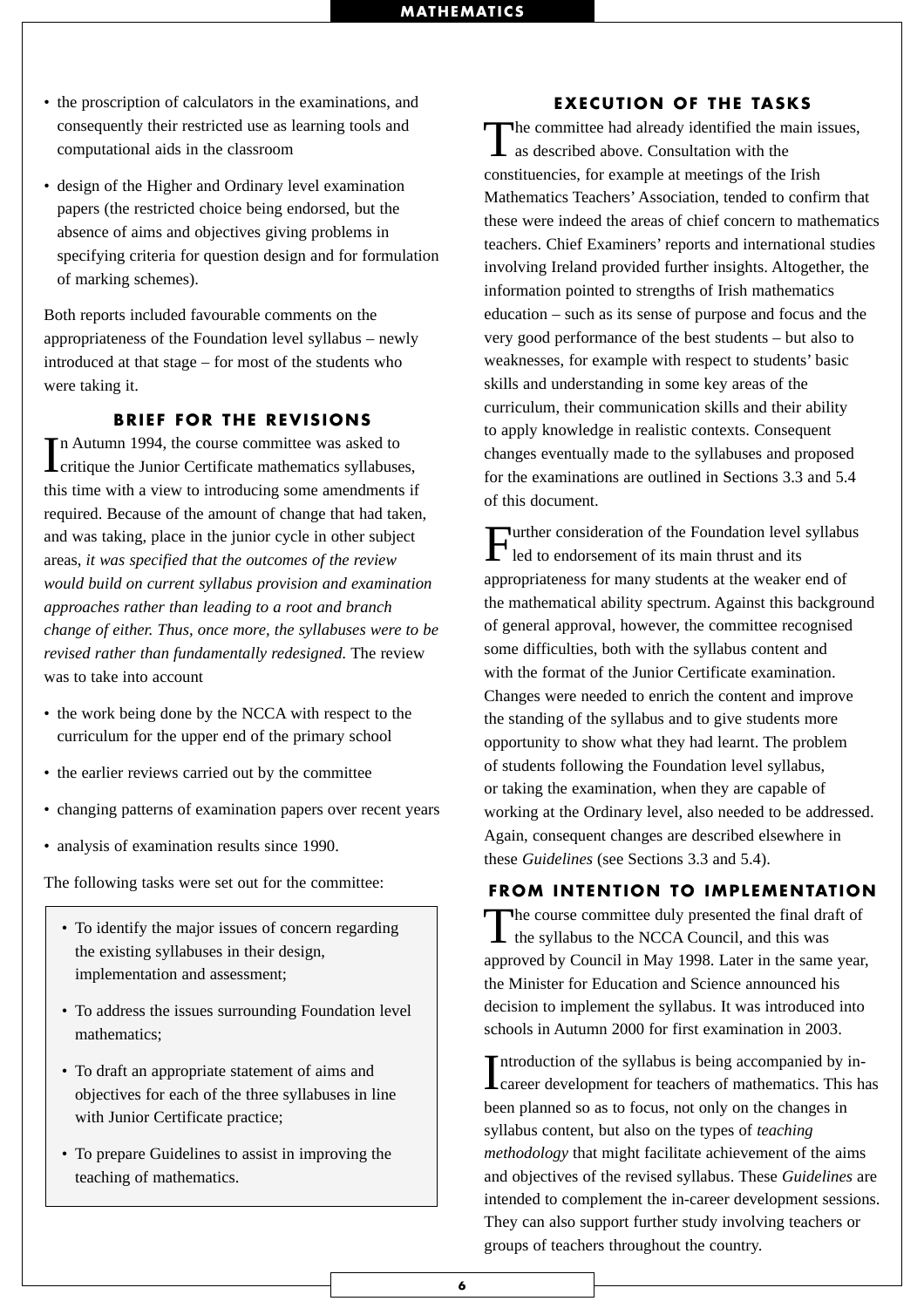<span id="page-9-0"></span>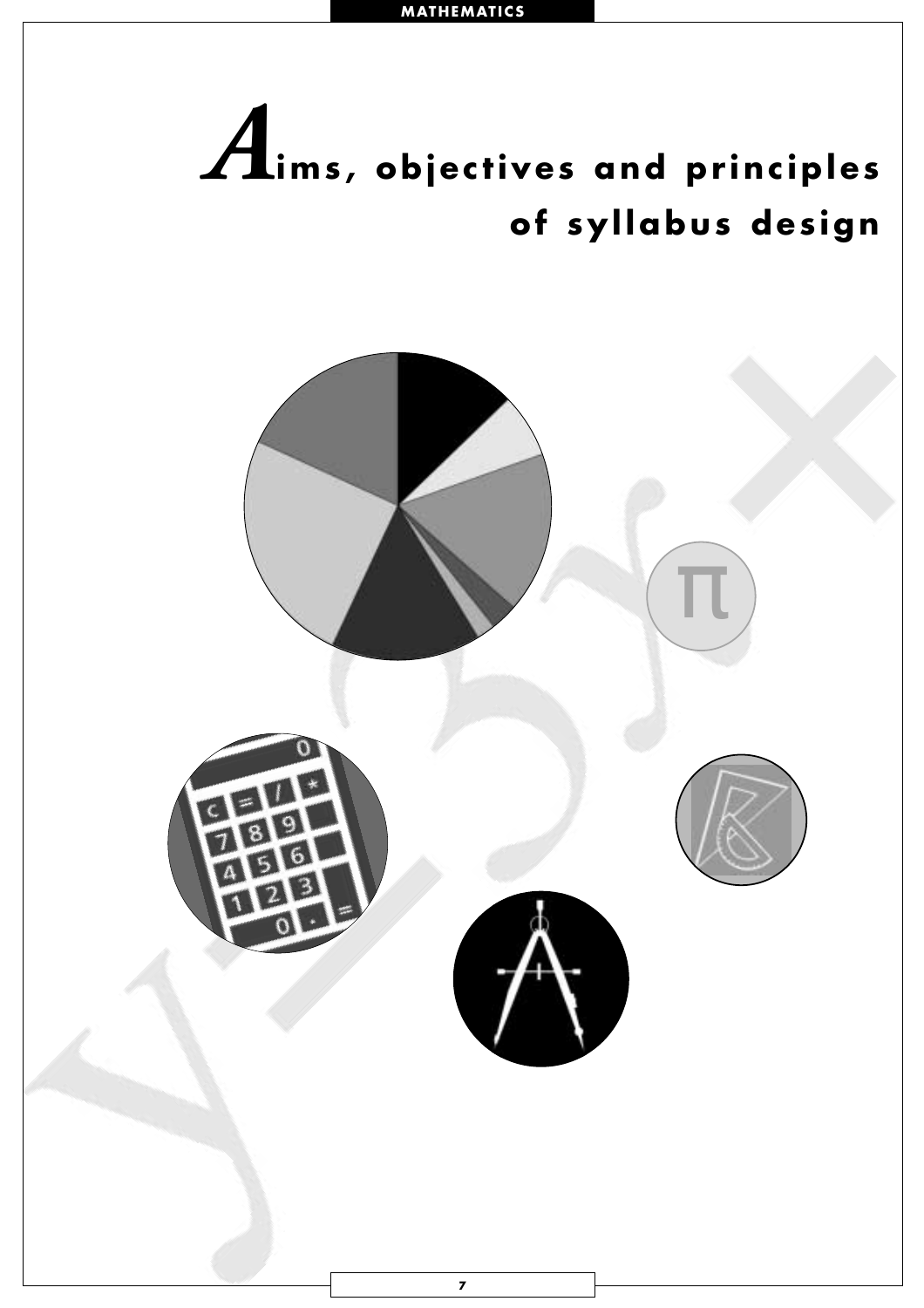# 2.1 INTRODUCTION

ne of the tasks given to the Course Committee was to write suitable aims and objectives for Junior Certificate mathematics. Accordingly, *aims* and *general objectives* are specified in the Introduction to the syllabus document. They apply to all three syllabuses. To augment these broad aims and general objectives appropriately, each syllabus is introduced by a further specification of its purpose, by means of

- a *rationale*, describing the target group of students, the general scope and style of the syllabus, and aspects deserving particular emphasis in order to tailor the syllabus to the students' needs
- a statement of *level-specific aims*, highlighting aspects of the aims that are of particular relevance for the target group

• a listing of *assessment objectives*: a subset of the general objectives, to be interpreted in the light of the levelspecific aims and hence suitably for the ability levels, developmental stages and learning styles of the different groups of students.

Sections 2.2 to 2.4 of the *Guidelines* discuss these  $\sum$  features and set them in context. Against this background, Section 2.5 outlines certain principles that guided and constrained design of the syllabuses to meet the aims.

# 2.2 AIMS FOR JUNIOR CERTIFICATE MATHEMATICS

The aims formulated for Junior Certificate mathematics<br>are derived from those specified for the current Leaving Certificate syllabuses, with appropriate alterations to suit the junior rather than the senior cycle of second level education. The Leaving Certificate aims were based on those specified in the booklet *Mathematics Education: Primary and Junior Cycle Post-Primary* produced by the Curriculum and Examinations Board in 1985. In the absence of a specific formulation for the Junior Certificate, these were taken as the best approximation to contemporary thinking about mathematics education in Ireland.

The syllabus document presents a common set of aims for the three syllabuses (Higher, Ordinary and Foundation level). They can be summarised and explained as follows.

It is intended that mathematics education should:

A. Contribute to the personal development of the students.

This aim is chiefly concerned with the students' feelings of worth as a result of finding meaning and interest, as well as achieving success, in mathematics.

B. Help to provide them with the mathematical knowledge, skills and understanding needed for continuing their education, and eventually for life and work.

This aim focuses on what the students will be able to do with their mathematics in the future: hence, on their ability to recognise the power of mathematics and to apply it appropriately.

Section 3.5 of this document describes one vision (not the only possible one) of how these aims might be addressed in the different content areas.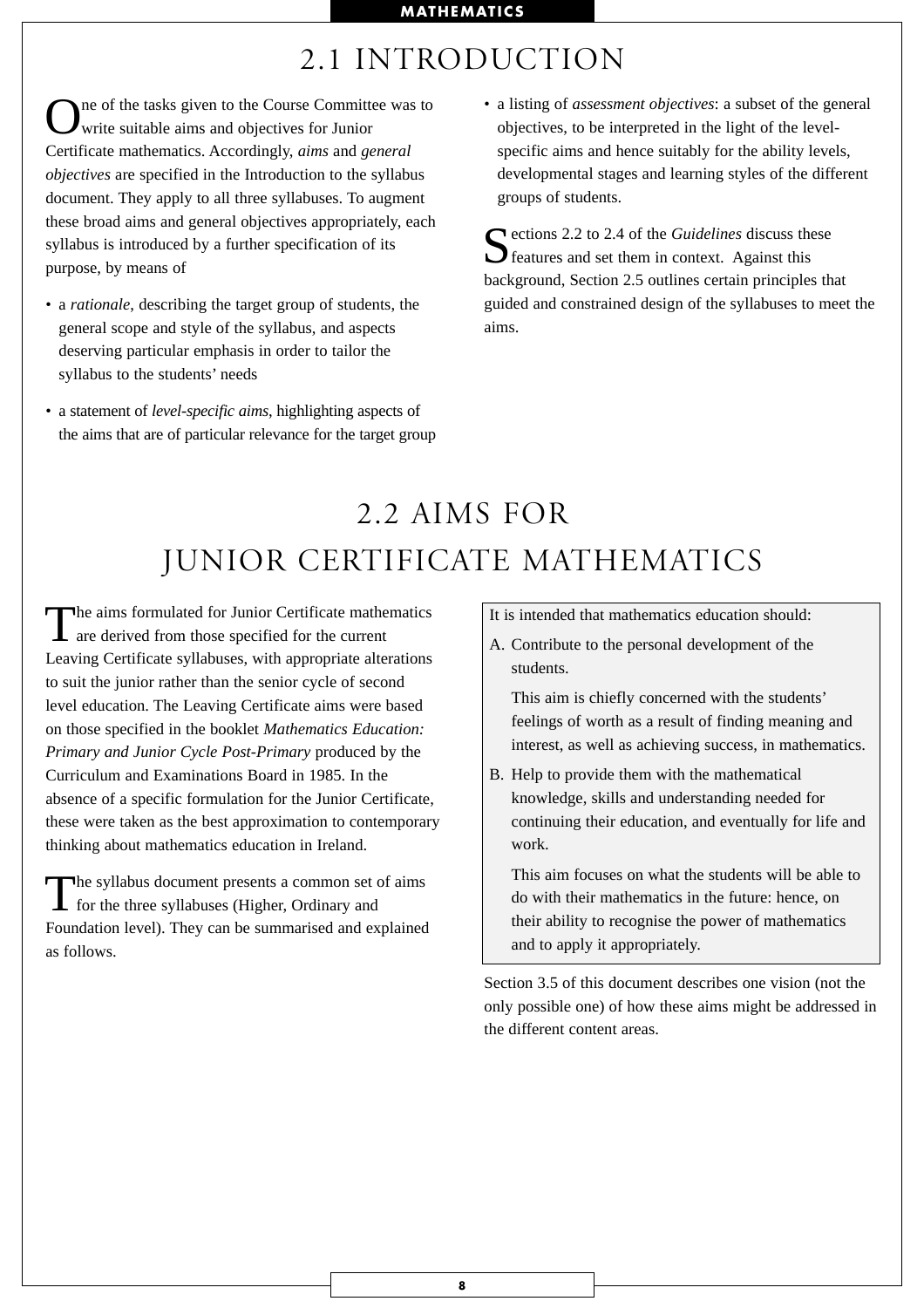# 2.3 GENERAL OBJECTIVES FOR JUNIOR CERTIFICATE MATHEMATICS

The aspirational *aims* need to be translated into more specific *objectives* which, typically, specify what students should be able to do at the end of the junior cycle. As with the aims, the general objectives are modelled on those for the current Leaving Certificate syllabuses, notably

A. Students should be able to *recall* basic facts.

That is, they should have fundamental information readily available for use. Such information is not necessarily an end in itself; rather, it can support (and enhance) understanding and aid application.

B. They should be equipped with the *competencies* needed for mathematical activities.

Hence, they should be able to perform the basic skills and carry out the routine algorithms that are involved in "doing sums" (or other exercises), and be able to use appropriate equipment (such as calculators and geometrical instruments) – and they should also know when to do so. This kind of "knowing how" is called *instrumental understanding*: understanding that leads to getting something done.

C. They should have an overall picture of mathematics as *a system that makes sense.* 

This involves understanding individual concepts and conceptual structures, and also seeing the subject as a logical discipline and an integrated whole. In general, this objective is concerned with "knowing why", or so-called *relational understanding*.

D. They should be able to *apply* their knowledge.

Thus, they should be able to use mathematics (and perhaps also to recognise uses beyond their own scope to employ) – hence seeing that it is a powerful tool with many areas of applicability.

E. The students should be able to *analyse* information, including information presented in unfamiliar contexts.

In particular, this provides the basis for exploring and solving extended or non-standard problems.

F. They should be able to *create* mathematics for themselves.

Naturally, we do not expect the students to discover or invent significant new results; but they may make informed guesses and then critique and debate these

in this case the most recently formulated set produced for Foundation level.

The objectives listed in the syllabus document can be **L** summarised and explained as follows.

guesses. This may help them to feel personally involved in, and even to attain a measure of ownership of, some of the mathematics they encounter.

G. They should have developed the necessary *psychomotor* skills to attain the above objectives.

Thus, for example, the students should be enabled to present their mathematics in an orderly way, including constructions and other diagrams where relevant, and to operate a calculator or calculator software.

H. They should be able to *communicate* mathematics, both verbally and in writing.

Thus, they should be able to describe their mathematical procedures and insights and explain their arguments in their own words; and they should be able to present their working and reasoning in written form.

I. They should *appreciate* mathematics.

For some students, appreciation may come first only from carrying out familiar procedures efficiently and "getting things right". However, this can provide the confidence that leads to enjoyable recognition of mathematics in the environment and to its successful application to areas of common or everyday experience. The challenge of problems, puzzles and games provides another source of enjoyment. Aesthetic appreciation may arise, for instance, from the study of mathematical patterns (those occurring in nature as well as those produced by human endeavour), and the best students may be helped towards identifying the more abstract beauty of form and structure.

J. They should be *aware* of the history of mathematics.

The history of mathematics can provide a human face for the subject, as regards both the personalities involved and the models provided for seeing mathematics as a lively and evolving subject.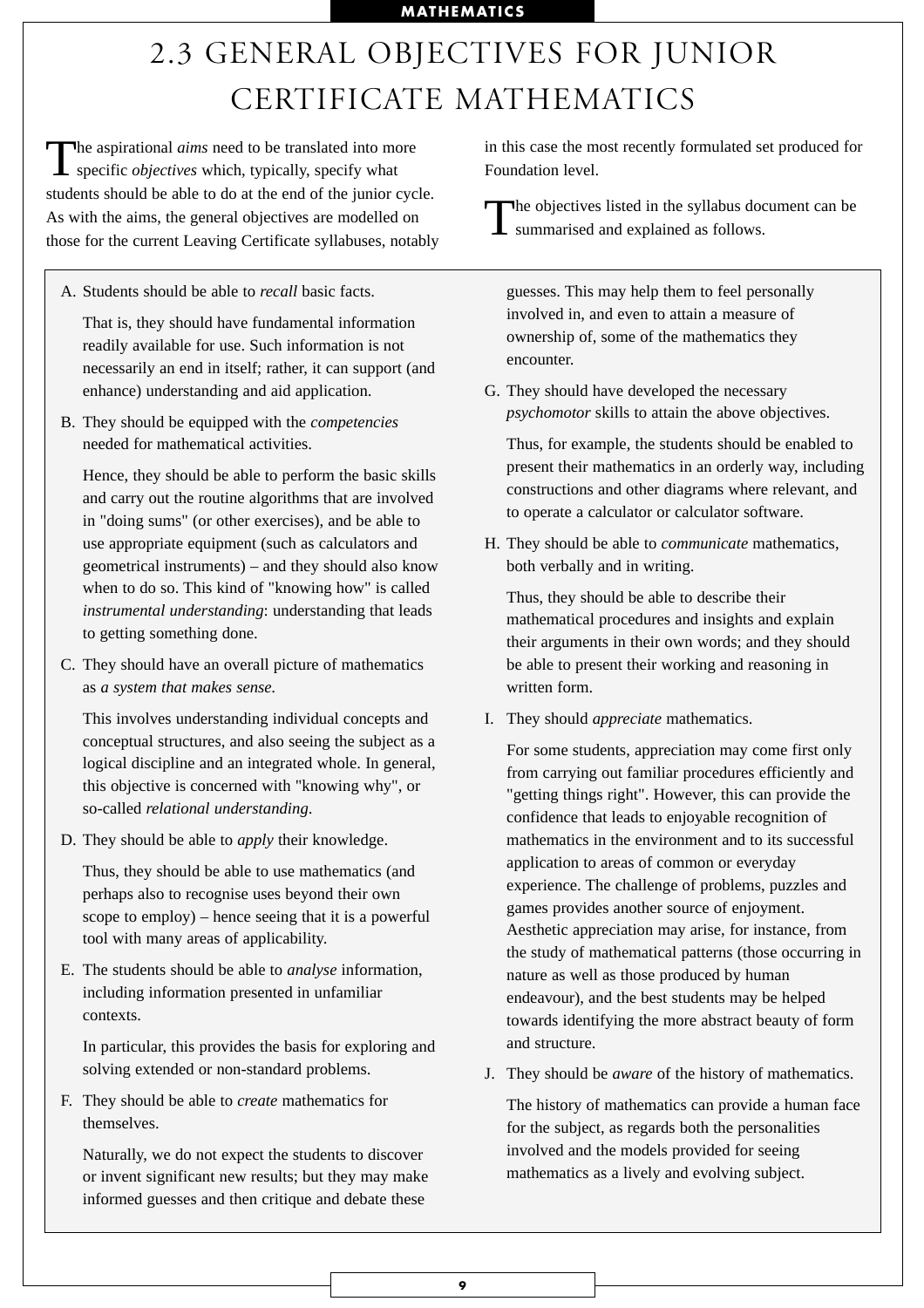It is important to note that the objectives, like the aims, are common to all the Junior Certificate syllabuses (Higher, Ordinary, and Foundation level). However, they are intended to be interpreted appropriately at the different levels, and indeed for different students, bearing in mind

their abilities, stages of development, and learning styles. This is particularly relevant for assessment purposes, as discussed in Section 5. It leads to the formulation of *levelspecific aims* and their application to *assessment objectives,* discussed in Section 2.4.

# 2.4 RATIONALE, LEVEL-SPECIFIC AIMS AND ASSESSMENT OBJECTIVES

The aims and objectives together provide a framework for all the syllabuses. However, the fact that there are three different syllabuses reflects the varying provision that has to be made for those with different needs. Each syllabus has its own rationale, spelled out in the syllabus document. Key phrases in the three rationales are juxtaposed in the following table in order to highlight the intended thrust of each syllabus.

| RATIONALE FOR THE<br><b>HIGHER LEVEL</b>                                                                                                                                        | RATIONALE FOR THE<br>ORDINARY LEVEL                                                                                                                                                                                                                                                                  | RATIONALE FOR THE<br>FOUNDATION LEVEL                                                                                                                                                                                             |  |  |  |
|---------------------------------------------------------------------------------------------------------------------------------------------------------------------------------|------------------------------------------------------------------------------------------------------------------------------------------------------------------------------------------------------------------------------------------------------------------------------------------------------|-----------------------------------------------------------------------------------------------------------------------------------------------------------------------------------------------------------------------------------|--|--|--|
| [This] is geared to the needs of<br>students of above average<br>mathematical ability However, not<br>all students  are  future users of<br>academic mathematics.               | [This] is geared to the needs of<br>students of average mathematical<br>ability.                                                                                                                                                                                                                     | [This] is geared to the needs of<br>students who are unready for or<br>unsuited by the mathematics of the<br>Ordinary [level syllabus].                                                                                           |  |  |  |
| A balance must be struck, therefore,<br>between challenging the most able<br>students and encouraging those who<br>are developing a little more slowly.                         | [It]  must start where these students<br>are, offering mathematics that is<br>meaningful and accessible to them at<br>their present stage of development. It<br>should also provide for the gradual<br>introduction of more abstract ideas.                                                          | [It] must therefore help the students to<br>construct a clearer knowledge of, and<br>to develop improved skills in, basic<br>mathematics, and to develop an<br>awareness of its usefulness.                                       |  |  |  |
| For the target group, particular<br>emphasis can be placed on the<br>development of powers of abstraction<br>and generalisation and on an<br>introduction to the idea of proof. | For the target group, particular<br>emphasis can be placed on the<br>development of mathematics as a<br>body of knowledge and skills that<br>makes sense and that can be used in<br>many different ways – hence, as an<br>efficient system for the solution of<br>problems and provision of answers. | For the target group, particular<br>emphasis can be placed on promoting<br>students' confidence in themselves<br>(confidence that they can do<br>mathematics) and in the subject<br>(confidence that mathematics makes<br>sense). |  |  |  |

In the light of these rationales, *level-specific aims* emphasise the various skills in ways that,<br>hopefully, are appropriate to the levels of development of the target groups. The table opposite n the light of these rationales, *level-specific aims* emphasise the various skills in ways that, presents the aims for the three levels, as set out in the syllabus document.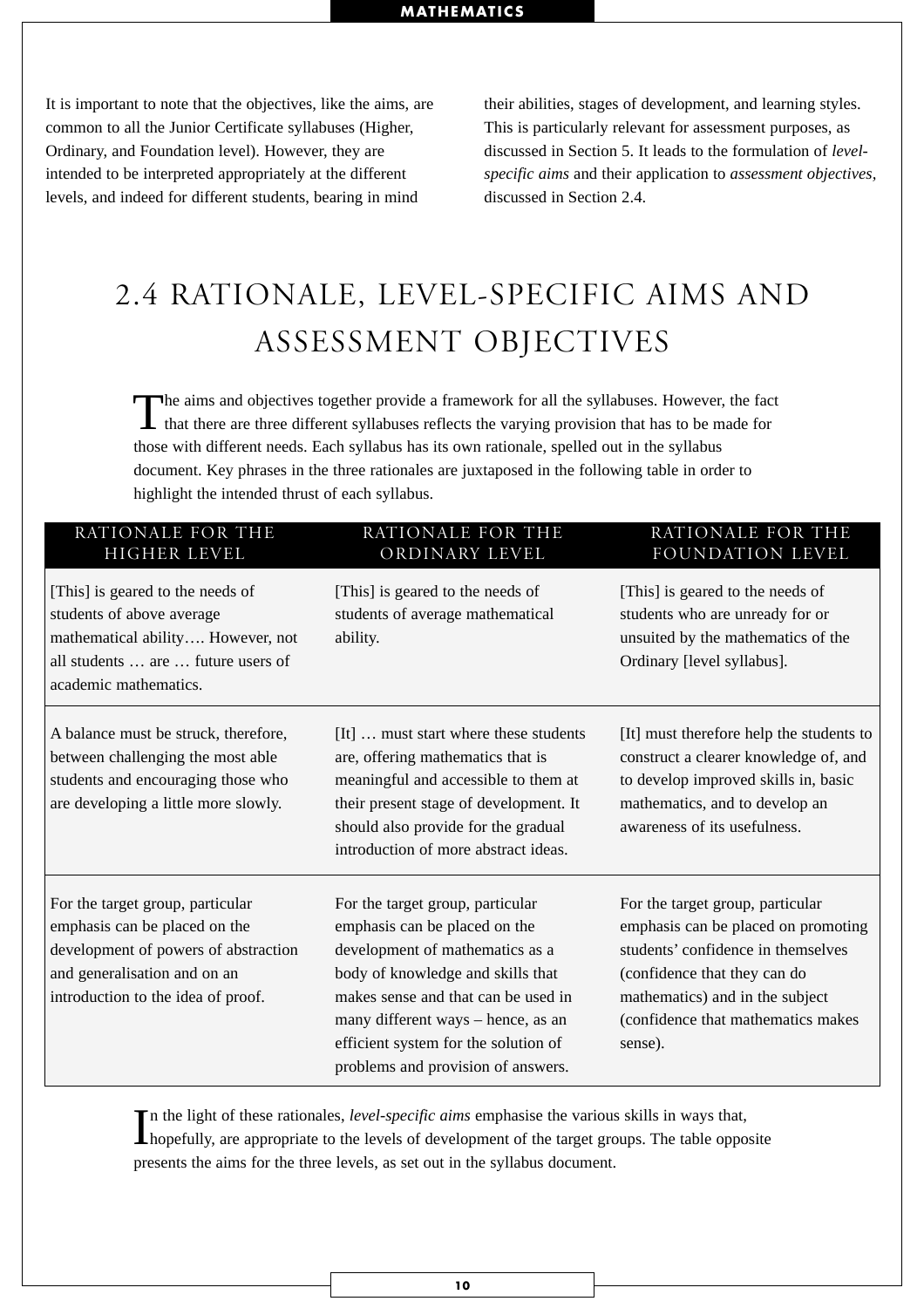#### SPECIFIC AIMS FOR HIGHER LEVEL

#### SPECIFIC AIMS FOR ORDINARY LEVEL

[This] is intended to provide students with

- a firm understanding of mathematical concepts and relationships
- confidence and competence in basic skills
- the ability to formulate and solve problems
- an introduction to the idea of proof and to the role of logical argument in building up a mathematical system
- a developing appreciation of the power and beauty of mathematics and of the manner in which it provides a useful and efficient system for the formulation and solution of problems.

[This] is intended to provide students with

- an understanding of mathematical concepts and of their relationships
- confidence and competence in basic skills
- 
- an introduction to the idea of logical argument
- appreciation both of the intrinsic interest of mathematics and of its usefulness and efficiency for formulating and solving problems.

#### SPECIFIC AIMS FOR FOUNDATION LEVEL

[This] is intended to provide students with

- an understanding of basic mathematical concepts and relationships
- confidence and competence in basic skills
- the ability to solve problems the ability to solve simple problems
	- experience of following clear arguments and of citing evidence to support their own ideas
	- appreciation of mathematics both as an enjoyable activity through which they experience success and as a useful body of knowledge and skills.

gainst this background, objectives can be specified for assessment leading to certification as part of the Junior Certificate. Mathematics to date in the Junior Certificate has been assessed solely by a terminal examination; consideration of alternative forms of assessment was outside the scope of the current revision. This has a considerable effect on what can be assessed for certification purposes – a point taken up more fully in Section 5 of this document.

*The assessment objectives are objectives A, B, C, D (dealing with knowledge, understanding and application), G (dealing with psychomotor skills) and H (dealing with communication).* These objectives, while the same for all three syllabuses, are to be interpreted in the context of the level-specific aims as described above. Further illustration is provided in Section 5.

# 2.5 PRINCIPLES OF SYLLABUS DESIGN

The aims and objectives are important determinants of syllabus content; but so also is the context in which the syllabuses are implemented. The most attractive syllabuses are doomed to failure if they cannot be translated into action in the classroom. With this in mind, several *principles* were specified in order to guide the syllabus design. They are particularly important for understanding the inclusion, exclusion, form of presentation, or intended sequencing of certain topics. The principles are displayed (in "boxes") overleaf.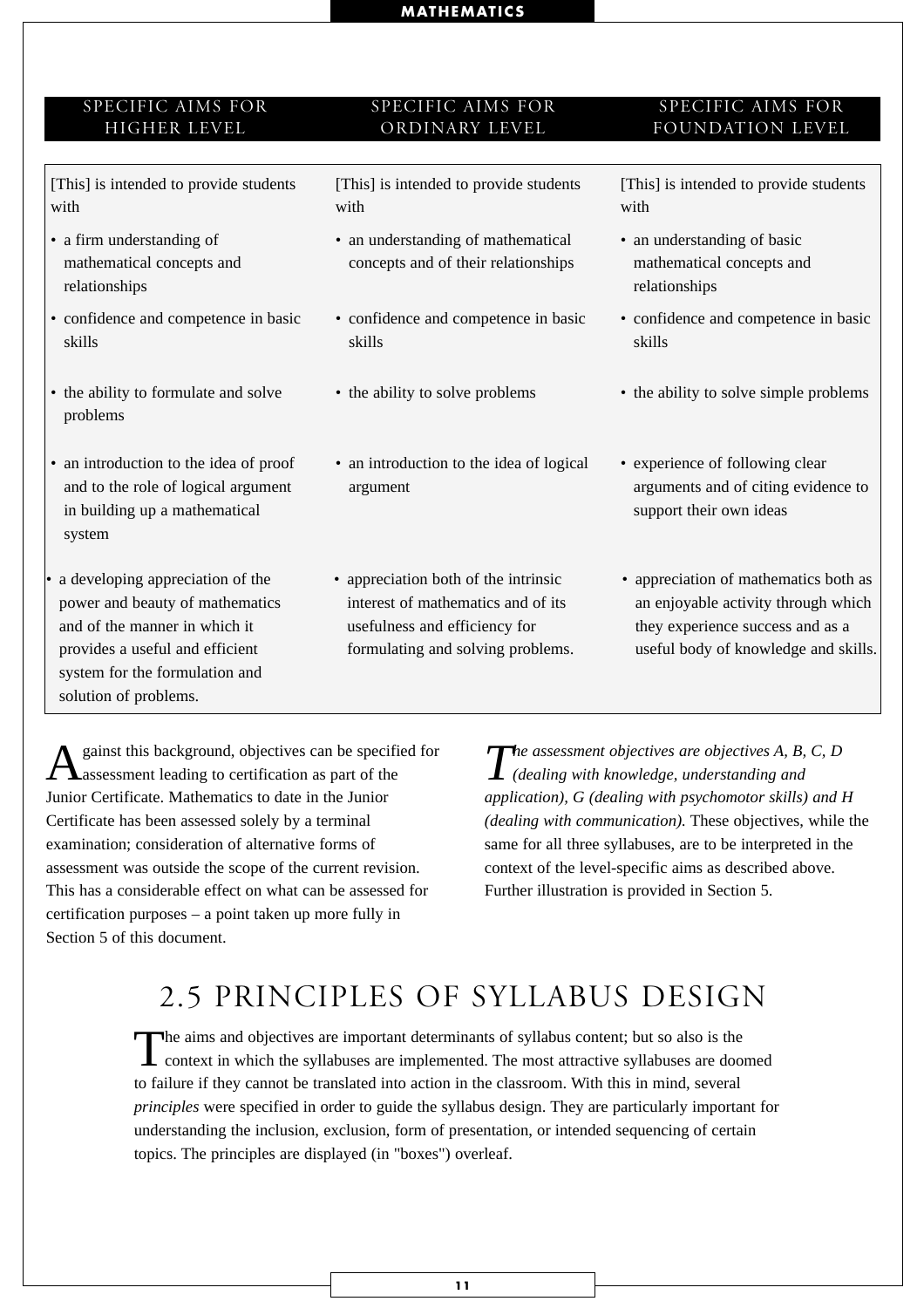**A. The mathematics syllabuses should provide continuation from and development of the primary school curriculum, and should lead to appropriate syllabuses in the senior cycle.**

Hence, the syllabuses should take account of the varied backgrounds, likely learning styles, potential for development, and future needs of the students entering second level education. Moreover, for the cohort of students proceeding from each junior cycle syllabus into the senior cycle, there should be clear avenues of progression.

#### **B. The syllabuses should be implementable in the present circumstances and flexible as regards future development.**

They should therefore be *teachable, learnable* and *adaptable*.

The points regarding teachability, learnability and adaptability can be considered in turn.

- (a) The syllabuses should be *teachable*, in that it should be possible to implement them with the resources available.
	- The syllabuses should be teachable in the time normally allocated to a subject in the Junior Certificate programme.
	- Requirements as regards equipment should not go beyond that normally found in, or easily acquired by, Irish schools.
	- The aims and style of the syllabuses should be ones that teachers support and can address with confidence, and the material should in general be familiar.
- (b) The syllabuses should be *learnable*, by virtue of being appropriate to the different cohorts of students for whom they are designed.
	- Each syllabus should start where the students in its target group are at the time, should move appropriately from the concrete to or towards the abstract, and should proceed to suitable levels of difficulty.
	- The approaches used should accommodate the widest possible range of abilities and learning styles.
	- They should cater for the interests and needs of all groups in the population.
	- The materials and methods should be such that students are motivated to learn.
- (c) The syllabuses should be *adaptable* designed so that they can serve present needs and also can evolve in future.

#### **C. The mathematics they contain should be sound, important and interesting.**

In order to cater for the differing interests of students and teachers, a broad range of appropriate aspects of mathematics should be included. Where possible the mathematics should be *applicable*, and the applications should be such that they can be made clear to the students (now, rather than in some undefined future) and can be addressed, at least to some extent, within the course.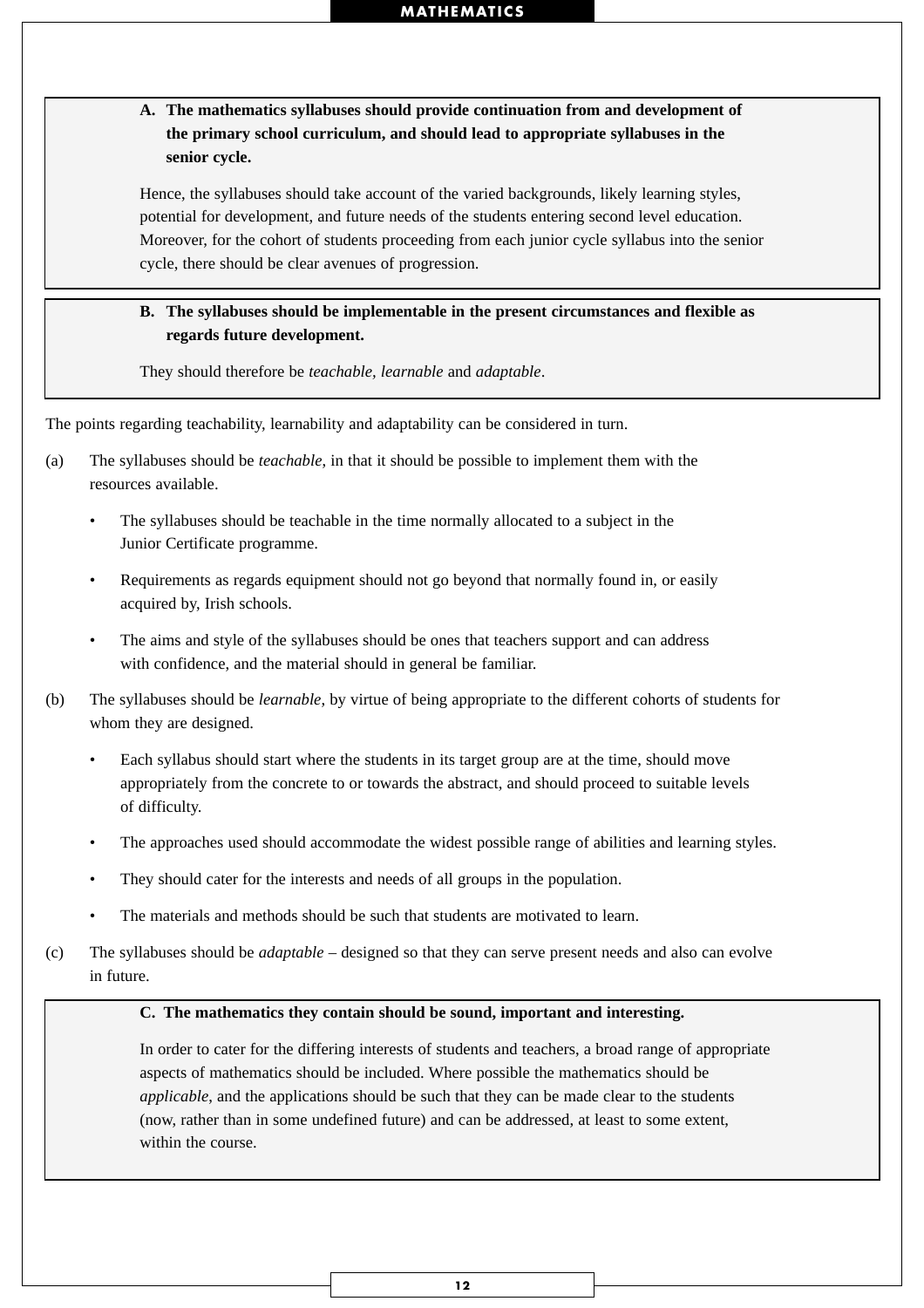<span id="page-15-0"></span>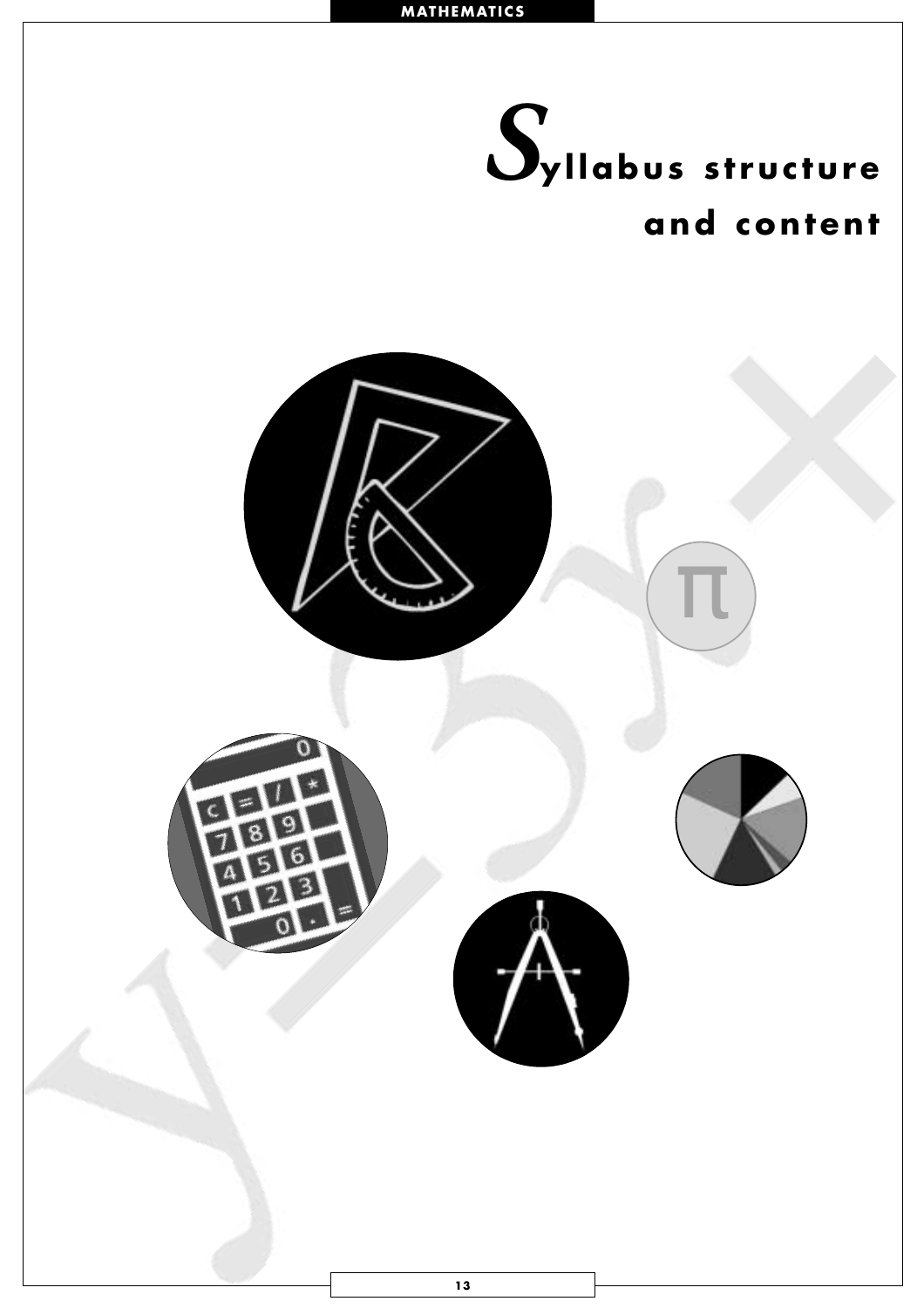# 3.1 INTRODUCTION

The way in which the mathematical content in the syllabuses is organised and presented in the syllabus document is described in sections 3.2 and 3.3. Section 3.3 also discusses the main alterations, both in content and in emphasis, with respect to the preceding versions. The forthcoming changes in the primary curriculum, which will have "knock-on" effects at second level, are outlined in Section 3.4. Finally, in Section 3.5, the content is related to the aims of the syllabuses.

# 3.2 STRUCTURE

For the Higher and Ordinary level syllabuses, the mathematical material forming the content is divided into eight sections, as follows:

Sets

Number systems

Applied arithmetic and measure

Algebra

**Statistics** 

**Geometry** 

**Trigonometry** 

Functions and graphs

The corresponding material for the Foundation level syllabus is divided into seven sections; there are minor differences in the sequence and headings, resulting in the following list:

Sets

Number systems

Applied arithmetic and measure

Statistics and data handling

Algebra

Relations, functions and graphs

Geometry

The listing by content area is intended to give<br>mathematical coherence to the syllabuses, and to help teachers locate specific topics (or check that topics are not listed). The content areas are reasonably distinct, indicating topics with different historical roots and different main areas of application. However, they are inter-related and interdependent, and it is not intended that topics would be dealt with in total isolation from each other. Also, while the seven or eight areas, and the contents within each area, are presented in a logical sequence – combining, as far as possible, a sensible mathematical order with a developmental one for learners – it is envisaged that many content areas listed later in the syllabus would be introduced before or alongside those listed earlier. (For example, geometry appears near the end of the list, but the course committee specifically recommends that introductory geometrical work is started in First Year, allowing plenty of time for the ideas to be developed in a concrete way, and thoroughly understood, before the more abstract elements are introduced.) However, the different order of listing for the Foundation level syllabus does reflect a suggestion that the introduction of some topics (notably formal algebra) might be delayed. Some of these points are taken up in Section 4.

Appropriate pacing of the syllabus content over the three years of the junior cycle is a challenge. Decisions have to be made at class or school level. Some of the factors affecting the decisions are addressed in these *Guidelines* in Section 4, under the heading of planning and organisation.

# 3.3 SYLLABUS CONTENT

The contents of the Higher, Ordinary and Foundation<br>level syllabuses are set out in the corresponding sections of the syllabus document. In each case, the content is presented in the two-column format used for the Leaving Certificate syllabuses introduced in the 1990s, with the lefthand column listing the topics and the right-hand column

adding notes (for instance, providing illustrative examples, or highlighting specific aspects of the topics which are included or excluded). Further illustration of the depth of treatment of topics is given in Section 5 (in dealing with assessment) and in the *proposed sample assessment materials* (available separately).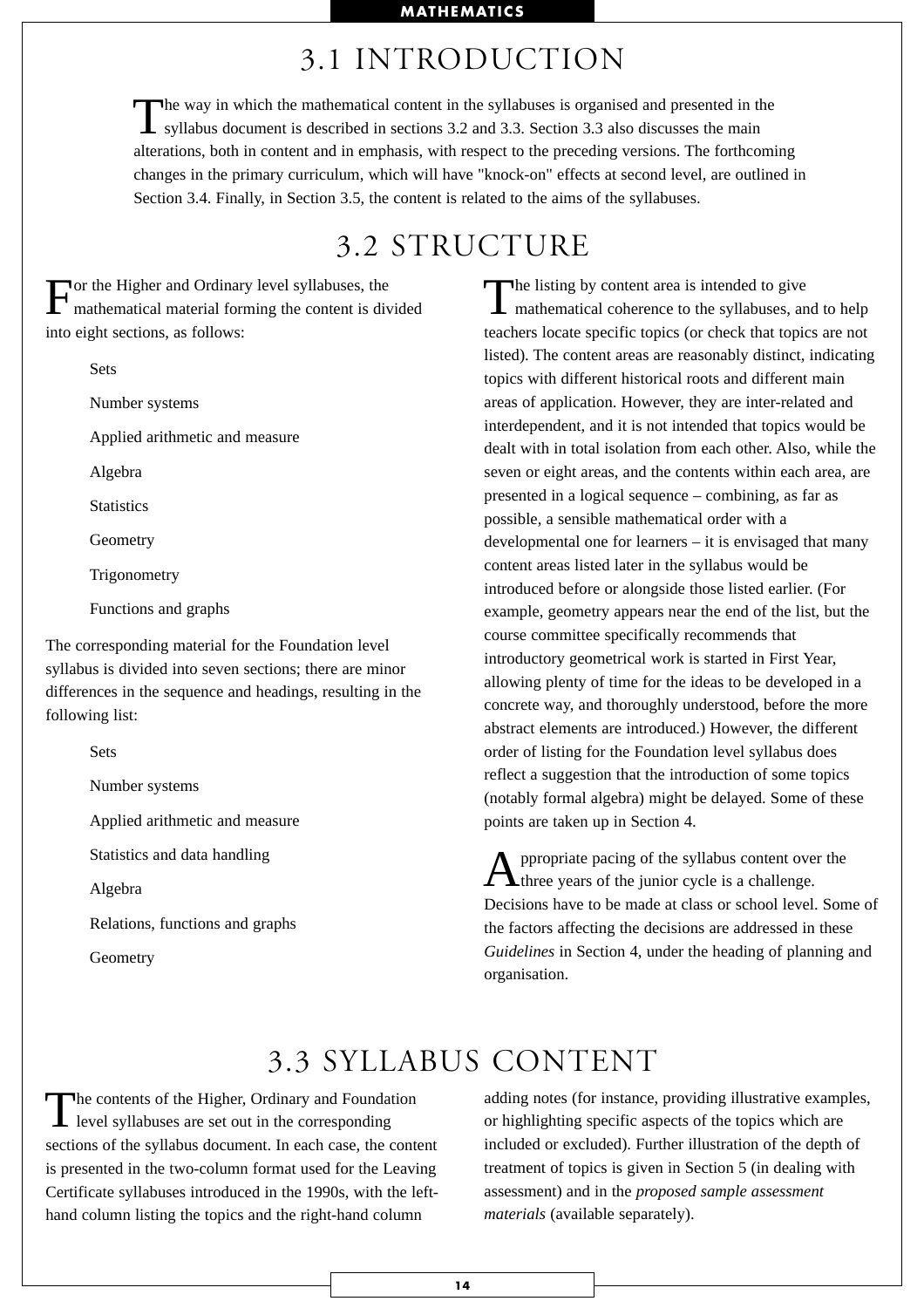#### **CHANGES IN CONTENT**

s indicated in Section 1, the revisions deal only with specific problems in the previous syllabuses, and do not reflect a root-and-branch review of the mathematics education appropriate for students in the junior cycle. The *main* changes in content, addressing the problems identified in Section 1, are described below. A *summary of all the changes* is provided in Appendix 1.

• Calculators and calculator-related techniques As pointed out in the introduction to each syllabus, calculators are assumed to be readily available for *appropriate* use, both as teaching/learning tools and as computational aids; they will also be allowed in examinations.

The concept of "appropriate" use is crucial here. Calculators are part of the modern world, and students need to be able to use them efficiently where and when required. Equally, students need to retain and develop their feel for number, while the execution of mental calculations, for instance to make estimates, becomes even more important than it was heretofore. *Estimation*, which was not mentioned in the 1987 syllabus (though it was covered in part by the phrase "the practice of approximating before evaluating"), now appears explicitly and will be tested in examinations.

The importance of the changes in this area is reflected in two developments. First, a set of guidelines on calculators is being produced. It addresses issues such as the purchase of suitable machines as well as the rationale for their use. Secondly, in 1999 the Department of Education and Science commissioned a research project to monitor numeracy-related skills (with and without calculators) over the period of introduction of the revised syllabuses. If basic numeracy and mental arithmetic skills are found to disimprove, remedial action may have to be taken. It is worth noting that research has not so far isolated any consistent association between calculator use in an education system and performance by students from that system in international tests of achievement.

Mathematical tables are not mentioned in the content sections of the syllabus, except for a brief reference indicating that they are assumed to be available, likewise for appropriate use. Teachers and students can still avail of them as learning tools and for reference if they so wish. Tables will continue to be available in examinations, but questions will not specifically require students to use them.

#### • Geometry

The approach to *synthetic geometry* was one of the major areas which had to be confronted in revising the syllabuses. Evidence from examination scripts suggested that in many cases the presentation in the 1987 syllabus was not being followed in the classroom. In particular, in the Higher level syllabus, the sequence of proofs and intended proof methods were being adapted. Teachers were responding to students' difficulties in coping with the approach that attempted to integrate transformational concepts with those more traditionally associated with synthetic geometry, as described in Section 1.1 of these *Guidelines*.

For years, and all over the world, there have been difficulties in deciding how – indeed, whether – to present synthetic geometry and concepts of logical proof to students of junior cycle standing. Their historical importance, and their role as guardians of one of the defining aspects of mathematics as a discipline, have led to a wish to retain them in the Irish mathematics syllabuses; but the demands made on students who have not yet reached the Piagetian stage of formal operations are immense. "Too much, too soon" not only contravenes the principle of learnability (section 2.5), but leads to rote learning and hence failure to attain the objectives which the geometry sections of the syllabuses are meant to address. The constraints of a minor revision precluded the question of "whether" from being asked on this occasion. The question of "how" raises issues to do with the principles of soundness versus learnability. The resulting formulation set out in the syllabus does not claim to be a full description of a geometrical system. Rather, it is intended to provide a defensible *teaching sequence* that will allow students to learn geometry meaningfully and to come to realise the power of proof. Some of the issues that this raises are discussed in Appendix 2.

The revised version can be summarised as follows.

- The approach omits the transformational elements, returning to a more traditional approach based on congruency.
- In the interests of consistency and transfer between levels, the underlying ideas are basically the same across all three syllabuses, though naturally they are developed to very different levels in the different syllabuses.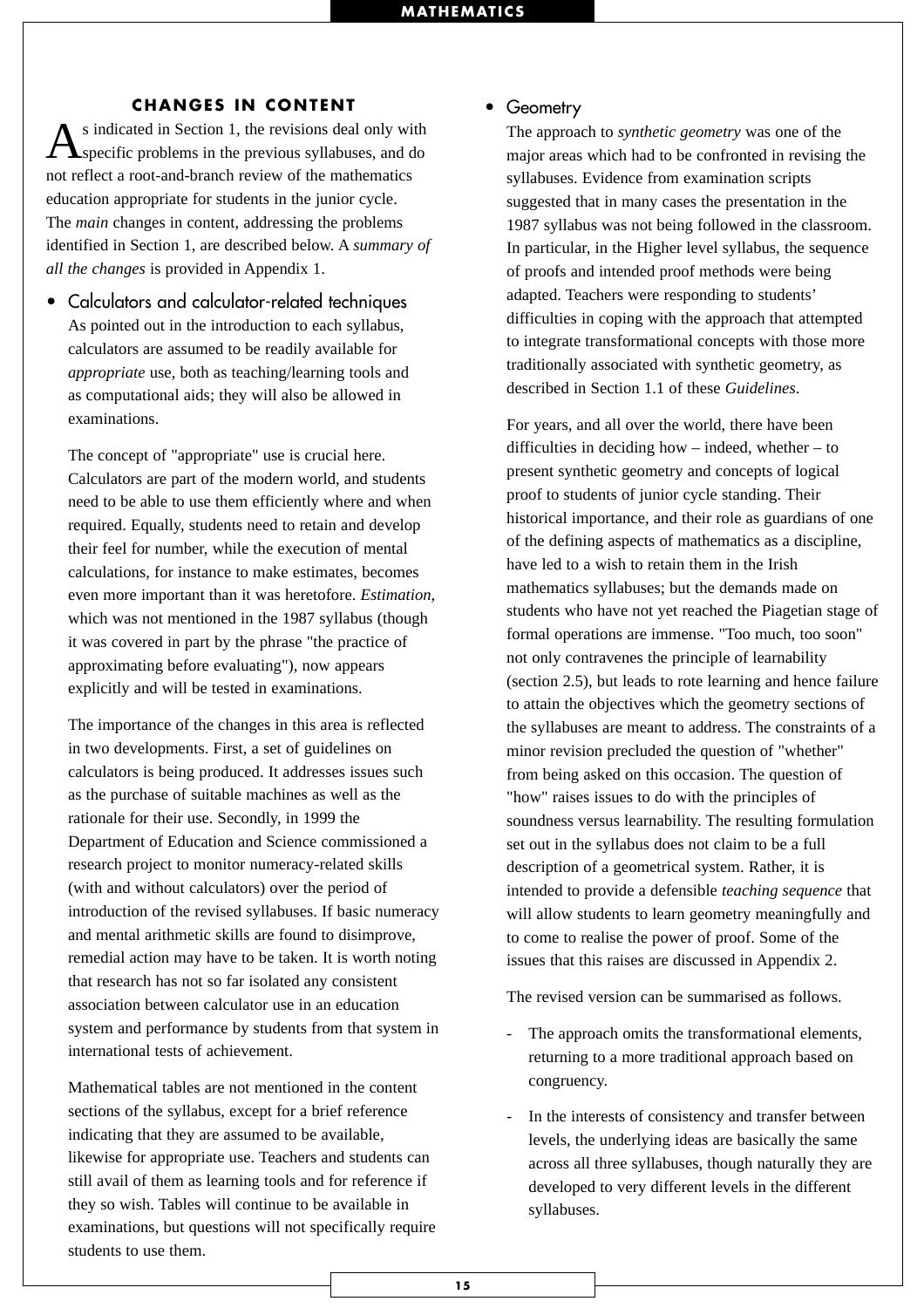- The system has been carefully formulated to display the power of logical argument at a level which – hopefully – students can follow and appreciate. It is therefore strongly recommended that, in the classroom, material is introduced in the sequence in which it is listed in the syllabus document. *For the Higher level syllabus, the concepts of logical argument and rigorous proof are particularly important. Thus, in examinations, attempted proofs that presuppose "later" material in order to establish "earlier" results will be penalised. Moreover, proofs using transformations will not be accepted.*
- To shorten the Higher level syllabus, only some of the theorems have been designated as ones for which students may be asked to supply proofs in the examinations. *The other theorems should still be proved as part of the learning process;* students should be able to follow the logical development, and see models of far more proofs than they are expected to reproduce at speed under examination conditions. The required saving of time is expected to occur because students do not have to put in the extra effort needed to develop fluency in writing out particular proofs.
- Students taking the Ordinary and *(a fortiori)* Foundation level syllabuses are not required to prove theorems, but – in accordance with the level-specific aims (Section 2.4) – should experience the logical reasoning involved in ways in which they can understand it. The general thrust of the synthetic geometry section of the syllabuses for these students is not changed from the 1987 versions.
- It may be noted that the formulation of the Foundation level syllabus in 1987 emphasised the *learning process* rather than the product or outcomes. In the current version, the teaching/learning suggestions are presented in these *Guidelines* (chiefly in Section 4), not in the syllabus document. It is important to emphasise that the changed formulation in the syllabus is not meant to point to a more formal presentation than previously suggested for Foundation level students.

Section 4.9 of this document contains a variety of suggestions as to how the teaching of synthetic geometry to junior cycle students might be addressed. *Transformation geometry* still figures in the syllabuses, but is treated separately from the formal development of synthetic geometry. The approach is intended to be intuitive, helping students to develop their visual and spatial ability. There are opportunities here to build on the work on symmetry in the primary curriculum and to develop aesthetic appreciation of mathematical patterns.

- Other changes to the Higher level syllabus
	- Logarithms are removed. Their practical role as aids to calculation is outdated; the theory of logarithms is sufficiently abstract to belong more comfortably to the senior cycle.
	- Many topics are "pruned" in order to shorten the syllabus.
- Other changes to the Ordinary level syllabus - The more conceptually difficult areas of algebra and coordinate geometry are simplified.
	- A number of other topics are "pruned".
- Other changes to the Foundation level syllabus
	- There is less emphasis on fractions but rather more on decimals. (The change was introduced partly because of the availability of calculators – though, increasingly, calculators have buttons and routines which allow fractions to be handled in a comparatively easy way.)
	- The coverage of statistics and data handling is increased. These topics can easily be related to students' everyday lives, and so can help students to recognise the relevance of mathematics. They lend themselves also to active learning methods (such as those presented in Section 4) and the use of spatial as well as computational abilities. Altogether, therefore, the topics provide great scope for enhancing students' enjoyment and appreciation of mathematics. They also give opportunities for developing suitably concrete approaches to some of the more abstract material, notably algebra and functions (see Section 4.8).
	- The algebra section is slightly expanded. The formal algebraic content of the 1987 syllabus was so slight that students may not have had scope to develop their understanding; alternatively, teachers may have chosen to omit the topic. The rationale for the present adjustment might be described as "use it or lose it". The hope is that the students will be able to use it, and that – suitably addressed – it can help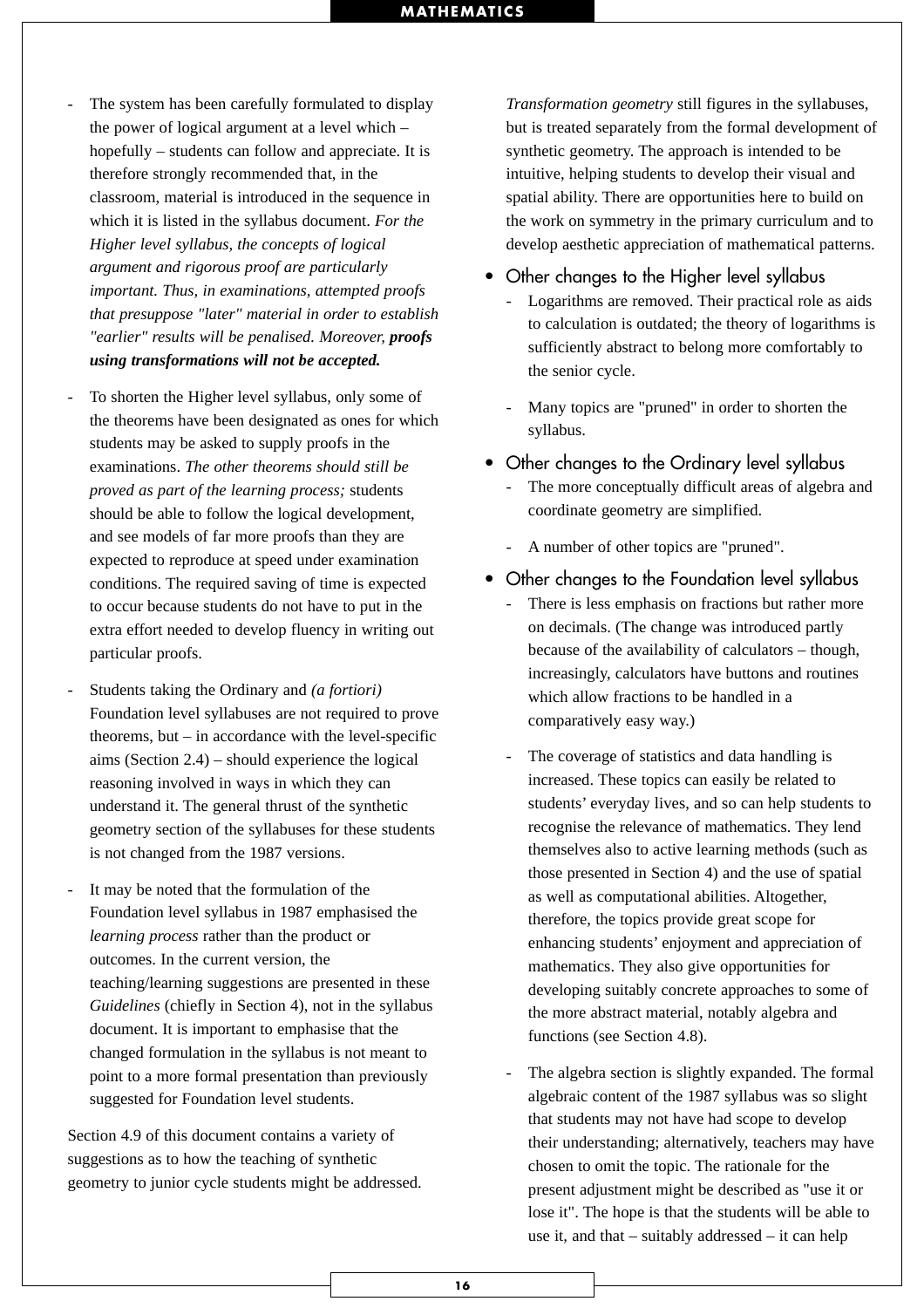them in making some small steps towards the more abstract mathematics which they may need to encounter later in the course of their education.

Overall, therefore, it is hoped that the balance between the syllabuses is improved. In particular, the Ordinary level syllabus may be better positioned between a more accessible Higher level and a slightly expanded Foundation level.

#### **CHANGES IN EMPHASIS**

The brief for revision of the syllabuses, as described in Section 1.2, precluded a root-and-branch reconsideration of their style and content. However, it did allow for some changes in *emphasis*: or rather, in certain cases, for some of the intended emphases to be made more explicit and more clearly related to rationale, content, assessment, and – via the *Guidelines* – methodology. The changes in, or clarification of, emphasis refer in particular to the following areas.

#### • Understanding

General objectives B and C of the syllabus refer respectively to instrumental understanding (knowing "what" to do or "how" to do it, and hence being able to execute *procedures*) and relational understanding (knowing "why", understanding the *concepts* of mathematics and the way in which they connect with each other to form so-called "conceptual structures"). When people talk of teaching mathematics for  $-$  or learning it with – understanding, they usually mean *relational understanding*. The language used in the Irish syllabuses to categorise understanding is that of Skemp; the objectives could equally well have been formulated in terms of "procedures" and "concepts".

Research points to the importance of *both* kinds of understanding, together with knowledge of facts (general objective A), as components of mathematical proficiency, with relational understanding being crucial for retaining and applying knowledge. The Third International Mathematics and Science Study, TIMSS, indicated that Irish teachers regard knowledge of facts and procedures as particularly important – unusually so in international terms; but it would appear that less heed is paid to conceptual/relational understanding. This is therefore given special emphasis in the revised syllabuses. Such understanding can be fostered by *active learning*, as described and illustrated in Section 4. Ways in which relational understanding can be assessed are considered in Section 5.

#### • Communication

General objective H of the syllabus indicates that students should be able to *communicate* mathematics, both verbally and in written form, by describing and explaining the mathematical procedures they undertake and by explaining their findings and justifying their conclusions. This highlights the importance of students expressing mathematics in their own words. It is one way of promoting understanding; it may also help students to take *ownership* of the findings they defend, and so to be more interested in their mathematics and more motivated to learn.

The importance of discussion as a tool for ongoing assessment of students' understanding is highlighted in Section 5.2. In the context of examinations, the ability to show different stages in a procedure, explain results, give reasons for conclusions, and so forth, can be tested; some examples are given in Section 5.6.

#### • Appreciation and enjoyment

General objective I of the syllabus refers to *appreciating* mathematics. As pointed out earlier, appreciation may develop for a number of reasons, from being able to do the work successfully to responding to the abstract beauty of the subject. It is more likely to develop, however, when the mathematics lessons themselves are pleasant occasions.

In drawing up the revised syllabus and preparing the *Guidelines*, care has been taken to include opportunities for making the teaching and learning of mathematics more enjoyable. Enjoyment is good in its own right; also, it can develop students' motivation and hence enhance learning. For many students in the junior cycle, enjoyment (as well as understanding) can be promoted by the *active learning* referred to above and by placing the work in appropriate meaningful contexts. Section 4 contains many examples of enjoyable classroom activities which promote both learning and appreciation of mathematics. Teachers are likely to have their own battery of such activities which work for them and their classes. It is hoped that these can be shared amongst their colleagues and perhaps submitted for inclusion in the final version of the *Guidelines*.

Of course, different people enjoy different kinds of mathematical activity. Appreciation and enjoyment do not come solely from "games"; more traditional classrooms also can be lively places in which teachers and students collaborate in the teaching and learning of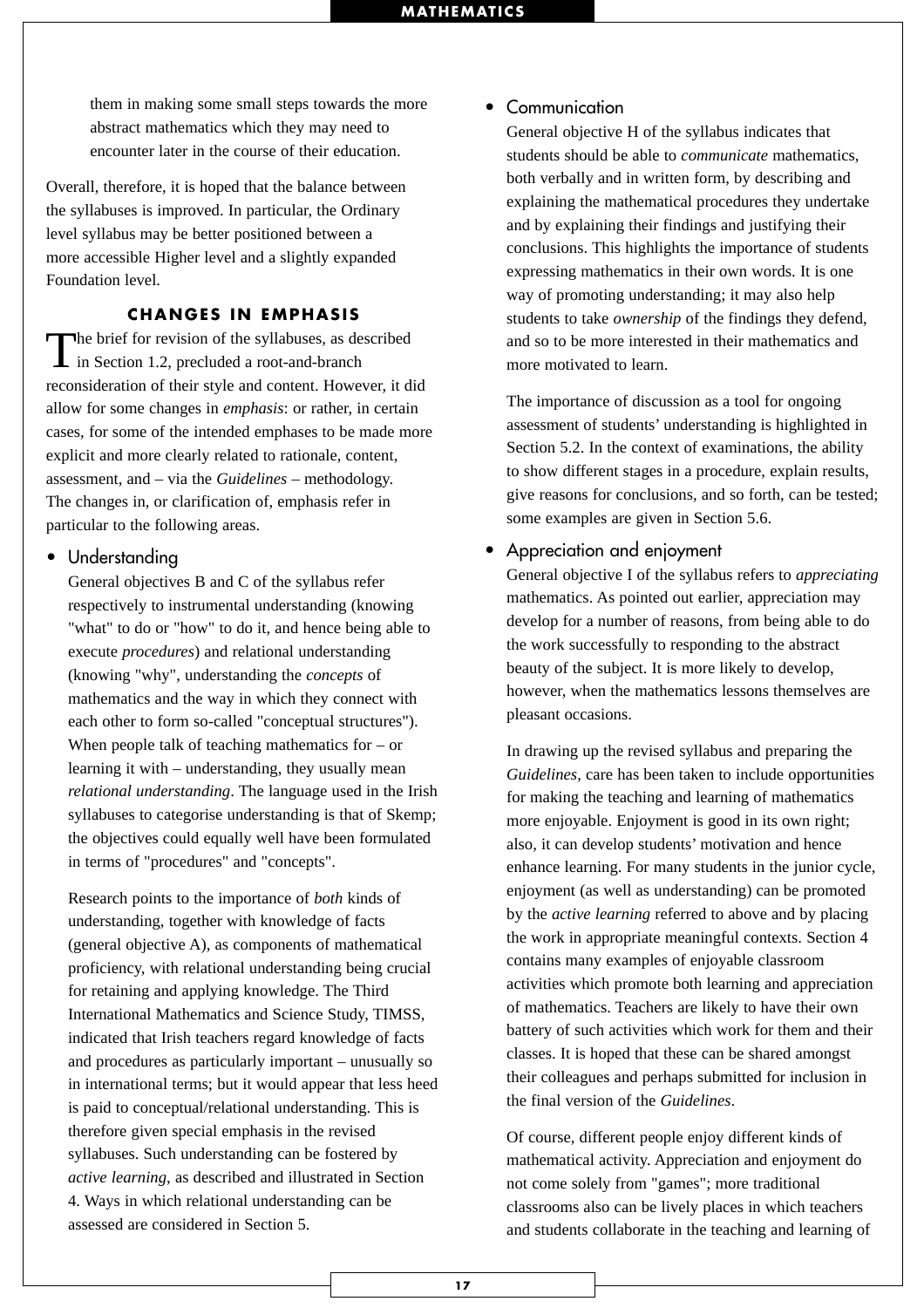mathematics and develop their appreciation of the subject. *Teachers will choose approaches with which they themselves feel comfortable and which meet the learning needs of the students whom they teach.*

The changed or clarified emphasis in the syllabuses will be supported, where possible, by corresponding adjustments to the formulation and marking of Junior Certificate examination questions. *While the wording of questions may be the same, the expected solutions may be different.* Examples are given in Section 5.

# 3.4 CHANGES IN THE PRIMARY CURRICULUM

The changes in content and emphasis within the revised<br>Junior Certificate mathematics syllabuses are intended, *inter alia*, to follow on from and build on the changes in the primary curriculum. The forthcoming alterations (scheduled to be introduced in 2002, but perhaps starting earlier in some classrooms, as teachers may anticipate the formal introduction of the changes) will affect the knowledge and attitudes that students bring to their second level education. Second level teachers need to be prepared for this. A summary of the chief alterations is given below; teachers are referred to the revised Primary School Curriculum for further details.

#### **CHANGES IN EMPHASIS**

In the revised curriculum, the main changes of *emphasis* are as follows. are as follows.

- There is more emphasis on
	- setting the work in real-life contexts
	- learning through hands-on activities (using concrete materials/manipulatives, and so forth)
	- understanding (in particular, gaining appropriate *relational understanding* as well as *instrumental understanding*)
	- appropriate use of mathematical language
	- recording
	- problem-solving.
- There is less emphasis on
	- learning routine procedures with no context provided
	- doing complicated calculations.

#### **CHANGES IN CONTENT**

The changes in emphasis are reflected in changes to the **L** content, the main ones being as follows.

- New areas include
	- introduction of the calculator from Fourth Class (augmenting, not replacing, paper-and-pencil techniques)
	- (hence) extended treatment of estimation:
	- increased coverage of data handling
	- introduction of basic probability ("chance").
- New terminology includes
	- the use of the "positive" and "negative" signs for denoting a number (as in  $+3$  [positive three], -6 [negative six] as well as the "addition" and "subtraction" signs for denoting an operation  $(as in 7 + 3, 24 - 9)$
	- explicit use of the multiplication sign in formulae (as in  $2 \times r$ ,  $1 \times w$ ).
- The treatment of subtraction emphasises the "renaming" or "decomposition" method (as opposed to the "equal additions" method – the one which uses the terminology "paying back") even more strongly than does the 1971 curriculum. Use of the word "borrowing" is discouraged.
- The following topics are among those excluded from the revised curriculum:
	- unrestricted calculations (thus, division is restricted to at most four-digit numbers being divided by at most two-digit numbers, and – for fractions – to division of whole numbers by unit fractions)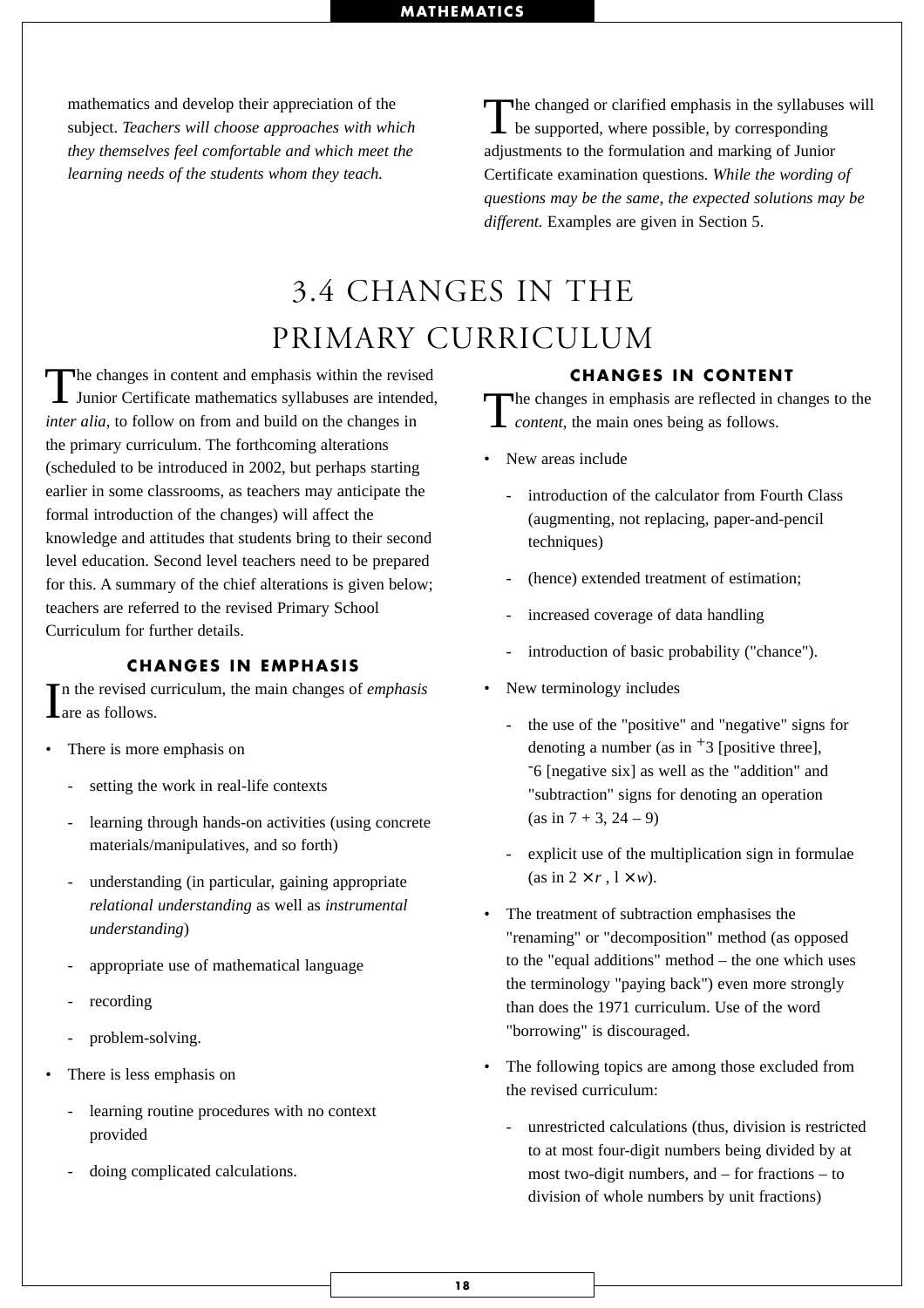- subtraction of negative integers
- formal treatment of LCM and HCF
- use of formulae which the children have not developed
- two-step equations and "rules" for manipulating equations (that is, emphasis is on intuitive solution)
- sets (except their intuitive use in developing the concept of number)
- $\pi$  and advanced properties of circles.

(Some of these topics were not formally included in the 1971 curriculum, but appeared in textbooks and were taught in many classrooms.)

#### **NOTE**

The reductions in content have removed some areas of *overlap* between the 1971 Primary School Curriculum and the Junior Certificate syllabuses. Some overlap remains, however. This is natural; students entering second level schooling need to revise the concepts and techniques that they have learnt at primary level, and also need to situate these in the context of their work in the junior cycle.

# 3.5 LINKING CONTENT AREAS WITH AIMS

Finally, in this section, the content of the syllabuses is related to the aims and objectives. In fact most aims and objectives can be addressed in most areas of the syllabuses. However, some topics are more suited to the attainment of certain goals or the development of certain skills than are others. The discussion below highlights some of the main possibilities, and points to the goals that might appropriately be emphasised when various topics are taught and learnt. Phrases italicised are quoted or paraphrased from the *aims* as set out in the syllabus document. Section 5 of these *Guidelines* indicates a variety of ways in which achievement of the relevant *objectives* might be encouraged, tested or demonstrated.

#### **SETS**

Sets provide a conceptual foundation for mathematics<br>and a language by means of which mathematical ideas can be discussed. While this is perhaps the main reason for which set theory was introduced into school mathematics, its importance at junior cycle level can be described rather differently.

- Set problems, obviously, call for skills of *problemsolving;* in particular, they provide occasions for logical argument. By using data gathered from the class, they even offer opportunities for simple introduction to *mathematical modelling* in contexts to which the students can relate.
- Moreover, set theory emphasises aspects of mathematics that are not purely computational. Sets are about classification, hence about tidiness and organisation. This can lead to *appreciation* of mathematics on aesthetic grounds and can help to *provide a basis for further education in the subject.*

• An additional point is that this topic is not part of the Primary School Curriculum, and so represents a new start, untainted by previous failure. For some students, therefore, there are particularly important opportunities for *personal development.*

#### **NUMBER SYSTEMS**

 $\sum$  *T* hile mathematics is not entirely quantitative, numeracy is one of its most important aspects. Students have been building up their concepts of numbers from a very early stage in their lives. However, moving from familiarity with natural numbers (and simple operations on them) to genuine understanding of the various forms in which numbers are presented and of the uses to which they are put in the world is a considerable challenge.

• Weakness in this area destroys students' *confidence and competence* by depriving them of the *knowledge, skills and understanding needed for continuing their education and for life and work.* It therefore handicaps their *personal fulfilment* and hence *personal development*.

The aspect of "understanding" is particularly important  $\perp$  – or, perhaps, has had its importance highlighted – with advances in technology.

- Students need to become familiar with the intelligent and appropriate use of calculators, while avoiding dependence on the calculators for simple calculations.
- Complementing this, they need to develop skills in estimation and approximation, so that numbers can be used meaningfully.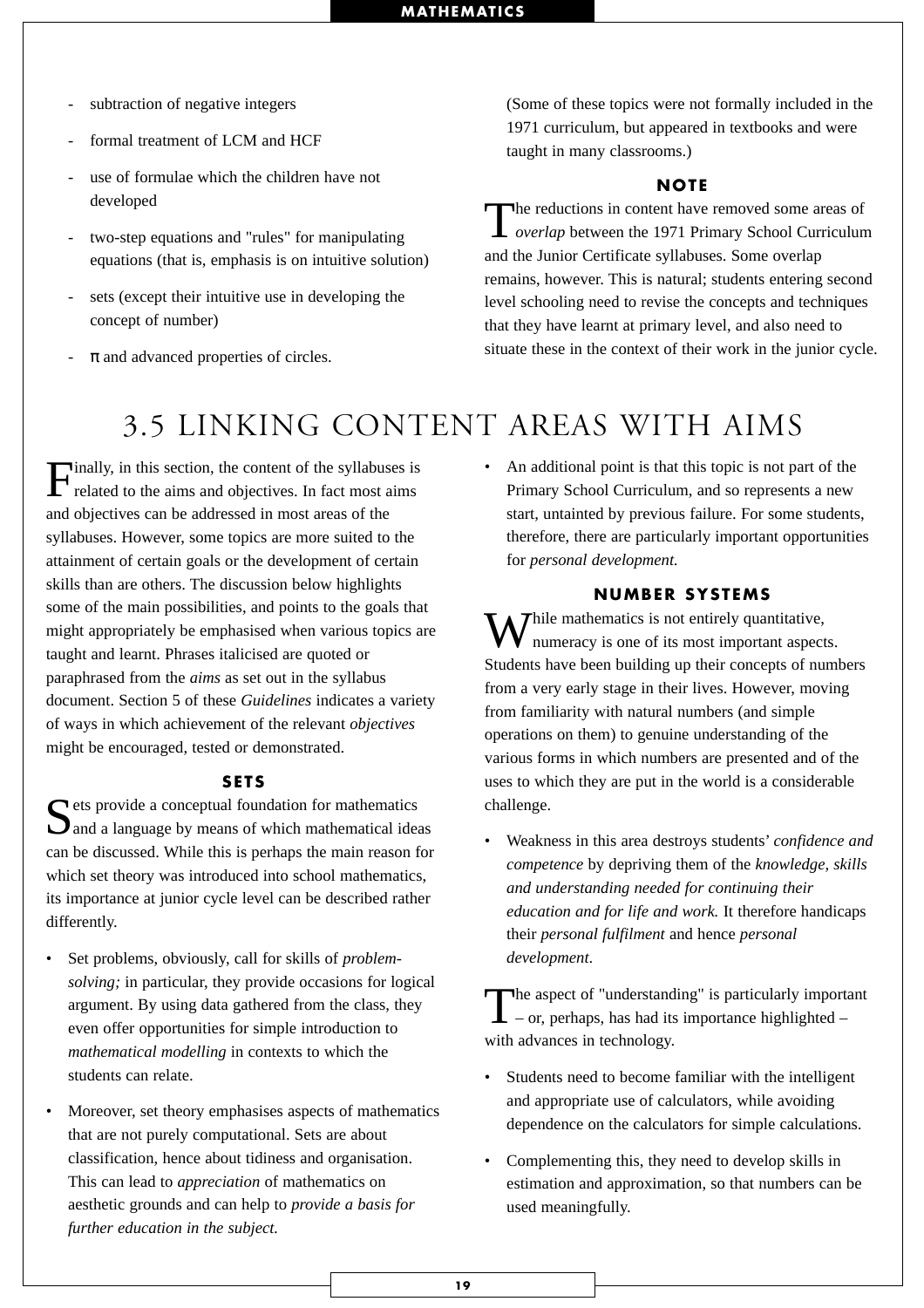#### **APPLIED ARITHMETIC AND MEASURE**

This topic is perhaps one of the easiest to justify in terms of *providing mathematics needed for life, work and leisure*.

- Students are likely to use the skills developed here in "everyday" applications, for example in looking after their personal finances and in structuring the immediate environment in which they will live. For many, therefore, this may be a key section in *enabling students to develop a positive attitude towards mathematics as a valuable subject of study*.
- There are many opportunities for *problem-solving*, hopefully in contexts that the students recognise as relevant.
- The availability of calculators may remove some of the drudgery that can be associated with realistic problems, helping the students to focus on the concepts and applications that bring the topics to life.

#### **ALGEBRA**

 $\mathbf{A}$  lgebra was developed because it was needed – because arguments in natural language were too clumsy or imprecise. It has become one of the most fundamental tools for mathematics.

- As with number, therefore, *confidence* and *competence* are very important. Lack of these undermine *the personal development of the students* by depriving them of the *knowledge, skills and understanding needed for continuing their education and for life and work.*
- Without skills in algebra, students lack the technical preparation for *study of other subjects in school,* and in particular their *foundation for appropriate studies later on* – including *further education in mathematics itself*.

It is thus particularly important that students develop appropriate *understanding* of the basics of algebra so that t is thus particularly important that students develop algebraic techniques are carried out meaningfully and not just as an exercise in symbol-pushing.

- Especially for weaker students, this can be very challenging because algebra involves *abstractions and generalisations.*
- However, these characteristics are among the strengths and beauties of the topic. Appropriately used, algebra can enhance the students' *powers of communication*, facilitate simple *modelling* and *problem-solving*, and

hence illustrate the power of mathematics as a *valuable subject of study.*

#### **STATISTICS**

ne of the ways in which the world is interpreted for us mathematically is by the use of statistics. Their prevalence, in particular on television and in the newspapers, makes them part of the environment in which children grow up, and provides students with opportunities for *recognition and enjoyment of mathematics in the world around them.*

- Many of the examples refer to the students' typical areas of interest; examples include sporting averages and trends in purchases of (say) CDs.
- Students can provide data for further examples from their own backgrounds and experiences.
- Presenting these data graphically can *extend students' powers of communication and their ability to share ideas with other people,* and may also provide an *aesthetic* element.
- The fact that statistics can help to *develop a positive attitude towards mathematics as an interesting and valuable subject of study* – even for weaker students who find it hard to appreciate the more abstract aspects of the subject – explains the extra prominence given to aspects of data handling in the Foundation level syllabus, as mentioned earlier. They may be particularly important in promoting *confidence and competence* in both numerical and spatial domains.

#### **GEOMETRY**

The study of geometry builds on the primary school<br>study of shape and space, and hence relates to *mathematics in the world around us*. In the junior cycle, different approaches to geometry address different educational goals.

 $\bigcap$  ynthetic geometry is traditionally intended to promote *students' ability to recognise and present logical arguments*.

- More able students address one of the greatest of mathematical concepts, that of proof, and hopefully come to appreciate the *abstractions and generalisations* involved.
- Other students may not consider formal proof, but should be able to draw appropriate conclusions from given geometrical data.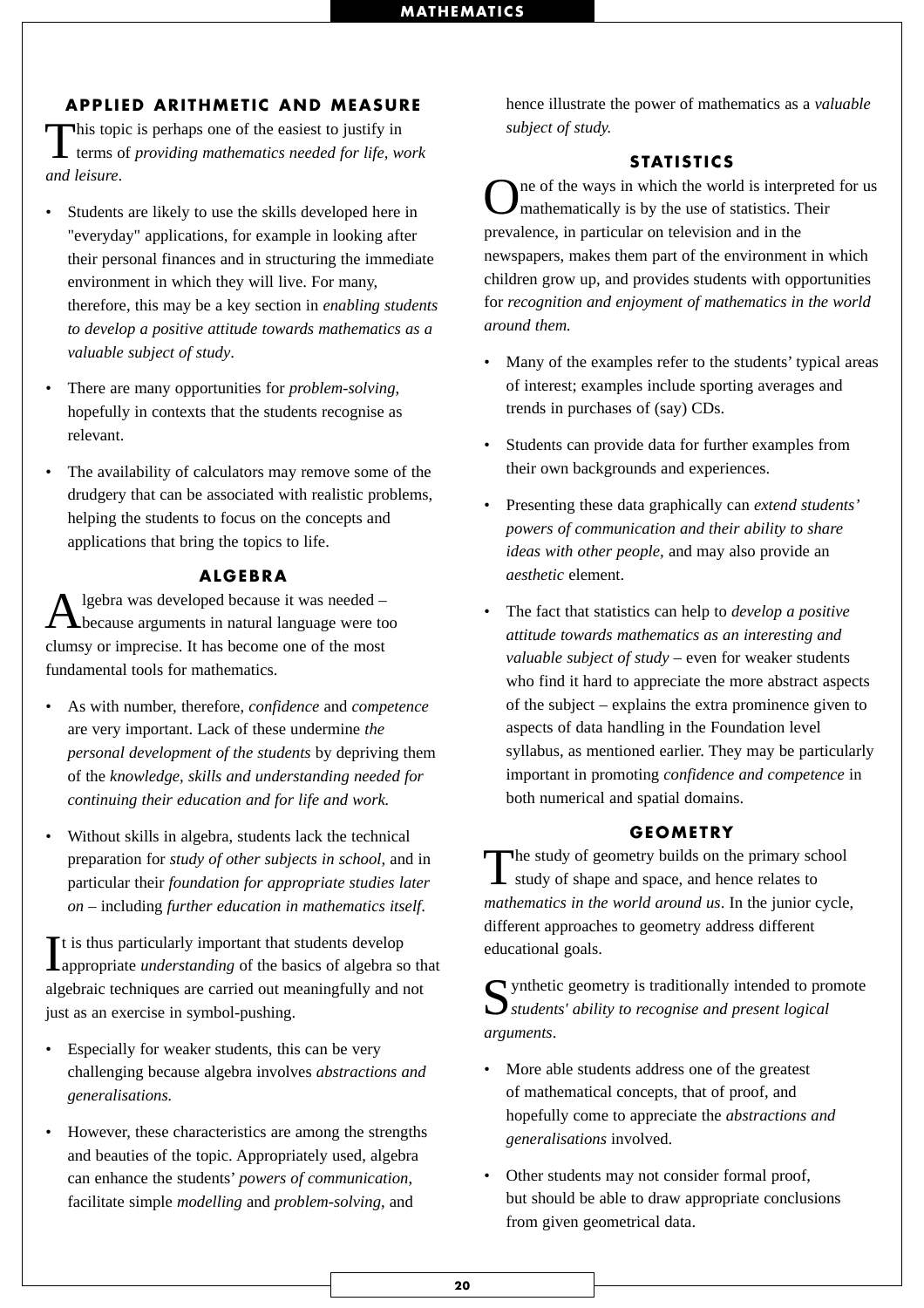- Explaining and defending their findings, in either case, should help students to *further their powers of communication*.
- Tackling "cuts" and other exercises based on the geometrical system presented in the syllabus allows students to *develop their problem-solving skills*.
- Moreover, in studying synthetic geometry, students are encountering one of the great monuments to intellectual endeavour: a very special part of Western culture.

Transformation geometry builds on the study of symmetry at primary level. As the approach to transformation geometry in the revised Junior Certificate syllabus is intuitive, it is included in particular for its *aesthetic value*.

- With the possibility of using transformations in artistic designs, it allows students to encounter *creative aspects of mathematics* and to develop or exercise their own creative skills.
- It can also develop their spatial ability, hopefully promoting *confidence and competence* in this area.
- Instances of various types of symmetry in the natural and constructed environment give scope for students' *recognition and enjoyment of mathematics in the world around them*.

**Noordinate geometry links geometrical and algebraic** ideas. On the one hand, algebraic techniques can be used to establish geometric results; on the other, algebraic entities are given pictorial representations.

- Its connections with functions and trigonometry, as well as algebra and geometry, make it a powerful tool for the integration of mathematics into a unified structure.
- It illustrates the power of mathematics, and so helps to establish it with students as a *valuable subject of study*.
- It provides an important *foundation for appropriate studies later on*.
- The graphical aspect can add a visually *aesthetic* dimension to algebra.

#### **TRIGONOMETRY**

Trigonometry is a subject that has its roots in antiquity  $\blacksquare$  but is still of great practical use to-day. While its basic concepts are abstract, they can be addressed through practical activities.

- Situations to which it can be applied for example, house construction, navigation, and various ball games – include many that are relevant to the students' *life, work and leisure*.
- It can therefore promote the students' *recognition and enjoyment of mathematics in the world around them*.
- With the availability of calculators, students may more easily develop *competence and confidence* through their work in this area.

#### **FUNCTIONS AND GRAPHS**

The concept of a function is crucial in mathematics, and students need a good grasp of it in order to prepare a *firm foundation for appropriate studies later on* and *in particular, a basis for further education in mathematics itself.*

- The representation of functions by graphs adds a pictorial element that students may find *aesthetic* as well as enhancing their understanding and their *ability to handle generalisations*.
- This topic pulls together much of the groundwork done elsewhere, using the tools introduced and skills developed in earlier sections and providing opportunities for *problem-solving* and simple *modelling*.

For Foundation students alone, simple work on the set-theoretic treatment of relations has been retained. In contexts that can be addressed by those whose numerical skills are poor, it provides exercises in simple logical thinking.

#### **NOTE**

The foregoing argument presents just one vision of the **1** rationale for including the various topics in the syllabus and for the ways in which the aims of the mathematics syllabus can be achieved. All teachers will have their own ideas about what can inspire and inform different topic areas. Their own personal visions of mathematics, and their particular areas of interest and expertise, may lead them to implement the aims very differently from the way that is suggested here. Visions can profitably be debated at teachers' meetings, with new insights being given and received as a result.

The tentative answers given here with regard to *why certain topics are included in the syllabus* are, of course, offered to teachers rather than junior cycle students. In some cases, students also may find the arguments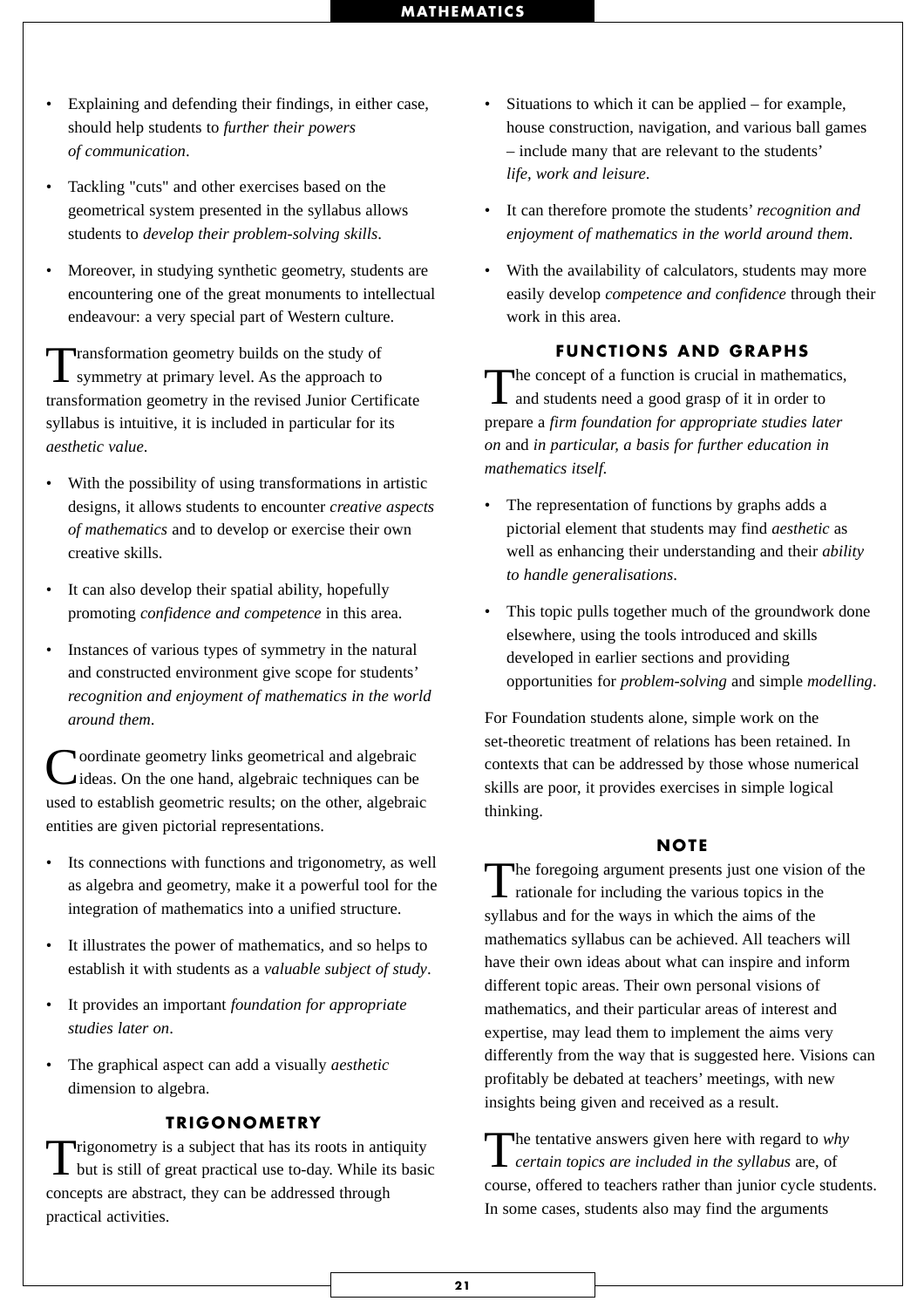relevant. In other cases, however, the formulation is too abstract or the benefit too distant to be of interest. This, naturally, can cause problems. Clearly it would not be appropriate to reduce the syllabus to material that has immediately obvious applications in the students' everyday lives. This would leave them unprepared for further study, and would deprive them of sharing parts of our culture; in any case, not all students are motivated by supposedly everyday topics.

Teachers are therefore faced with a challenging task in helping students find interest and meaning in all parts of the work. Many suggestions with proven track records in Irish schools are offered in Section 4. As indicated earlier, it is hoped that teachers will offer more ideas for an updated version of the *Guidelines*.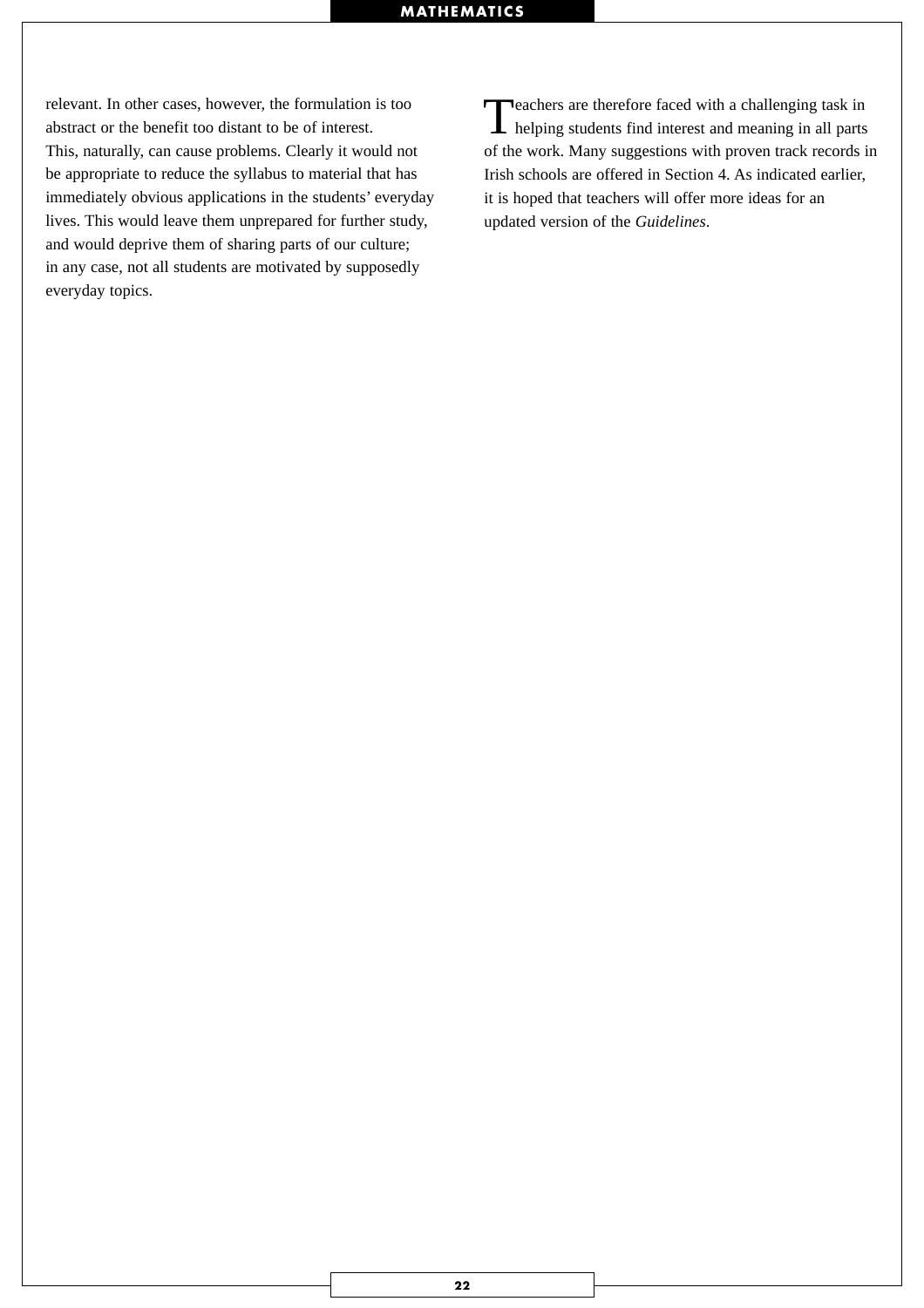<span id="page-25-0"></span>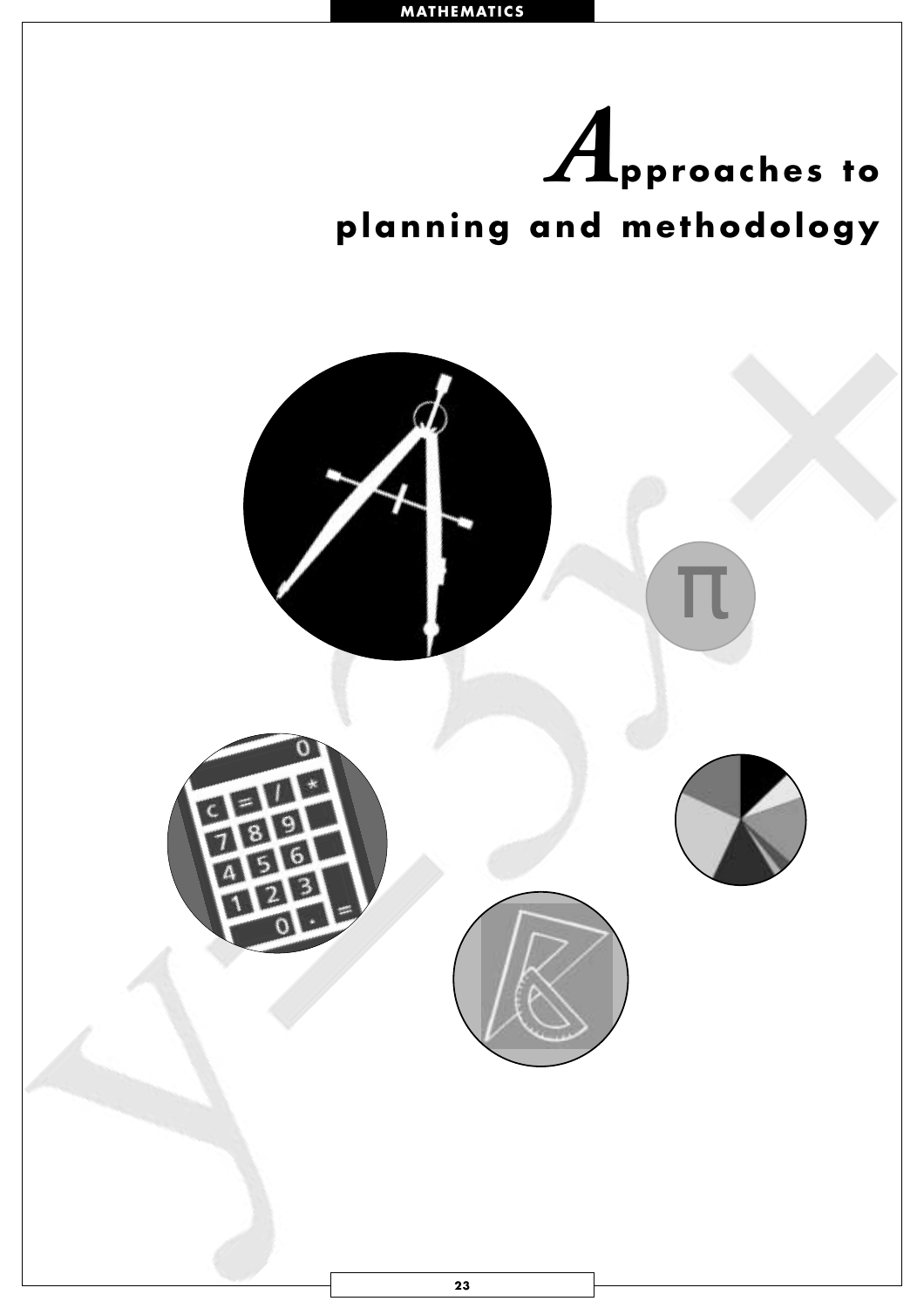# 4.1 INTRODUCTION

This section describes what arguably is the key aspect of mathematics education: the teaching and learning that takes place in schools or as a result of in-school activities. Section 4.2 addresses *planning*. It raises some of the questions that must be answered – within an individual school – before class groups are formed and timetables drawn up; it also considers the problem of time allocation to different topics in a given class. From Section 4.3 onwards, the focus moves to actual classroom activities.

Section 4.3 describes the *active learning* that is a recurrent theme of these *Guidelines*. The sections that follow contain the collection of lesson ideas contributed by teachers. Most of the ideas are grouped by topic area, so Sections 4.4 to 4.11 deal with the areas into which the content sections of the syllabuses are divided. Some cross-curricular themes are presented in the remaining sections. The suggestions in Section 4 are complemented by a list of *resources for teaching and learning* that appears as Appendix 3.

# 4.2 PLANNING AND ORGANISATION

The way in which a school organises itself for teaching and learning depends on the vision of education encapsulated, for example, in the school's mission statement, on the collective gifts of the staff, and on the perceived needs of the students. Issues such as time allocated to different subjects and grouping of students within subject areas are addressed against the background of such views. These *Guidelines* cannot presume to dictate, or to offer detailed suggestions; rather, they can pose some key questions that may inform school planning.

#### **TIMING**

One of the eight areas of experience which constitute<br>the curriculum at junior cycle level is "mathematical" studies and applications". The current NCCA recommendation is that this area should be allocated at least ten per cent of curriculum time. As pointed out in Section 1.2, the length of the former Higher level syllabus, in particular, was one of the problems to be addressed by the revision. In fact both the Higher and the Ordinary level syllabuses have been shortened, and this should facilitate appropriate learning in the time available. Given the concern about recent poor performance in the Junior Certificate examinations, it is important that sufficient time is allocated for students to develop the required concepts and practise the associated skills.

Once time allocations are made, teachers are faced with the problem of *pacing* their teaching suitably. Decisions are a matter for the team of teachers of mathematics in the school (as part of school planning) and for the individual teacher. While no prescriptions can be made in this area, two *recommendations* might be taken into account.

• A slow start, in which an effort is made to establish concepts as well as to develop skills, can provide a firmer basis for later work, and time "lost" at that stage can be regained subsequently.

• The course committee specifically recommends that some work in synthetic geometry is undertaken in each of the three years of the course. However, this does *not* mean that the formal aspects should be addressed in First Year, when "hands-on" practical and discoveryoriented approaches may be more appropriate (see Section 4.3 below).

To facilitate planning and record-keeping, spreadsheets listing the topics on the syllabus for each level are provided in Appendix 4.

#### **GROUPING**

W Junior Certificate mathematics, decisions have to be made at some stage as to the level at which students should work. Depending on school policy with regard to ability grouping, formal *differentiation* – if it occurs at all – may take place as early as the beginning of First Year or as late as shortly before the examinations. The choice of an appropriate time is difficult. On the one hand, premature differentiation may close off avenues of progression at senior cycle level (and hence beyond) for some students; on the other, the three syllabuses are geared to different types of learning, and delayed differentiation may mean that students are faced with material or teaching approaches not suited to their current needs.

A gain, prescriptions cannot be made. However, in<br>
Aaddition to the issues already raised, the following specific points should perhaps be taken into account.

• Very late differentiation may allow inadequate time for the students to "fine-tune" their approaches to the relevant examination (a source of difficulty suggested in the Chief Examiners' Reports). This applies *a fortiori,* obviously, when a student takes papers at a level for which s/he has not been prepared.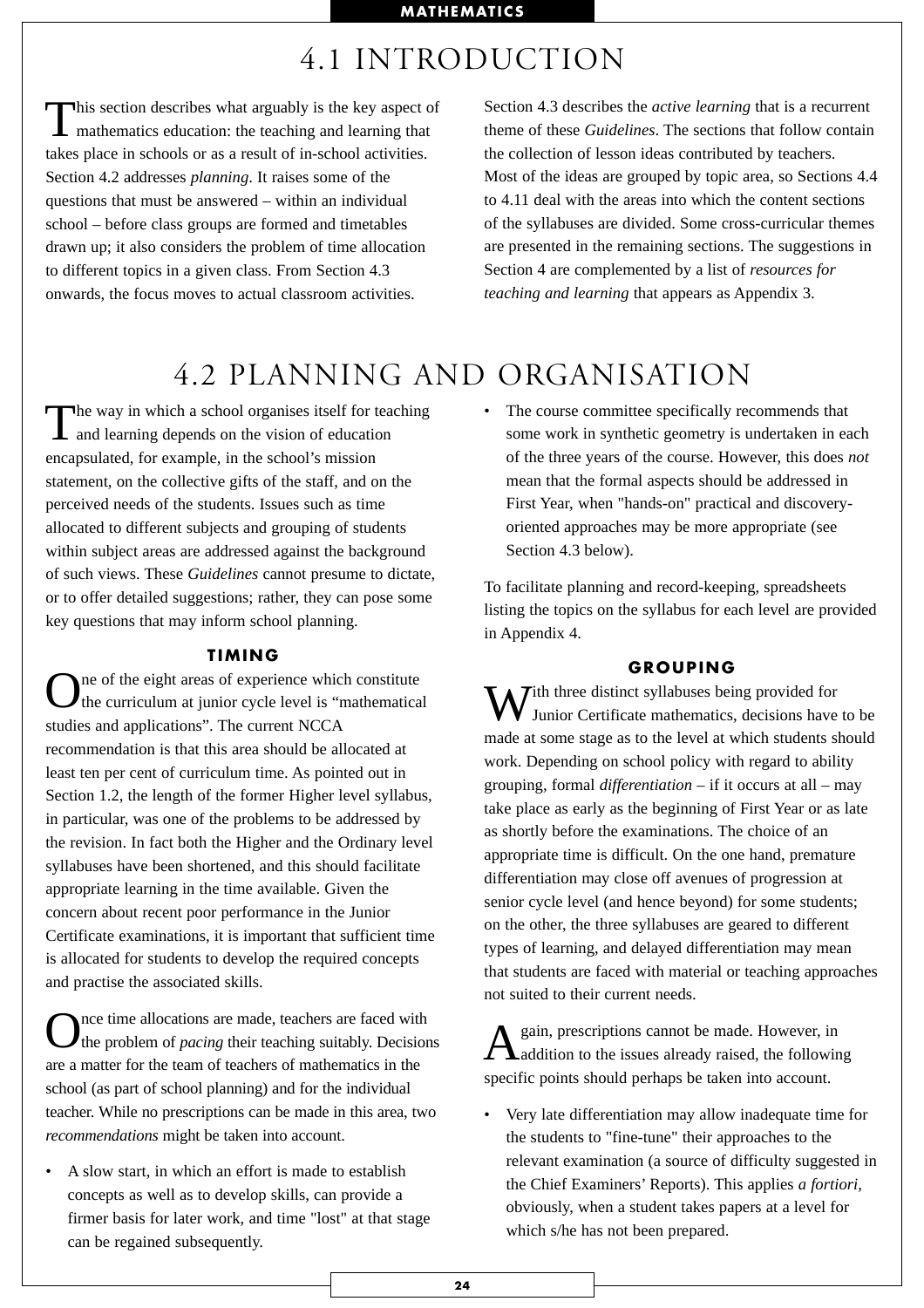- When the Foundation level syllabus was first introduced (as Syllabus C for the Intermediate Certificate), it was envisaged that it might be taught by methods more familiar at primary than at second level: that is, in ways suitable for the concrete operational level at which students would still be working. If students remain in Ordinary level classes until they are thoroughly confused, and until they are convinced both that mathematics does not make sense and that they will never be able to do it, they may obtain only limited benefits from eventual transfer to Foundation level.
- However, particular problems are raised by early selection for the Foundation level with respect to progression to the senior cycle and to eligibility for various careers as a result.

Certain teaching approaches may help in allowing students to be kept together, and may give them every opportunity of developing their mathematical abilities before decisions have finally to be made. The approaches include those described in Section 4.3.

# 4.3 ACTIVE LEARNING METHODOLOGIES

All mathematics teachers have their own personal visions of what should happen in the ideal mathematics classroom and what can be achieved in the circumstances in which they teach. These visions differ, just as teachers themselves differ. An approach that suits one teacher, working with a particular class, may not suit another teacher, or indeed the same teacher with a different class. Both so-called "traditional" and "progressive" methods can be successful.

**T**owever, some teachers have found that methods that **L** were successful in the past do not work so well with to-day's students. Some teachers would like to experiment with a broader range of teaching approaches, and would welcome guidance as to how they might do so. This section of the *Guidelines* addresses the issue, offers a rationale for using *active learning methodologies* and describes a range of such methodologies. The following sections provide concrete examples of the methodologies – reflecting work done by teachers in Irish schools – across a wide range of topic areas. Naturally, these approaches are meant to *augment*, not *replace*, existing ones. In particular, provision of opportunities for frequent practice (so that students' procedural skills become, and then remain, appropriately fluent) will still be an integral and essential feature in the teaching of mathematics. It is hoped that teachers will study the methodologies outlined below, apply those with which they feel comfortable, and adapt their own methods correspondingly, if necessary.

#### **RATIONALE**

 $\mathbf{A}$ s indicated in Section 3.3, the revised mathematics syllabus gives greater emphasis than did its predecessor to the following: *increased depth of understanding, effective communication,* and *appreciation and enjoyment of mathematics.* Specifically, objectives C, E, G, H, and I emphasise

• relational learning

- the making of simple mathematical models and the justifying of conclusions
- the exercise of psychomotor skills
- communicating verbally
- appreciating mathematics and recognising it throughout the curriculum and beyond.

It is unlikely that these skills and learning outcomes will be achieved if mathematics teachers rely solely on a teaching methodology which is modelled on "exposition, examples and exercise." Research indicates that, where a broader range of methodologies is used,

- student confidence is enhanced and performance improved
- skills of estimation, approximation, analysis and evaluation can be practised
- a sense of ownership develops around students' own learning
- enhanced student understanding of mathematical topics occurs
- communication and dialogue improve
- more positive attitudes to mathematics develop
- a lexicon of mathematical terms can be built up gradually in a natural way for students.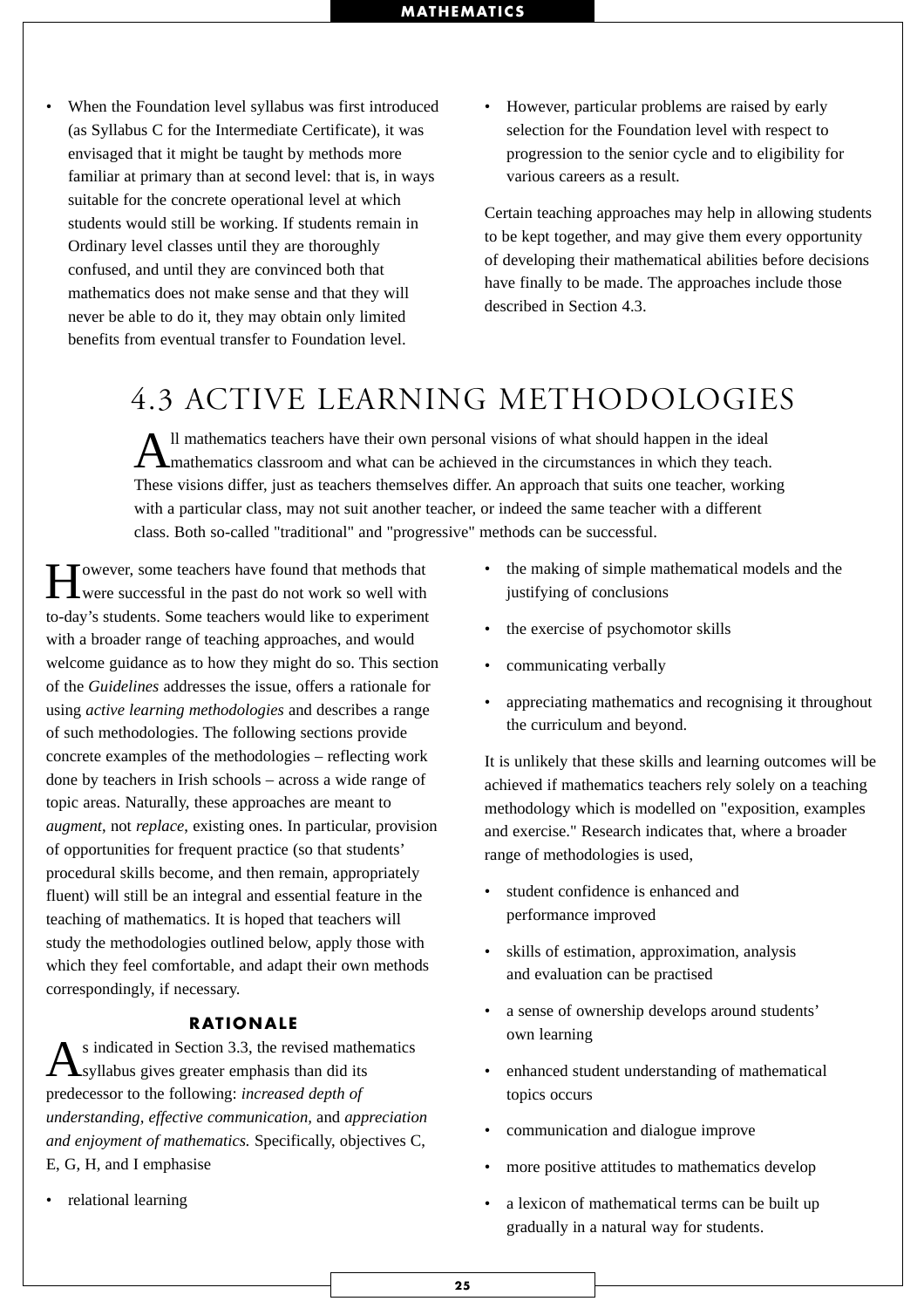#### **RANGE OF ACTIVE LEARNING METHODOLOGIES**

There is a wide range of active learning methodologies  $\blacktriangle$  that mathematics teachers can employ to achieve increased conceptual understanding. Some of these are listed below.

"Hands-on" activities with concrete materials

Project work

Mathematical games

Problem solving

Quiz activities

Use of information and communication technologies, in particular multimedia

Mathematical simulations

Structured discussion

Surveys, for example using questionnaires

Visits to the Science laboratory

Presentations

Demonstrations

Debates

Visits from a mathematics expert

Fieldwork

The lesson ideas that follow involve a number of these **L** methodologies. In particular, many of them attempt to increase the use of *practical work* and *concrete materials*. Other lesson ideas involve student-centred investigative work, and yet others demand group work, student and teacher dialogue and project work where appropriate. The lesson ideas have been tried and tested by practising mathematics teachers in Irish schools. They are not intended to form an exhaustive list, and the range and sample can be extended in the future. Teachers are invited to contribute to this initiative by documenting lesson ideas which they have found useful and effective for a particular topic. Such ideas may relate to how a teacher might introduce a topic, how part of the topic might be taught, or how the work might be revised. For this purpose, a template is included in Appendix 4.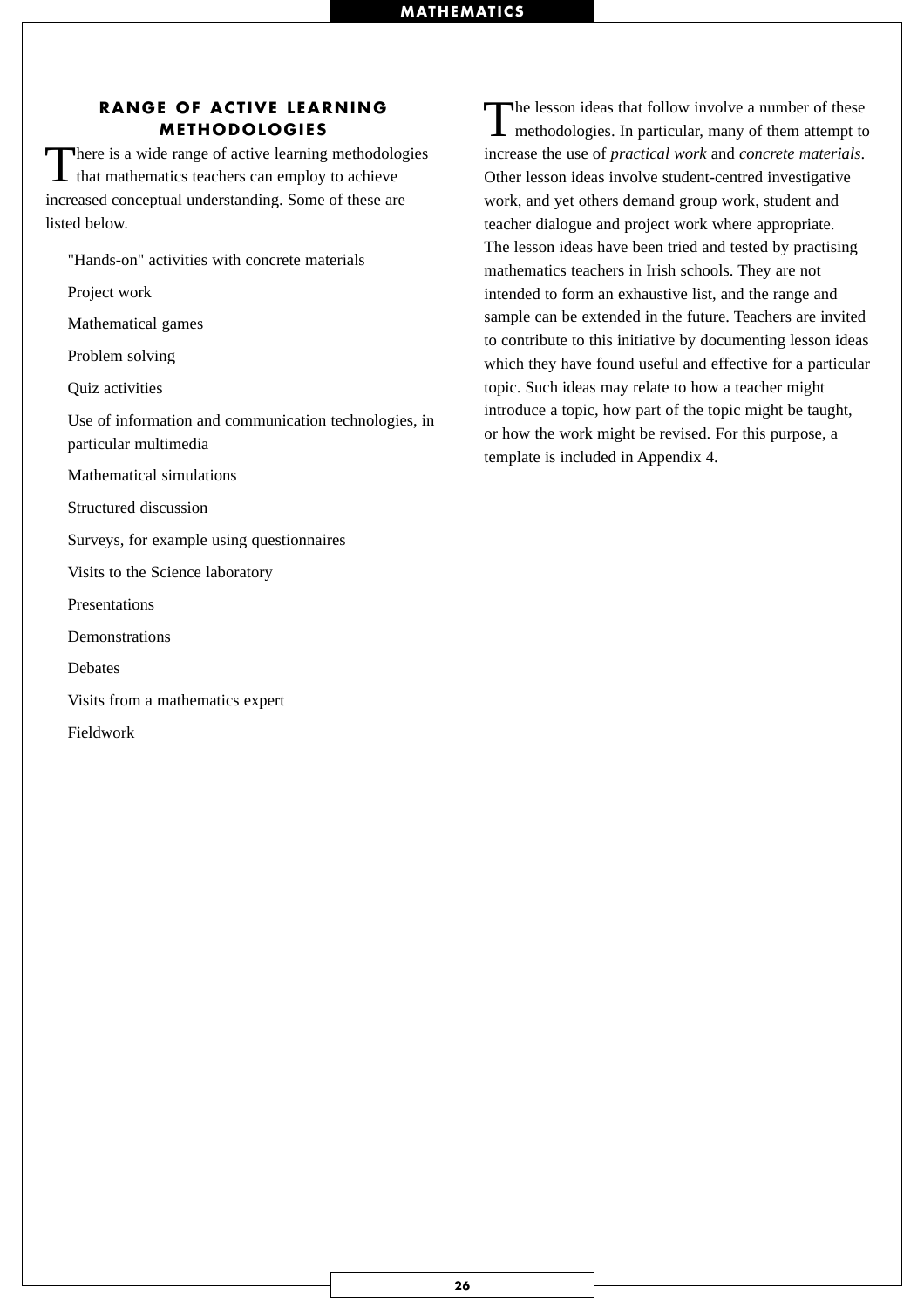4.4 SETS

#### **SETS LESSON IDEA 1**

TITLE: VENN DIAGRAMS, SET NOTATION – AND ACTION!

TOPIC: SETS

AIM: 1. That students will engage in an active learning experience of sets.

- 2. That students will practise changing from English words to set symbols and vice versa.
- 3. That students will understand the relationship between set symbols, English words and Venn diagrams.

#### RESOURCES:

A large clear space (gym, courtyard). A set of large cards (at least A4 size) with the numbers 1 to 10 on them. A flip chart and marker or a blackboard. A large Venn diagram with three overlapping circles marked on the floor with chalk/paint/tape/rope. It is preferable if each circle is a different colour, for example blue, green and red.

#### METHOD:

- 1. A class of thirty is divided into three groups of ten. One group of ten students represents the ten elements from 1 to 10 (each holding one card from the range 1 to 10). Another group of ten students will give instructions in English (E) regarding where the students representing the elements 1 to 10 will be placed in relation to three Venn diagrams. The final group of ten students will give instructions in mathematics (M) (i.e. using symbols) on a flip chart to replicate the instructions given in English by the previous group of students.
- 2. Here is an example of how the game might progress. The first E student calls out: *Number 1 is in the blue set but he's not in the red set or the green set*. So, number 1 element goes and stands in the relevant section.
- 3. The first M student writes on flip chart:  $1 \in B \setminus (R \cup G)$ or similar set notation to describe the position of the student representing the element 1.
- 4. The next E student calls out: *Number 2 is in all of the sets*. The student representing the number 2 element goes and stands in the relevant section.
- 5. The next M student writes on flip chart:  $2 \in B \cap R \cap G$
- 6. The game continues until all of the elements 1 to 10 have been placed.
- 7. Some possible alternatives to this include:

M students give instructions first and then E students describe where the element is standing



or

The elements go and stand wherever they like and M and E students then have to describe in set notation and English words respectively where each of the elements from 1 to 10 is standing.

8. After each game is completed, students could switch to a different group and then repeat the exercise.

#### CLASSROOM MANAGEMENT IMPLICATIONS:

This active learning methodology depends on having access to a large open space area. A cut-down version of this can be managed in the normal mathematics classroom with three hula-hoops or three small ropes (or a poster of the diagram) and students placing counters in the various sections on the instructions of their classmates. The development of students' communication skills in mathematics is a key outcome of this learning activity and the group exercise facilitates this process. This activity could also be suitable – although not quite as much fun – as a chalk and talk exercise, with students actively communicating in the language of set theory.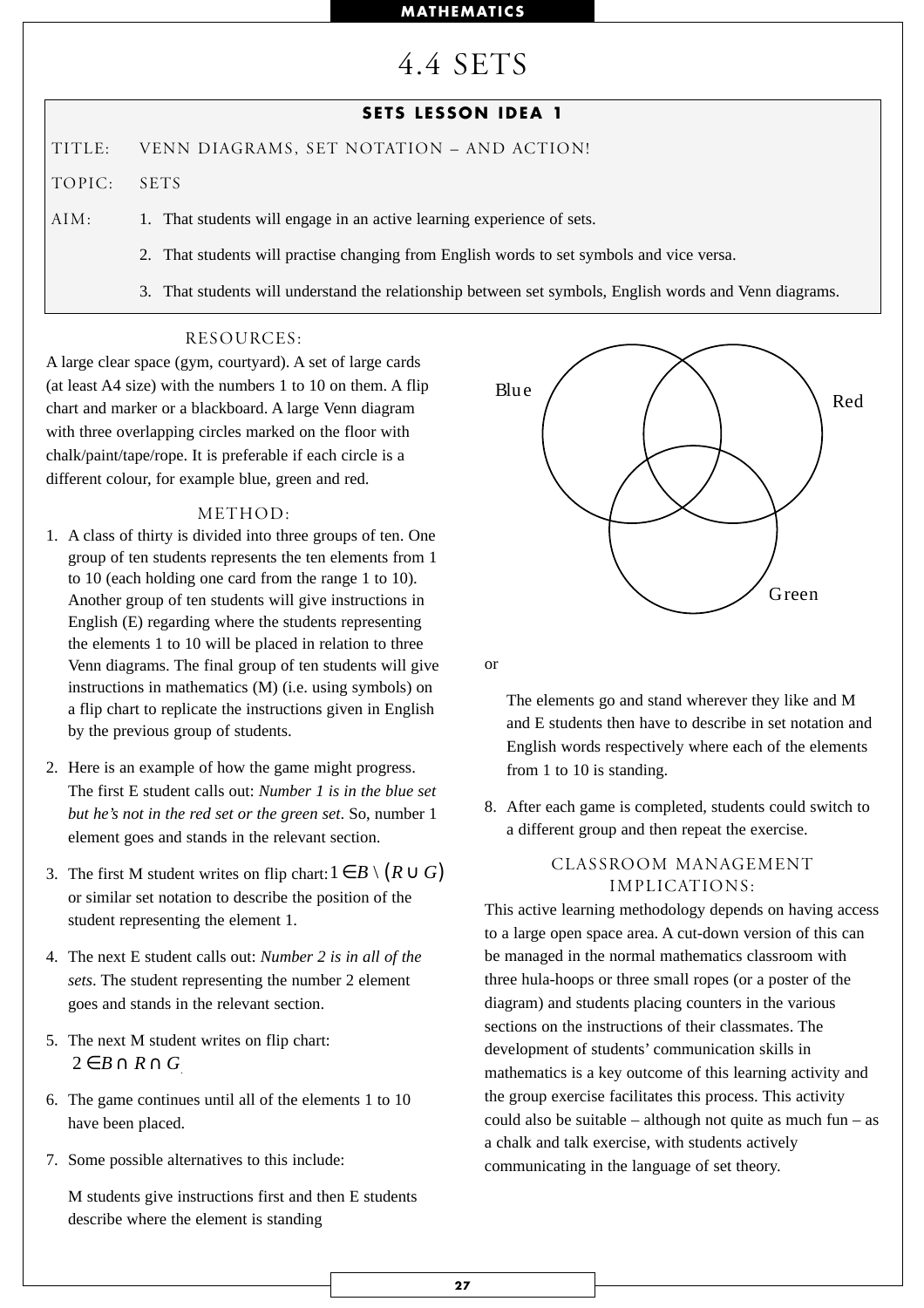# 4.5 NUMBER SYSTEMS

|        | <b>NUMBER SYSTEMS LESSON IDEA 1</b>                                                                                                                                                                                   |
|--------|-----------------------------------------------------------------------------------------------------------------------------------------------------------------------------------------------------------------------|
| TITLE: | COUNTDOWN – ADAPTED FROM THE TV PROGRAMME OF THE SAME NAME!                                                                                                                                                           |
| TOPIC: | BASIC ARITHMETIC WITH NATURAL NUMBERS                                                                                                                                                                                 |
| AIM:   | Practice in $+$ , $-$ , $\times$ , $\div$ , and brackets. (This provides good numeracy practice without a calculator but could be<br>used also to reinforce the importance of order of operations with a calculator.) |

#### RESOURCES:

Make out fourteen cards as shown (or simply write the numbers onto the board). The top row contains four large numbers and the other three rows contain the numbers from 1 to 10.



#### METHOD:

- 1. If one is using cards, mix them up and turn them face down (keeping the four large numbers in the top row).
- 2. Pick six numbers at random from the cards (one from the top and five from anywhere else).
- 3. Pick a three-digit target number at random.

4. By adding, subtracting, multiplying, dividing some or all of the six chosen numbers, try to reach the target number, or to get as close as possible. Brackets can be used.

$$
EXAMPLE:
$$

Numbers chosen: 100, 5, 7, 9, 4, 1

Target number: 654

Solution:  $100 \times 7 - 5 \times (9 + 1) + 4 = 654$ 

If students are weak at arithmetic, the "random numbers" could be pre-arranged!

EXAMPLE:

Numbers chosen: 100, 5, 2, 3, 7, 1

Target number: 512

Solution:  $(100 \times 5) + 2 + 3 + 7 = 512$ 

#### CLASSROOM MANAGEMENT IMPLICATIONS:

The students can work in teams or individually, and a time limit can be imposed (e.g. 60 seconds), as appropriate to the class.

#### NOTE:

This activity can be incorporated into the teaching of natural numbers, or it can be used as light relief after completing a difficult topic.

#### **NUMBER SYSTEMS LESSON IDEA 2**

TITLE: NUMBER PUZZLE

TOPIC: BASIC ARITHMETIC WITH NATURAL NUMBERS

AIM: Practice in adding natural numbers in an entertaining way.

#### RESOURCES:

The puzzle opposite can be photocopied or reproduced on overhead or blackboard.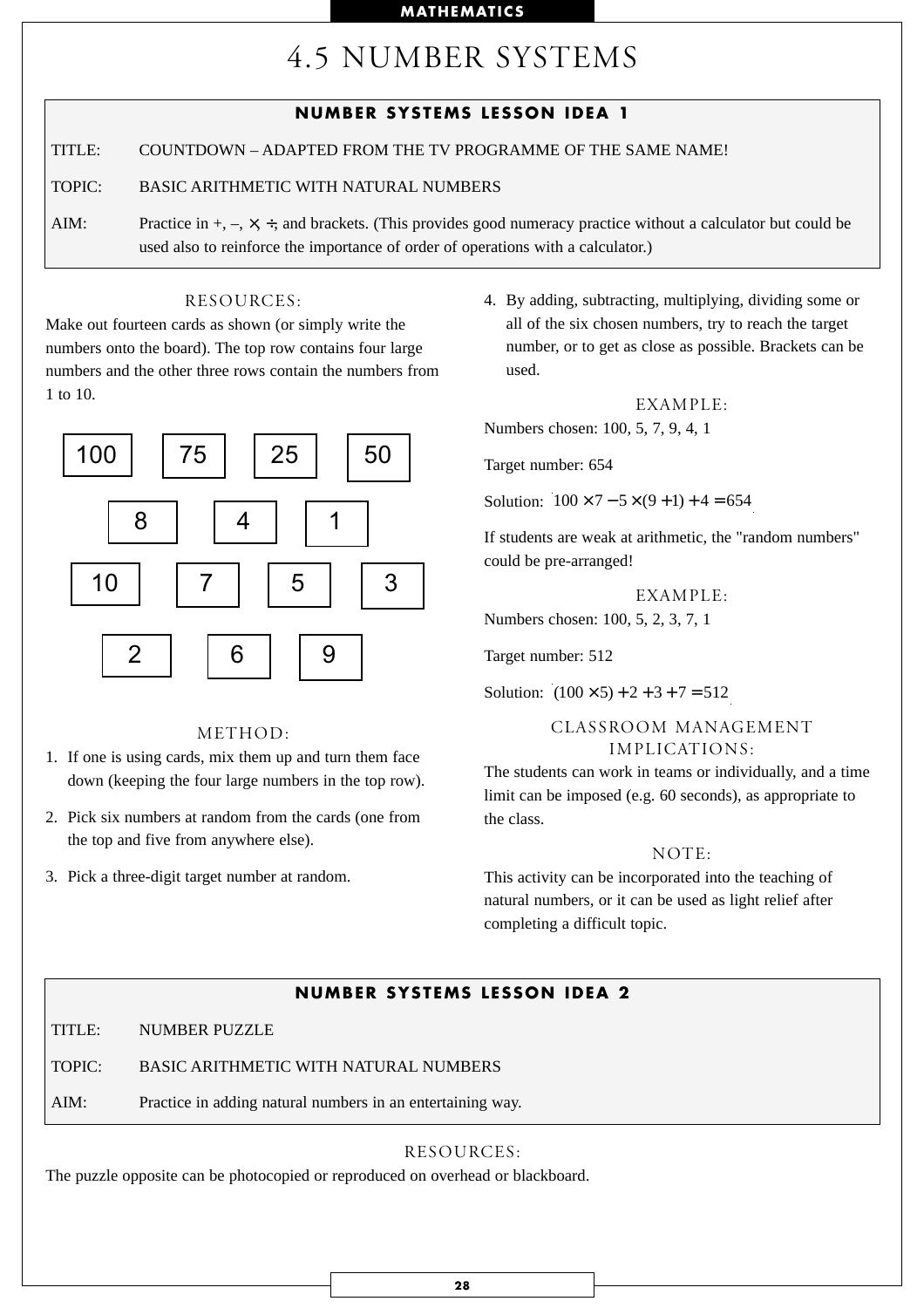#### METHOD:

|                 |        |    |    |    |    | 42     |
|-----------------|--------|----|----|----|----|--------|
|                 |        |    |    |    |    | 29     |
|                 |        |    |    |    |    | 36     |
|                 |        |    |    |    |    | $\sim$ |
| c               |        | ⌒  |    | ⌒  |    | 26     |
|                 |        |    |    |    |    | 25     |
|                 |        |    |    |    |    | 38     |
| $\overline{25}$ | $\sim$ | 32 | っっ | 34 | 33 | つ      |

Try to fill in the missing numbers. The missing numbers are integers between 0 and 9. Numbers in each row add up to the totals on the right of the row. Numbers in each column add up to the totals at the bottom of the columns. The diagonal lines (to top right and bottom right) also add up to the totals given.

#### Solution:

|    |    |      |   |    | 1 ຕ |
|----|----|------|---|----|-----|
|    |    |      |   |    | 29  |
|    |    |      |   |    | 36  |
|    |    |      |   |    | ົ   |
|    |    |      | ⌒ |    | 26  |
|    |    |      |   |    | 25  |
|    |    |      |   |    | 38  |
| 25 | 32 | - 27 |   | 33 | າາ  |

#### CLASSROOM MANAGEMENT IMPLICATIONS:

This activity can be done in pairs or in small teams of three or four in a quiz-like fashion. An interesting followup exercise could be to ask students to produce such a puzzle themselves. Some discussion may lead to the conclusion that the best way of producing such a puzzle is to prepare a full solution first and then to leave out certain numbers.

#### **NUMBER SYSTEMS LESSON IDEA 3**

TITLE: BUZZ GAME

TOPIC: NUMBERS

AIM: To revise and reinforce number patterns.

RESOURCES:

None required.

#### METHOD:

(Many variations)

1. The class is divided into small groups (say, less than 7 to a group). In each group, students in sequence rattle off the natural numbers. When a multiple of, say, 7 is met, the word "buzz" is used instead of the number and the order of students is reversed.

For example: 1, 2, 3, 4, 5, 6, buzz (reverse), 8, 9, 10, 11, 12, 13, buzz (reverse), …

2. The person who errs is "knocked out" and the next person starts a new sequence.

#### CLASSROOM MANAGEMENT IMPLICATIONS

None

#### NOTE

If it is not convenient to form small groups, the "reverse" move may be omitted. The game can also be used with multiples, divisors of numbers such as 48, primes, sequences, etc. and even combinations of these (with other "buzz" words). This is a useful mainly with First Years.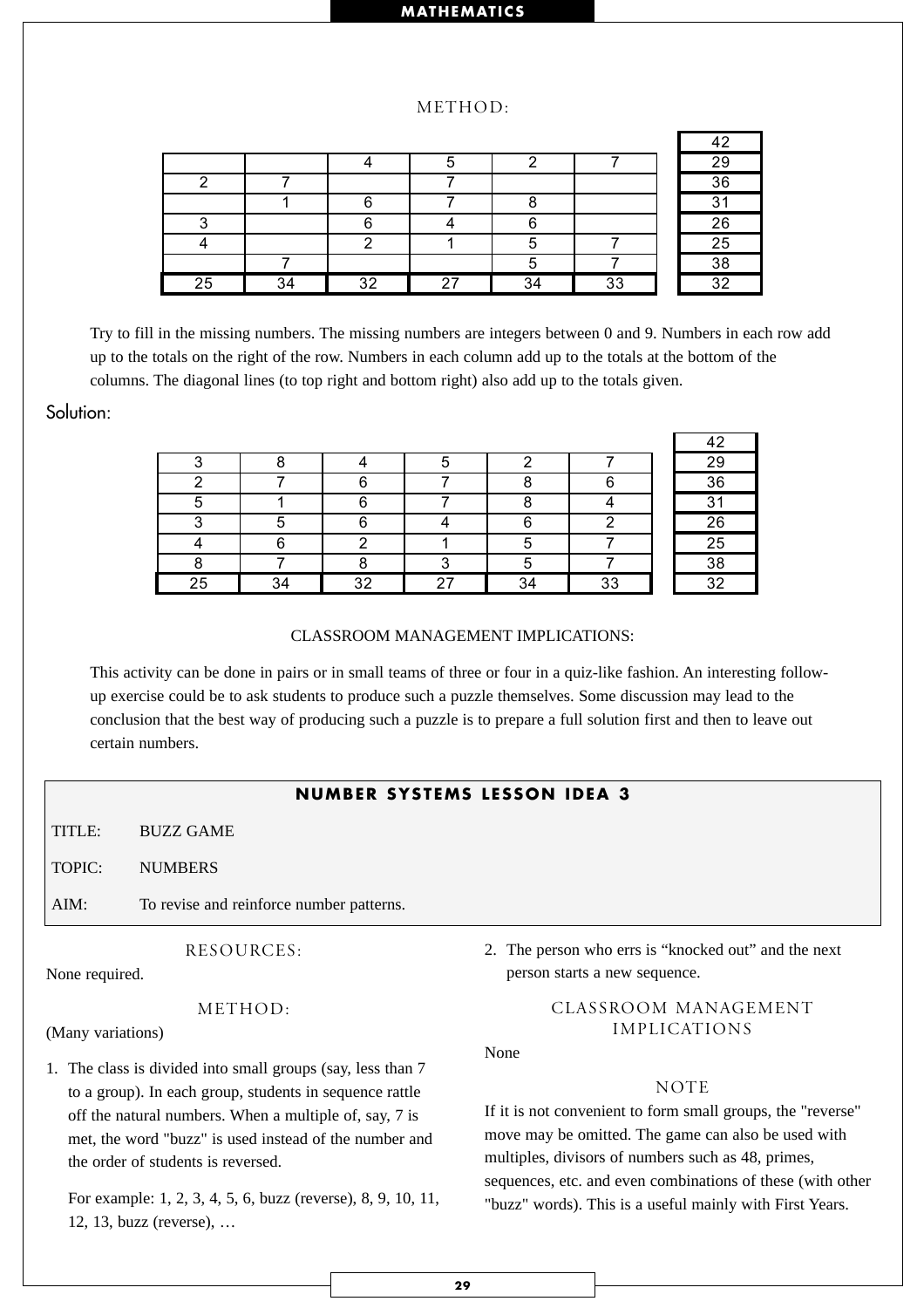#### **NUMBER SYSTEMS LESSON IDEA 4**

TITLE: THE PLUS AND MINUS GAME

TOPIC: INTEGERS

AIM: To help students in the addition and subtraction of integers.

#### RESOURCES:

None.

METHOD:

- 1. This activity helps to present the addition and subtraction of integers without having another *set of rules* to learn.
- 2. Consider the following example:

Evaluate:  $-3 + 4 - 1 + 5 + 2$ 

The student creates a scoreboard and fills in the scores for the "+" team and the " - " team as follows:



3. The scores are then added for the two teams and the answer to the question arrived at by asking who wins and by how much.



In this case the "+" team wins by 7 so the answer to the problem is  $+7$ .

If the game is a draw, then no one wins and the answer is zero.

#### CLASSROOM MANAGEMENT IMPLICATIONS:

None

#### NOTE:

- 1. This method can be carried on to simplifying algebra, where a separate "plus and minus game" is played for each group of like terms.
- 2. One of the most frustrating things in dealing with integers is the ease with which the rules for adding and subtracting integers can be confused with those for multiplying and dividing integers. Many students look at  $-3 - 2$  and, incorrectly, get  $+5$  thinking "like signs give plus". It is important that students learn a full rule rather than a partial one: "when multiplying or dividing two integers, like signs give plus". Studying patterns like the following, may serve to situate the rule on firm ground:

$$
2 \times 3 = 6
$$
  
\n
$$
2 \times 2 = 4
$$
  
\n
$$
2 \times 1 = 2
$$
  
\n
$$
2 \times 0 = 0
$$
  
\n
$$
2 \times -1 = -2
$$
  
\n
$$
2 \times -2 = -4
$$

3. Throughout the lesson ideas in these Guidelines, and in the proposed new-style examination papers, a distinction is drawn between the negation sign (-) and the symbol for the operation of subtraction  $(-)$ ; the latter is longer in appearance.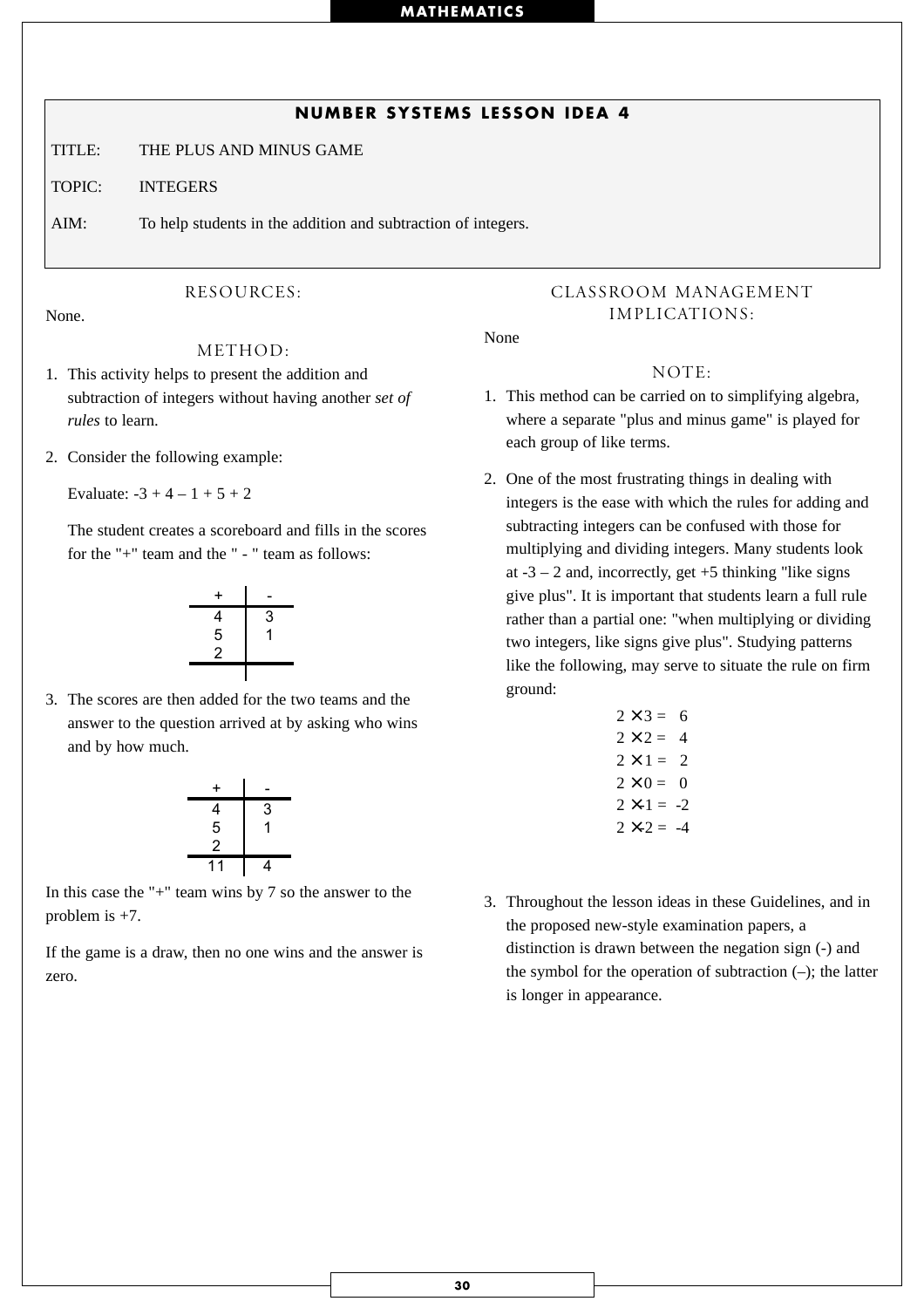#### **NUMBER SYSTEMS LESSON IDEA 5**

TITLE: THE GOLDEN RATIO: AN INTRODUCTION TO RATIO AND PROPORTION FOR FIRST YEAR STUDENTS

TOPIC: RATIO AND PROPORTION

AIM: To help the students to develop an understanding of ratio and proportion.

#### RESOURCES:

The main resource is something very close to the students' hearts – their own bodies. Also required: metre sticks, calculators, basic geometry sets and space for the students to measure themselves!

#### INTRODUCTION:

Students will find from this practical work that nearly all of us are built to mathematical formulae! The underlying ratio is the Golden Ratio (or Golden Mean), approximately 1.6:1. The Greeks utilised this geometrical ratio in designing their buildings; it was also known to them as the Divine Ratio.

Students should be directed to research the Golden Ratio in other subject areas – they will find the Art department a great fund of information.

#### METHOD:



1. Students should measure and note the distance *a* from their navel to their toes and the distance *b* from their navel to the top of their head. They should find that, no matter what their height, the ratio of the two numbers  $\frac{a}{b}$  will usually give a result very close to 1.6. *b*

For some young students the ratio will not be too near to 1.6 (it is not unusual to have a range 1.49 to 1.72 but in general the majority are within 1.55 to 1.67). This is easily explained as they are still growing and the ratio will be achieved in later years.

2. Proportion as a concept arises when the ratios are compared.

- 3. During this work there are excellent opportunities to debate matters like:
	- (i) How to measure accurately using metres and centimetres.
	- (ii) How to write the measurements in decimal form (one student recorded a measurement of length as "one metre fifteen inches"!).
	- (iii) How to round up or down the calculator's over-accurate answer.
	- (iv) What would be the result if one did the reverse division  $\frac{b}{a}$ ? *a*
- 4 A very important concept will arise when students realise the nuance of using units, metres, centimetres and *parts*. The art class might come to the rescue where often, in figure drawing, the "head" is used as the unit of measurement, i.e. the one *part,* and the body is then divided into different numbers of parts no matter what the length of the head is.



The mystery of this ratio grows when students compare the ratio of length to width of their hand and head; it also conforms to the Golden Mean.

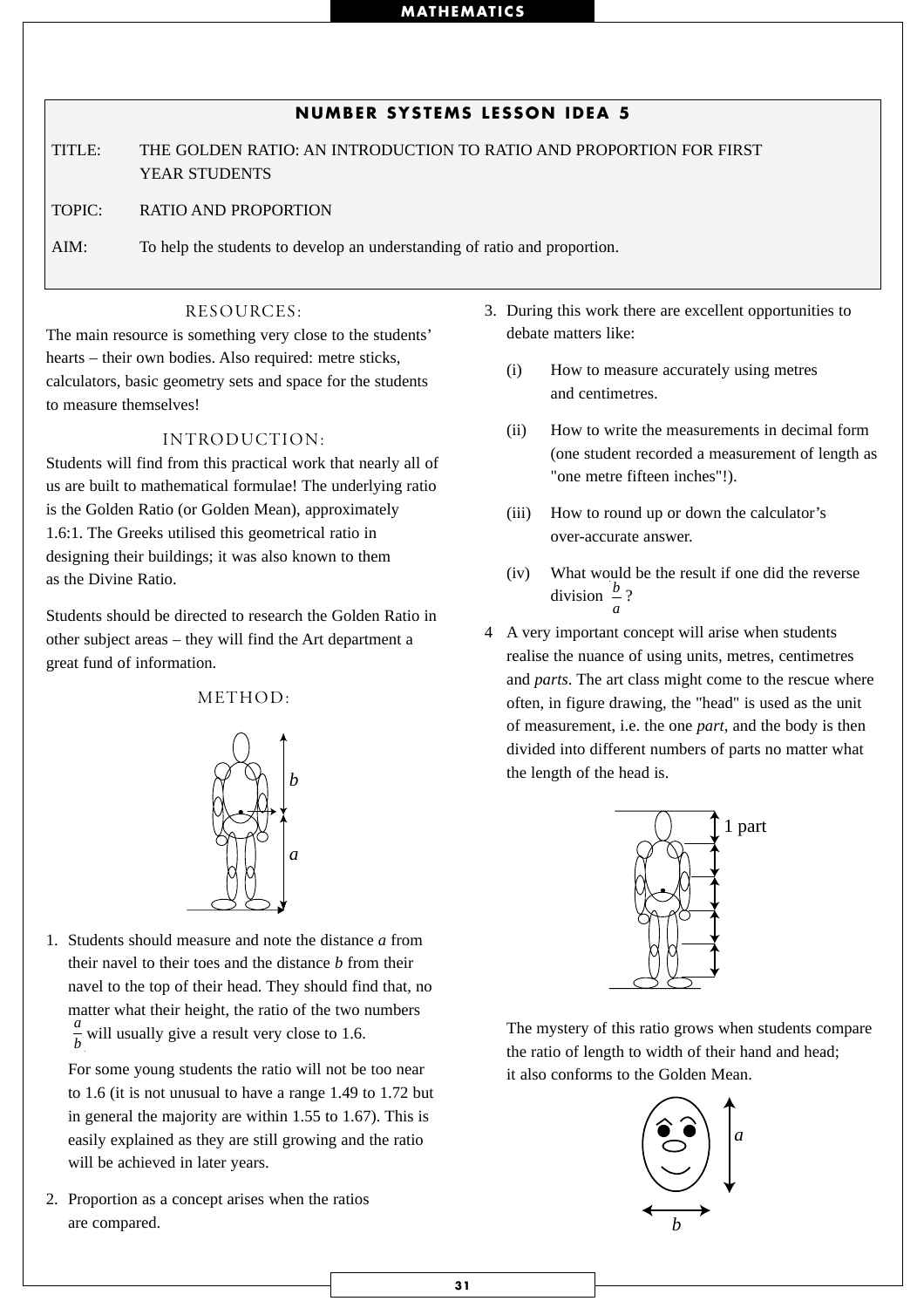This exercise can be turned into a more abstract geometrical form by drawing a rectangular shape of sides in the ratio 1.6:1, say 8 cm : 5cm, enlarging this to 16 cm : 10 cm, and then examining the result of the ratio of any of the comparable lengths in between these limits. This drawing can be used to help students begin to understand the trigonometric ratio "tan" as the ratio of the lengths of two line segments.



Finally, a unique one-to-one ratio for a human being is given by the Vitruvian Man. This is Leonardo da Vinci's famous drawing that will be familiar to nearly all of the students from television's World in Action programme. If they measure their height and then the width of their outstretched arms, they will find the ratio of the two lengths is 1. It gives a whole new meaning to being called "a square"! For the more abstract thinkers the geometrical figure in the square can be related to  $\tan 45^\circ = 1$ 



CLASSROOM MANAGEMENT IMPLICATIONS: Students can work in pairs for the practical work.

#### **NUMBER SYSTEMS LESSON IDEA 6**

TITLE: I HAVE YOU HAVE

TOPIC: NUMBER SYSTEMS: NUMBER OPERATIONS

AIM: To give practice in mental arithmetic

#### RESOURCES:

A set of cards of the form:

I have [a number].

Who has [some function of it]?

Examples might be:

- 1. I have 10; who has half that number?
- 2. I have 5; who has 40 more?
- 3. I have 45; who has the result of dividing this by 5?

4. I have 9; who has the square root of my number?

The cards may form a "cycle"; for the above set, the last card might read

I have 50; who has one-fifth of this?

Alternatively, there can be a first card and a final card, the latter reading (in this case):

• I have 50; that is all.

There should be enough cards for each student in the class to have two or three.

*The teacher may have a printed list of all the cards, in sequence.*

#### METHOD:

1. The cards are shuffled and given out to the students. The teacher retains two successive cards in the "cycle" (*or* the first and final cards). The students hold their cards in such a way that they can see the writing on all of them but so that their neighbours cannot.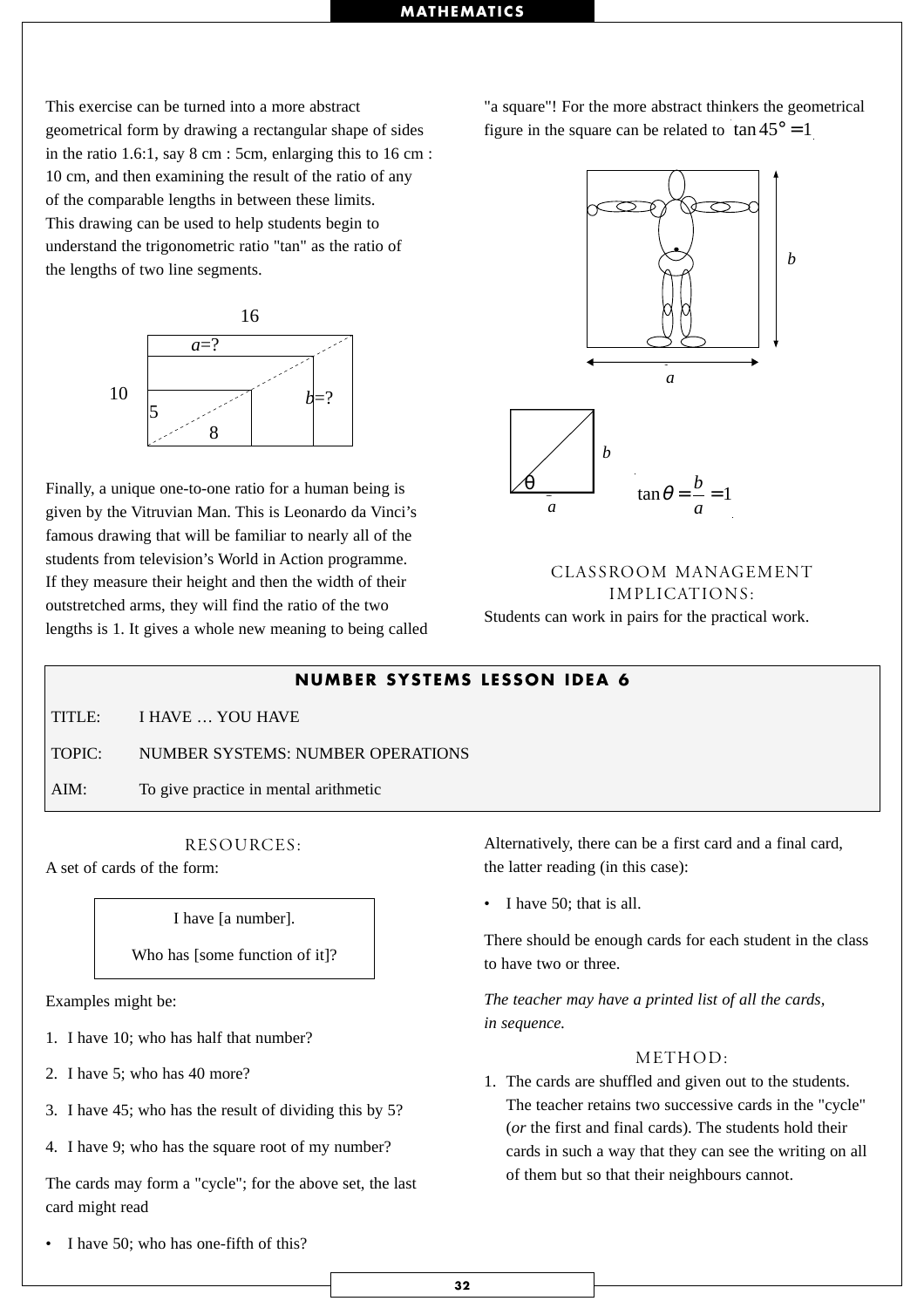- 2. The teacher starts by reading the *second* card of the two successive ones s/he holds (or the first card of the set): saying slowly and clearly (for example) "I have 10 [pause]; who has half that number?"
- 3. *All students have to do the calculation to see if they hold the next card*. The student who has that card should then read it: "I have 5 [pause]; who has 40 more?" The student then places that card face downwards on his/her desk.
- 4. The game proceeds. If a student speaks out of turn as a result of doing a calculation incorrectly, hopefully the teacher and various students will notice and (for example) call out "No!" The student who holds the correct card should also be speaking up, reading the card. *The teacher may feel more at ease if s/he has the complete list of cards in sequence, but the game is perhaps more fun for all concerned if the teacher is also relying on his/her ability to calculate mentally.*
- 5. If all goes well, the game ends when the teacher hears his/her cue: the calculation that gives the first number (10, for the example described here) or the final one. At this point, all the cards should have been used, and so should be face downwards on the desks. If any student still holds a card, a mistake has been made.
- 6. The cards can be collected, shuffled, and dealt again. For the second round of the game, the cards might be read more quickly.

#### CLASSROOM MANAGEMENT IMPLICATIONS:

If each student has (say) three cards initially, most students remain "in the game" for a considerable period of time. Those who have played all their cards can stay involved by watching out for mistakes by others, but students are more likely to stay on task if they are in danger of "missing their cue".

#### NOTE:

- 1. The first time the game is played, a "trial run" may be needed to ensure that students know what to do (and to encourage them to read their cards slowly and clearly).
- 2. The exercise may not occupy a whole class. Especially when the game is familiar, it can be a "warm-up activity" or an end-of-lesson reward for good work (on Friday afternoon?) – not necessarily with the same set of cards each time.
- 3. For some weaker or more nervous students, *arranging the cards in their correct sequence* could provide practice without the fear of going wrong in front of their peers.
- 4. Sets of cards may be available commercially, but teachers can make their own, pitching them at an appropriate level for a particular class (and perhaps concentrating on particular number operations).
- 5. When the game is familiar, students might be asked to *make* a set of cards (perhaps working in pairs, perhaps for homework).
- 6. With very weak students, the game might be played with calculators available – the emphasis being on "what do I do to get 'half'?", "what does '40 more' mean?", and so forth.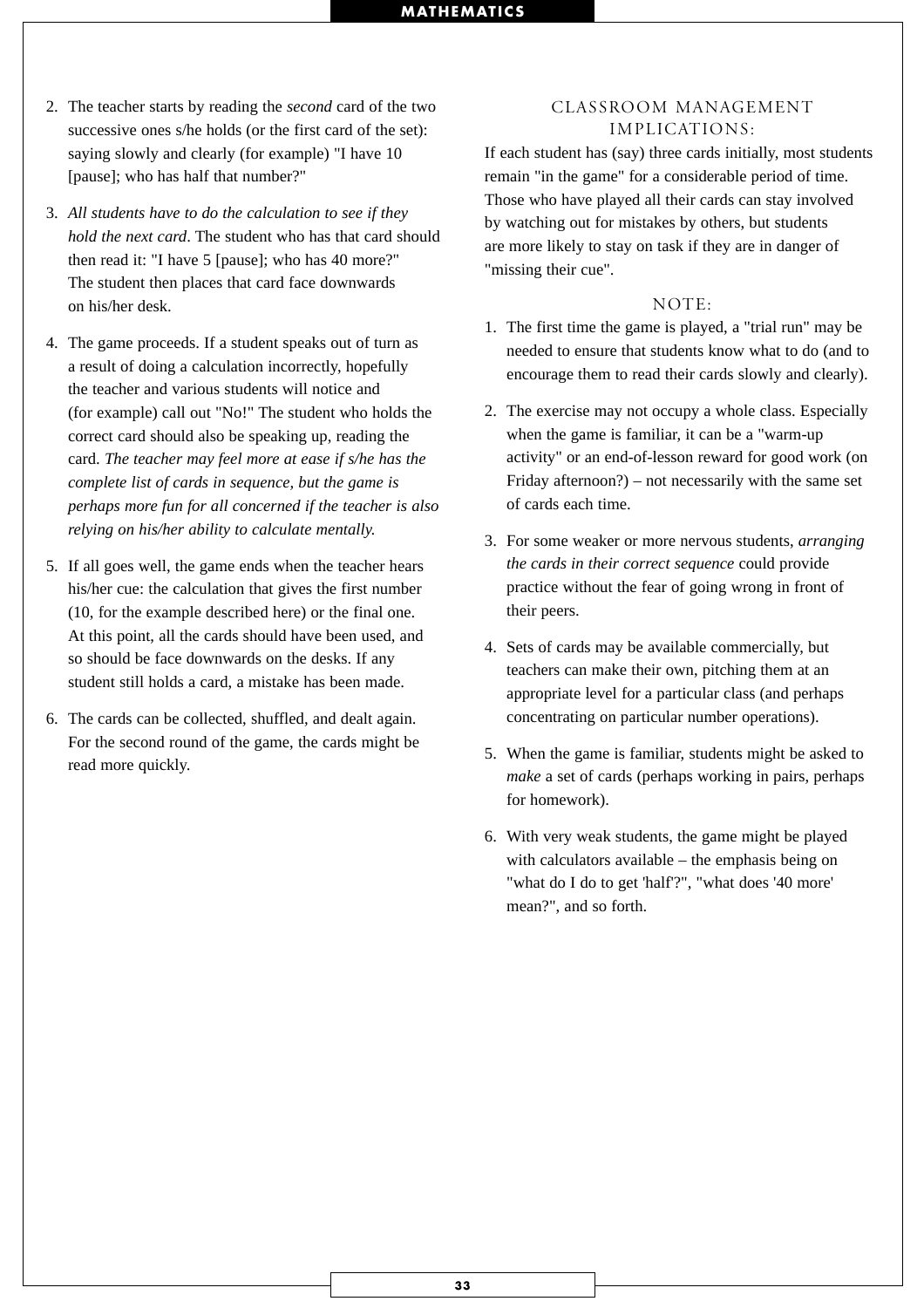## **NUMBER SYSTEMS LESSON IDEA 7**

TITLE: MENTAL MATHEMATICS

TOPIC: VARIOUS

AIM: Revision of material covered

#### RESOURCES:

It is advisable to have questions previously prepared, but it is not essential. A sample sheet of fifteen questions is Lis not essential. A sample sheet of fifteen questions is included below.

#### METHOD:

- 1. The class is split into groups (these could be based on rows, depending on how the classroom is organised).
- 2. These groups (teams) compete against each other, with 3 points awarded for a correct answer; a wrong answer gets passed onto the next team for a bonus of 2 points or to the next team after that for a bonus of 1 point.
- 3. The winning team has the carrot of no homework that night! The teacher can also throw in "open" questions answerable by the first person to raise a hand: correct answer 5 points, say; incorrect answer -5 points.
- 4. The idea should be to use one class period to deliver the questions, and to mark and score the results. It is unlikely that the teacher will get through more than twenty questions. Only essential information and items relevant to each question should be written on the board. Questions may have to be read out twice and the importance of listening emphasised.

### **SAMPLE WORKSHEET: MENTAL MATHEMATICS**

- 1. What is two thirds of 60?
- 2.  $16 \times 0.2 = ?$
- 3. Calculate 5.4 2.8
- 4. 5.7 divided by  $0.3 = ?$
- 5. Find  $\frac{3}{4}$  of 60
- 6. If I travel 10 km in 10 minutes, what is the average speed in km/h?
- 7. 80% of a number is equal to 64. What is the number?
- 8. Find the mean of 1, 2, 4 and 5.

## CLASSROOM MANAGEMENT IMPLICATIONS:

None (limit the excitement!)

#### NOTE:

1. Questions need to be simple enough to be done in the head yet broad enough to cover the material dealt with either on a topic by topic basis or covering a series of topics. This exercise is good with all groups in the junior cycle.

- 9. What is one third of  $\frac{3}{4}$  of 8?
- 10. Calculate 29 + 14.8.
- 11. What is the last prime number before 50?
- 12. 20% of a number is 15. What is the number?
- 13. Two thirds of a number is 16. What is one quarter of this same number?
- 14. A car uses 5 litres of petrol to travel 80 km. How many litres are required to travel 320 km?
- 15. 8 people can build a wall in 15 days. How long would it take 5 people to build the same wall?
- 2. A variation of a quiz can occur when students make up questions that have a given answer. For example, if the answer is 7, what is the question? This simple exercise/game aims to make the student and teacher think in a different way and requires few or no resources. If the questions are numerical, a scoring system can be drawn up assigning for example: One point for using + or –, two points for using  $\times$  or  $\div$ , and three points for using  $\sqrt{ }$ .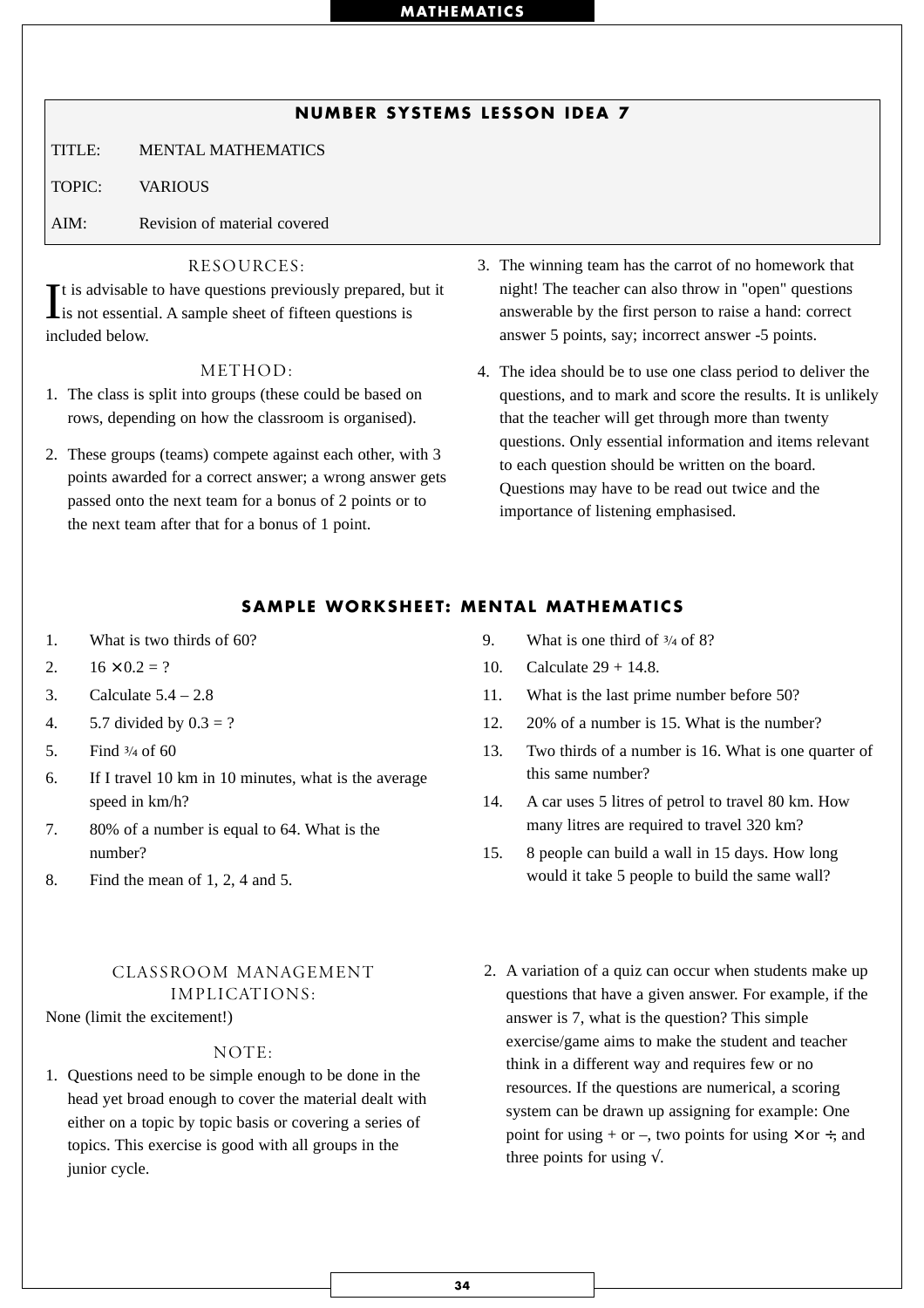# 4.6 APPLIED ARITHMETIC AND MEASURE

# **APPLIED ARITHMETIC AND MEASURE LESSON IDEA 1**

TITLE: MEASUREMENT OF LINES AND CURVES

TOPIC: MEASURE

AIM: Students are encouraged to measure various objects accurately using tape or ruler. This helps them to develop a feel for size and an understanding of units, and increases their power of estimation. (How many students can describe their height, even approximately, in centimetres?)

## RESOURCES:

Various objects, most of which will be either in the students' school bags or in their classroom. Ruler and tape measures. Copybook to record results.

### METHOD:

Students are urged to measure the length and breadth of their textbooks, calculators, school desks, and so forth. Problems such as "How could the thickness of a single page of the textbook be estimated?" could be proposed and solved.

Follow-up work could be along the following lines:

- 1. With the use of photocopying machines it is possible to provide student work-sheets containing lines, both straight and curved, the lengths of which are to be determined. The measurement of the curved line might be an opportunity for class discussion and dialogue.
- 2. Outdoor area activities: Area calculations of the following could be made as they are in everyday use: basketball/tennis/volleyball courts, football pitches.
- 3. Car-park space: determine the maximum number of cars that can be comfortably parked in the school car-park.
- 4. Students are asked to peg out a rectangular area of 6m x 5m. A rope with knots equally spaced and shaped in the form of a 3, 4, 5 triangle will provide an accurate rightangle. The accuracy of this experiment can be tested by measuring the two diagonals.



- 5. The previous field-work can be related to the pegging out of a site for a new house. If one of the students in the class has a parent or relative involved in house building then this could be an ideal opportunity to invite that person in to show how this work is achieved (most likely now using a theodolite with a rotating telescope). The opportunities for discussion using mathematical language are immense when using the "Guest Speaker" methodology.
- 6. The diameter (and hence radius) of a small circular object may be found by placing a number of such objects, for example small coins, in a straight line, measuring the total length l and dividing by the number of objects *n*. This gives greater accuracy than would be obtained by measuring one such object on its own.



# CLASSROOM MANAGEMENT IMPLICATIONS:

Many of the follow-up suggestions involve activities outdoors. The obvious benefit is that students can begin to relate mathematics to the real world.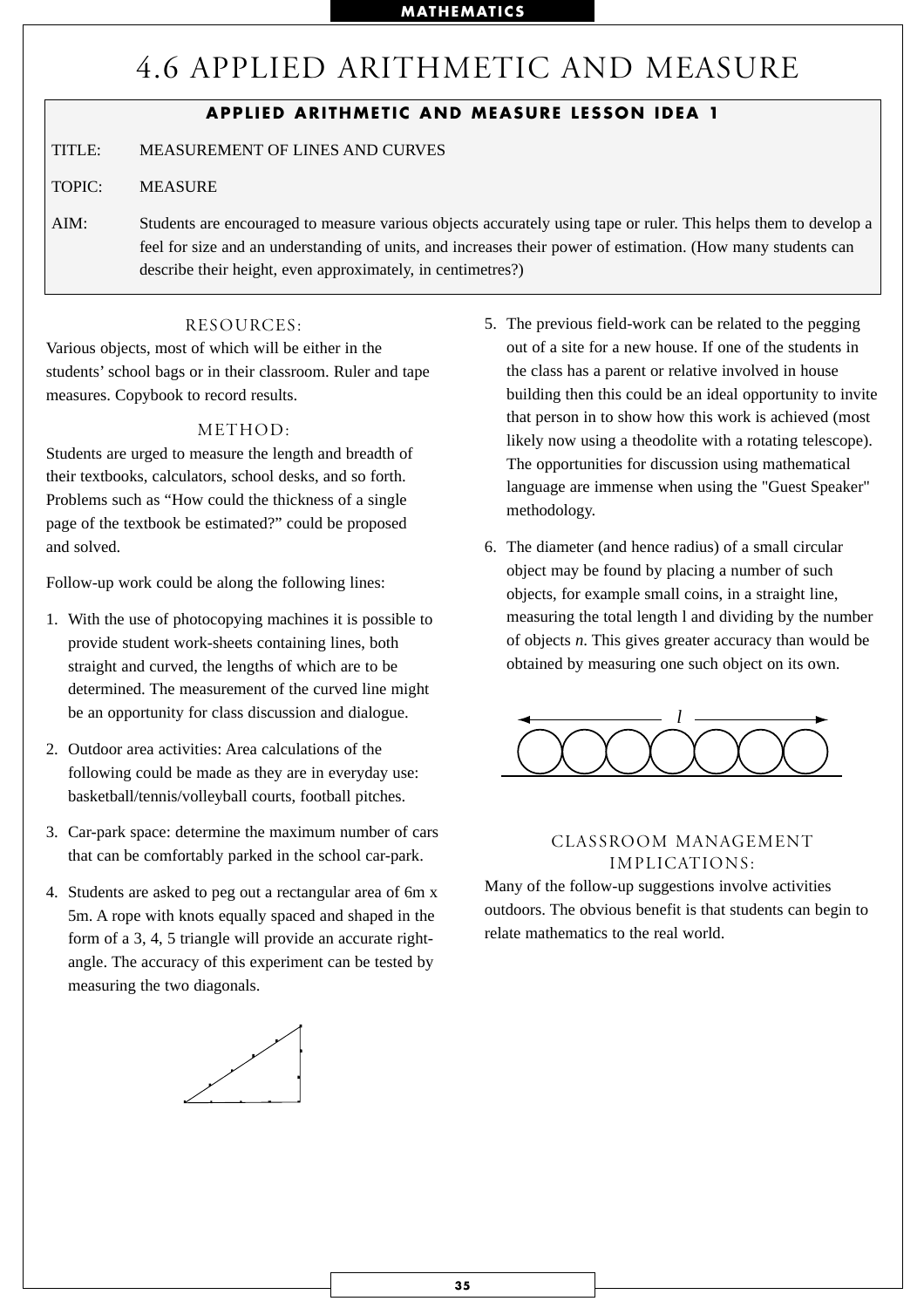# **APPLIED ARITHMETIC AND MEASURE LESSON IDEA 2**

TITLE: DISCOVERING  $\pi$ 

#### TOPIC: INTRODUCTION TO  $\pi$

AIM: To give students an appreciation of "pi", how it might have come about and its use in formulae.

RESOURCES:

1 wheel (disc)

1 sheet of cardboard

Some paint

Two books

METHOD:

Place a mark on the wheel.

Roll the wheel on the cardboard and indicate on the cardboard the two positions that correspond to the mark on the wheel (see diagram).

Measure the distance between the two marks.



Find the diameter using two books, as shown below. Divide the diameter length into the result obtained above. This should give 3.14 approximately.



Follow-up homework can be along the following lines: Select a cylindrical object at home, e.g. a can of beans. Measure the circumference with a piece of string. Measure the diameter using books or blocks as above.

Calculate the ratio:

length of circumference length of diameter

Repeat a number of times with different cylinders.

Calculate the mean value, to give an approximation to  $\pi$ .

The following table can be used for recording purposes:

Complete the table:

| Object              | Circumference | Diameter | Ratio |
|---------------------|---------------|----------|-------|
| Can of beans        |               |          |       |
| Soft drink can      |               |          |       |
| Jam jar             |               |          |       |
| <b>Favourite CD</b> |               |          |       |

Mean value =

## CLASSROOM MANAGEMENT IMPLICATIONS:

This activity can be done individually by students or in pairs.

#### NOTE:

The approximate value of "pi" will be close to 3.14 and students will soon begin to appreciate the concept of approximations and why the value of "pi" is still undetermined.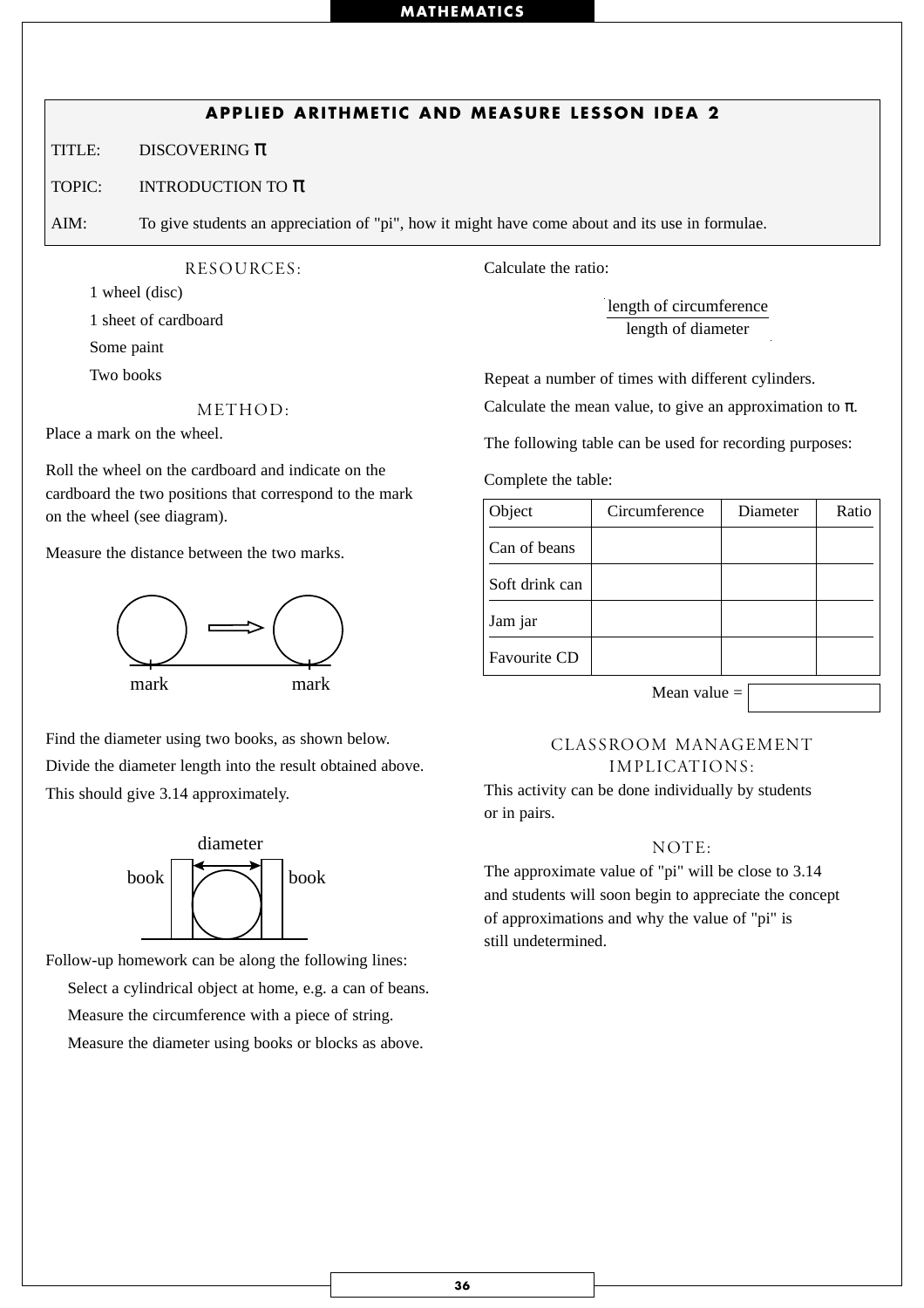# **APPLIED ARITHMETIC AND MEASURE LESSON IDEA 3**

TITLE: ARRIVING AT π*r*<sup>2</sup>

TOPIC: AREA OF A CIRCLE

AIM: To demonstrate an idealised way of finding the area of a circle.

#### RESOURCES:

Coloured card, scissors and geometry set.

#### METHOD:

1. Cut out a coloured disc, radius *r*, and mark out eight sectors as shown.



2. Cut out the eight sectors and slot them together to form a "bumpy parallelogram" as in the diagram.



3. The students should be challenged to give the approximate lengths of the sides. They should use their previous knowledge of the relationship between the diameter (D) and the circumference (C).

$$
C = \pi D
$$
  

$$
C = \pi . 2r
$$
  

$$
\frac{1}{2} C = \pi r
$$

- 4. The outcome of the work should be knowledge of how the formula "area  $= \pi r^2$ " came into existence, its meaning and an enhanced facility to remember the formulae.
- 5. The final diagram should be cut out of coloured card and will make a useful wall-display as an aide-memoire for all classes.

## CLASSROOM MANAGEMENT IMPLICATIONS:

This activity can be done individually by students or in pairs.

#### NOTE:

- 1. Dexterity and accurate measuring will be essential in this activity and the students should show a pride in presenting their finished drawings.
- 2. Mathematical terms like sector, circumference, approximation, formulae, division and sub-division should be frequently used so that such words become part of the students' lexicon.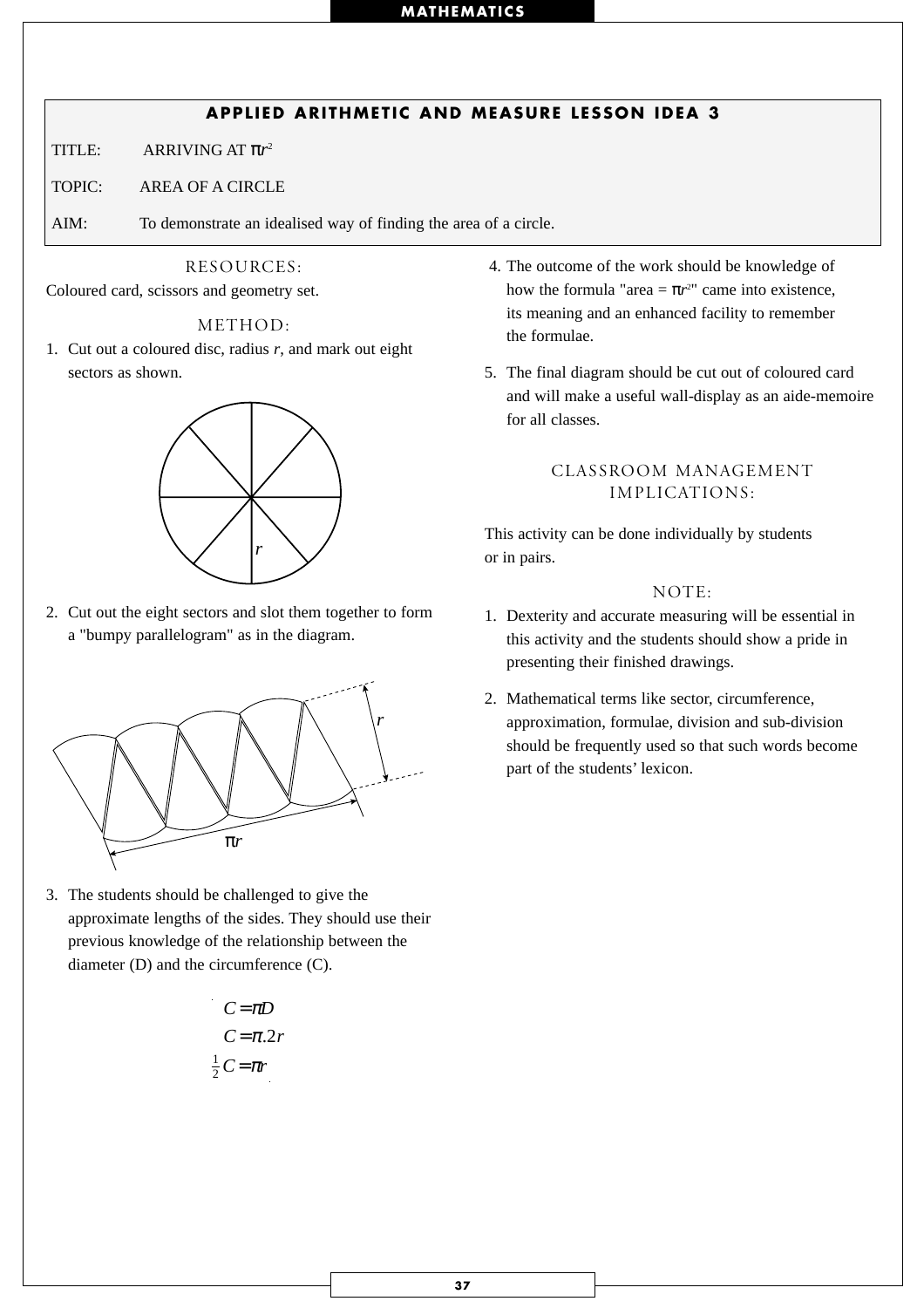# **APPLIED ARITHMETIC AND MEASURE LESSON IDEA 4**

TITLE: FINDING THE VOLUME OF A SPHERE

TOPIC: VOLUME

AIM: 1. To find the volume of a sphere using a "hands-on" approach.

- 2. To verify result using the "formula" approach.
- 3. To use both cm3 and ml as units of volume.

#### RESOURCES:

Golf ball, two books, ruler, graduated cylinder, elastic bands.

METHOD:

Measure the diameter of the golf ball.



Determine the radius *r*.

Calculate the volume using the formula

Volume = 
$$
\frac{4}{3} \pi r^3
$$

Check the result as follows.

Approximately half fill a graduated cylinder with water.

Mark the level of water with an elastic band or marker.

Note the volume  $V_1$ .

Carefully add the golf ball to the graduated cylinder.

Mark the new height. Note  $V_2$ .

Calculate  $V_2 - V_1$ .

Compare with the original calculation for the golf ball using the formula.

#### .) Graduated Cylinder



The following table can be used to record the results.

## **Results**

| Diameter of sphere                       | cm            |
|------------------------------------------|---------------|
| Radius of sphere                         | cm            |
| Volume of sphere $\frac{4}{3}$ $\pi r^3$ | $\rm cm^3$    |
| $\mathbf{V}_1$                           | $\text{cm}^3$ |
| $\mathrm{V}_2$                           | $\rm cm^3$    |
| $V_2 - V_1$                              | cm            |

## CLASSROOM MANAGEMENT IMPLICATIONS:

This is an excellent opportunity to make a cross-curricular link with science teachers in the school. A visit to the science laboratory for this methodology can be arranged for more comfort.

This activity can be done individually by students or in small groups. Group work offers more opportunities for communication, dialogue and inquiry.

#### NOTE:

Homework can be used to follow up this work by asking students to repeat the experiment at home using a measuring jug. (Remember, one millilitre or 1 ml is the same as  $1 \text{ cm}^3$ .)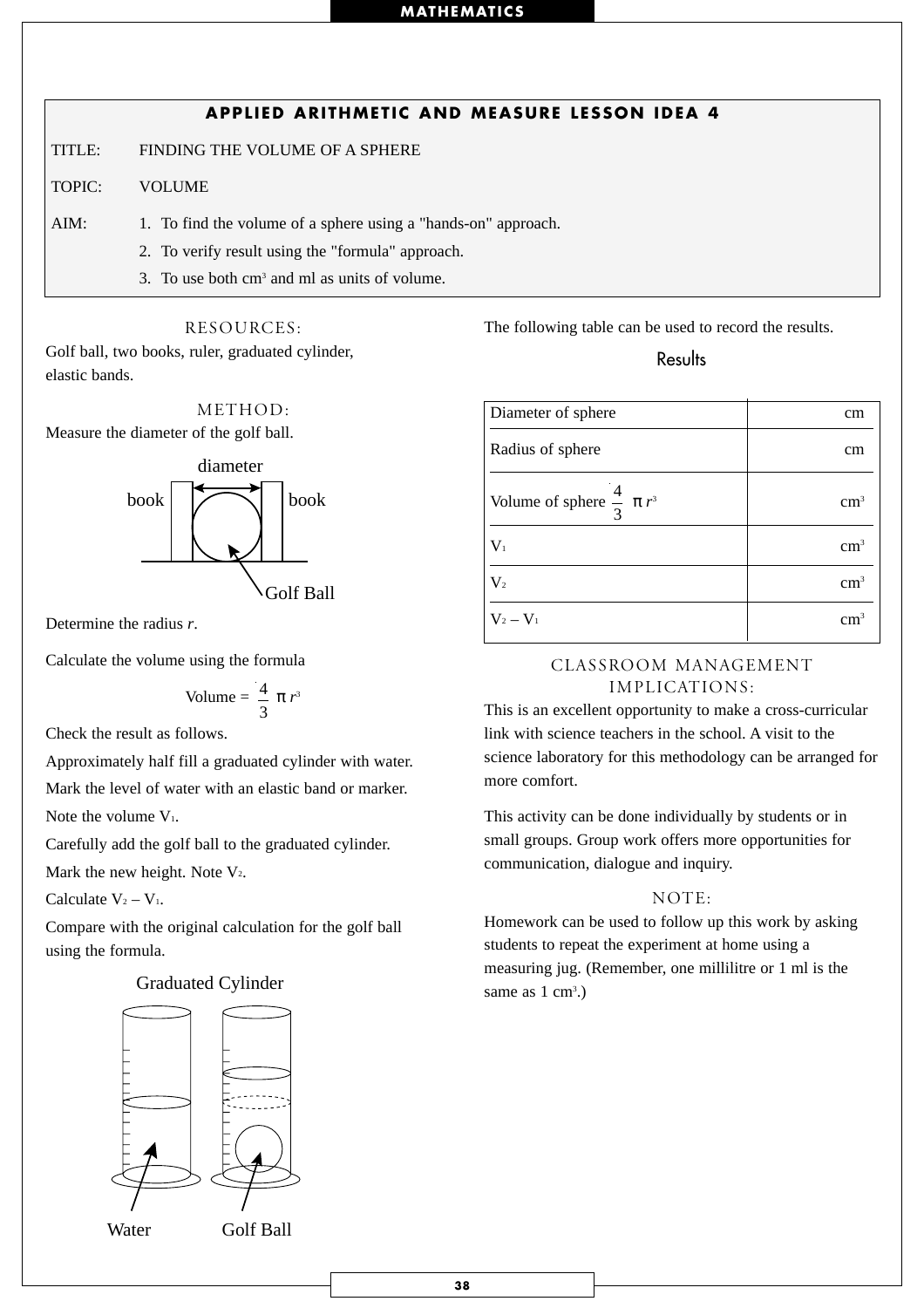# RESOURCES: **APPLIED ARITHMETIC AND MEASURE LESSON IDEA 5** TITLE: MEASURING THE SURFACE AREA OF A CYLINDER TOPIC: AREA AIM: To introduce students to the formula for the area of a cylinder.

Any cylindrical object and a sheet of paper.

METHOD:

The curved surface area of cylinders can be measured by wrapping a suitably folded sheet of paper around the cylinder. The area of the folded sheet can then be easily worked out using the familiar formula:

Area  $=$  *l*  $\times$  *w* 

Students will see readily that the length  $l =$  circumference  $=$  $2\pi r$  and that the width  $w = h$ 



Thus, area =  $2\pi r \times h = 2\pi rh$ 

## CLASSROOM MANAGEMENT IMPLICATIONS:

This activity can be done individually by students or in pairs.

# **APPLIED ARITHMETIC AND MEASURE LESSON IDEA 6**

TITLE: GETTING A FEEL FOR VOLUME

TOPIC: VOLUME

AIM: To introduce students to the volume of common objects and associated units.

## RESOURCES:

Milk cartons, cubes, cola cans, tennis balls and golf balls, calculator.

## METHOD:

Solids occupy space and students should be encouraged to "experience" or "feel" the volume phenomenon and appreciate that it has associated units which differ from those of length or area.



- 1. Start by taking a rectangular box-shaped milk carton  $(1$  litre capacity) – it provides the student with a clear picture of what a litre is. [Students might like to know that the volume of the average student is equivalent to approximately fifty of these cartons.]
- 2. It can be pointed out to students that  $1$  litre  $= 1000$  cm<sup>3</sup>. A small piece of plasticine shaped into a cube of side 1 cm can serve as a visual aid for  $1 \text{ cm}^3 - \text{it}$  is literally a one centimetre cube.
- 3. Repeat this exercise with other common objects as mentioned above.

## CLASSROOM MANAGEMENT IMPLICATIONS:

Follow-up work could involve some or all of the following activities:

1. A soft-drinks can approximates to a perfect cylinder. Its volumetric content may be read from the attached label or measured directly using a graduated cylinder. Does calculation produce the same result using the formula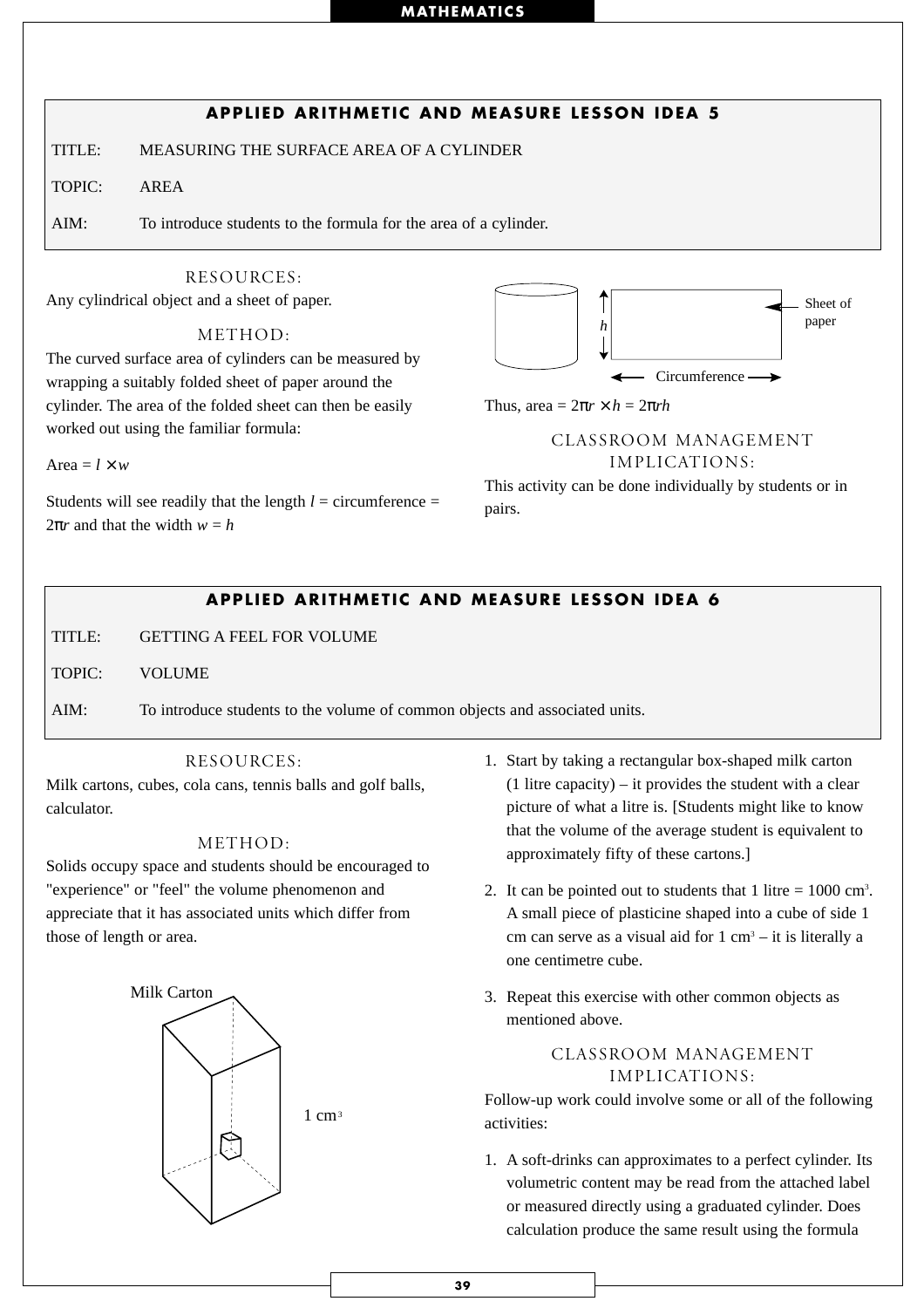π*r*<sup>2</sup> *h*? The calculator will help enormously to take the drudgery out of these calculations and students will also learn the value of rounding off answers.

2. Golf balls or tennis balls are suitable for the study of spheres (for younger classes use a basketball/football/ volleyball). The diameter can be measured using a sandwich method and ruler.



#### NOTE:

Archimedes is credited with showing that the surface area of a sphere is equal to the curved surface area of the smallest cylinder that contains the sphere.

curved cylinder area  $= 4 \pi r^2$ when  $h = 2r$ 

## **APPLIED ARITHMETIC AND MEASURE LESSON IDEA 7**

TITLE: PERIMETER AND AREA

TOPIC: PERIMETER AND AREA OF VARIOUS FIGURES

AIM: To give students practice at finding the area and perimeter of various figures.

#### RESOURCES:

The grid below, more copies of which can be constructed easily from a standard word processing package that incorporates a basic set of drawing tools.

|  | $\mathbf{A}$ |           |  |           |              |  |  |
|--|--------------|-----------|--|-----------|--------------|--|--|
|  |              |           |  |           |              |  |  |
|  |              |           |  |           | $\, {\bf B}$ |  |  |
|  |              |           |  |           |              |  |  |
|  |              |           |  |           |              |  |  |
|  |              |           |  |           |              |  |  |
|  |              |           |  |           |              |  |  |
|  |              | ${\bf C}$ |  | ${\bf D}$ |              |  |  |
|  |              |           |  |           |              |  |  |
|  |              |           |  |           |              |  |  |
|  |              |           |  |           |              |  |  |

#### METHOD:

Examine the four shapes labelled A,B,C,D and complete the table below.

Insert the perimeter and area of each shape in the space provided in the table below.

The perimeter of A is given.

| Perimeter | 16cm          | cm         | cm         | cm         |
|-----------|---------------|------------|------------|------------|
| Area      | $\text{cm}^2$ | $\rm cm^2$ | $\rm cm^2$ | $\rm cm^2$ |

The grey shaded area is  $=$ 

None

cm<sup>2</sup>.

CLASSROOM MANAGEMENT IMPLICATIONS: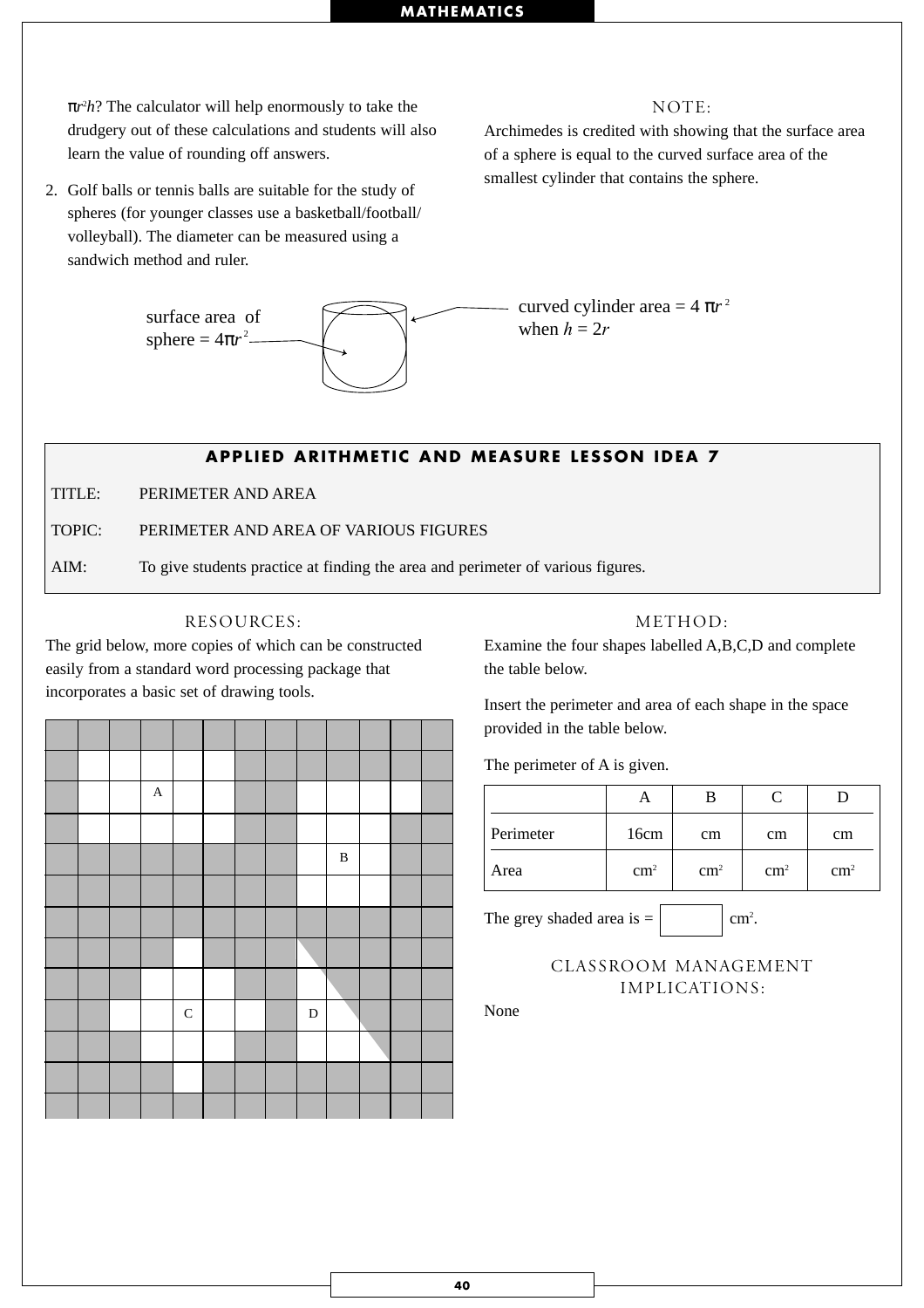# 4.7 ALGEBRA

# **ALGEBRA LESSON IDEA 1**

TITLE: SNOOKER BALLS AND VARIABLES!

TOPIC: ALGEBRA

AIM: 1. To introduce students to the use of variables by means of a snooker analogy.

2. To give the students confidence in using variables – algebra is not just for the good classes!

#### RESOURCES:

A set of snooker balls or different coloured discs or coloured circles drawn on the overhead or blackboard; a large sheet showing the values of the different coloured balls in snooker; prepared worksheets.

#### METHOD:

- 1. Opening discussion about snooker.
- 2. Get the students to give the value of different snooker balls. Use the large sheet showing the values of different coloured balls in snooker as an aid.
- 3. Write up a pretend break on the board as follows:

Pretend break.



Ask students to work out the value of the break score.

More examples can be done and the scores found.

- 4. Students can be given a prepared worksheet (number 1) to complete using similar examples which can be corrected immediately.
- 5. The next step is to ask students to write out the pretend break in words. The teacher should write clearly what each letter stands for:

 $R = Red G = Green U = Blue K = Black N = Brown$ 



So, students are asked: How many of each colour are there?

Answer: 2 red and 2 green. (answer to be given in this way)

6. Students are then given another worksheet (number 2) with similar examples to complete.

7. When the second worksheet is corrected an identical worksheet (number 3) is given out. On this occasion students are asked to write the answer as follows:

$$
\begin{array}{ccc}\n\begin{pmatrix}\nR \\
\end{pmatrix} & \begin{pmatrix}\nG \\
\end{pmatrix} & \begin{pmatrix}\nR \\
\end{pmatrix} & \begin{pmatrix}\nG \\
\end{pmatrix}\n\end{array}
$$

Answer:  $2R + 2G$ 

8. The same worksheet (number 4) is again given to the students. Now, students are asked to substitute in the value of each snooker ball and arrive at the total break:

$$
\begin{array}{ccc}\n\begin{pmatrix}\nR \\
\end{pmatrix} & \begin{pmatrix}\nG \\
\end{pmatrix} & \begin{pmatrix}\nR \\
\end{pmatrix} & \begin{pmatrix}\nG \\
\end{pmatrix}\n\end{array}
$$

Answer:  $1 + 3 + 1 + 3 = 8$  Example:  $2R + 2G = 8$ 

9. A similar worksheet (number 5) is given to students to complete. On this occasion the variable expression is given under each example and students asked to substitute in the correct value and arrive at the score break.

The teacher shows an example first:



Answer:  $2R + 2G = 2(1) + 2(3) = 2 + 6 = 8$ 

The students are now substituting values for variables. They can then progress to using *x* and *y* or other letters.

It is possible for the teachers to combine the last two worksheets into one if so desired.

> CLASSROOM MANAGEMENT IMPLICATIONS:

Srudents can work individually or in pairs.

#### $NOTF.$

Strictly speaking, the letters in the above analogy stand for objects and not variables per se. However, teachers have found the lesson idea effective when dealing with students who find algebra difficult.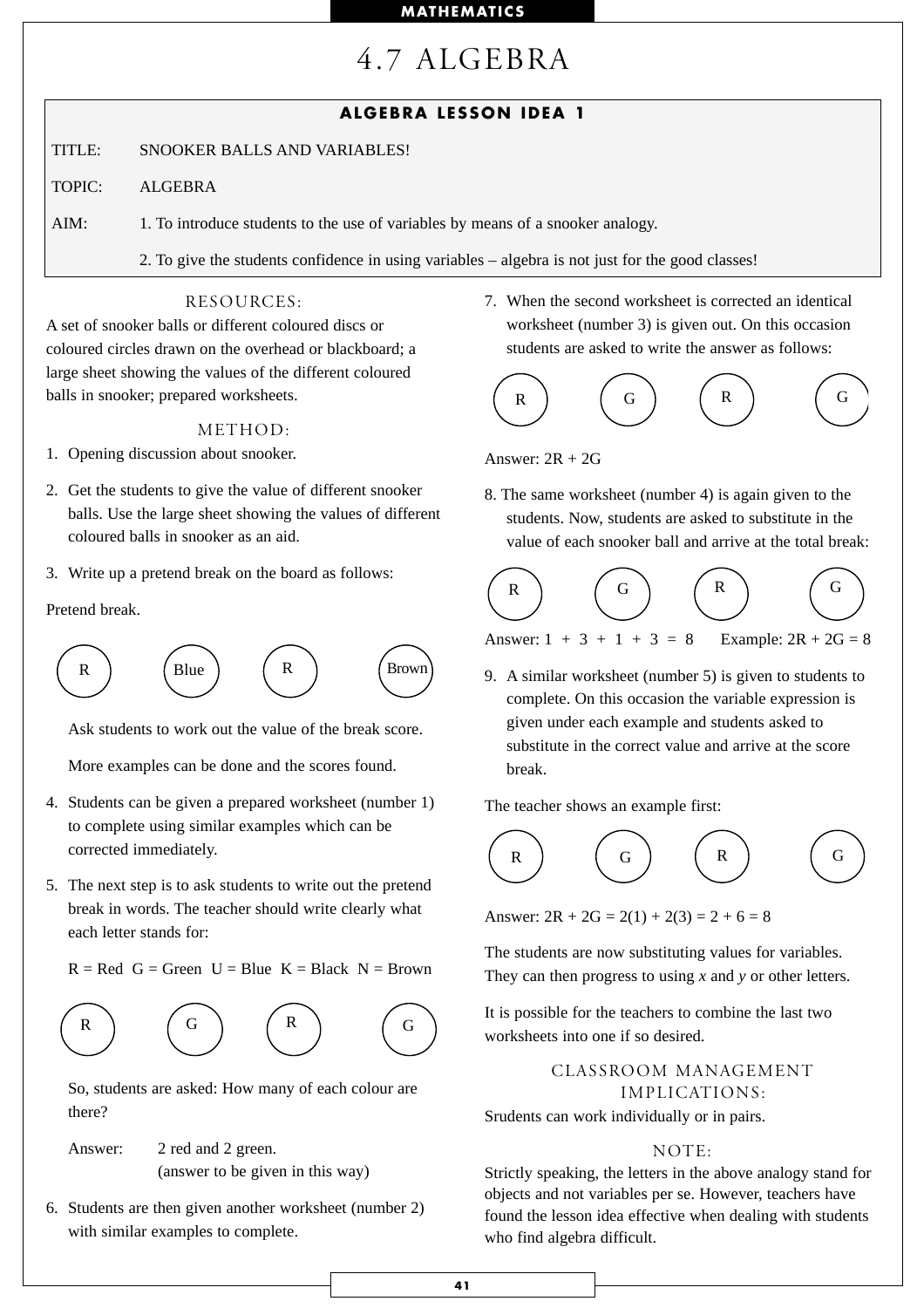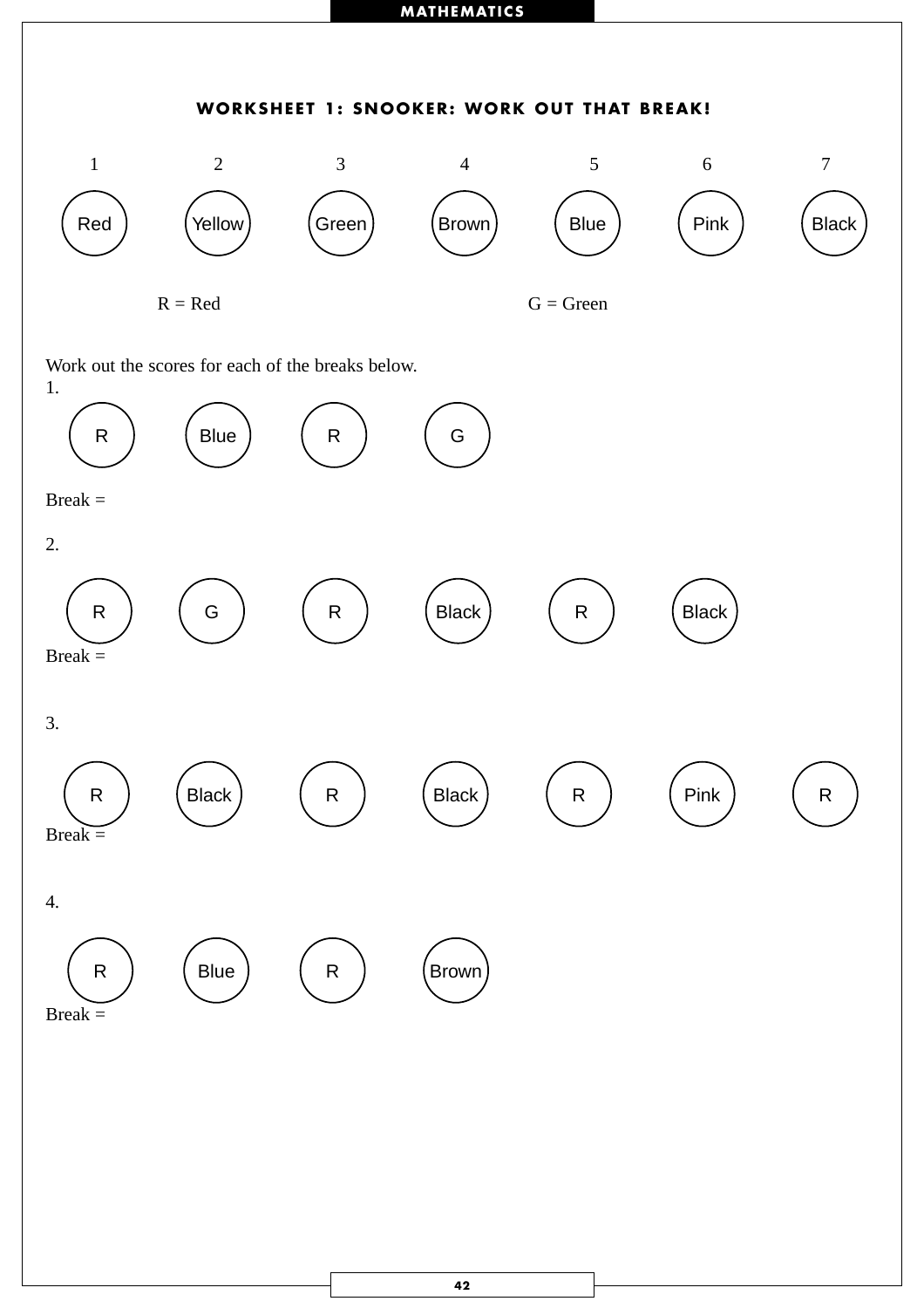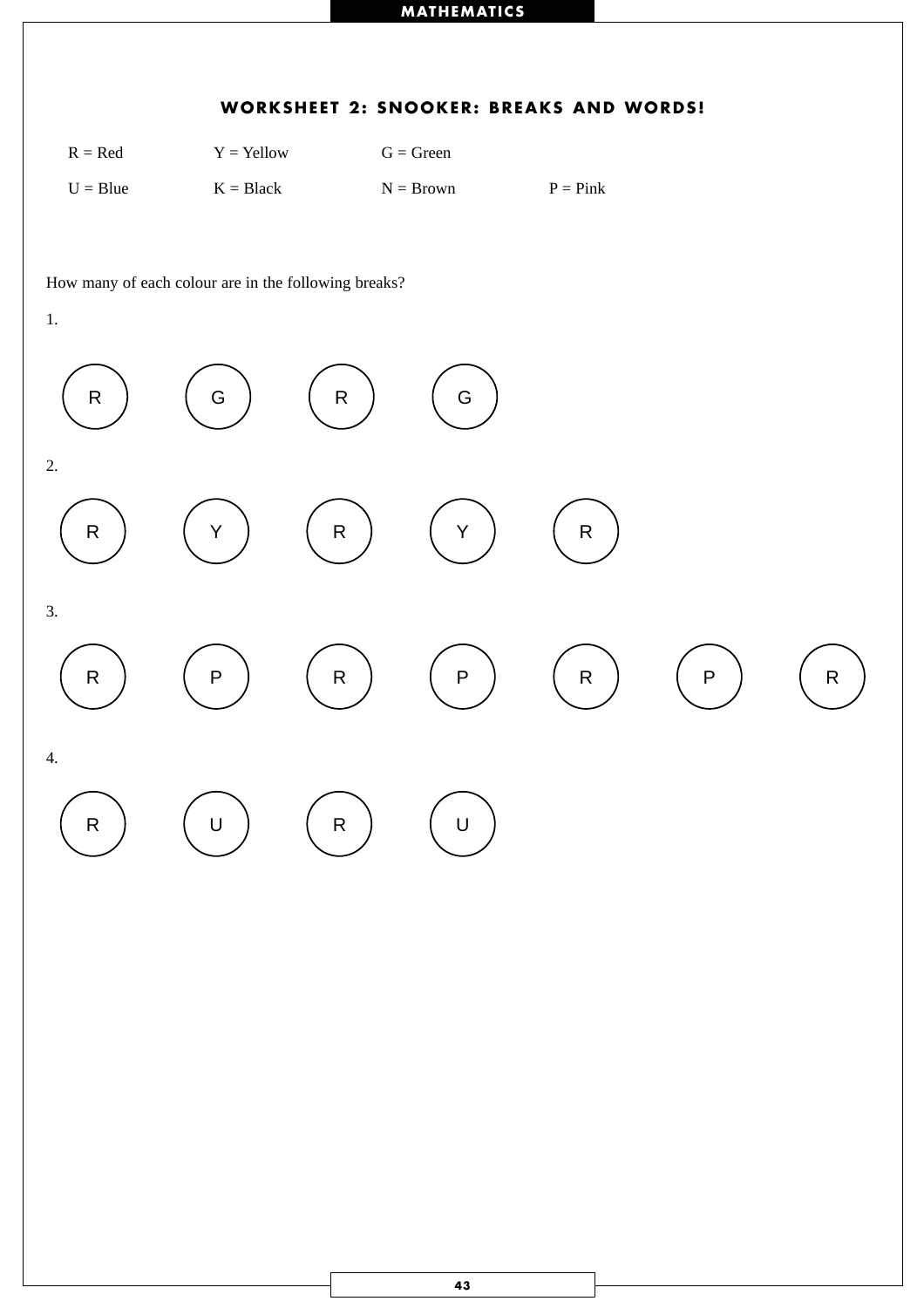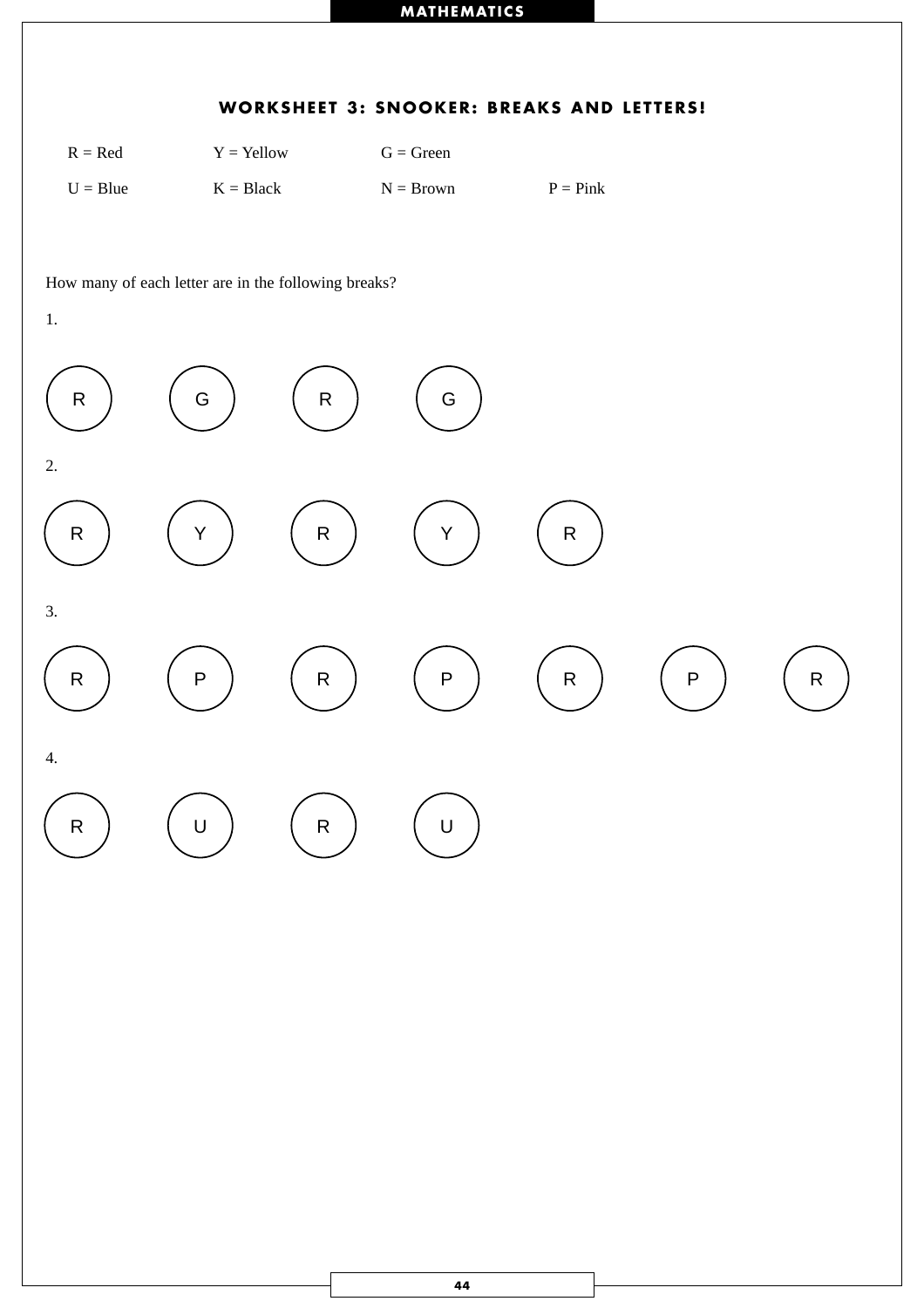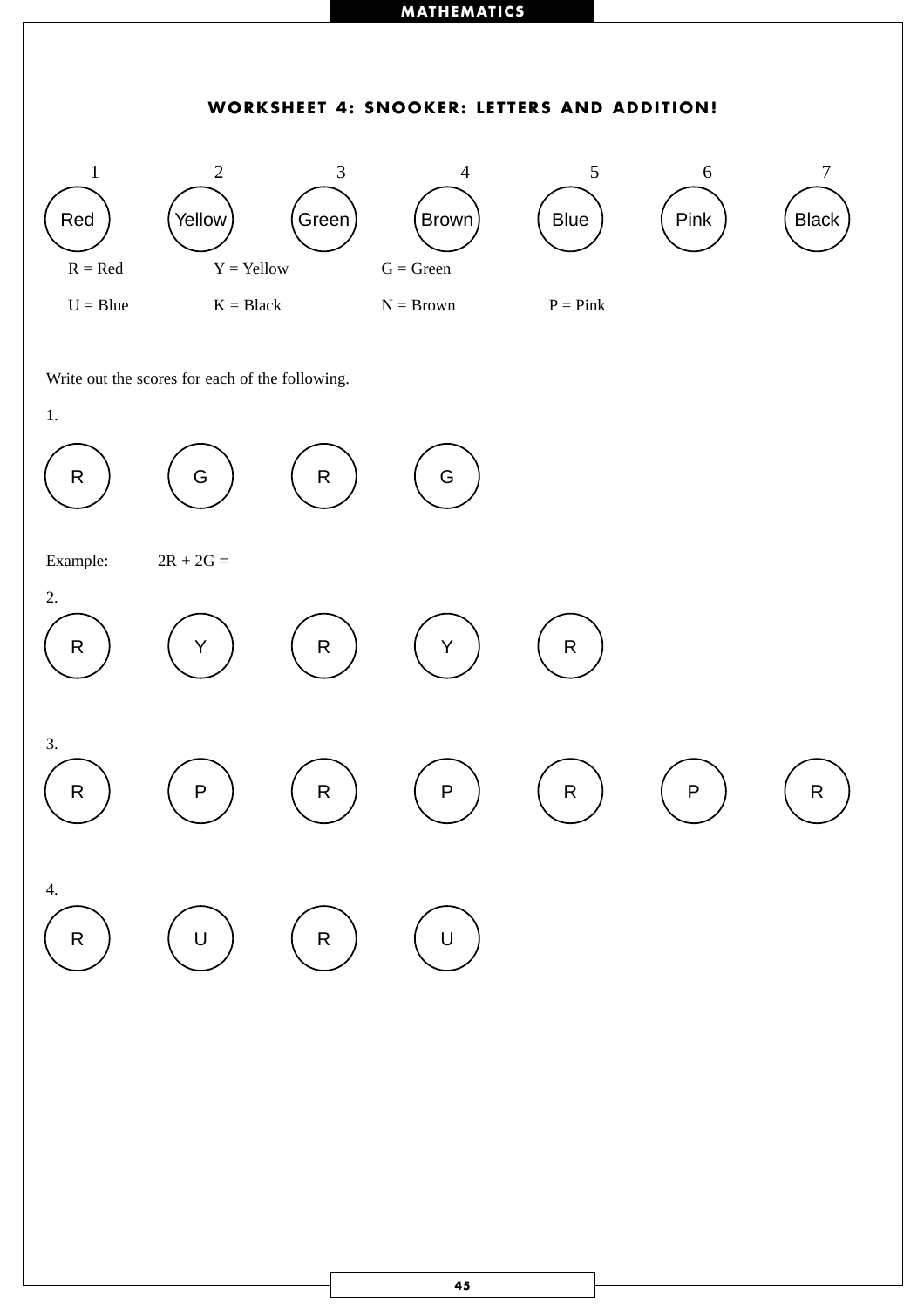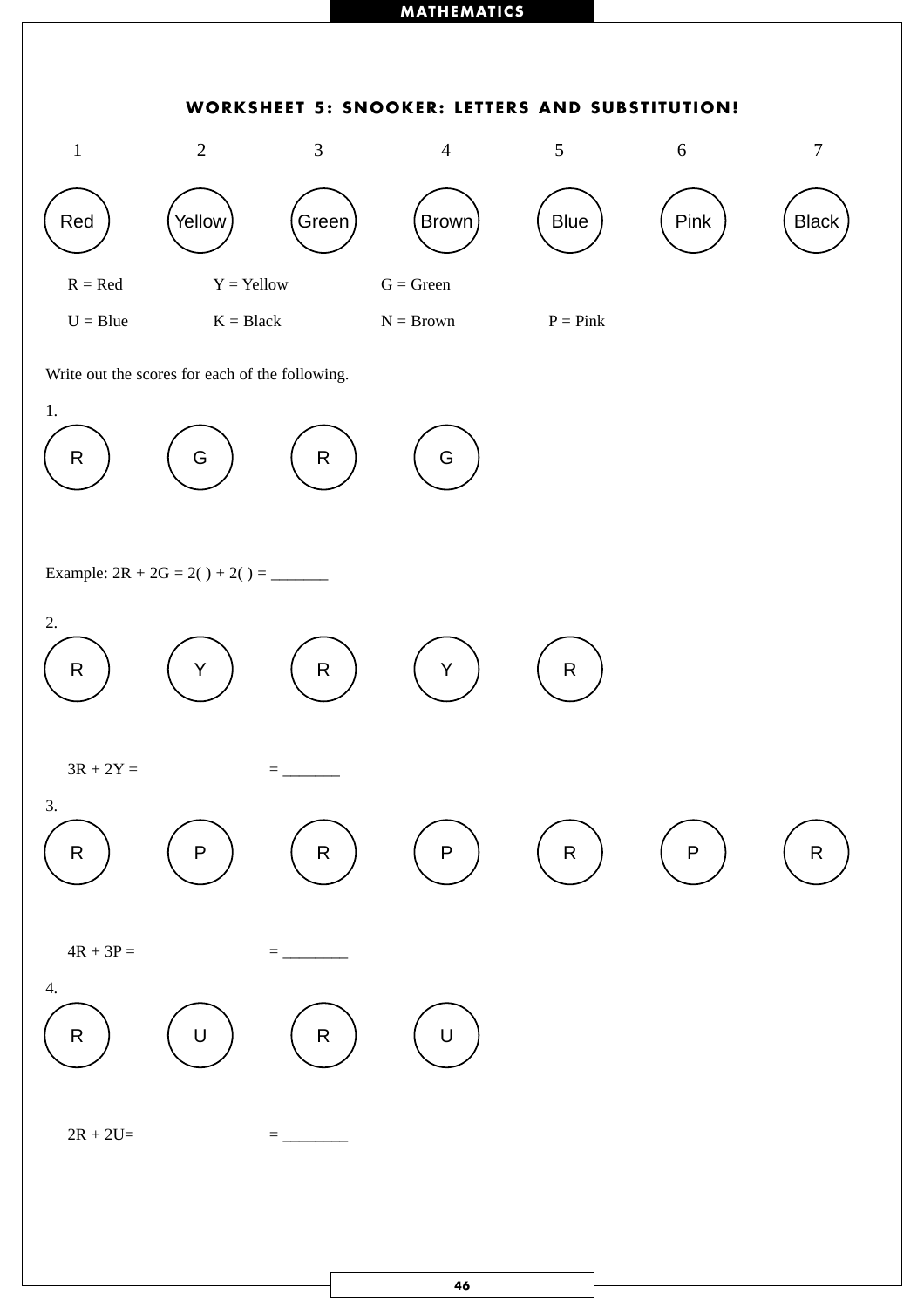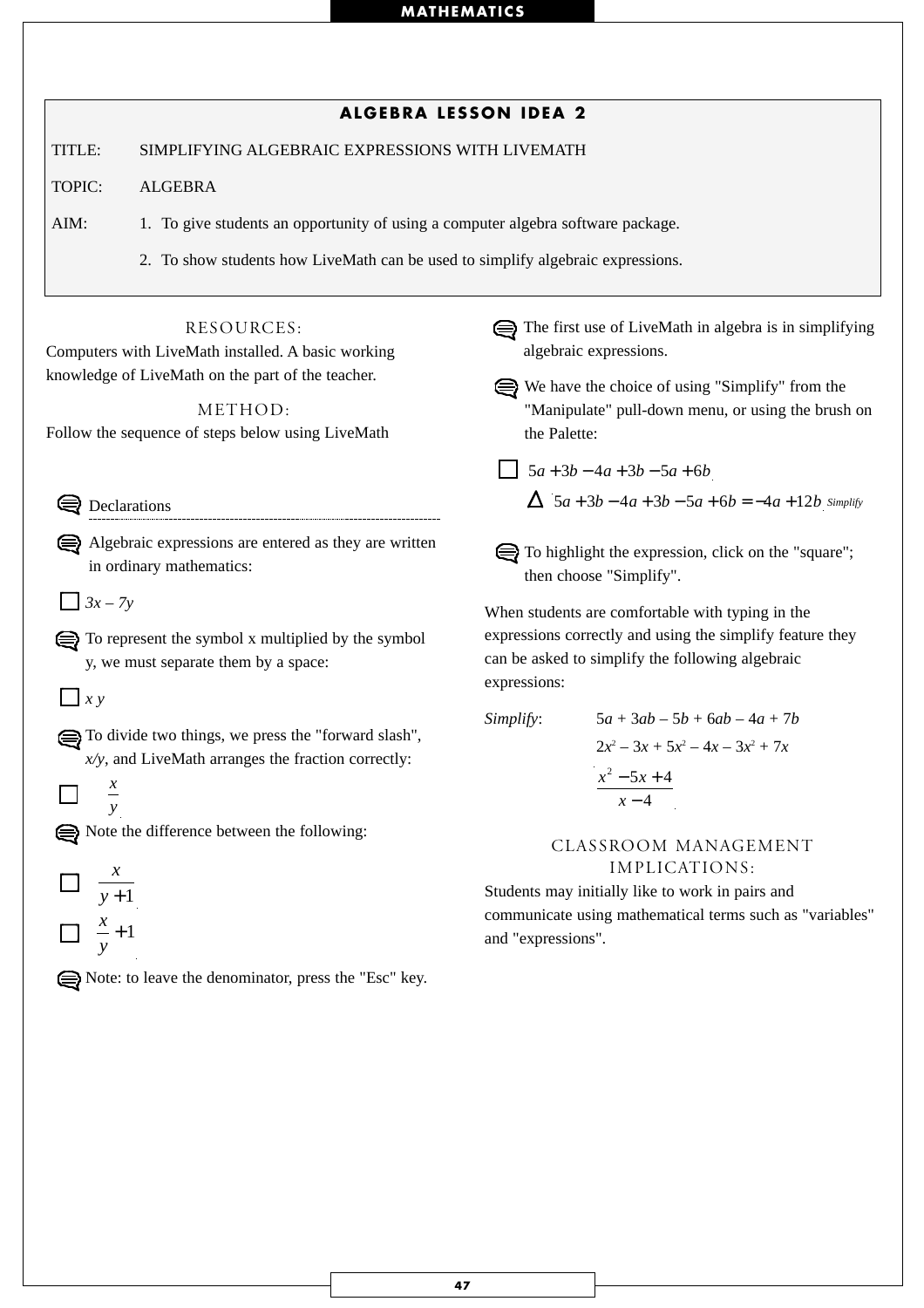# **ALGEBRA LESSON IDEA 3**

TITLE: GUESS MY RULE

TOPIC: ELEMENTARY ALGEBRA

AIM: To develop the concept of a variable.

#### RESOURCES:

No special ones.

#### METHOD:

1. The teacher thinks of a simple (verbal) rule such as "double and add 1", and challenges the students to guess what this rule is.

The teacher asks the students to think of numbers between, say, 0 and 20.

Then:

- a student provides a number
- the teacher gives the result of applying the rule;

and this cycle is repeated several times.

At any stage, a student may offer a guess as to what the rule is. If the guess is wrong, then the student cannot guess again (or put forward another number) during this game.

Eventually – hopefully – the students guess the rule.

Some time is spent checking, to see that all students understand and can apply the rule. *Note: at this stage, symbols should be avoided and the rule formulated in words (unless the students themselves suggest some symbolic representation).*

- 2. The game is played again, using a different rule (perhaps formulated by, or with input from, the student who identified the rule correctly in the first game). If the students have not already seen the need to record number pairs systematically, the teacher suggests the strategy and an appropriate format is agreed.
- 3. The students form small groups and play the game. The one who guesses the rule formulates the next rule. Meanwhile, the teacher circulates in order to arbitrate where necessary and to check that the rules are being applied correctly. The students have to write the rules in their own words and explain them to the teacher when s/he visits the group.

4. For homework, students are asked to try out the game at home, and to report any interesting incidents the next day. (On the next day, the teacher asks for feedback, for instance asking if anyone suggested a "short cut" – but not yet introducing symbolic notation unless the students suggest it.)

### CLASSROOM MANAGEMENT IMPLICATIONS:

It is helpful if the students are used to working in groups, and ideally to negotiating and sorting out problems themselves before appealing to the teacher as "referee".

#### NOTE:

1. The game can be played with various types of rule – say of type  $ax + b$ ,  $a(x + b)$ ,  $x^2$ ,  $x^2 + 1$ ,  $x/2$ , and so forth – for some time. Eventually, when the students are tired of writing the rules in English, symbolic notation can be introduced, in stages, say:

 $2 \times$  number + 1

and, after a while,

 $2 \times N + 1$ 

(or using some symbol of the students' choice in place of N, but eventually introducing a letter to stand for "any number").

The multiplication sign should be retained for some time (as in the revised *Primary School Curriculum).*

- 2. This introduces the idea of a *variable* which can take many values – rather than an *unknown* (which has a specific value, for example as in " $x + 7 = 10$ "). Starting with a variable may help to avoid problems which can arise with the similar game, (say) "my number plus 7 is 10, what is my number?" which can lead eventually to protests of form "but yesterday we decided *x* was 6…".
- 3. The game can be used also to introduce the idea of a *function.*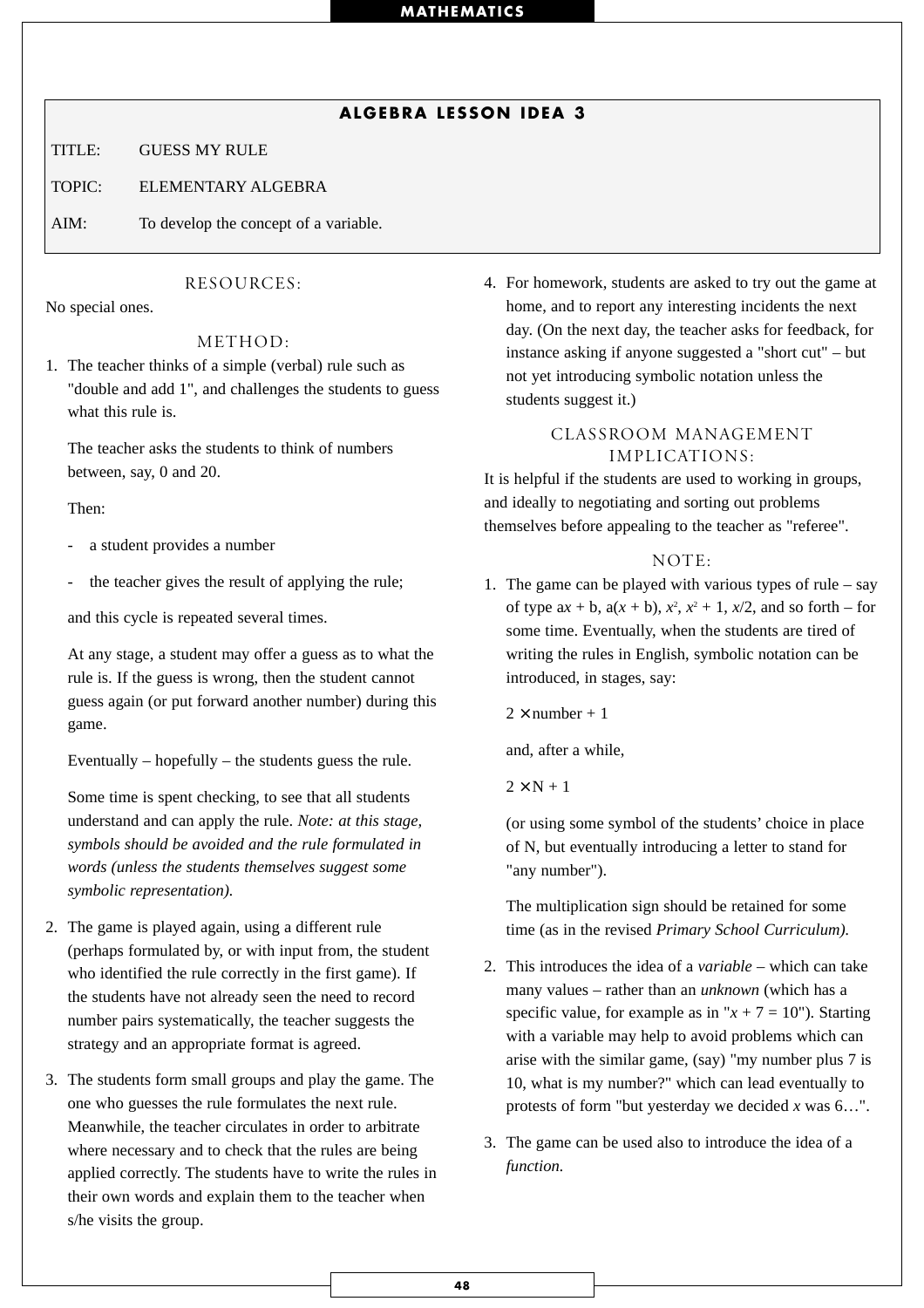# **ALGEBRA LESSON IDEA 4**

TITLE: I HAVE AN EXPRESSION… AND YOU HAVE AN EXPRESSION

TOPIC: ALGEBRAIC SKILLS AND CONCEPTS

AIM: To give practice in manipulating algebraic expressions.

*Note: this is the same game as that described in Number systems lesson idea 6, but with algebraic expressions taking the place of numbers.*

RESOURCES:

A set of cards of the form:

*See Number systems lesson idea 6.*

I have [an algebraic expression].

Who has [some function of it]?

Examples might include:

- I have  $2x + 3$ ; who has 5 less than this?
- I have  $4y 3$ ; who has this expression minus  $2y$ ?
- I have  $x^2 + 2x + 1$ ; who has the square root of this? (the difficulty level being geared to the class).

*See Number systems lesson idea 6 for details of the structure of the set of cards.*

CLASSROOM MANAGEMENT IMPLICATIONS: *See Number systems lesson idea 6.*

METHOD: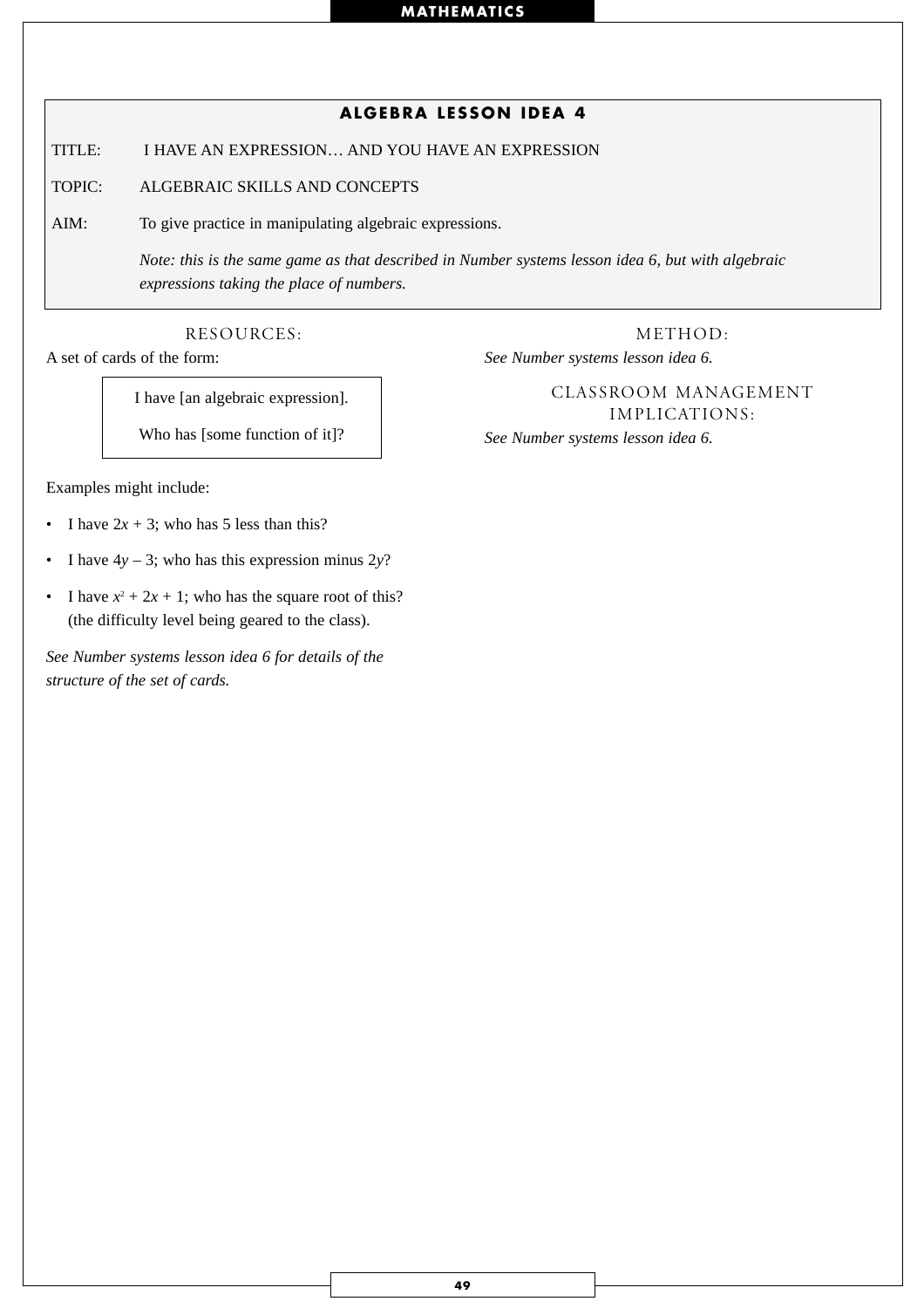### **ALGEBRA LESSON IDEA 5**

TITLE: PATTERNS AND FORMULAE

TOPIC: ELEMENTARY ALGEBRA

AIM: To create a need for learning to manipulate algebraic expressions

#### RESOURCES:

No special ones.

#### METHOD:

1. The teacher draws or displays a diagram consisting of a row of squares such as that shown, and challenges the class: how many matches (or lollipop sticks, or other suitable "rods") are needed to make it?

This side is one "rod" in length



- 2. The students are asked to draw a similar diagram, but with more or fewer squares (still arranged in a line). How many matches are needed?
- 3. The students are then challenged to find a relationship between the *number of squares* and the *number of matches* by looking at their own diagrams and perhaps the (probably different) diagrams of their neighbours. This relationship should be expressed as a verbal rule, for example "three for each square, plus one extra for the first square" or "twice the number of squares (for the top and bottom) plus one more than the number of squares (for the uprights)."

If different versions do not emerge spontaneously, the students can be challenged to find them.

4. The teacher can then ask: can we be sure that the different rules will always give the same answer? To find out, the verbal rules can be written as *algebraic expressions.* Examples may include:

 $3n + 1$  $2n + (n + 1)$  $4n - (n - 1)$  {The teacher might provide this one if the students do not do so.}

The teacher can work with the class in order to formulate the expressions correctly on the blackboard or OHP.

In order to reconcile the various formulae, the students then have to learn how to simplify the expressions, or have to apply what they have already begun to learn about algebraic manipulation.

5. As a follow-up activity, or in another lesson, the "Guess my rule" game (Algebra lesson idea 3) can be used in this context. For instance:

| You say: 2        |  |  | $\Omega$ |
|-------------------|--|--|----------|
| I say: 12 32 16 8 |  |  |          |

This can be interpreted as either  $4(x + 1)$  or  $4x + 4$ 

6. The teacher can provide a set of appropriate exercises, or students can then make up their own examples.

# CLASSROOM MANAGEMENT IMPLICATIONS:

None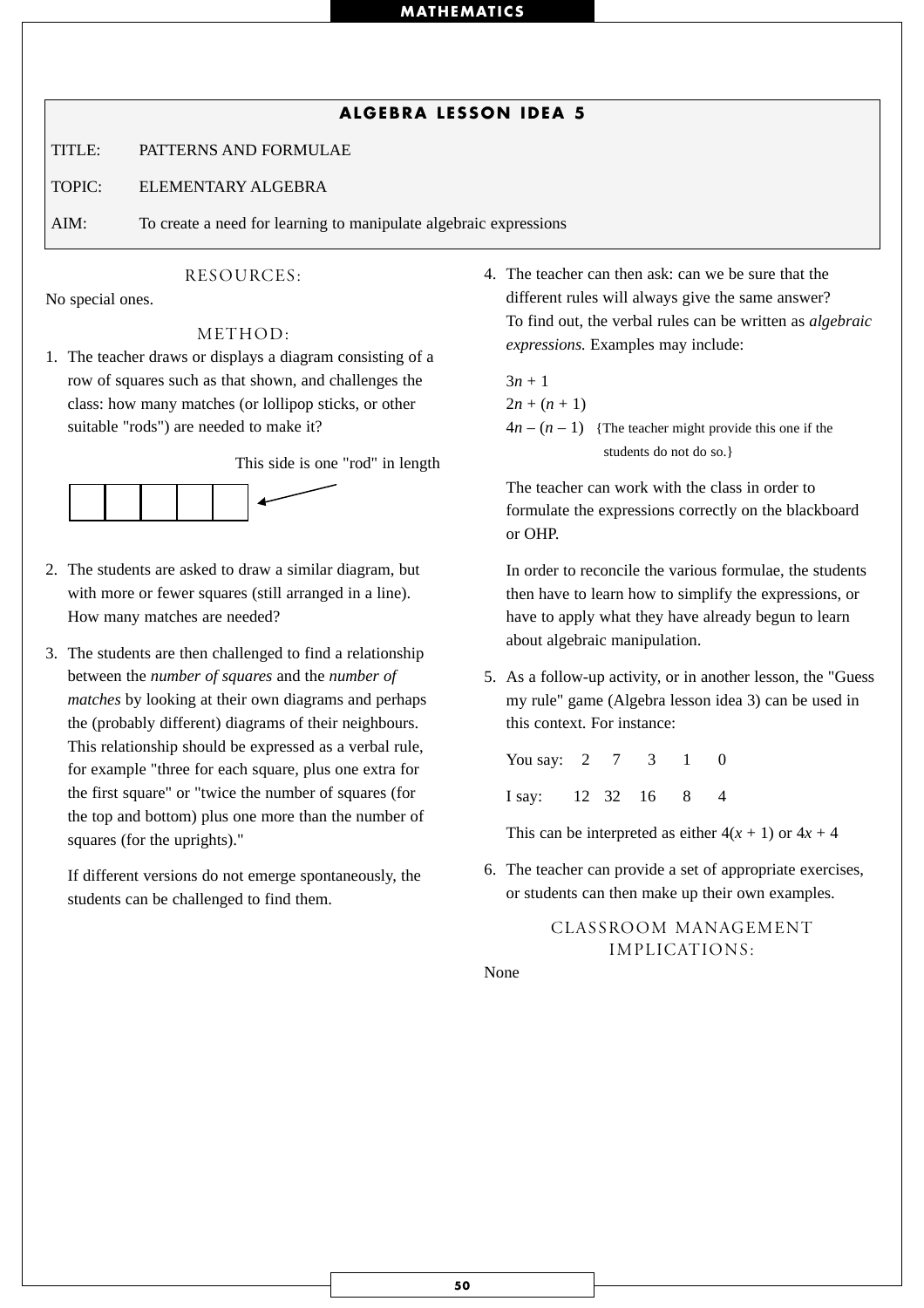# 4.8 STATISTICS

# **STATISTICS LESSON IDEA 1**

### TITLE: INVESTIGATING THE PROPERTIES OF PIE CHARTS USING A SPREADSHEET

#### TOPIC: STATISTICS

AIM: To encourage the students to experiment with graphing pie charts and to see the relationship between changing data and the graphical representation of the data.

## RESOURCES:

Computers with spreadsheet software installed.

#### METHOD:

1. Students enter data (similar to those in the table below) into the spreadsheet.

| <b>Favourite Colour</b> | Blue | Red | Green | $ $ Black |
|-------------------------|------|-----|-------|-----------|
| Number of students      | 10   |     |       |           |

2. Students are instructed to use the standard spreadsheet graphing tools to create a pie chart along the following lines:



The advantage of the spreadsheet is that changes made to the table will be automatically reflected on the pie chart.

- 3. Now students can investigate the answers to questions such as the following (some suggested answers are given).
- *Q. What happens to the pie chart if I double the number of students who chose blue as their favourite?*
- A. The blue section increases in size (but it does not double).
- *Q. What happens to the pie chart if I double the number of students who chose each colour?*
- A. Nothing happens. (*Why?*) Because the relative size of the numbers stays the same. 10 out of 30 people is the same fraction as 20 out of 60 people.
- *Q. What happens to the pie chart if I halve the number of students who chose each colour?*
- A. Nothing happens. (*Why?*) Because the relative size of the numbers stays the same.

## CLASSROOM MANAGEMENT IMPLICATIONS:

If a reasonable number of computers is not available for use by mathematics students, the above ideas could be demonstrated by the teacher to groups of students gathered around a single computer, or with the aid of a data projector, if available. Students could invent their own data sets or use a data set gathered by means of a simple classroom survey that might be part of a project in a subject area such as CSPE. Students will probably also have their own suggestions for *"What would happen if…"* questions.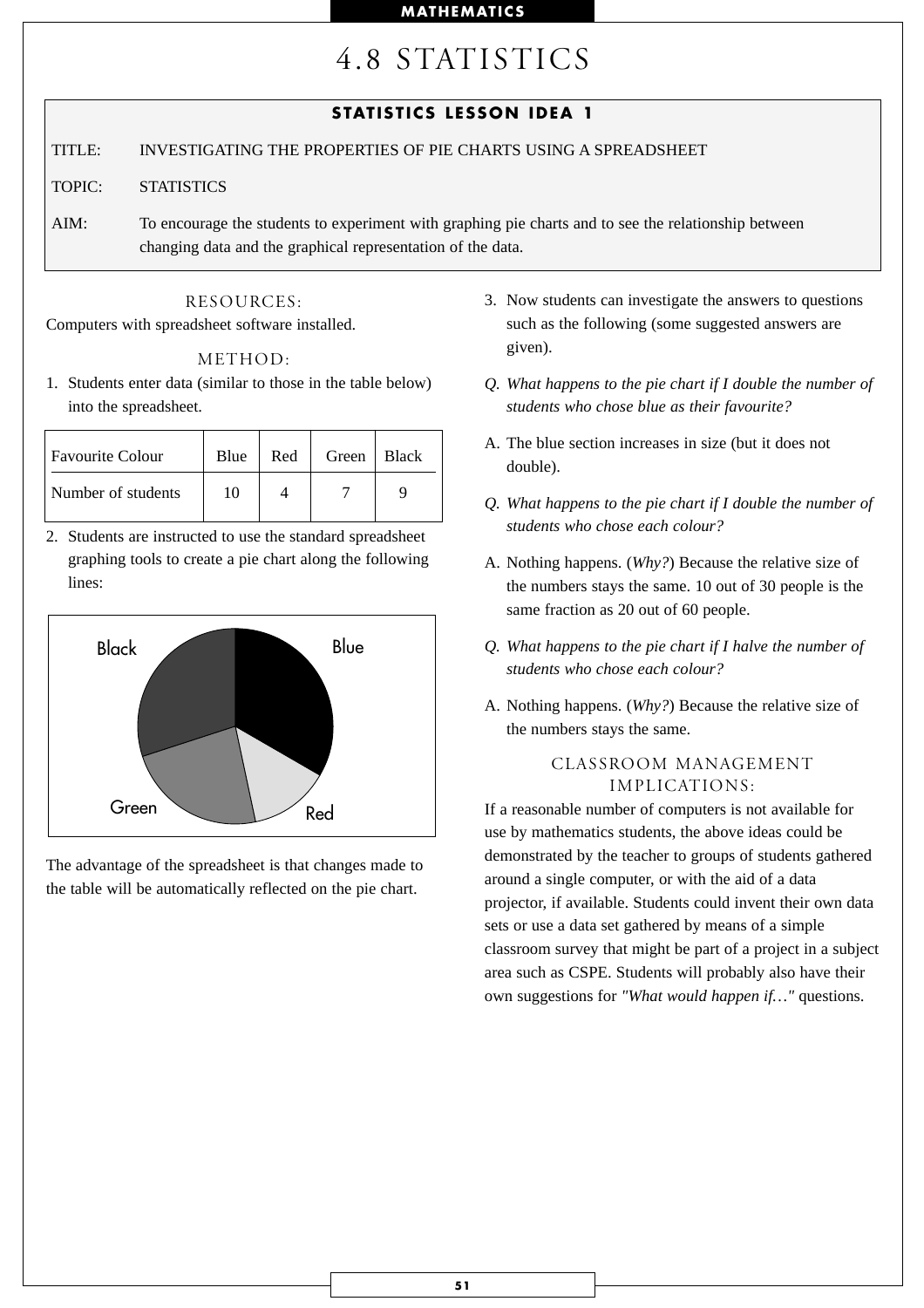# **STATISTICS LESSON IDEA 2**

TITLE: THE MEAN: WHAT DOES IT MEAN?

TOPIC: MEASURES OF CENTRAL TENDENCY

AIM: To develop an understanding of the mean and the mode, and of suitable uses for each of them.

#### RESOURCES:

No special ones.

It is assumed that the students have already met both the mode and the mean. Alternatively, some of the ideas here could be used in introductory lessons for either concept, and some could be incorporated in later lessons, as appropriate.

#### METHOD:

- 1. Recall: the *mode* is the "most fashionable" (most frequently occurring) number.
- 2. So what is the *mean?*
	- Take as an example the marks scored by a group of twelve children in a test:

|  |  | $10 \qquad 5 \qquad 6 \qquad 8 \qquad 9 \qquad 5$ |  |
|--|--|---------------------------------------------------|--|
|  |  | 5 11 7 9 9 12                                     |  |

- What is the mean?  $96/12 = 8$ .
- *So, suppose the twelve people shared the marks out equally among themselves; they would each get 8.*
- Also, imagine the marks sitting on a number line, and that the number line forms a seesaw pivoted at some point:



8 is the *balance-point: the point such that the seesaw balances.*

• What happens if we change one mark? Suppose the test was out of 20 and the last person got 20, not 12; the seesaw will tip … and the balance-point will be more to the right. Or suppose the person scoring 7

got 11; again the seesaw will tip a bit, and a new balance-point will be needed.

- In general, changing any mark changes the mean; this is *not* usually the case for the mode.
- 3. Consider an example: shoe sizes for the class; collect data (or use previously collected data) and find the mode and the mean. *If the mean turns out to be a natural number, add the teacher's shoe size to the collection; hopefully the answer is no longer a natural number!*
	- What can we say about the mean shoe size? Is it the most usual shoe size? Is it a shoe size at all? Where might the mode be more useful … less useful? [Students can discuss in pairs, say, and record their opinions – there are many acceptable answers.]
- 4. Repeat for some of the following (again, perhaps, using previously collected data, and utilising calculators where appropriate for the calculations): height of students; number of children in the family; age (to the nearest day); distance travelled to school (to nearest half-kilometre). [For height, age and distance, nonintegral values are "possible values"; moreover, there may be no modal value, or the mode may be no guide to where the data cluster.]
- 5. For homework, students write up an explanation of uses for the mode and the mean.

## CLASSROOM MANAGEMENT IMPLICATIONS:

None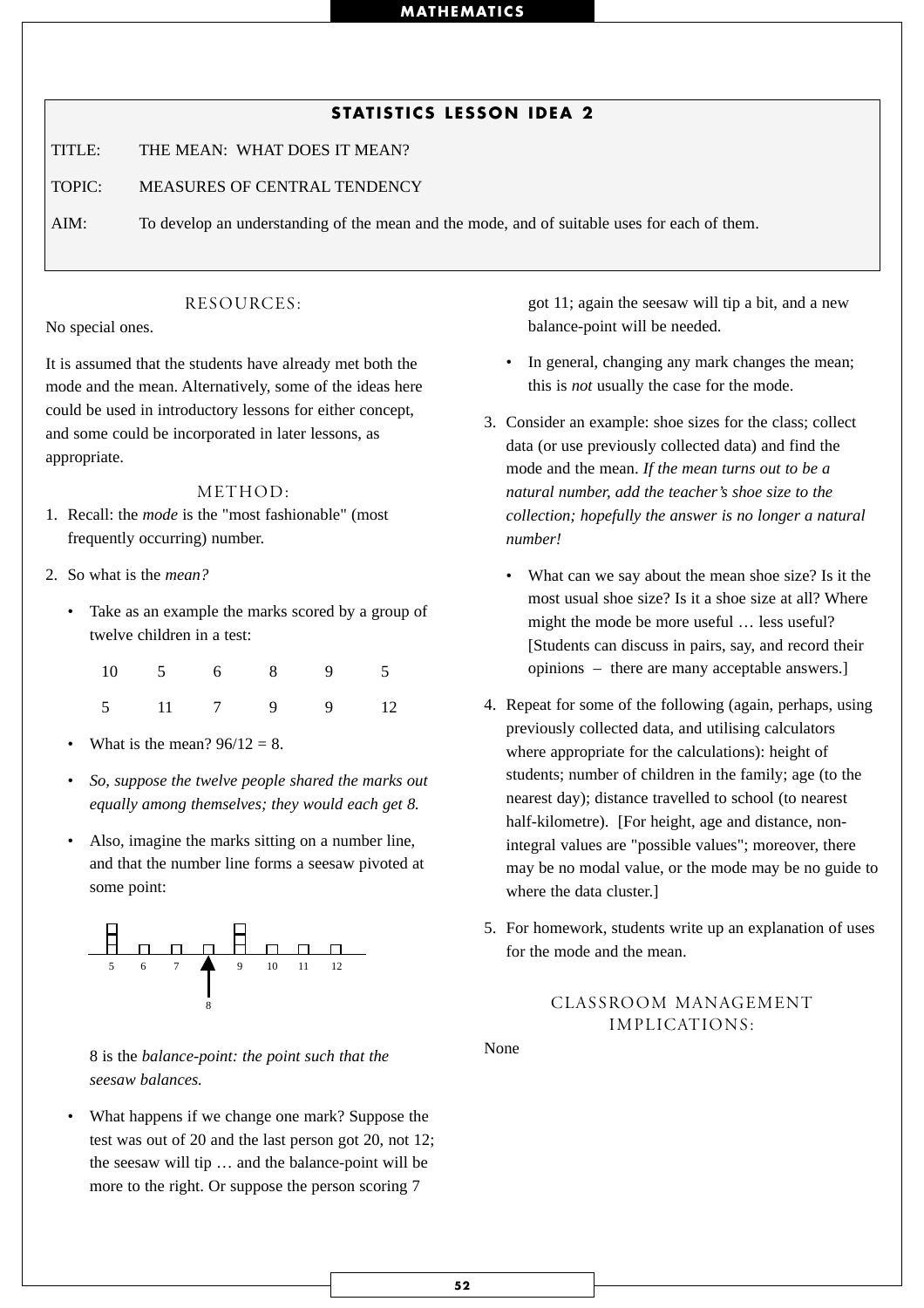|        | <b>STATISTICS LESSON IDEA 3</b>                                                                               |
|--------|---------------------------------------------------------------------------------------------------------------|
| TITLE: | FROM "ADD UP AND DIVIDE" TO "FORMULA FOR MEAN OF A FREQUENCY DISTRIBUTION"                                    |
| TOPIC: | STATISTICS: MEAN OF A FREQUENCY DISTRIBUTION                                                                  |
| AIM:   | To establish the <i>formula for</i> and a <i>method for calculating</i> the mean of a frequency distribution. |

No special ones.

#### METHOD:

1. Consider a frequency distribution (perhaps using class data, but numbers which might be marks from a test are provided here by way of an example – choose easier ones for Foundation students):

RESOURCES:

| X                       | f                       |  |
|-------------------------|-------------------------|--|
| $\overline{0}$          | $\mathbf{1}$            |  |
| $\mathbf{1}$            | $\mathbf{1}$            |  |
| $\overline{\mathbf{c}}$ | $\mathbf{0}$            |  |
| 3                       | $\overline{c}$          |  |
| 4                       | $\mathbf{1}$            |  |
| 5                       | $\overline{\mathbf{c}}$ |  |
| 6                       | 5                       |  |
| 7                       | 5                       |  |
| 8                       | 6                       |  |
| 9                       | $\frac{5}{2}$           |  |
| 10                      |                         |  |

Can we find the mean? Guess possible / likely values (could it be 10?).

2. Relate to an already-known method: the numbers are

0 1 3 3 4 5 5 6 6 6 6 6 7 7 7 7 7 8 8 8 8 8 8 9 9 9 9 9 10 10

… and there are 30 numbers. So the mean is

 $(0 + 1 + 3 + 3 + 4 + 5 + 5 + 6 + 6 + 6 + 6 + 6 + 7 + 7 +$  $7 + 7 + 7 + 8 + 8 + 8 + 8 + 8 + 8 + 9 + 9 + 9 + 9 + 9 + 9 +$  $10 + 10$   $\div$  30, or  $199 \div 30$ .

- 3. This is not a nice sum, and it would be worse if there were 1000 numbers. (Even with a calculator, one might easily make a data-entry error.) Is there a better way?
- 4. Yes; note it reduces to (indeed, came from):

 $(0 + 1 + 3x^2 + 4 + 5x^2 + 6x^2 + 7x^2 + 8x^2 + 9x^2 + 1)$  $10\times2$ ) ÷ 30

which is probably easier to handle….

5. … and in fact we have an easy way of setting out the calculation by using the frequency table (and so ending with vertical rather than horizontal additions) [bright students might jump from step 1 almost directly to here]:

| $\boldsymbol{\mathrm{X}}$ | f                | fX (or Xf)                        |         |
|---------------------------|------------------|-----------------------------------|---------|
| $\boldsymbol{0}$          | $\mathbf{1}$     | 0                                 | not 1!! |
| $\mathbf{1}$              | 1                | 1                                 |         |
| $\overline{2}$            | $\boldsymbol{0}$ | $\boldsymbol{0}$                  | not 2!! |
| 3                         | $\mathbf{2}$     | 6                                 |         |
| $\overline{4}$            | $\mathbf{1}$     | $\overline{4}$                    |         |
| 5                         | $\overline{2}$   | 10                                |         |
| 6                         | 5                | 30                                |         |
| $\overline{7}$            | 5                | 35                                |         |
| 8                         | 6                | 48                                |         |
| 9                         | 5                | 45                                |         |
| 10                        | $\overline{2}$   | 20                                |         |
|                           |                  | $\Sigma f = 30$ $\Sigma fX = 199$ |         |

So the mean is the sum of the "fX"s divided by the sum of the "f"s:

> ΣfX Σf

… work it out, and check the result for plausibility! Yes, 6.66… is reasonable.

- 6. Note that the formula can also be read as a sequence of instructions:
	- Add the "f"s (to get the total number of scores)
	- Multiply each "X" by the corresponding "f"
	- Add the "fX"s
	- Divide
- 7. Practise other examples (checking each answer for plausibility).

# CLASSROOM MANAGEMENT IMPLICATIONS:

None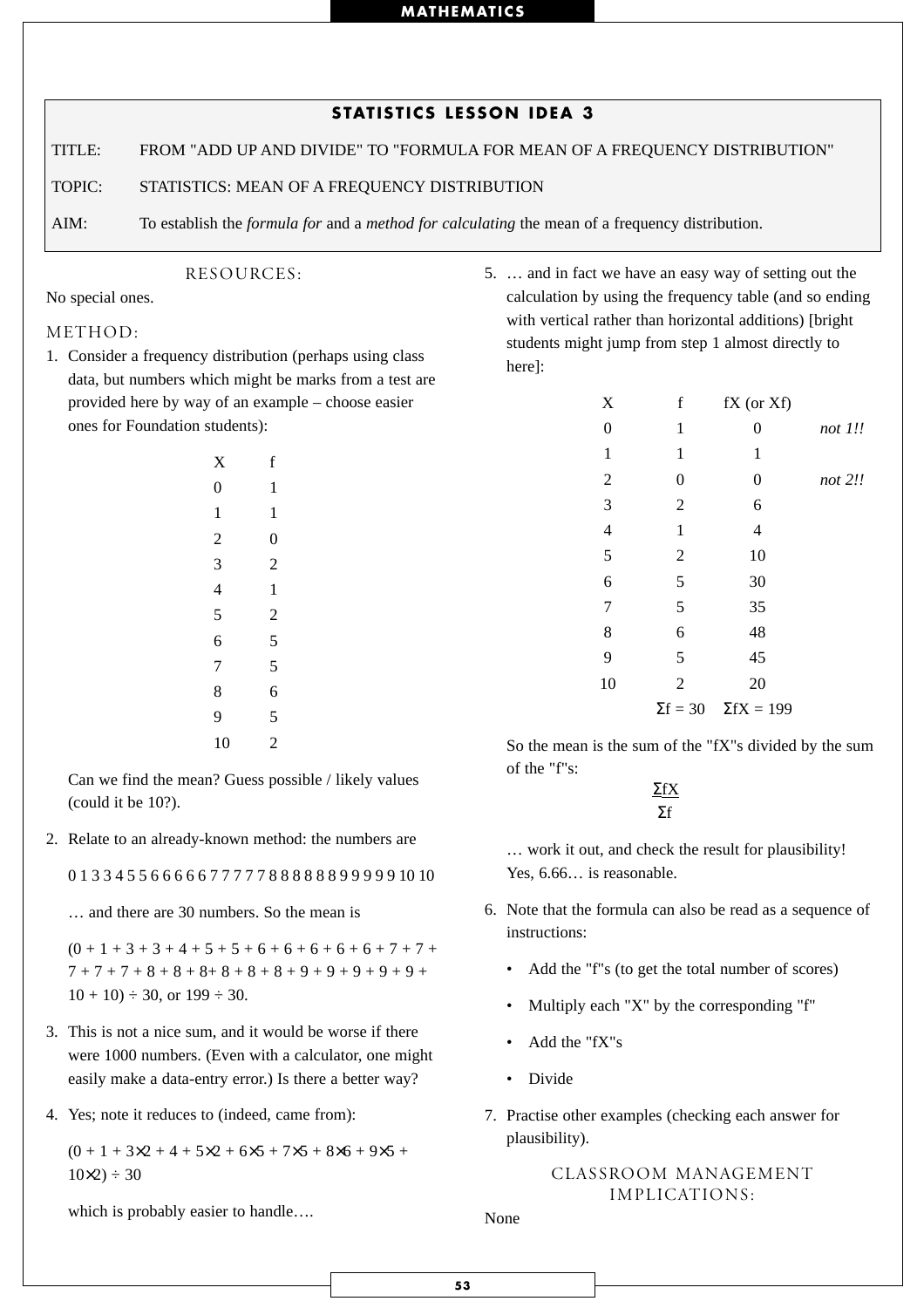#### NOTE ON DATA HANDLING

The remaining lesson ideas in this section focus in particular on the "*data handling*" *section of the Foundation level syllabus* (see syllabus page 31). They suggest ways in which students might move between the following activities:

- *looking at graphs* perhaps initally at sketch-graphs, in order to study the general shape and salient features rather than the precise details;
- *looking at tables of data;*
- *listening to or creating stories* round the data presented in either form.

The problems which these lesson ideas present are "realistic", in that they are based on contexts with which students can identify. Some are real-life contexts; others involve games which the students enjoy. In all cases they may promote discussion and involve the students in mathematics that in some way is personal to them. This can help in developing a positive attitude to mathematics.

It is suggested in the mathematical education literature that work of this type should *precede* the formal introduction of algebraic notation. For example, lesson ideas 2 and 3 point to ways in which the work can lead naturally to the introduction of variables and/or the idea of a function. Hopefully, students will then see some good reason (in their own terms) for devising the corresponding terminology and conventions.

The approach to "data handling" described here was included specifically in the Foundation level syllabus because students at this level have such great difficulties with basic algebra. The placing of the relevant section of the syllabus before the sections on algebra and functions is intended to suggest a corresponding teaching sequence. In fact students other than those working at Foundation level might also benefit from such sequencing.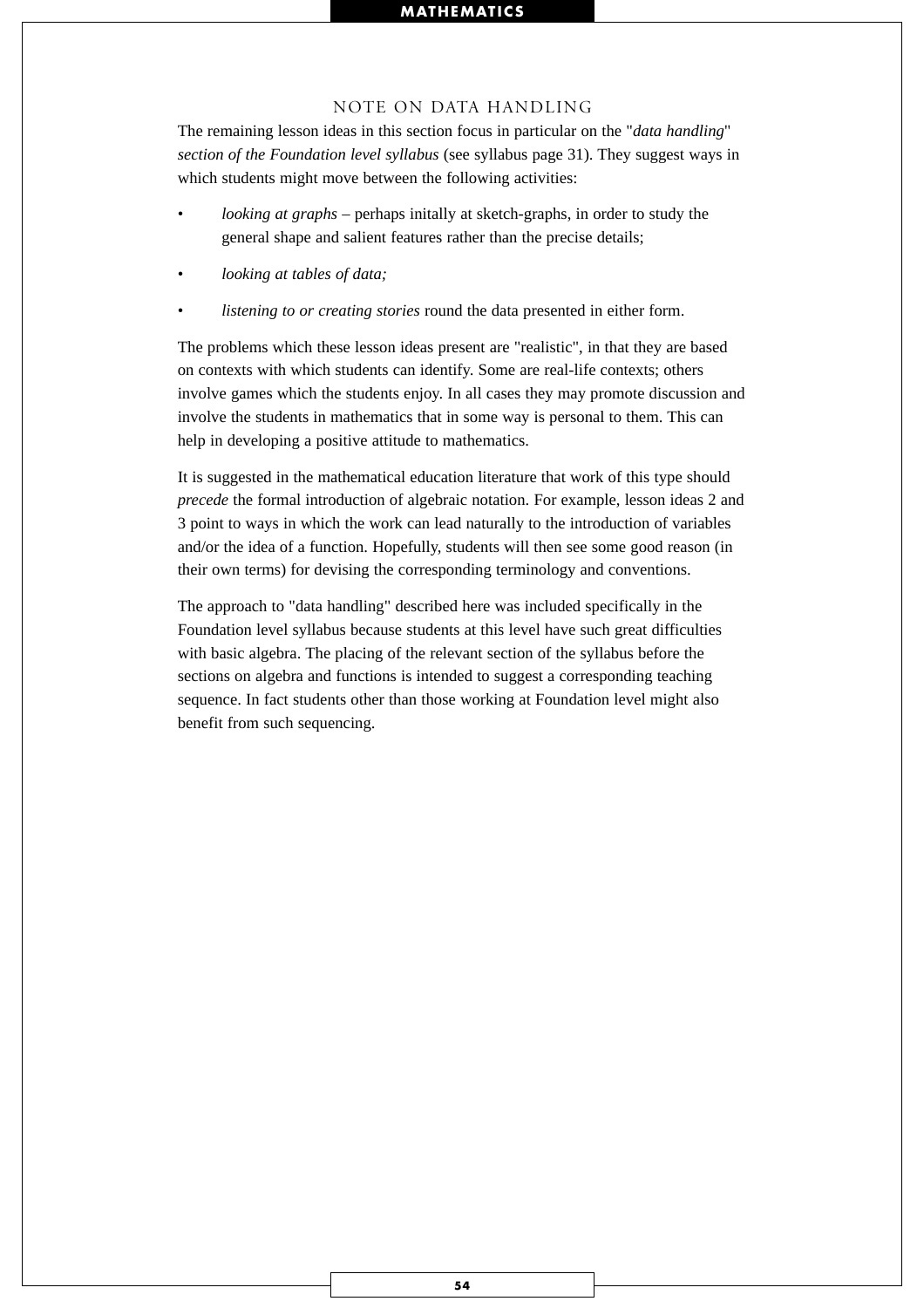# **STATISTICS AND DATA HANDLING LESSON IDEA 1**

TITLE: SKETCHING THE GRAPH, TELLING THE STORY

TOPIC: INTRODUCTION TO DATA HANDLING; PREPARATION FOR TREND GRAPHS AND FUNCTIONS

AIM: To develop a feel for the way in which the shape of a graph "tells a story".

## RESOURCES:

No special ones are necessary, but it may be helpful to have prepared a set of cards containing appropriate graphs or stories (related to the students' interests).

### METHOD:

1. The graph below shows attendance at a football match against time. The teacher displays the graph and asks the students to tell a story accounting for the shape of the graph.



2. The second graph also shows attendance at a football match against time. Once more the students are asked to tell a story accounting for the shape of the graph. They can then compare their stories with their neighbours' versions.



- 3. The students now make up another story about attendance at a match, and see if their neighbour can draw a graph to represent it.
- 4. Stories and graphs can be shared around the class (or the teacher can use the set of cards suggested above, some showing graphs and some telling stories, so as to provide an element of more controlled reinforcement).

## CLASSROOM MANAGEMENT IMPLICATIONS:

It is helpful if the students are used to working in groups, and ideally to negotiating and sorting out problems themselves before appealing to the teacher as "referee".

# NOTE:

The students can tell their *own stories* and so "buy in" to the activity, debating with friends over the merits of their various versions.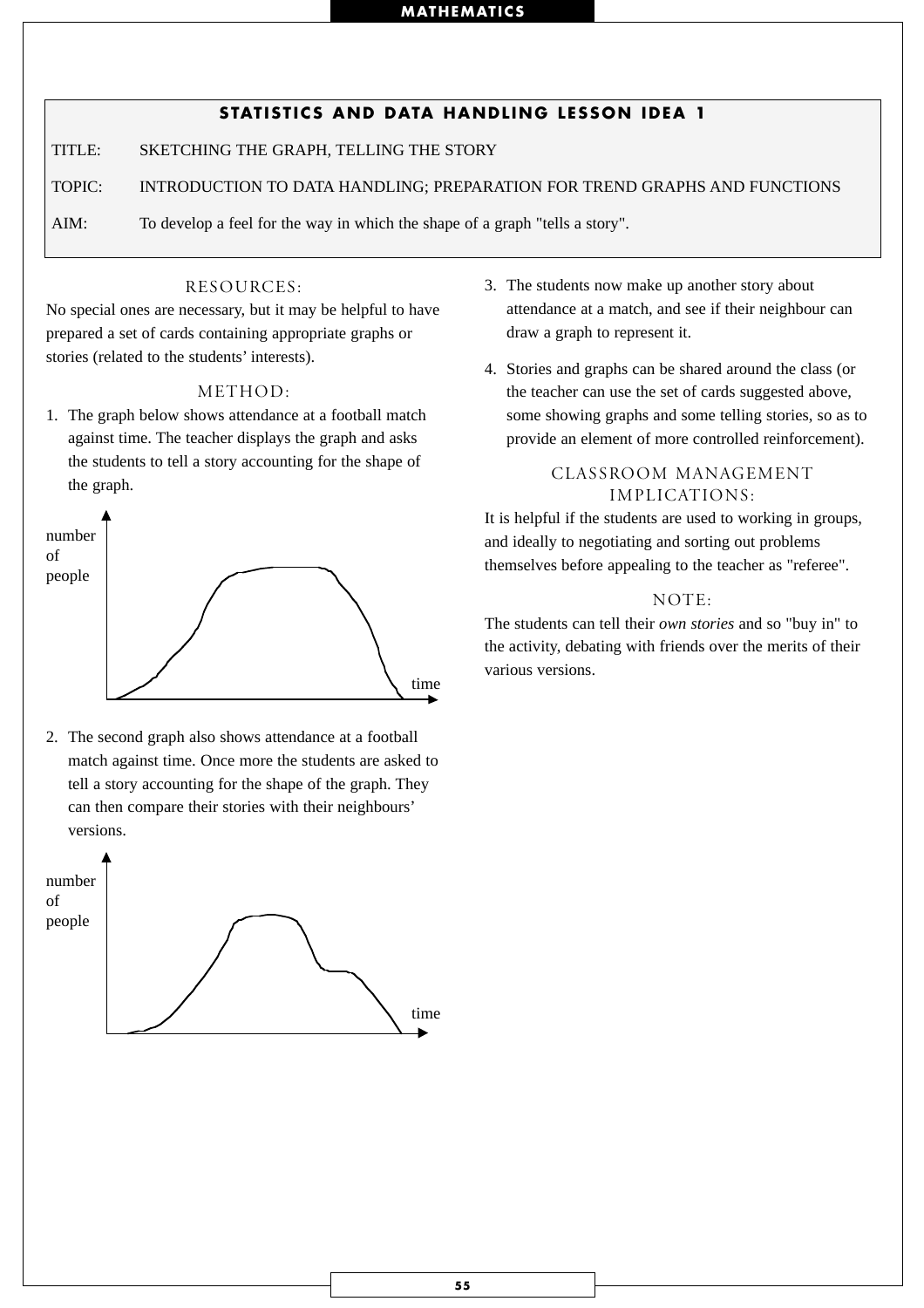# **STATISTICS AND DATA HANDLING LESSON IDEA 2**

TITLE: SLEEP PATTERNS

TOPIC: DATA HANDLING

AIM: To link verbal rules with tables of data and graphs.

## RESOURCES:

No special ones.

### METHOD:

- 1. The teacher suggests the following *rule*: "The number of hours sleep you need per night is given by the rule: Sixteen minus half your age."
- 2. The students are invited to discuss this; is it a good rule? Do individual students feel that it represents their sleep patterns over the years?
- 3. The students draw up a table for ages from babyhood to adulthood and corresponding numbers of hours of sleep, using the rule. They consider: how would it work for their parents – or for the teacher $(!)$ ? How about their grandparents? (Answers may differ, depending on

whether the students think that their grandparents sleep for more hours or less hours than do their parents.)

- 4. The students are invited to draw up another table which might be better for the older age-groups, and to try and describe the modified rule in words.
- 5. The students draw or sketch a graph for an extended version of this table.
- 6. The class can *discuss* different graphs and rules.

## CLASSROOM MANAGEMENT IMPLICATIONS:

Students may need to learn to *discuss* in mathematics class, and to put forward and argue for their own ideas. Hopefully, once they get used to the idea, they take ownership of their results and feel personally involved.

## **STATISTICS AND DATA HANDLING LESSON IDEA 3**

TITLE: SHOE SIZES

#### TOPIC: DATA HANDLING; A BASIS FOR ALGEBRA

AIM: To link verbal rules with tables of data and graphs; to introduce the idea of a variable and/or a function.

#### RESOURCES:

No special ones

METHOD:

- 1. The teacher invites the class to try the following relationship:
	- measure the length of your foot (in centimetres)
	- multiply by 1.5
	- add 1

The result should be your [continental] shoe size. Does it work?

- 2. The students measure their feet and test the rule.
- 3. The students are asked to sketch a graph for the rule. What shape is the graph?
- 5. The original rule can be used as the basis for introducing variables – slowly (not necessarily in the same lesson, unless preliminary work has been done earlier):
	- the rule is first stated in words
	- then a function machine might be used
	- then an abbreviated form of the rule, such as "length"  $\times$  1.5 + 1 = size", might be written (to "save time")
	- this can lead to a simpler formulation  $"L \times 1.5 + 1 = S"$
	- this can be written also as " $S = 1.5 \times L + 1$ "

The multiplication sign should be kept in the formula for some time.

# CLASSROOM MANAGEMENT IMPLICATIONS:

4. The students are challenged to make up a rule for UK shoe sizes.

None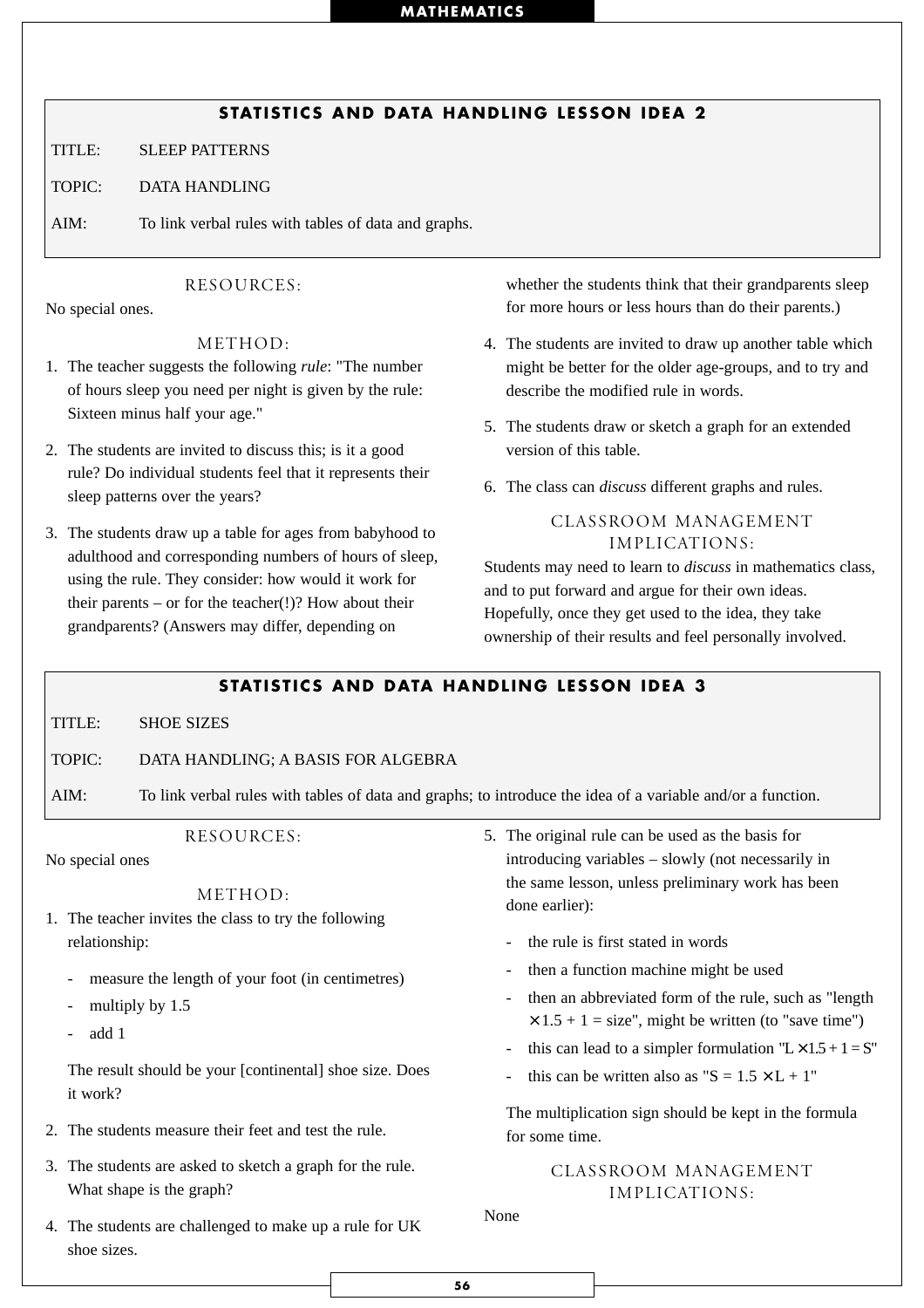# **STATISTICS AND DATA HANDLING LESSON IDEA 4**

TITLE: PAYING FOR THE BUS JOURNEY

TOPIC: DATA HANDLING; A BASIS FOR ALGEBRA AND FUNCTIONS

AIM: To link tables of data with graphs

#### RESOURCES:

A bus (or other transport) timetable, showing fare stages and prices.

### METHOD:

1. The teacher displays data from a page of a (fictional and old) bus timetable supposedly found in some interesting circumstances recently:

| Number of fare stages 1-3 4-6 7-9 10-12 |                         |  |
|-----------------------------------------|-------------------------|--|
| Fare                                    | $50p$ $70p$ $80p$ $85p$ |  |

Students are invited to consider the table. Does the fare go up or go down as the journey gets longer? Does it go up as much for long journeys as for short ones? Which is "better value," a long journey or a short one? How much might you pay for 14 stages?

- 2. The students consider: do Bus Éireann (or other relevant local) fares follow this pattern? If the "timetable page" considered initially is one for the same company, how long ago might the timetable on the page have been in operation?
- 3. The students are asked: can you *sketch* a graph showing price against number of stages (for the given data, or for current data)? How might the graph go for a greater number of fare stages?

## CLASSROOM MANAGEMENT IMPLICATIONS:

None

## **STATISTICS AND DATA HANDLING LESSON IDEA 5**

TITLE: SUNSET

#### TOPIC: DATA HANDLING; A BASIS FOR ALGEBRA AND FUNCTIONS

AIM: To link tables of data with graphs

## It is envisaged that this lesson would follow the one using lesson idea 4. For more able classes, the material might be covered in one period.

## RESOURCES:

None necessary, but tables of sunset and sunrise times (perhaps from different parts of the world) would be useful

|             | METHOD: |          |                         |  |  |  |
|-------------|---------|----------|-------------------------|--|--|--|
| Day         |         | $\gamma$ |                         |  |  |  |
| Sunset time |         |          | 19.35 19.33 19.30 19.28 |  |  |  |

Consider the sunset times shown in the table. What time of year is it? [The times are those for sunsets in Ireland from September 17th.] How did you know?

What time do you think the sun would set on day 5? ... on day 6?

Why are the time intervals not always the same between successive days? [Answers can relate to approximation as well as to geographical features.]

Can you sketch a graph showing time against day?

How does the shape of this graph compare with the shape of the previous one?

Can you sketch the graph for a one-year period?

[For students with appropriate geographical knowledge] What differences might be found in other countries [especially any that class members have visited or with which they are familiar from television]?

# CLASSROOM MANAGEMENT IMPLICATIONS:

None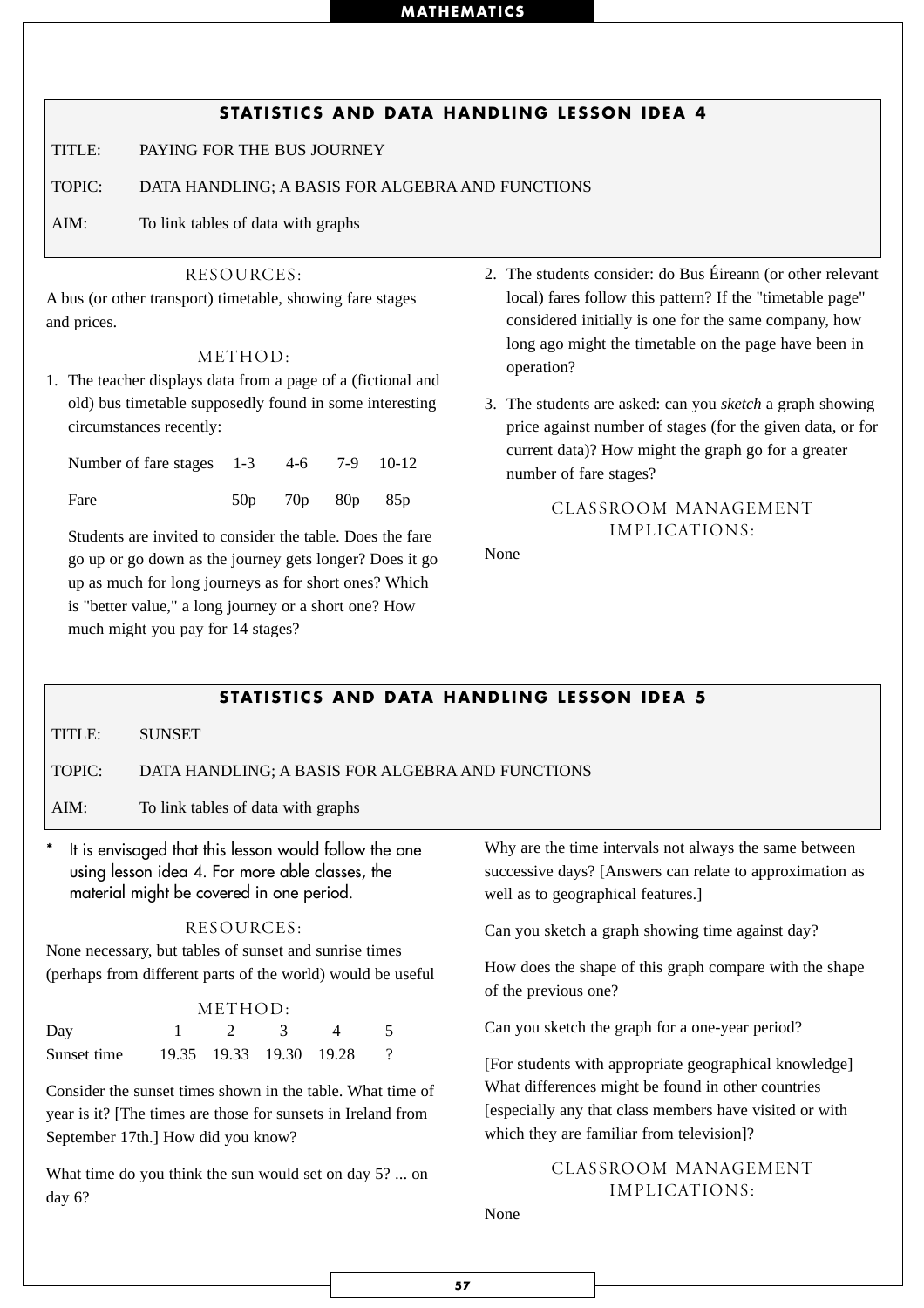# 4.9 GEOMETRY

# **GEOMETRY LESSON IDEA 1**

TITLE: DIFFERENT TYPES OF TRIANGLES

TOPIC: TRIANGLES

AIM: 1. That students will be able to recognise various types of triangles.

2. That students will be provided with concrete experience dealing with triangles.

#### RESOURCES:

The worksheet opposite with various types of triangles.

## METHOD:

The students are introduced to a series of triangles on a worksheet, an example of which is presented opposite. The triangles comprise a mixture of isosceles, right angled, scalene and equilateral triangles. Their task is to determine the lengths of the sides, the magnitudes of the angles and consequently the type of each triangle presented. The results can be presented in tabular form, as shown. For ease of reference, angles and sides of each triangle may be labelled 1,2,3.

# CLASSROOM MANAGEMENT IMPLICATIONS:

Students can work individually on the above exercise but should then be encouraged to share and discuss their results with their peers as the exercise goes on.

#### NOTE:

- 1. The worksheet opposite was constructed using a standard word processing package that incorporated a basic set of drawing tools.
- 2. Teachers familiar with dynamic geometry software will know that such packages can be used to prepare these worksheets also. An additional advantage is that they can also provide a teacher's master copy with a printout of the lengths of sides and angles in the given triangles.
- 3. Familiarity with isosceles (iso-skeles means "equal legs") and equilateral triangles can be further enhanced if students use cut-out triangles from the same sheet. The sides of each triangle can be compared by folding along a suitable axis.
- 4. The Irish phrases used to describe these different types of triangles can give an insight into their properties.

Thus, for example, "triantán comhchosach" (equal legs) describes the isosceles triangle, while "triantán comhshleasach" (equal sides) describes the equilateral triangle.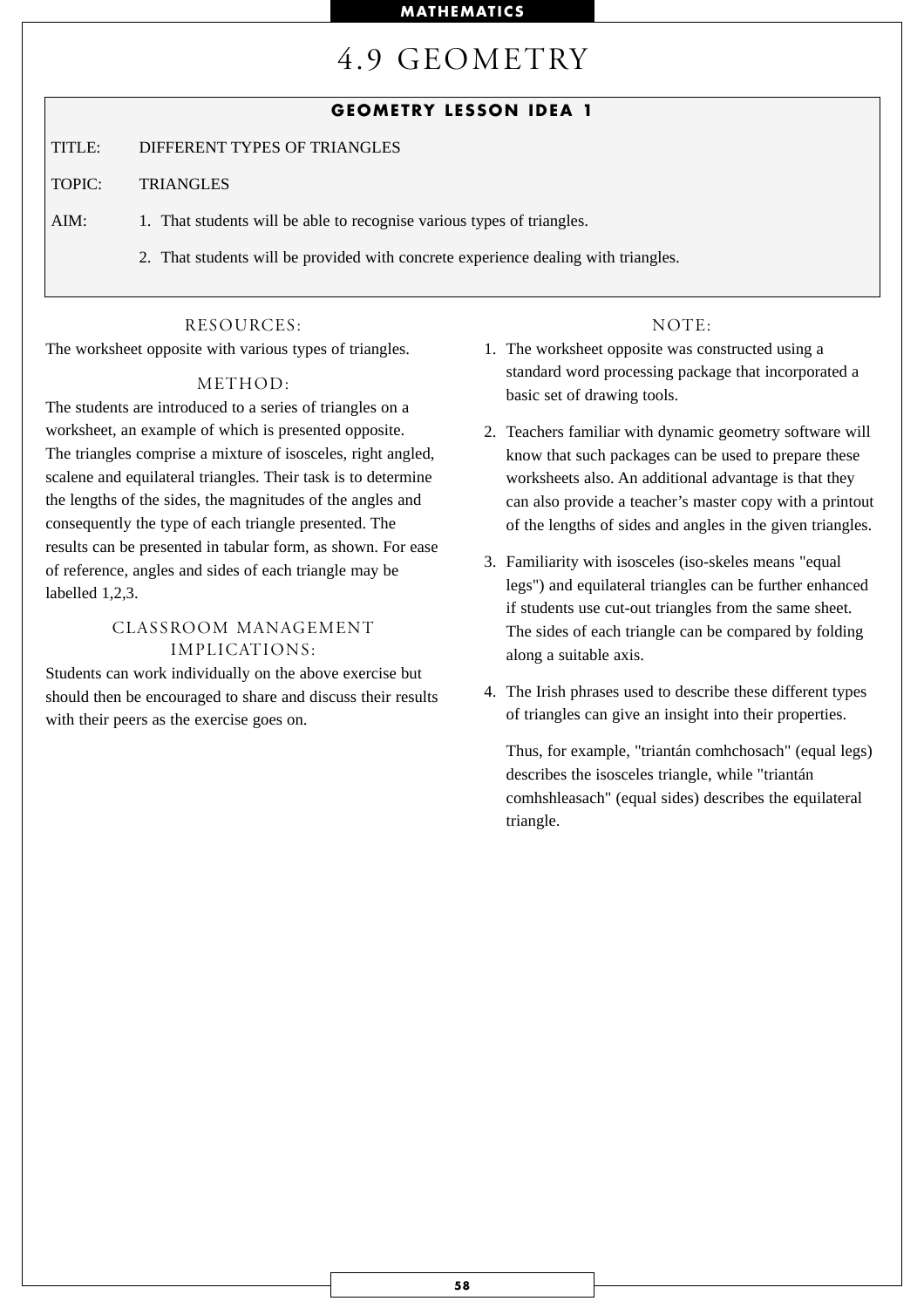

| Triangle    | Angle 1 | Angle 2 | Angle 3 | Side 1 | Side 2 | Side 3 | Equilateral   Isosceles | Right<br>Angled | Scalene |
|-------------|---------|---------|---------|--------|--------|--------|-------------------------|-----------------|---------|
| A           |         |         |         |        |        |        |                         |                 |         |
| $\sf B$     |         |         |         |        |        |        |                         |                 |         |
| $\mathsf C$ |         |         |         |        |        |        |                         |                 |         |
| D           |         |         |         |        |        |        |                         |                 |         |
| E           |         |         |         |        |        |        |                         |                 |         |
|             |         |         |         |        |        |        |                         |                 |         |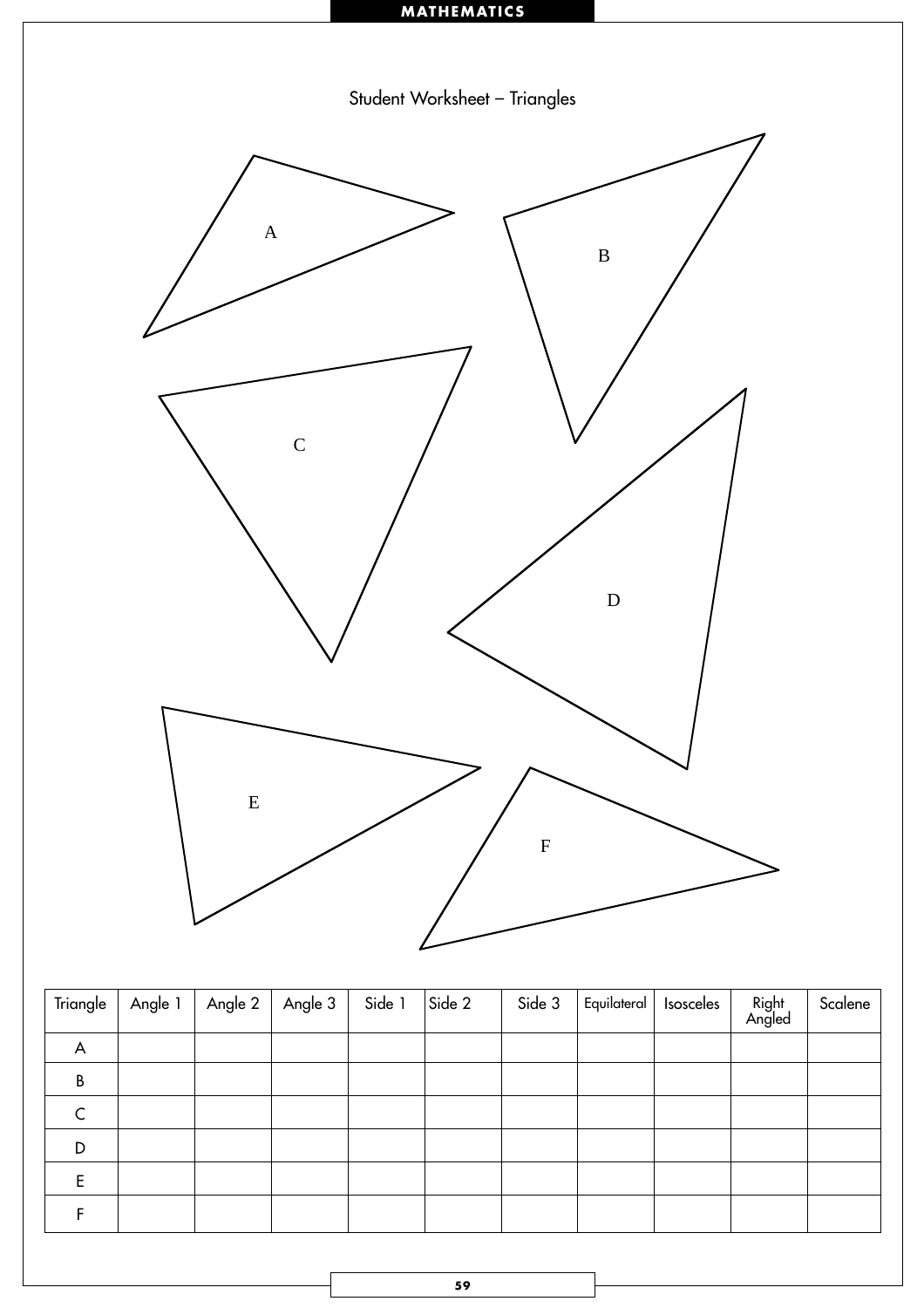# **GEOMETRY LESSON IDEA 2**

TITLE: PROPERTIES OF TRIANGLES, PARALLEL LINES AND PARALLELOGRAMS

TOPIC: TRIANGLES, PARALLEL LINES AND PARALLELOGRAMS

- AIM: 1. That students begin their study of geometry with a number of concrete experiences and spatial visualisations as geometry is the study of shape and space.
	- 2. In particular that students will make a number of discoveries concerning triangles, parallel lines and parallelograms.

# RESOURCES:

A set of triangular tiles constructed from cardboard

#### METHOD:

- 1. Mark off the corresponding angles in each triangle as shown.
- 2. The following is just a selection of some of the discoveries that students can be encouraged to make:
	- the equality of alternate, corresponding and vertically opposite angles
	- the external angle of a triangle is equal to the sum of the two interior opposite angles
	- opposite sides and opposite angles of a parallelogram are, respectively, equal in measure
	- a diagonal bisects the area of a parallelogram.



# CLASSROOM MANAGEMENT IMPLICATIONS:

Students can work individually on the above exercise but should then be encouraged to share and discuss their results with their peers as the exercise goes on.

# **GEOMETRY LESSON IDEA 3**

TITLE: BISECTING ANGLES AND CONSTRUCTING THE INCIRCLE OF A TRIANGLE USING A DYNAMIC GEOMETRY PACKAGE

- TOPIC: GEOMETRY CONSTRUCTIONS
- AIM: 1. That students will learn how to bisect an angle using dynamic geometry software.
	- 2. That students will observe, by altering the size of the angle, how the angle bisector alters to divide the new angle into two equal parts.
	- 3. That students will use the knowledge gained to bisect the three angles of a triangle and thus find the incentre.
	- 4. That students will use the incentre to construct the incircle of the triangle and observe how the construction is preserved when a vertex of the triangle is dragged.

RESOURCES:

Computers with dynamic geometry software installed.

Basic working knowledge of the package. (The method outlined opposite is based on Geometer's Sketchpad.)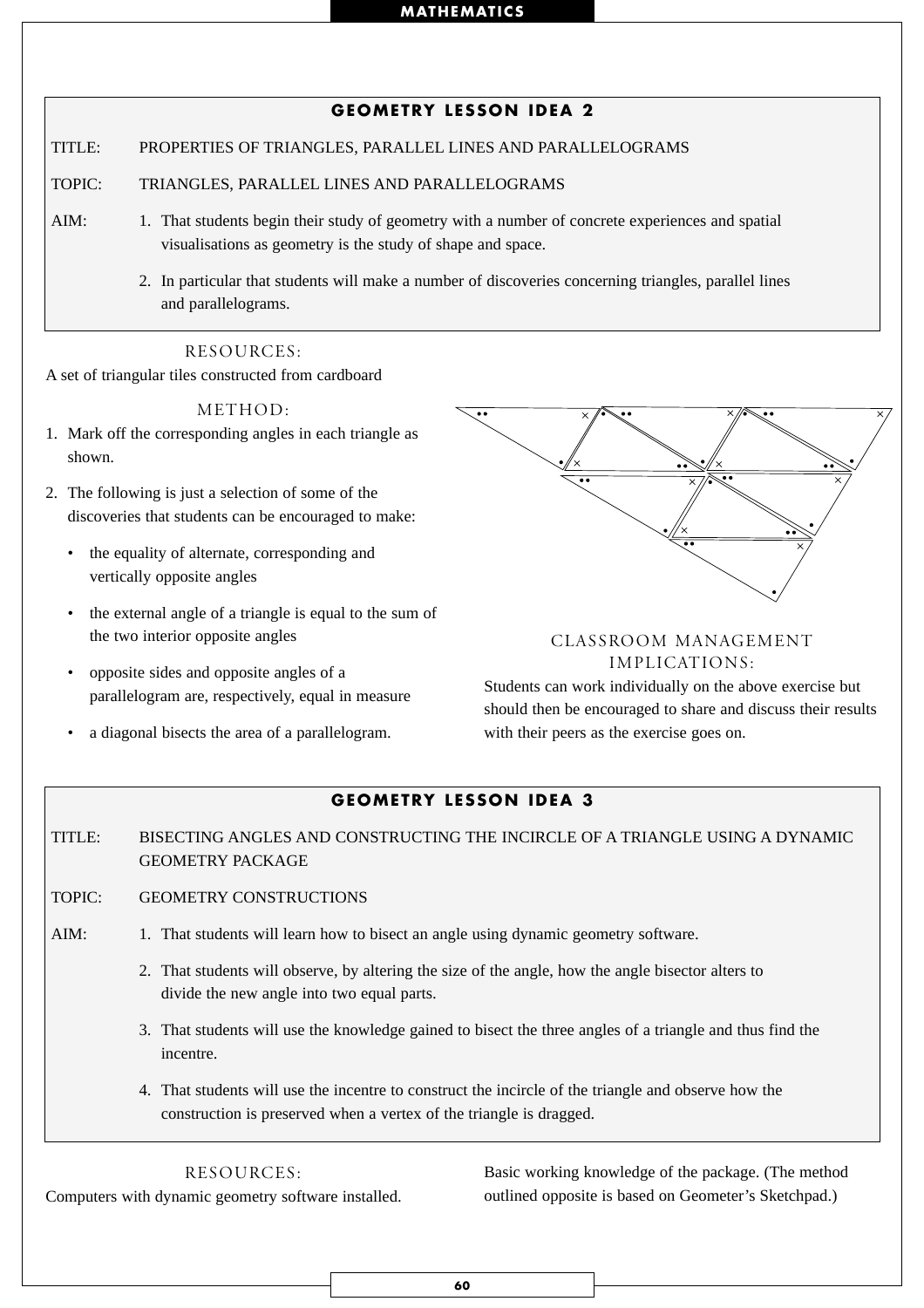#### METHOD:

1. On a new sketch with the Half-Line tool construct an angle, ∠BAC.



2. Select each of the points B, A, and C making sure to select the common starting point second. With these points selected from the Construct Menu select Angle Bisector. Using the Display Menu show the bisector as a red broken line.



3. Click and drag on the point B and as the size of the angle changes notice how the angle bisector alters to divide the new angle into two equal parts. Construct a point D on the bisector. Record the measures of the angles indicated in the table. Click and drag on B a number of times to complete the table.



4. On a new sketch, with the line segment tool construct a triangle, ∆ABC.

Select each angle in turn, taking care to select the vertex point second in each case, and construct the bisector of each angle.

Construct the point of intersection D of the bisectors by selecting any two of them and from the Construct Menu choose point of intersection.

From the point D drop a perpendicular line to the line segment [AC]. Find the point E where this perpendicular line intersects [AC].

First select the point D, hold down shift and select the point E.

From the Construct Menu choose Circle by centre and point.

Display this circle by a thick green line.

D is called the incentre and the circle is called the incircle.

Click and drag on A, B and C in turn and notice how the incircle construction is preserved.

What can you say about the incentre when the triangle is isosceles, equilateral ?



The skills acquired in the above lesson can be reinforced by asking students to carry out the following tasks.

- 1. On a new sketch,
	- (i) Construct ∠BAC measuring 120º.
	- (ii) Construct the angle bisector.
	- (iii) Construct a point D on the bisector.
	- (iv) Measure ∠BAD and ∠CAD.
	- (v) Check that  $\angle BAC = \angle BAD + \angle CAD$ . Show all angle measurements on the screen.
	- (vi) Save your work.
- 2. On a new sketch,
	- (i) Construct a triangle.
	- (ii) Bisect the angles.
	- (iii) Construct the incentre.
	- (iv) Construct the incircle.
	- (v) Save your work.

#### CLASSROOM MANAGEMENT IMPLICATIONS:

Students might like to work in pairs on the initial skillbuilding exercise but they should then be encouraged to try out the exercises on their own and to share their mathematical experiences. There is ample opportunity here for enhancing their communication skills in mathematics.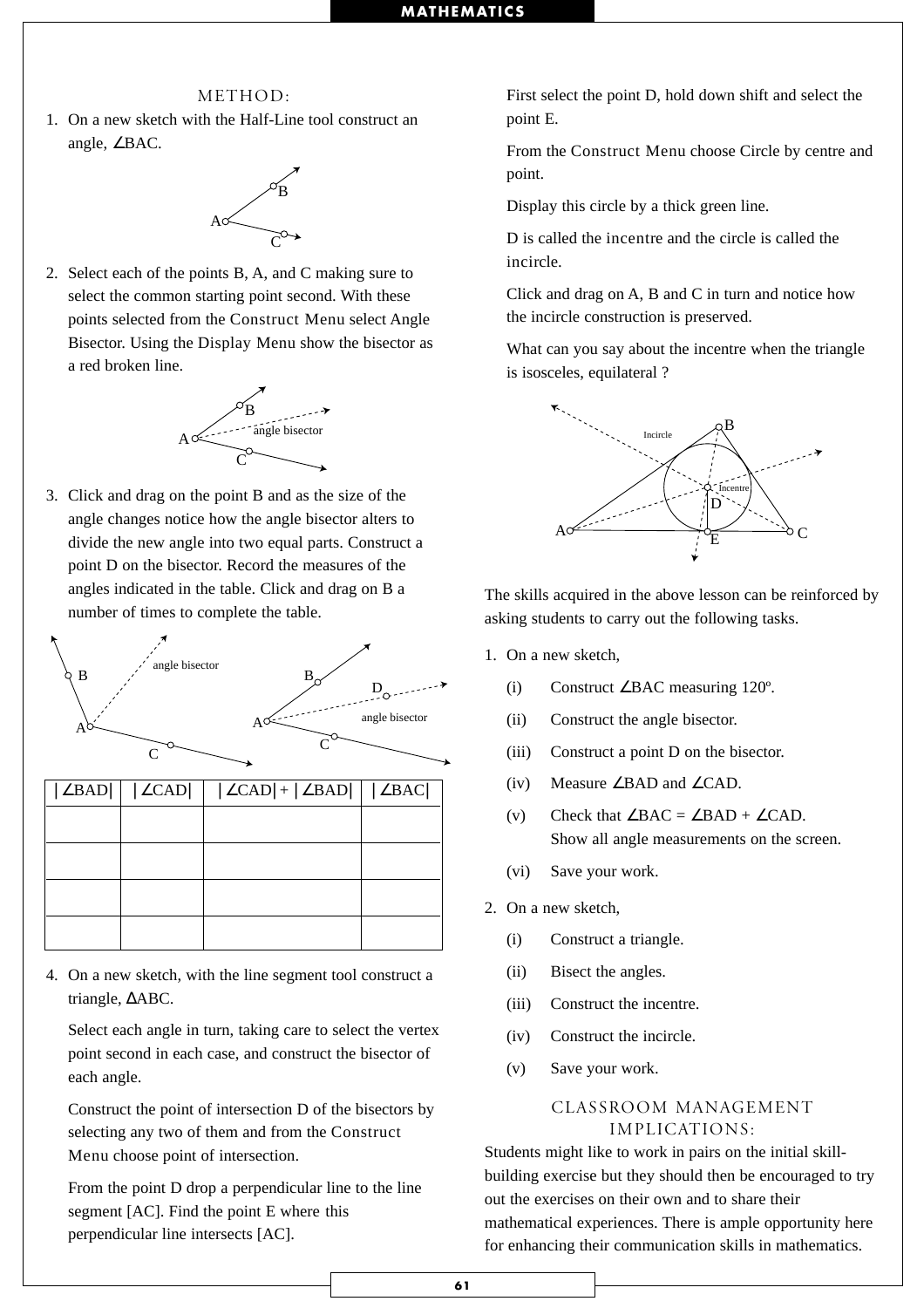## **GEOMETRY LESSON IDEA 4**

TITLE: THE ANGLES IN A TRIANGLE SUM TO 180º – A DEMO!

TOPIC: THEOREMS – AN EXPERIMENTAL APPROACH

AIM: That students will demonstrate how the three angles in a triangle sum to 180º.

## RESOURCES:

Paper or card, scissors, straight-edge.

### METHOD:

- 1. Use a straight-edge to draw a triangle onto a sheet of paper or card (Fig. 1). (It is interesting to see how many of our students automatically draw an equilateral, isosceles or right-angled triangle – this gives a clue as to which kind and orientation of triangle they are most used to seeing.)
- 2. Cut it out carefully. Label the three corners A, B, and C (Fig. 2).
- 3. Now measure each angle with a protractor. The three angles may not add up to exactly 180º. Why is this? (Discussion on accuracy of drawing, accuracy of measuring, protractor is marked only in degrees, not minutes or seconds).
- 4. Now tear off each corner (tearing is better than cutting as it produces a jagged edge which makes the vertex easier to see) and position them with the vertices (pointed ends) together (Fig. 3).
- 5. They will form a straight angle measuring 180º (Fig. 4). Place a straight edge against it to see this. This will work no matter what size triangle you draw. What does this tell us about the measure of the three angles of a triangle?

# CLASSROOM MANAGEMENT IMPLICATIONS:

Students can work individually on the above exercise but should then be encouraged to share and discuss their results with their peers as the exercise goes on. In addition, if time is an issue, the teacher can give a demonstration of the result on his/her own.







Figure 2

Figure 3



Figure 4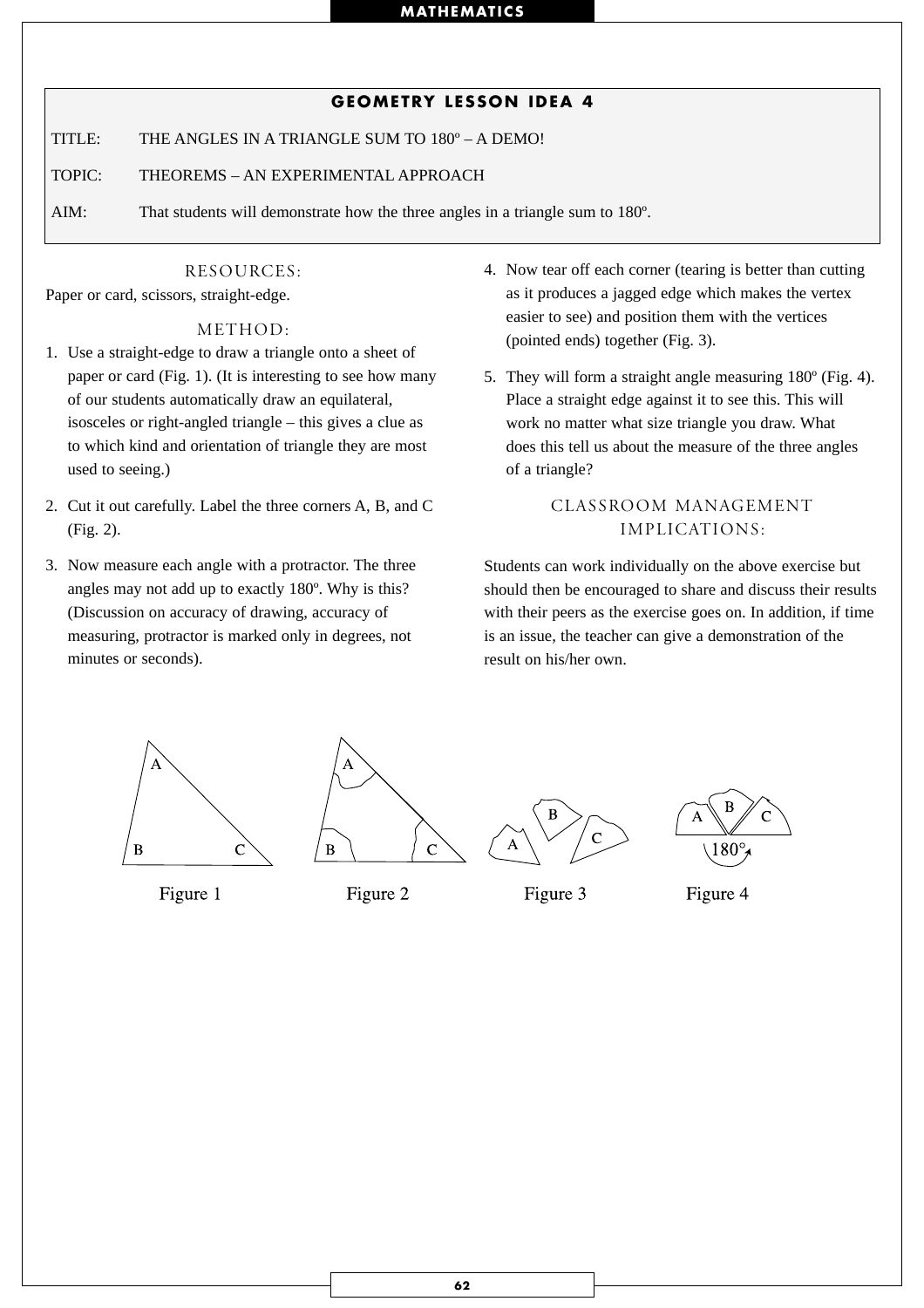# **GEOMETRY LESSON IDEA 5**

TITLE: AN EXTERIOR ANGLE OF A TRIANGLE EQUALS THE SUM OF THE TWO INTERIOR OPPOSITE ANGLES IN MEASURE

TOPIC: THEOREMS – AN EXPERIMENTAL APPROACH

AIM: That students will demonstrate how the exterior angle of a triangle equals the sum of the two interior opposite angles in measure.

RESOURCES:

Paper or card, scissors, straight-edge.

METHOD:

- 1. Use a straight-edge to draw a triangle onto a sheet of paper or card (Fig. 1).
- 2. Cut it out carefully. Label the three corners A, B, and C (Fig. 2).
- 3. Lay a straight-edge along the base of the triangle to produce the external angle D (Fig. 2).
- 4. Now tear off angles A and B (Fig. 3).
- 5. Position them with the vertices (pointed ends) together into angle D. They should fit exactly (Fig. 4).



#### CLASSROOM MANAGEMENT IMPLICATIONS:

Students can work individually on the above exercise but should then be encouraged to share and discuss their results with their peers as the exercise goes on. In addition, if time is an issue, the teacher can give a demonstration of the result on his/her own.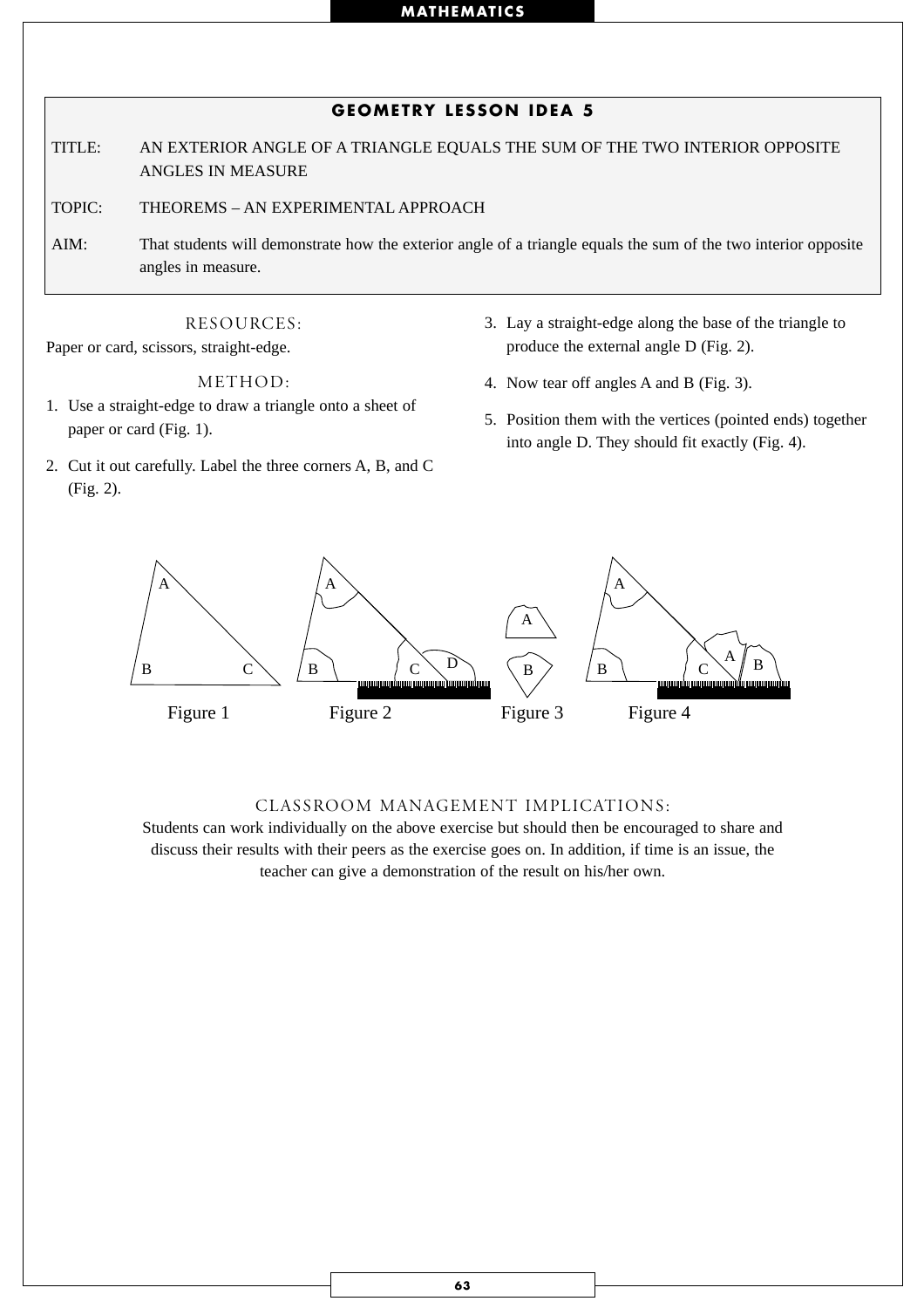# **GEOMETRY LESSON IDEA 6**

TITLE: USING A PHYSICAL MODEL TO SHOW THAT THE MEASURE OF THE ANGLE AT THE CENTRE OF THE CIRCLE IS TWICE THE MEASURE OF THE ANGLE AT THE CIRCUMFERENCE, STANDING ON THE SAME ARC

TOPIC: THEOREMS – AN EXPERIMENTAL APPROACH

AIM: That students will demonstrate, using concrete materials, how the measure of the angle at the centre of a circle is twice the measure of the angle at the circumference, standing on the same arc.

#### RESOURCES:

A wooden disc (hereinafter referred to as the bread board!) with small stud screws at the circumferenc at intervals of 10 or 20 degrees, rubber bands, scissors, coloured paper, protractor and set square. Many teachers of mathematics get their friendly materials technology colleagues to construct the wooden models.

#### METHOD:

- 1. The first idea that students need to experiment with is the concept of what an angle at the centre is. The teacher can use one elastic band to represent the diameter and this should remain for all steps below. Two additional bands are then used to make an angle at the centre as shown in Fig. 1 opposite. Students can construct various angles at the centre using the wooden model.
- 2. Next, the teacher can demonstrate what an angle at the circumference is as shown in Fig. 2. Again, various students can be selected to demonstrate different examples, helping to consolidate this idea of an angle at the circumference.

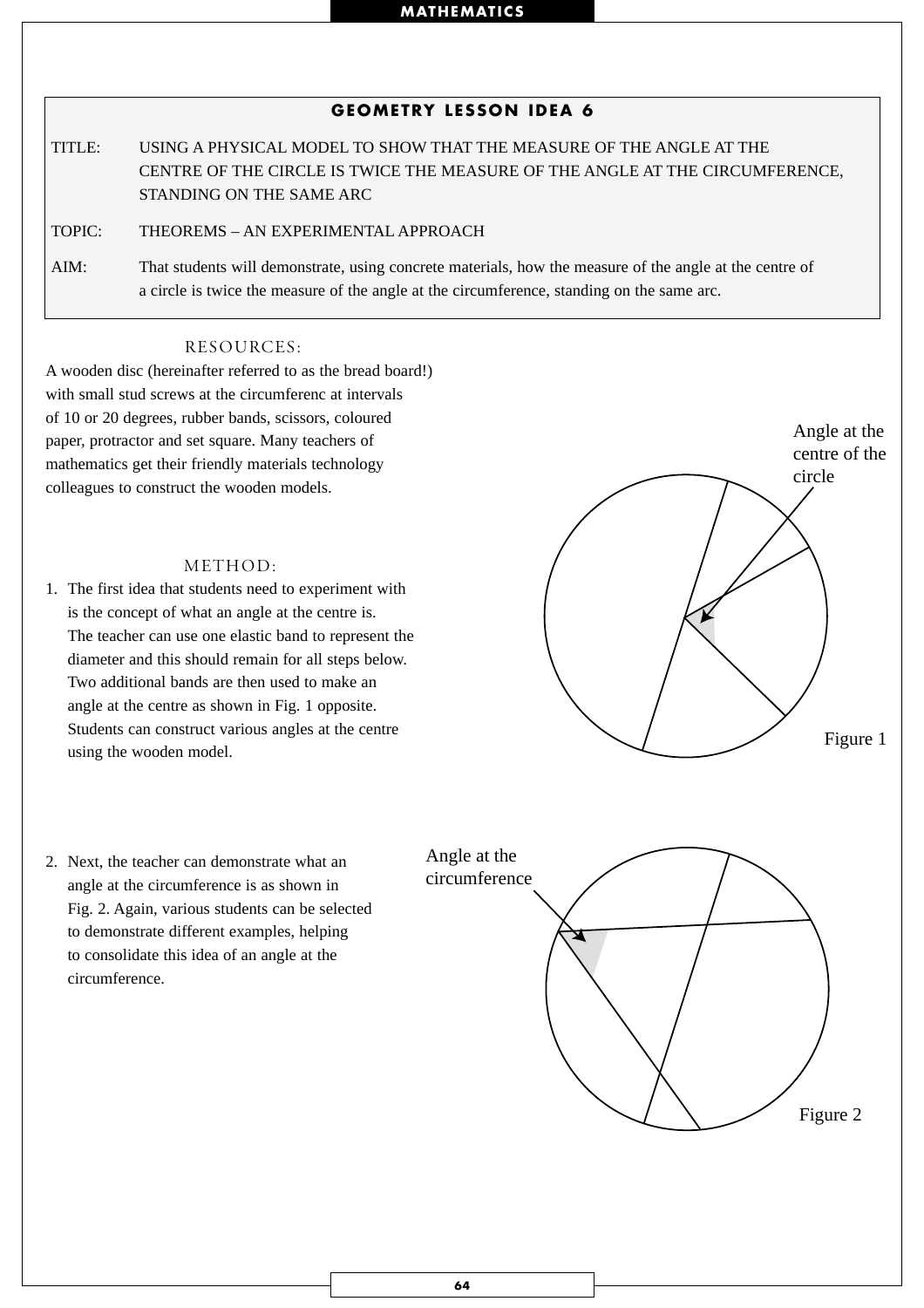- 3. Now, the teacher can demonstrate the notion of both angles standing on the same arc ab as shown in Fig.3. Using the model, many different examples of this can be found by students. After each example, students should be strongly encouraged to turn the bread board around, showing that the diameter is not a fixed horizontal, or that the angle at the circumference is not fixed at the top, etc. This dynamic nature of the bread board is a huge advantage over the static model on the blackboard.
- 4. Two students can be asked to measure the angle at the centre with a protractor and then to cut this angle from coloured paper and place it at the centre angle as shown in Fig. 4. Pupils can then be asked then to explore how this angle at the centre compares with the angle at the circumference (both standing on the same arc ab). It is most useful, and makes quite an impact, if the angle at the centre is then taken, folded over, and superimposed on the angle at the circumference. Students can readily see in a concrete fashion that the latter angle is half the angle at the centre, thus laying a good foundation for the formal proof of this theorem.



## CLASSROOM MANAGEMENT IMPLICATIONS:

If only one bread board is available the above steps can be effectively carried out in demonstration mode using different students for various steps. Alternatively, if several wooden models are available students can work in small groups of two or three but should then be encouraged to record, share and discuss their results with their peers as the exercise goes on. In addition, if time is an issue, the teacher can give a demonstration of the result on his/her

own. Teachers who restrict this exercise to a demonstration often retain their cut-out coloured angles and keep them in a small paper pouch attached to the reverse side of the bread board for future use and indeed for revision purposes to consolidate the ideas learnt.

## $NOTF$

Students may use a similar experimental approach for the three associated deductions.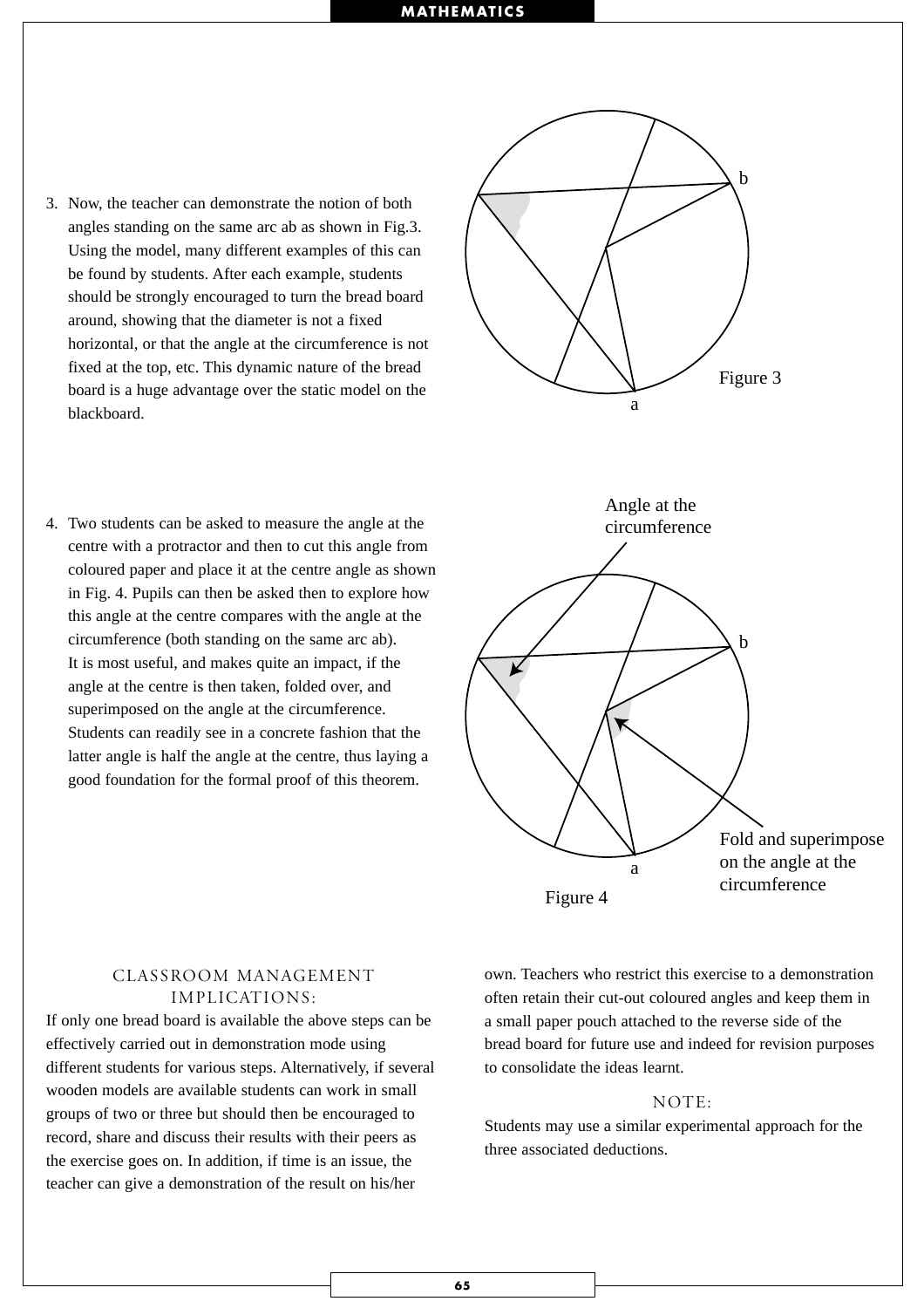## **GEOMETRY LESSON IDEA 7**

TITLE: THE THEOREM OF PYTHAGORAS – A DEMO!

TOPIC THEOREMS – AN EXPERIMENTAL APPROACH

AIM That students will demonstrate the Theorem of Pythagoras.

## RESOURCES:

Paper or card, scissors, straight-edge, overhead projector.

## METHOD:

- 1. Construct two squares of any size side by side (Fig. 1). Let the larger square have side length *a*, and the smaller square have side length *b*. The area of this figure is thus  $a^2 + b^2$ .
- 2. Mark off a section of length *b* along the base of the larger square. Construct lines as shown, of length *c*. *c* is the length of the side opposite the right angle of a right angled triangle with other sides of length *a* and *b* (Fig. 2).
- 3. Cut out the two triangles thus constructed and label them X and Y. Rotate X anti-clockwise and rotate Y clockwise (Fig. 3).
- 4. Continue to rotate these pieces until a square with side *c* and area  $c^2$  is formed (Fig. 4).

5. The initial area of  $a^2 + b^2$  was preserved, so  $a^2 + b^2 = c^2$  where *a*, *b*, *c* are sides of a right-angled triangle, c being opposite the right angle.

# CLASSROOM MANAGEMENT IMPLICATIONS:

This is a complicated procedure and would probably be best done as a demonstration by the teacher using an overhead projector.

#### NOTE:

Once students have been led through one or two of these demonstrations in geometry lesson ideas 4-7, they can be given a result to demonstrate for homework. The resulting mound of cut-outs often proves interesting, particularly if students are given the opportunity to "explain" their demonstration to other members of their group or to the whole class. This gives students a chance to use geometrical language.

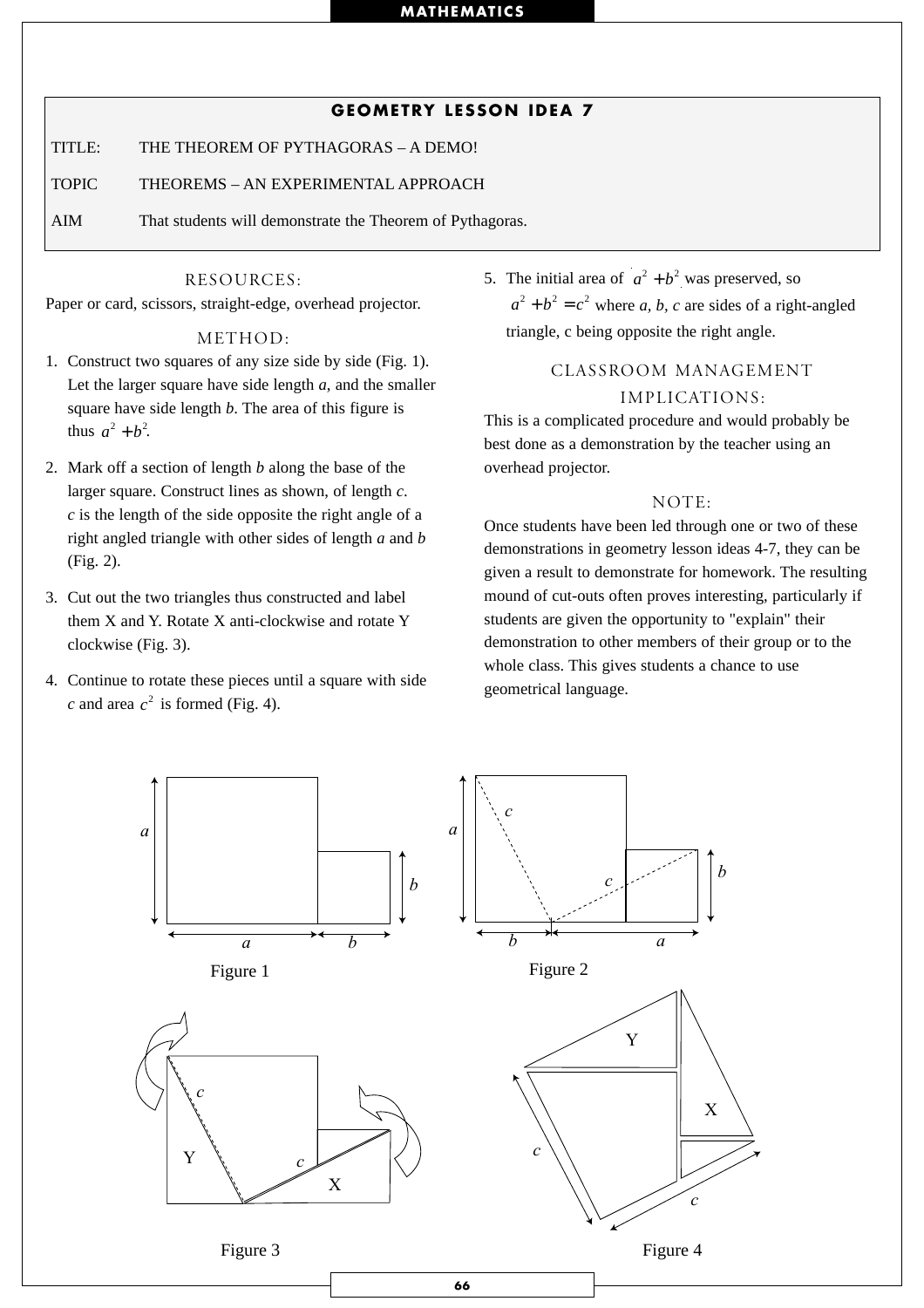# **GEOMETRY LESSON IDEA 8**

TITLE: DISCOVERING PYTHAGORAS

TOPIC: THEOREMS – AN EXPERIMENTAL APPROACH

AIM: To encourage students to try to "discover" what Pythagoras proved, by experimenting with squares of different areas.

### RESOURCES:

Coloured cardboard sheets, graph paper, straight-edge and scissors.

#### METHOD:

- 1. Students (or the teacher) should construct a range of squares of side 1, 2, 3, 4, 5, 6, 7, 8, 9, 10, 11, and 12 units from different coloured cardboard sheets.
- 2. In groups (or individually, if resources permit) students have to try to make right-angled triangles from the given squares as shown in Figure 1.
- 3. It can be helpful to use a sheet of graph paper to confirm that the triangle is right-angled (see Figure 2).
- 4. Students can record their findings in a table such as this:

| Length of sides of<br>three squares | Forms a Right-Angled<br>Triangle? | $Area =$<br>$3x3=9$<br>$\mathbf{a}^{\dagger} = \mathbf{a}^{\dagger} = \mathbf{a}^{\dagger} = \mathbf{a}^{\dagger}$ |
|-------------------------------------|-----------------------------------|--------------------------------------------------------------------------------------------------------------------|
| 6, 8, 9                             | NO.                               | Figure 2                                                                                                           |
|                                     |                                   | <b>NOTE</b><br>Follow-up work could include a<br>following lines:                                                  |

5. Students should discover that squares of side 3, 4, 5 and 6, 8, 10 form right-angled triangles (the graph paper is a good help). Students then calculate the area of each of these squares and record their work as shown in figure 2.





#### NOTE:

Follow-up work could include a class discussion along the following lines:

Is there a pattern to the answers 9, 16, 25 and 36, 64, 100?

Students are encouraged to discover that  $9+16 = 25$  and  $36+64 = 100$ .

Now add another square of side 13 to the squares already in use. Can students find one more right-angled triangle (5, 12, 13)? Does the pattern still hold?

Describe the pattern for the sort of squares that form a right-angled triangle.

Finally, this activity can be revised and assessed by the worksheet such as that used in geometry lesson idea 9.

# CLASSROOM MANAGEMENT IMPLICATIONS:

Students can work individually (if resources permit) or in small groups.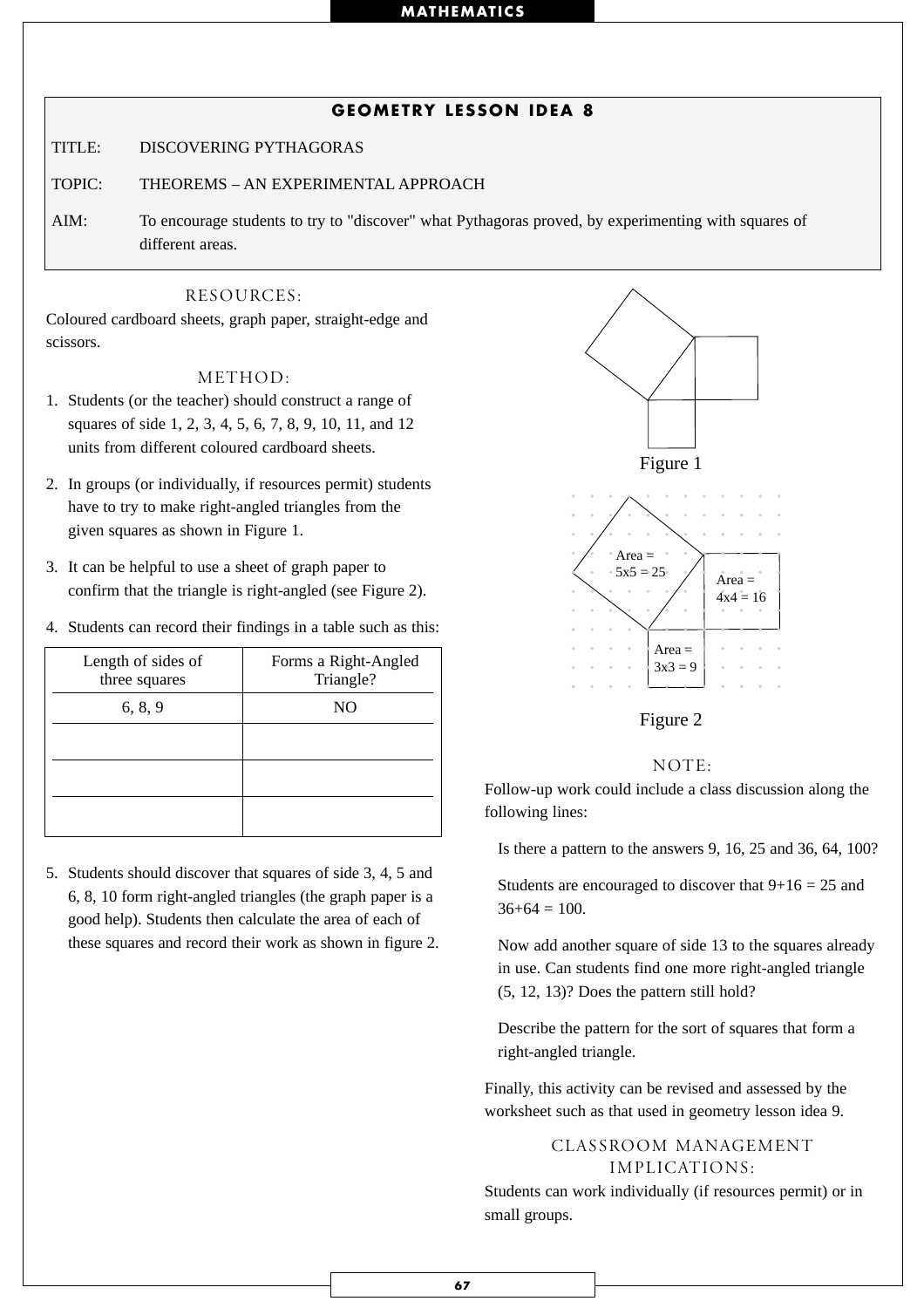# **GEOMETRY LESSON IDEA 9**

TITLE: THEOREM OF PYTHAGORAS – RIGHT-ANGLED OR NOT?

TOPIC: THEOREMS – AN EXPERIMENTAL APPROACH

AIM: That students will apply the converse of the theorem of Pythagoras to check if triangles are right-angled or not.

This lesson idea requires that lesson idea 8 has already been used in class.

RESOURCES:

The worksheet below.

METHOD:

Recap on how the "3,4,5" triangle obeys the theorem of Pythagoras:

The area of the square on the side measuring 4 units was  $4 \times 4 = 4^2 = 16$  units squared.

The area of the square on the side measuring 3 units was  $3 \times 3 = 3^2 = 9$  units squared.

The area of the square on the side measuring 5 units was  $5 \times 5 = 5^2 = 25$  units squared.

Then it was noticed that the two smaller areas add up to the bigger area:

> $4^2 + 3^2 = 5^2$  $16 + 9 = 25$

By calculating the area of the squares on each side of the triangles in the worksheet find out which are right-angled and which are not. Here is an example.

#### EXAMPLE:

Area of square on side length 6 is  $6 \times 6 = 6^2 = 36$ Area of square on side length 8 is  $8 \times 8 = 8^2 = 64$ Area of square on side length 10 is  $10 \times 10 = 10^2 = 100$ 

Find out which of these triangles are right-angled, using the converse of the theorem of Pythagoras.

Check:

Is  $36 + 64 = 100$  ? YES

So this triangle IS a right-angled triangle.



## CLASSROOM MANAGEMENT IMPLICATIONS:

Students can work individually on the above exercise but should then be encouraged to share and discuss their results with their peers as the exercise goes on. The calculator can be used if the calculations become too cumbersome.

# Student Worksheet

*(Note that the triangles below are not drawn to scale. Remember, the fact that a triangle LOOKS right-angled does not mean it IS right-angled.)*

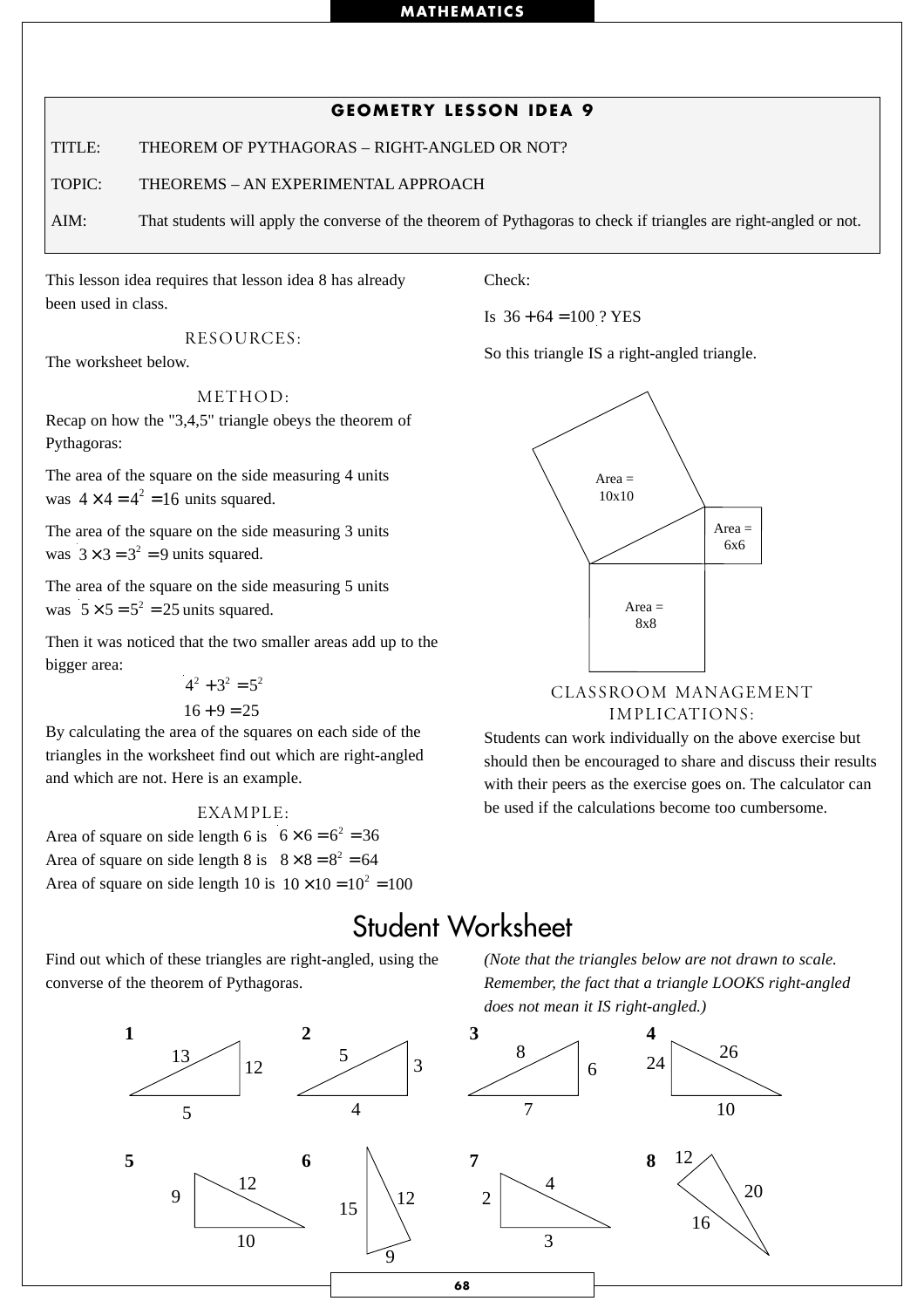# **GEOMETRY LESSON IDEA 10**

TITLE: PYTHAGOREAN TRIPLES

TITLE: THEOREMS – AN EXPERIMENTAL APPROACH

AIM: That students will revise and apply their knowledge of the theorem of Pythagoras.

#### RESOURCES:

The calculator can be used to accelerate the learning process.

## METHOD:

- 1. From previous exercises and activities, Pythagorean triples like (3, 4, 5), (6, 8, 10) and (5, 12, 13) may well have been discovered by the students themselves. If so, they will remember them better.
- 2. Break the class into teams of "table quiz" type and see how many Pythagorean triples they come up with in a specified length of time, for example 7 minutes.

## CLASSROOM MANAGEMENT IMPLICATIONS:

The class should be organised into small groups of three or four for the table quiz.

#### $NOTE$

It is possible for teachers with a basic knowledge of a spreadsheet package to construct a spreadsheet file using elementary algebraic formulae, and so generate any desired number of Pythagorean triples. The columns in the spreadsheet – and the calculations to be performed on the chosen numbers *x*, *y* (with  $x > y$ ) entered in the first two columns – are given by:



The final three columns yield Pythagorean triples.

# **GEOMETRY LESSON IDEA 11**

TITLE: PYTHAGORAS AND WALLS!

TOPIC: THEOREMS – AN EXPERIMENTAL APPROACH

AIM: That students will verify the theorem of Pythagoras with the aid of walls in their classroom.

#### RESOURCES:

One or two lengths of timber, a measuring tape and calculator.

#### METHOD:

- 1. By varying where they position the length of timber, teams of students can take turns to measure the three sides of the triangle formed between the piece of timber and the two walls.
- 2. Using the calculator, the students can verify that the theorem of Pythagoras holds true.
- 3. This exercise can be related to workers who build a house and who want to check for right angles in the corners. Likewise the workers who do the internal plastering often have a large right-angled triangle with them to check that the walls form right angles at the corners.



### CLASSROOM MANAGEMENT IMPLICATIONS:

Small teams of three students can be chosen for this activity, taking their turn at measuring and calculating. The activity can be repeated a number of times.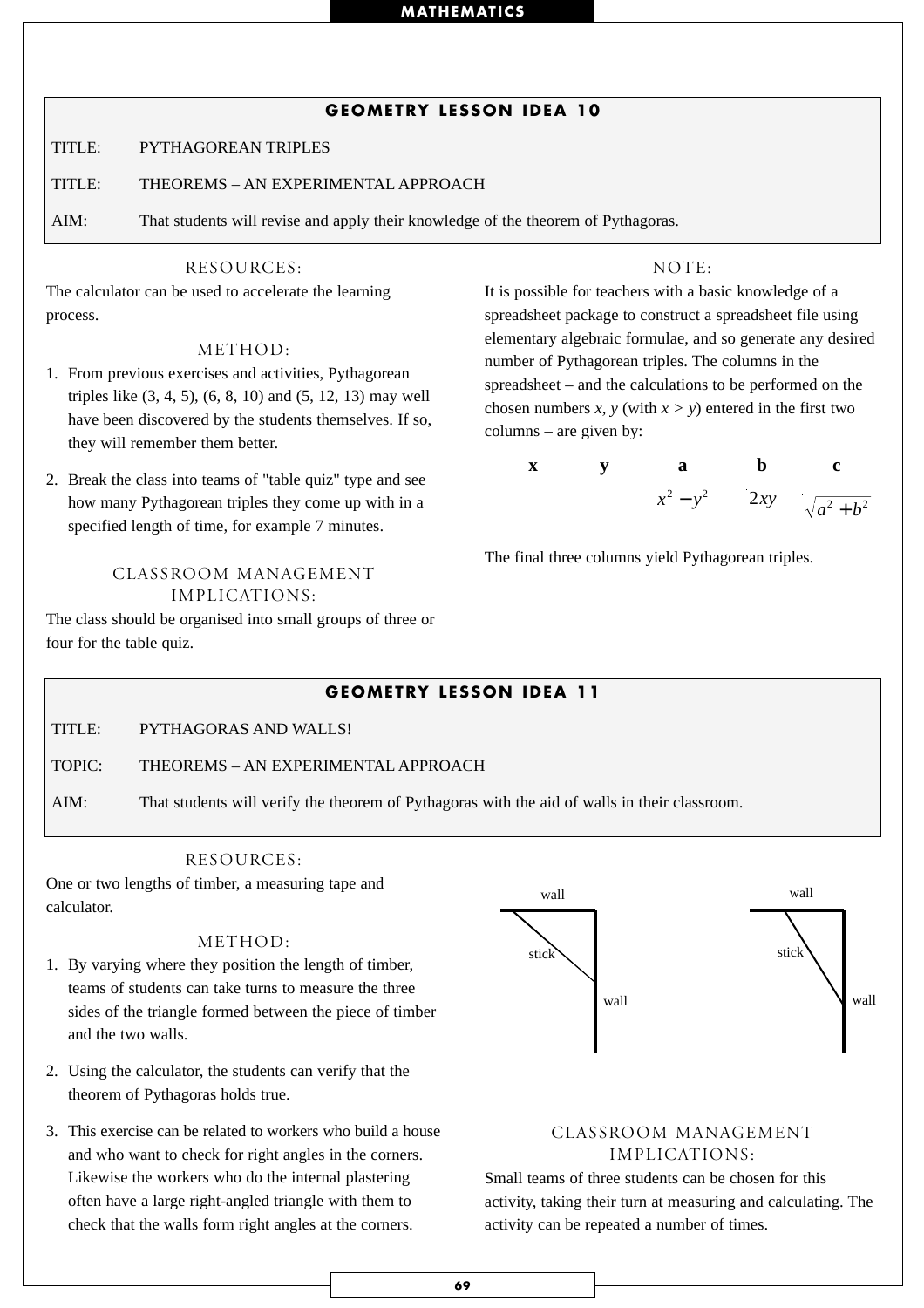#### **GEOMETRY LESSON IDEA 12**

TITLE: SIMILARITY V. CONGRUENCE AND RATIO

TOPIC: GEOMETRY

AIM: 1. To give students an opportunity to discover the difference between similar and congruent triangles.

2. To give students an opportunity to calculate ratios and get a feel for the theorem which states that a line drawn parallel to one side of a triangle divides the other two sides in the same ratio.

#### RESOURCES:

Two A4 sheets of coloured card (different colours), compass, scissors, calculator, paper and pencil.

#### METHOD:

- 1. On one coloured A4 sheet students are asked to draw a scalene triangle, the larger the better. Next, they have to draw a line parallel to one side and cutting the other two (see diagram). There are many different ways of drawing parallel lines and much debate as to the best method ensues.
- 2. Now the students have to make *an exact replica* of the upper (smaller) triangle from the second coloured A4 sheet. Again, many methods might be used but the unsophisticated method of "pinning through" the vertices of the small triangle with the compass point onto the other sheet placed underneath works well. The new triangle is then cut out.
- 3. Placing the new triangle on top of the original one can show corresponding angles and emphasises "similarity" v. "congruence". Students should be allowed to discover, as they position the new triangle in each corner, that the "other side is always parallel". This configuration arises time after time in the mathematics programme and the students should be helped to recognise it instantly.



4. The ratio of the divided lines can now be investigated. The students need to learn to measure accurately in millimetres and to make sensible use of the calculator. They should be asked to investigate the link between the length of the corresponding sides of the small and large triangles. In the diagram that is

$$
\frac{|ab|}{|ae|} = \frac{|ac|}{|ad|} = \frac{|bc|}{|ed|}
$$

Within reasonable tolerances the ratios should be the same. Reasonable measurements, and sensible decimal places decided from the calculator result, will be the issues for debate in the final part of this exercise.

5. The new triangle can be repositioned and the process repeated. (It is perhaps easier for the students to *see* the equal ratios if the smaller value is divided into the larger.) As each student will have a differently sized scalene triangle the generalisability of this "rule" will be quite obvious, and the visual impact of the models will help the students to remember both the rule and the configuration.

#### NOTE:

From this work a number of mathematical terms can become part of the students' lexicon. These include congruence, similarity, scalene, vertex, ratio, proportion, corresponding, parallel, enlargement, reduction, translation, rounding up/down, accuracy, and estimation.

#### CLASSROOM MANAGEMENT IMPLICATIONS:

Students can work individually or in pairs when doing the investigative work.

**70**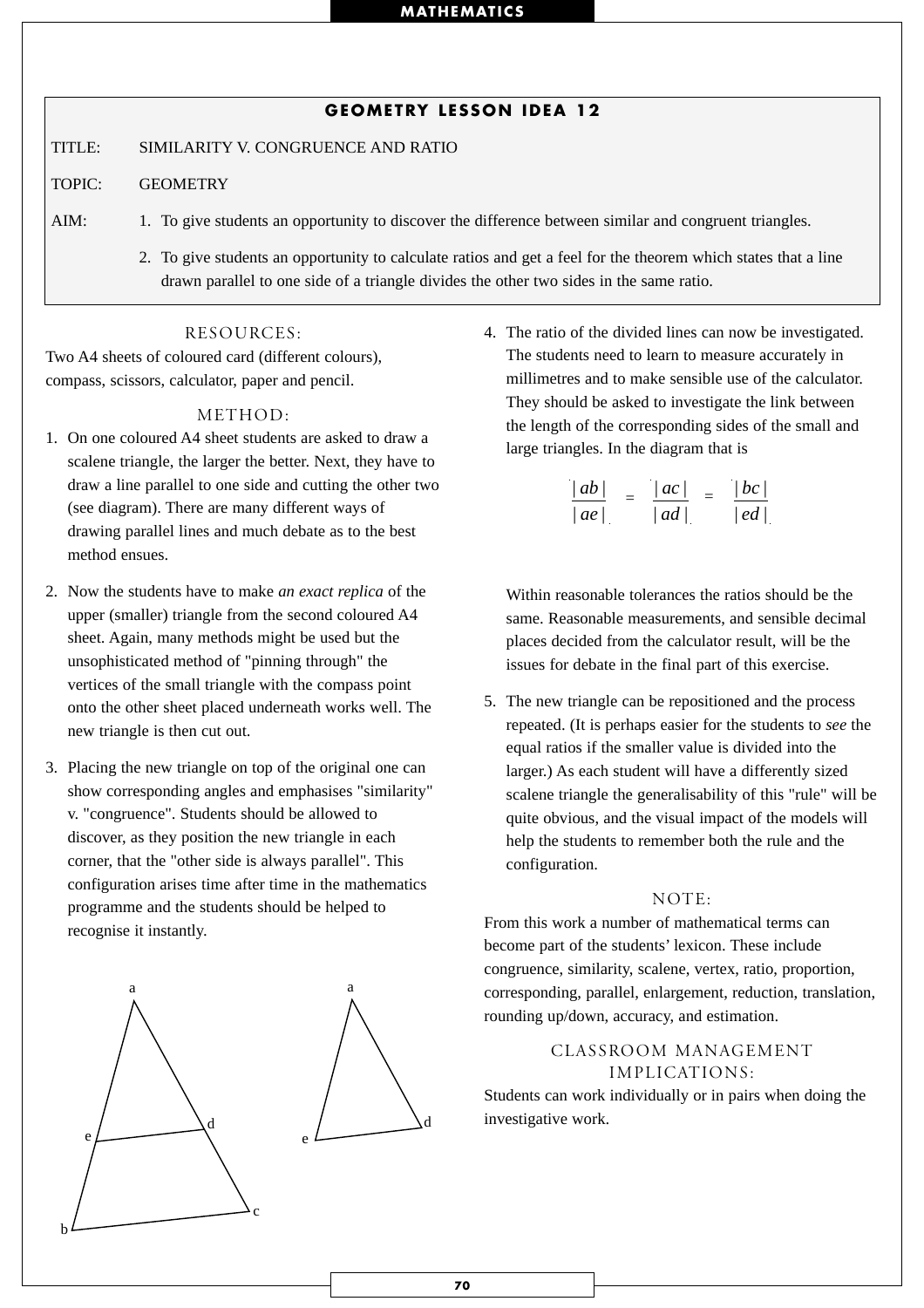## **71**

## **GEOMETRY LESSON IDEA 13**

TITLE: HIT OR MISS! [THIS ACTIVITY IS BASED ON THE CHILDREN'S GAME OF *BATTLESHIPS*, WHICH USES A COORDINATED GRID OF LETTERS AND NUMBERS.]

TOPIC: COORDINATE GEOMETRY

AIM: That students will learn an entertaining way to draw and read coordinate points.

## RESOURCES:

Graph paper.

## METHOD:

1. Students work in pairs for the game. Each student draws two grids as shown. One grid is to display the student's own battleships and the other to record guesses of the opponent's positions.

Home Fleet Away Fleet







Hit or Miss

| Guess | Hit/Miss | Guess | Hit/Miss |
|-------|----------|-------|----------|
|       |          |       |          |
|       |          |       |          |
|       |          |       |          |

2. All students fill in their fleet of ships on their home grid. Each student has a fleet of 1 two-dot, 1 three-dot and 1 four-dot ships. Each ship can be placed on the grid in a horizontal or vertical position.

## $\bullet\hspace{0.1cm}\bullet\hspace{0.1cm}\bullet$

3. One student guesses a pair of coordinates and records them on the away grid and in the table of values. If this is a hit, the same student guesses again. When a hit is made, it is normal for the opponent to indicate if the battleship is a two-dot, three-dot or four-dot ship. If it is a miss, the opponent takes a turn.

## Sample Game of Hit or Miss

I go first. I guess (2,2). It is a hit and I record this with a heavy dot (see table and away grid). I guess (2,1). It is a miss and I record this information with an x (see table and away grid).



Hit or Miss

| Guess | Hit/Miss    | Guess | Hit/Miss |
|-------|-------------|-------|----------|
| (2,2) | Hit         |       |          |
| (2,1) | <b>Miss</b> |       |          |

My opponent guesses  $(0,-1)$  and I say that it is a hit and put  $a +$  onto my home grid. The next guess is  $(1,-1)$ . Another hit. The third guess is  $(2,-1)$  – a miss which I record with an x on my home fleet grid.

I guess  $(1,2)$ , which is a hit, and  $(0,2)$ , another hit. These are recorded by two more heavy dots on the away grid. I have now sunk my opponent's 3-dot ship.

And so the game continues until one person has sunk all of the opponent's ships. The grids ensure that if a student is confusing  $(2,1)$  with  $(1,2)$ , the opponent can check that the guesses correspond with correctly reported hits or misses once the game has finished.

## CLASSROOM MANAGEMENT IMPLICATIONS:

Students play this game in pairs. If the grids are drawn in pen and the coordinates in pencil, the grids can be re-used.

## NOTE:

- 1. If playing properly, students will check each other's knowledge of reading and plotting co-ordinate points.
- 2. The rules of the game can be changed to make the game move along more quickly or slowly as required.
- 3. It also works well with a positive number grid rather than the integer grid used above and this might be a more useful starting point with some students.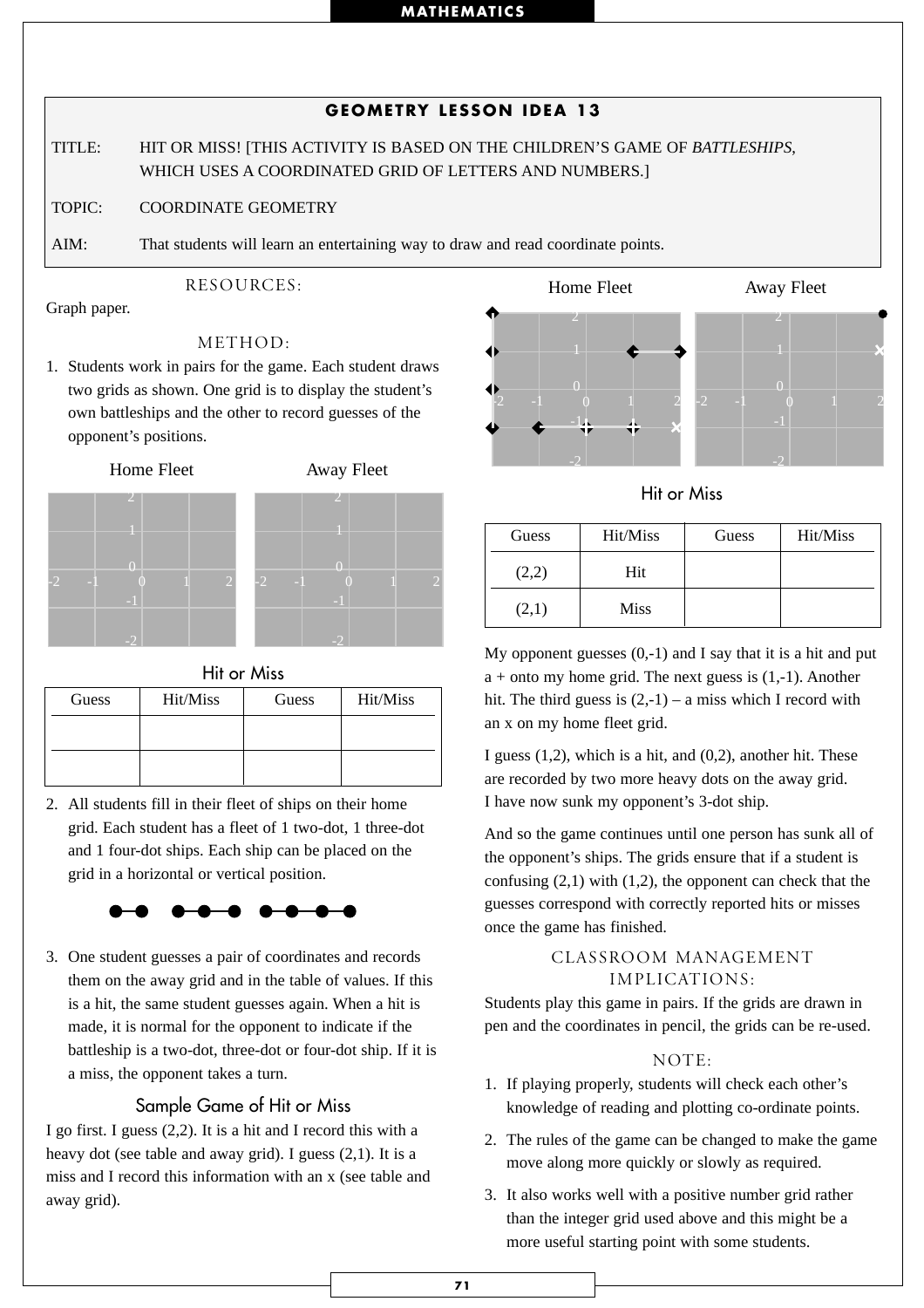#### **GEOMETRY LESSON IDEA 14**

TITLE: CONGRUENT TRIANGLES

#### TOPIC: SYNTHETIC GEOMETRY

AIM: To introduce students to the idea of congruency with concrete materials. To give students practice at constructing triangles, given any of the following four sets of data: SSS, SAS, ASA, or RHS.

#### RESOURCES:

Light cardboard, scissors, geometry set and straight-edge.

#### METHOD:

- 1. The idea of congruent triangles can be conveyed to the students by getting them to construct triangles of light cardboard (such as that in cereal boxes), using given data, and cutting them out. All the triangles of the same measurements can be compared and seen to be identical.
- 2. For example, for homework, get each of the students to draw a triangle with side lengths 13cm, 12cm and 10cm (it needs to be reasonably big) on cardboard and bring it to class the next day. The teacher may have an accurate "template" against which to compare the triangles, and may discard inaccurate attempts. When all the accurate triangles are placed on top of each other, the students can see that it is impossible to draw a triangle with these measurements which is not identical to all the others. So SSS is seen to be enough to establish congruence.
- 3. The same can be repeated for three other triangles given SAS, ASA, and RHS.
- 4. The advantage of this method is that while students are improving their skills in constructing triangles, they are also becoming convinced of the fact that congruence in triangles can be established, given any of the four conditions.

5. A variation on the above exercise involves students being presented with a page of triangles on a worksheet and a cut-out triangle of light cardboard. The students are asked to compare the given cut-out triangle with those on the sheet and to test for congruency. Any computer drawing package can be used to prepare the cut-out triangle. The copy and paste commands can then be used to produce identical images which can be rotated into different positions. Finally, a number of non-congruent triangles can be added to the sheet before printing. This can be repeated a number of times using different triangles. A sample worksheet is presented opposite.

#### CLASSROOM MANAGEMENT IMPLICATIONS:

Students should be encouraged to work on their own with the worksheets and later to compare and discuss their results with their peers.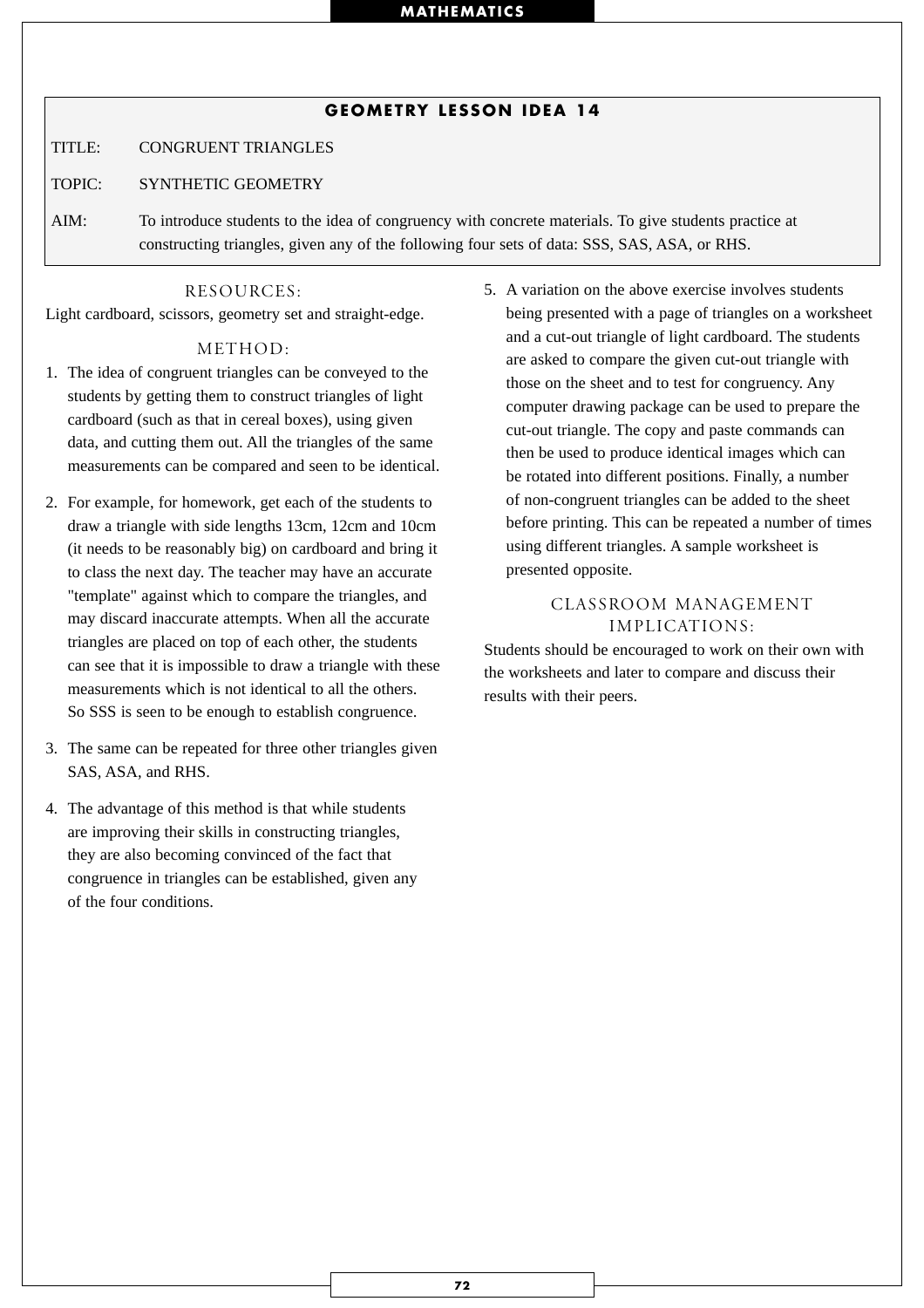

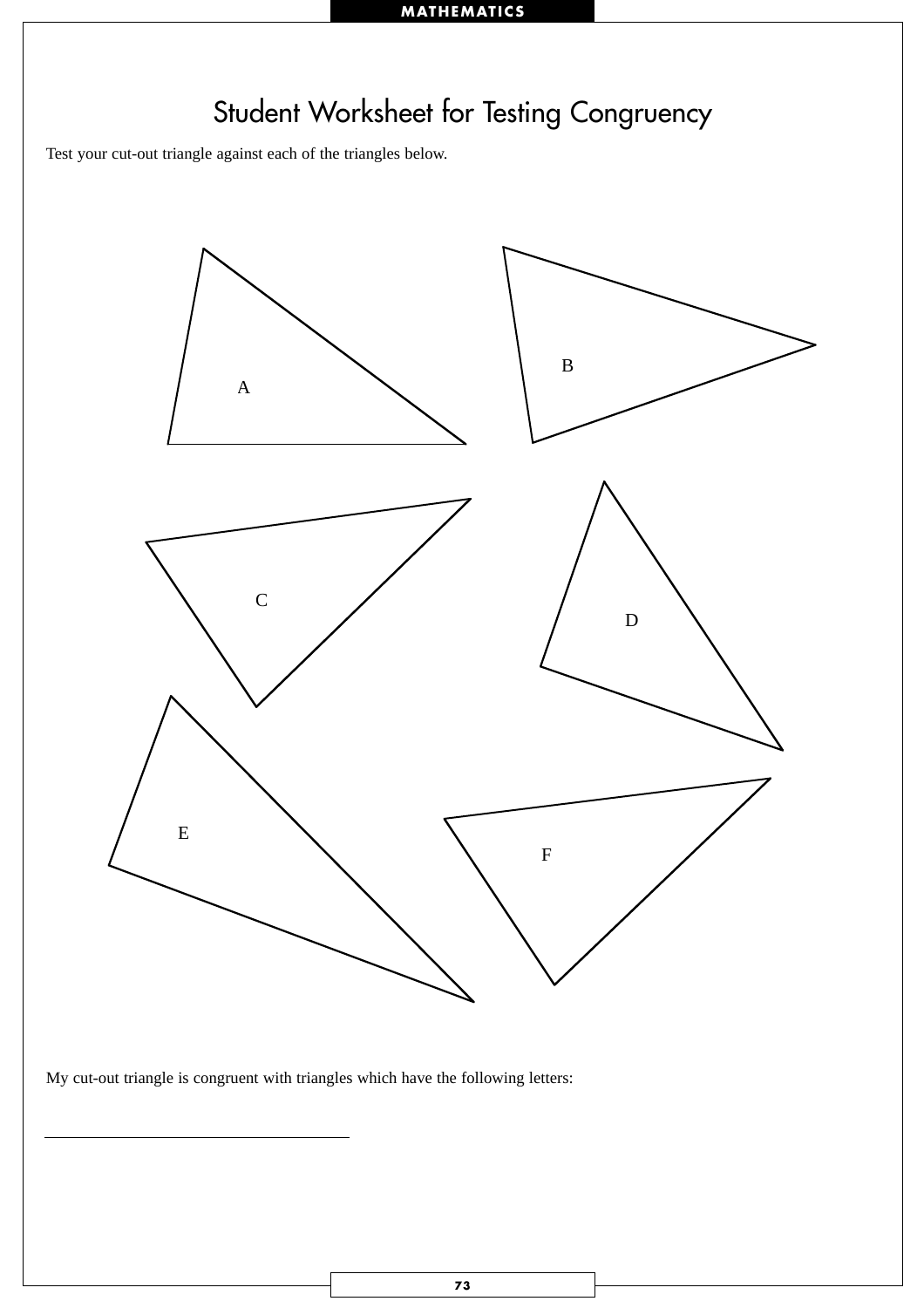#### **FURTHER TEACHING NOTES ON CONGRUENT TRIANGLES, EQUIANGULAR TRIANGLES, AREA AND PARALLELOGRAMS**

#### NOTE 1:

Students may mix up the concepts of congruent triangles, triangles of equal area and equiangular triangles which they meet later. It should be emphasised that congruent triangles have equal areas but triangles of equal areas are not necessarily congruent.

"AAA" does not give congruence, obviously, as it is possible to draw two equiangular triangles of very different sizes (suggestion: give as an exercise to the students the task of drawing three different sized equiangular triangles).

#### Class Experiment:

Try to draw a triangle with sides of length 10cm, 3cm and 5cm. Why is this impossible?

#### NOTE 2:

The *distance from a point to a line* is the length of the perpendicular from that point onto the line.

#### NOTE 3:

Any of the three sides of a triangle may be called a *BASE*. The *perpendicular height* of the triangle is the distance from the opposite vertex to a chosen base.

Similarly, any of the four sides of a parallelogram may be called a *BASE*, and the *perpendicular height* of the parallelogram is the distance to the chosen base from any point on the opposite side of the parallelogram.

NOTE 4:

Why is the area of a rectangle =  $length \times breadth$  ?

Example: A rectangle measuring 3 units by 2 units.



By counting, this has 6 square units of the size shown on the left. Since multiplication is a quick way to add, we get 3 times  $2 = 6$  square units.

Why then do we not get the area of a parallelogram by multiplying length by breadth? For example, is the area of the parallelogram below equal to or less than the area of the rectangle which has the same side lengths? The answer will not be obvious to the student.



But if we continue to "squeeze" the parallelogram downwards, it begins to look like this:



We can see now that the area is definitely smaller and could eventually become close to zero.

The area of a parallelogram can be arrived at in the following steps:

- (a) Start with the "fact" that the area of a rectangle  $=$  $length \times breadth$ .
- (b) A triangle has half the area of a rectangle of the same height and base and therefore the area of a triangle  $=$  $\frac{1}{2}$ *base* × *height*.
- (c) Since a diagonal bisects the area of a parallelogram and divides it into two triangles of equal area, the area of a parallelogram = base × height.

#### NOTE 5:

The following properties of parallelograms may be interesting to investigate/prove:

- Opposite sides and angles are equal in measure
- Diagonals bisect each other (the proof is a nice exercise!)
- A diagonal bisects its area
- Area =  $base \times height$ .
- Any pair of adjacent angles sum to 180 $^{\circ}$  (easy to prove)
- The diagonals divide the parallelogram into four triangles of equal area (prove)
- Only in the case of a rhombus are the diagonals perpendicular (prove)
- Only in the case of a rhombus does a diagonal bisect the angle(s) through which it passes  $-$  this deceives a lot of students – (prove).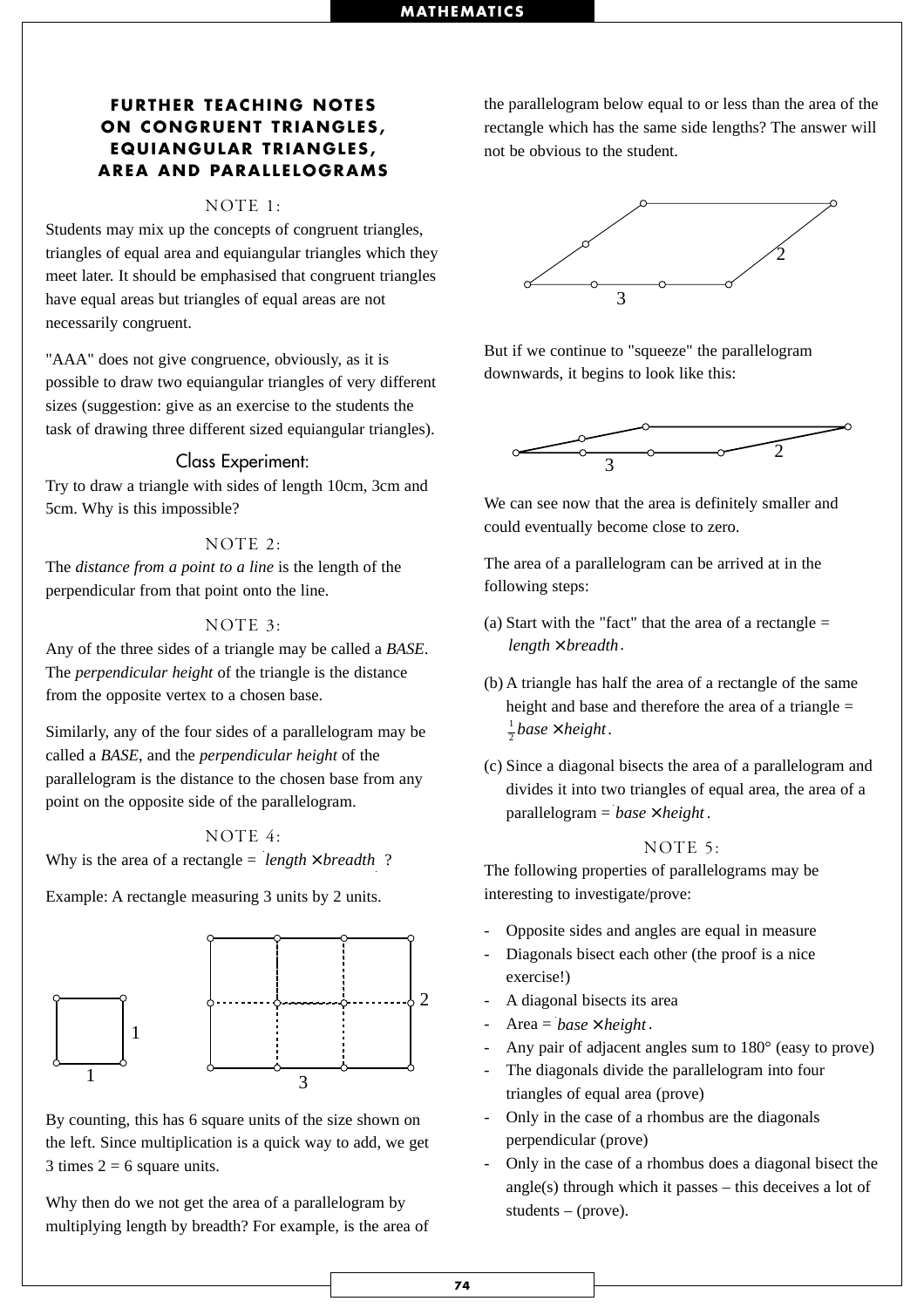## 4.10 TRIGONOMETRY

### **TRIGONOMETRY LESSON IDEA 1**

TITLE: INTRODUCING THE TAN RATIO

TOPIC: TRIGONOMETRY

AIM: To give students an opportunity to find the angle of elevation of the sun from experimental field-work.

#### RESOURCES:

Poles of various lengths (e.g. sweeping brush, metre stick), measuring tape, graph paper, protractor, centimetre ruler, pencil, eraser, a sunny day and safety instructions about not looking at the sun!

#### METHOD:

Outside instructions

- 1. Students work in twos. One person holds the pole vertically on level ground so that its shadow can be clearly seen.
- 2. Record the date and time. Measure and record the length of the pole.
- 3. Measure and record the length of the shadow.
- 4. Draw a rough diagram.

Back in the classroom

- 1. Decide on a scale to use.
- 2. Draw an accurate diagram on graph paper.
- 3. Measure the angle of elevation of the sun (*A*) using a protractor.
- 4. Compare your answer with that of others in the class. Make up a table showing times and angles.

The results should yield (approximately) the same angle of elevation.

Fill in the table below. (The calculator can be used to evaluate tan*A* so that results in columns 3 and 5 can be compared.)

| Length of Pole | Length of Shadow | Length of Pole<br>Length of Shadow | Angle of elevation $A$ | tanA |
|----------------|------------------|------------------------------------|------------------------|------|
|----------------|------------------|------------------------------------|------------------------|------|

Students can experiment by drawing triangles with the same angle of elevation but various lengths on the horizontal and vertical, and then completing a similar table.

| Length of     | Length of       | Length of Vertical line   | Angle of elevation $A$     | tanA |
|---------------|-----------------|---------------------------|----------------------------|------|
| Vertical line | Horizontal line | Length of Horizontal line |                            |      |
|               |                 |                           | The same for all students! |      |
|               |                 |                           |                            |      |

#### CLASSROOM MANAGEMENT IMPLICATIONS:

The initial field-work can be done in pairs but then students can be encouraged to compare results with their peers.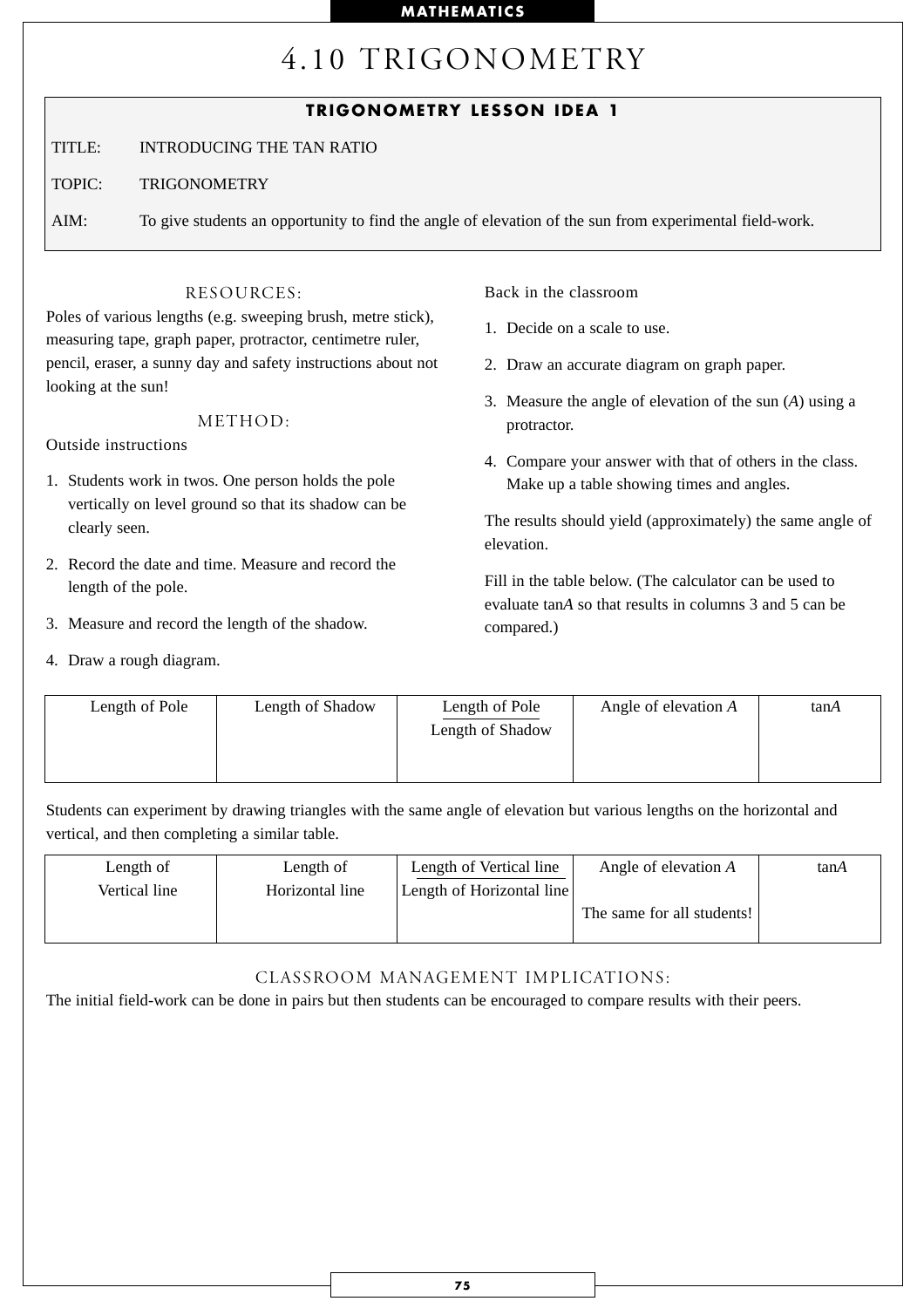### **TRIGONOMETRY LESSON IDEA 2**

TITLE: TRIGONOMETRY AND THE USE OF THE EYE!

TOPIC: TRIGONOMETRY

AIM: To show students how to calculate sides of a triangle using alternative definitions.

#### RESOURCES:

#### None.

#### METHOD:

1. Start with the standard trigonometric ratios (based on a right-angled triangle):

Sine of angle = Opposite/Hypotenuse Cosine of angle = Adjacent/Hypotenuse Tangent of angle = Opposite/Adjacent

2. Derive the following from the standard formulae:

Hypotenuse  $\times$  Sine of angle = Opposite Hypotenuse  $\times$  Cosine of angle = Adjacent

Adjacent  $\times$  Tangent of angle = Opposite

3. This approach enables students to determine the other two sides of the triangle when provided with the hypotenuse b and the base angle A.



- 4. Frequently, students are asked to determine the height of a building. This involves standing back from the building and measuring
	-
	- i. the angle of elevation *A*
	- ii. the horizontal distance c to the base of the building.

Using a calculator, the students can key in the data to yield an immediate result:

 $height = c \tan A$ 



### CLASSROOM MANAGEMENT IMPLICATIONS:

#### None

Additional, follow-up work is given below, showing how the Sine Rule and the formula for the area of a triangle might be derived (the proofs are not examinable).

#### NOTE:

1. There is little doubt but that students have difficulty with applying trigonometric ideas. Much of the problem is with handling orientation in space. An eye is drawn on the blackboard to indicate the side from which the diagram is viewed. In the example given below the task is to find the perpendicular height.

The use of the eye is helpful in that it can be seen clearly that





Equating the two expressions for the perpendicular gives:  $a \sin B = b \sin A$ 

and this leads to the Sine Rule:

- *a A*  $rac{a}{\sin A} = \frac{b}{\sin B}$
- 2. Equally, if the triangle is viewed from the left then the area of the triangle can be given by:

Area=  $\frac{1}{2}$  base  $\times$  perpendicular height

$$
= \frac{1}{2} c \times b \sin A
$$
  

$$
= \frac{1}{2} bc \sin A
$$

Viewing from the right produces:

Area=
$$
\frac{1}{2}
$$
 base × perpendicular height  
=  $\frac{1}{2}$   $c \times a \sin B$   
=  $\frac{1}{2}$   $ac \sin B$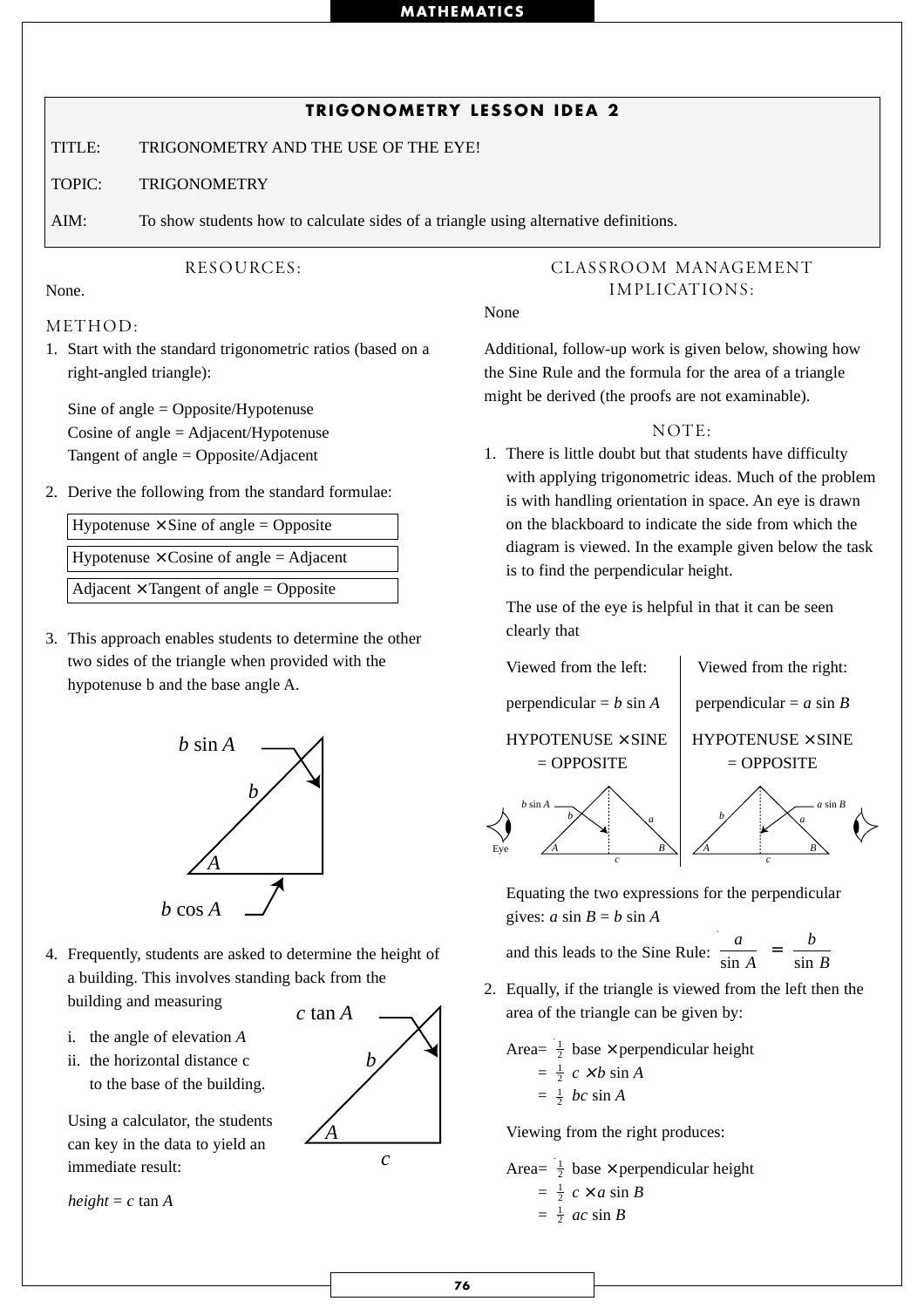#### **TRIGONOMETRY LESSON IDEA 3**

TITLE: THE CLINOMETER AND TRIGONOMETRY

- TOPIC: TRIGONOMETRY
- AIM: 1. To give students an opportunity to make a clinometer and to measure elevation and declination.
	- 2. To allow students the opportunity to calculate the heights of structures with the help of the clinometer in experimental fieldwork.
	- 3. To give students an opportunity to experience mathematical modelling.

#### RESOURCES:

Stiff cardboard (280 gsm or heavier), paper, pencil, black thread, paper fasteners, plasticine and scissors.

#### METHOD:

1. The model *clinometer* shown in Figure 1 should be made from stiff card (280gsm or heavier). The viewingtube can be made from a drinking straw or by rolling writing paper around a pencil. The "plumbline" should be made from black thread and attached to the centre of

the semi-circle by a paper fastener and finally the weight might be plasticine. The degree markings should be made using a protractor and set at 5º spacings; in use, smaller measurements might have to be estimated. One of the many interesting problems for the students is whether to mark 0º to180º around the semicircle or to mark 0º to 90º on two halves, so eliminating the subtraction of readings in order to calculate angle  $\alpha$ .



2. Figure 2 shows, schematically, the measurements students are expected to make: the distance D from the structure, h<sub>1</sub> (their eye-level), and finally  $\alpha$ , the angle of elevation. It is surprising how many problems arise with

simple measuring. Many students will never have used metre sticks and can often have trouble marrying metres, centimetres and millimetres into the correct written decimal form.

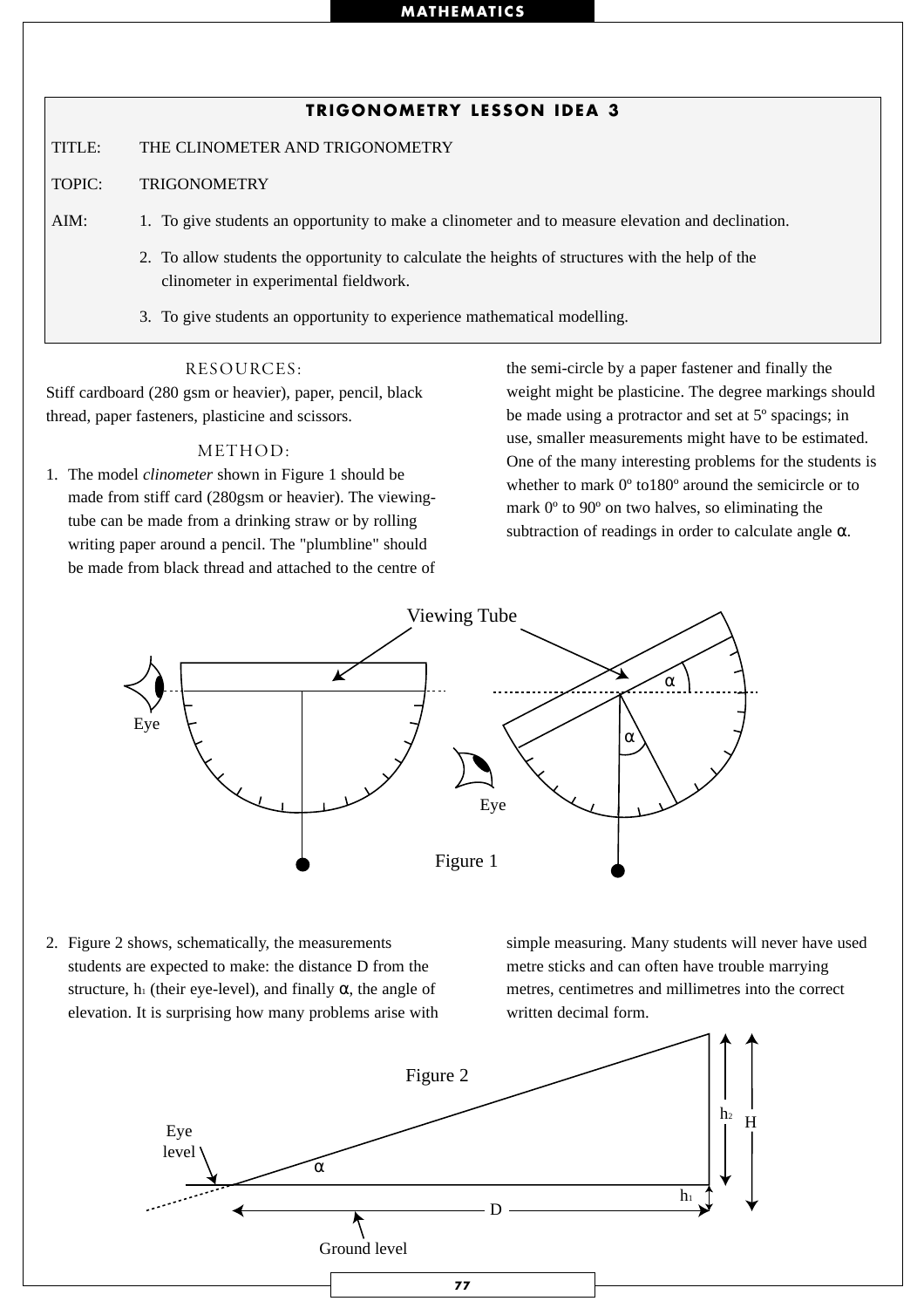3. Students can then be introduced to the idea of "mathematical modelling" of the situation when they use the formula to determine H, the height of the structure:

$$
H=h_{1}+h_{2}
$$

The value of  $h_2$  can be found graphically by scaling the whole exercise on graph paper.

4. The more able students can perhaps find the value of  $h_2$ by using:

$$
\tan\alpha = \frac{h_2}{D}
$$

The latter formulation should be tried eventually by all students, since it gives them a concrete example of what "tan" is in the case of right-angled triangles and hence how it can be used to calculate the lengths of the sides of a triangle.

5. For the more able mathematicians Figure 3 shows how, if the measurement D to the base of the structure cannot be measured, then determining two angles  $\alpha$  and  $\beta$  from two measured points (distance E apart) will allow use of the sine rule in triangle abd in order to find bd, the hypotenuse of triangle bcd. This, in turn, allows the use of tan $\beta$  to calculate h<sub>2</sub> in triangle dbc.



#### NOTE:

The variety of mathematical words and ideas that occur when undertaking the making and using of the clinometer is immense. Many skills are employed by students: psychomotor, organisational and graphical skills; skills of measurement, scaling diagrams, recording values, and estimating accuracy. All these are allied to the algebraic skills of manipulating linear and trigonometrical expressions and formulae.

#### CLASSROOM MANAGEMENT IMPLICATIONS:

Students can work in small groups of two or three for the fieldwork.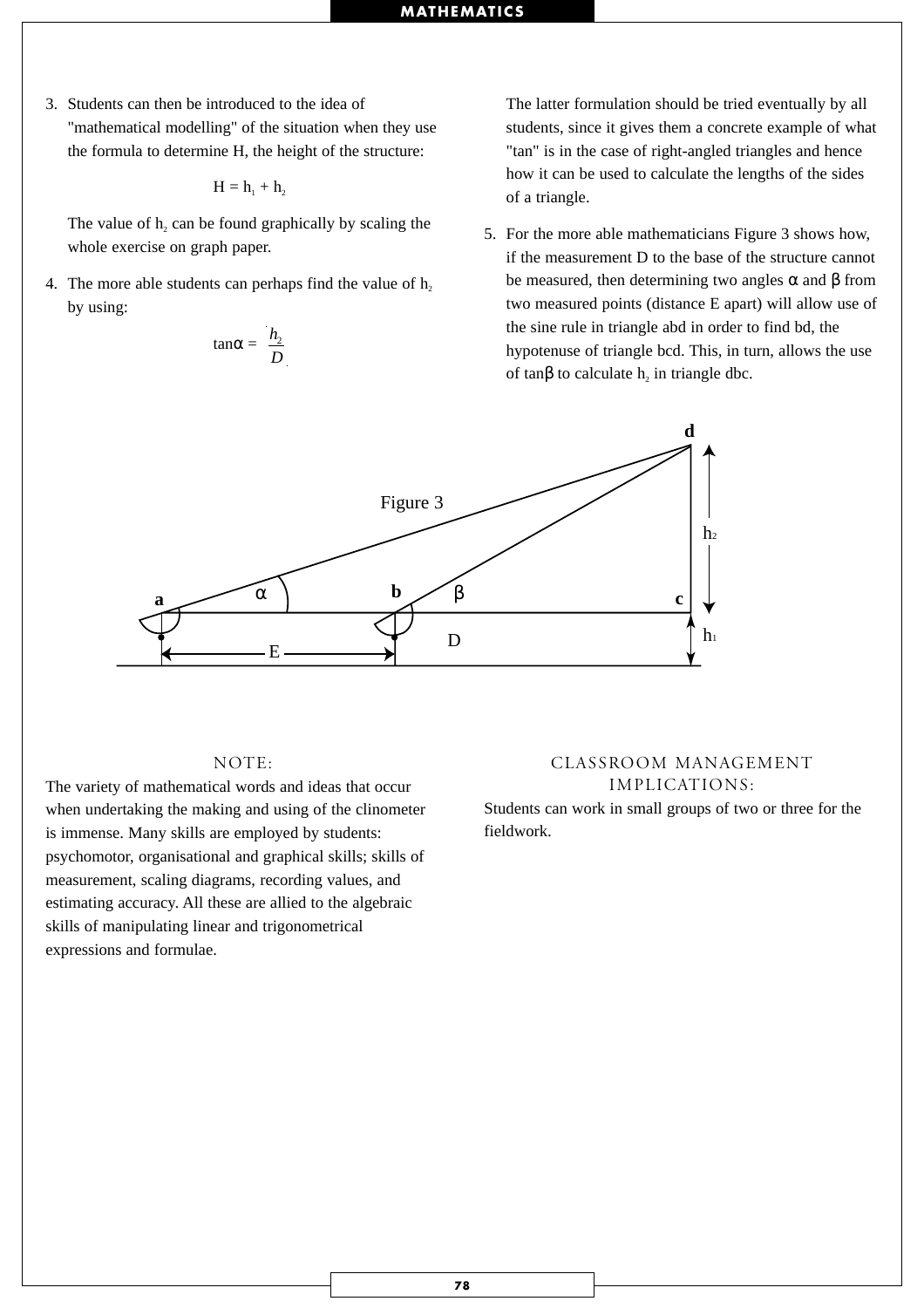# 4.11 FUNCTIONS AND GRAPHS

### **FUNCTIONS AND GRAPHS LESSON IDEA 1**

- TITLE: THE FUNCTION MACHINE
- TOPIC: FUNCTIONS AND GRAPHS
- AIM: 1. To give students an intuitive idea of functions using the analogy of a function machine.
	- 2. To give students the opportunity to complete a graph table by reading the ordered pairs from the graph.
	- 3. To show how the calculator can be used as a learning tool.

#### RESOURCES:

A copy of the "function machine" for display using an overhead projector.

#### METHOD:

- 1. Ask students to consider the function  $f(x) = 2x^2 3x 5$ in the domain  $-3 \le x \le 3$ ,  $x \in R$ . The image of 2 is  $-3$ . A similar pattern exists for the other elements of the domain. Each input element is coupled with its output image in the form  $(x, y)$ , for example  $(2,-3)$ .
- 2. In passing, students could be shown how to use the PLAYBACK and the DEL functions on a suitable calculator to substitute the 2 by another number and get a new result or output.
- 3. While constructing the traditional long form of the table is foolproof, in many respects the logic behind how functions operate can get somewhat lost. What is required ultimately is a set of couples that can be graphed. This is where the "function machine" can help.

#### The Function Machine



As the couples are found they can be filled into a table (the calculator can help with the calculations).

| $\boldsymbol{\chi}$ | $-3$ | $-2$ | $-1$ |  |    |  |
|---------------------|------|------|------|--|----|--|
| f(x)                |      |      |      |  | -3 |  |

- 4. Explain to students that the elements which are fed into the top of the function machine are plotted along the *x*-axis, and the elements which correspond to the output are plotted along the *y*-axis.
- 5. Now, questions such as "Find the value of *x* such that  $f(x) = -3$ " take on the meaning "For what values of *x* inserted at the top of the function machine will an output of -3 be produced?" Students readily relate to this type of treatment and see the concept of a function as an operation (turning the handle) on a set of elements.
- 6. It is instructive to drop  $-\frac{1}{2}$  into the top of the machine and to observe that the image is also -3, giving the couple  $\left(-\frac{1}{2}, -3\right)$ . Students soon observe that the "processing" or number crunching takes place inside the machine and corresponds to "adding up" the values in the graph table normally used.
- 7. The reverse approach to graph drawing is also of educational benefit. Working from a graph such as that illustrated overleaf, the student is asked to complete the table to the best of his/her ability by reading the ordered pairs from the graph. These pairs can be recorded in a table similar to that used at step 3.

| $\boldsymbol{x}$ | $-3$ $-3$ | $-2$ | $-1$ |  |     |  |
|------------------|-----------|------|------|--|-----|--|
| f(x)             |           |      |      |  | - 1 |  |

**79**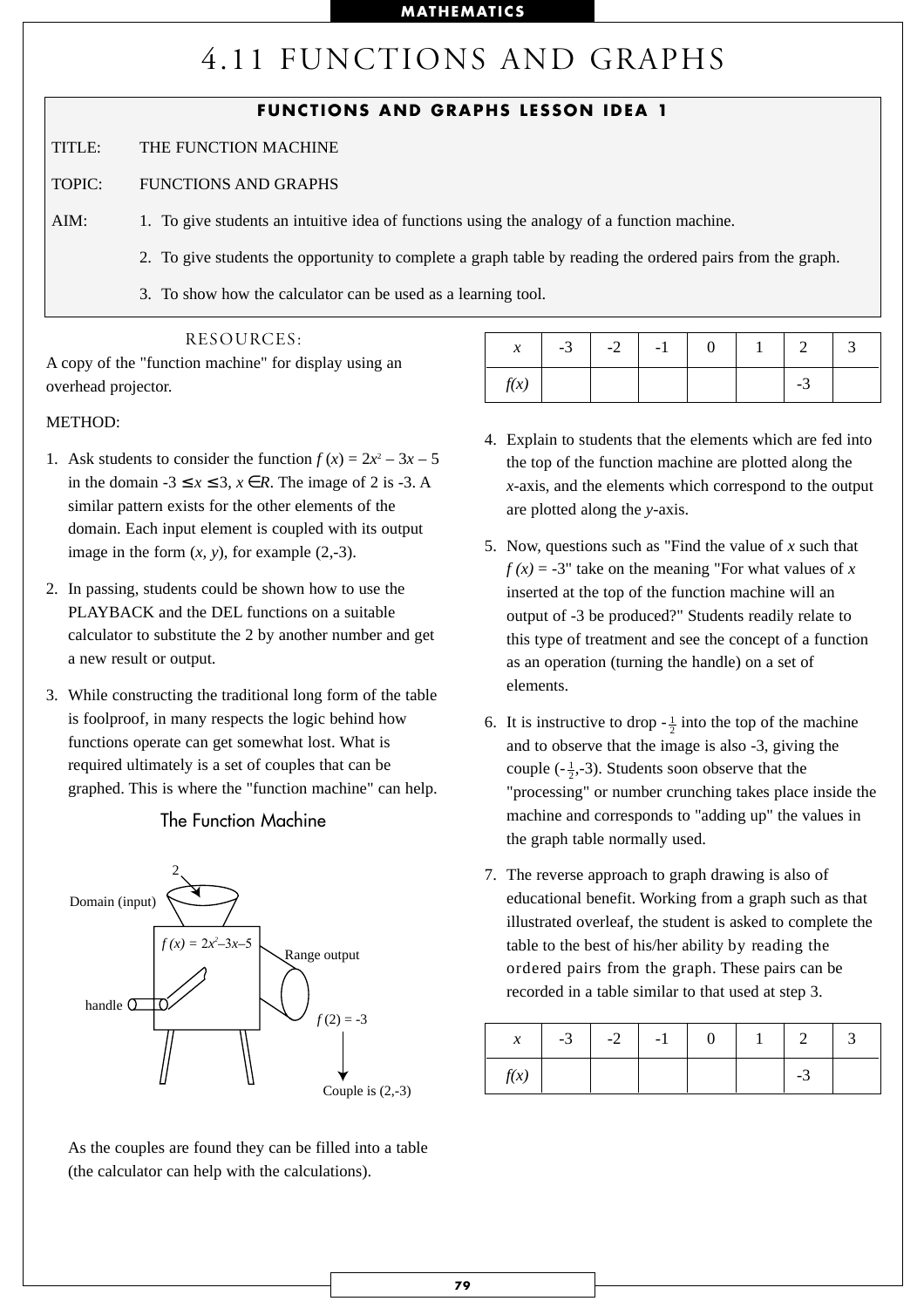

#### CLASSROOM MANAGEMENT IMPLICATIONS:

None.

#### NOTE:

To create a graph such as the one shown, enter the x and y values into a spreadsheet (e.g. Excel) in the following format:

Select the table and click on the chart wizard. Choose XY scatter and select the scatter with data points connected by smoothed lines. More detailed changes to the graph can be made by using the option tags presented as the graph is produced.

## **FUNCTIONS AND GRAPHS LESSON IDEA 2** TITLE: MAXIMUM AND MINIMUM VALUES FOR QUADRATIC FUNCTIONS

TOPIC: FUNCTIONS AND GRAPHS

AIM: To show students the method of "completing the square" for finding the maximum and minimum values of quadratic functions.

RESOURCES:

None.

METHOD: 1. Consider the following question.

Find the minimum value of the function:

 $f(x) = x^2 - 6x + 13, x \in R$ 

$$
f(x) = x2 - 6x + 13
$$
  
\n
$$
\Rightarrow f(x) = x2 - 6x + 9 - 9 + 13
$$
  
\n
$$
= x2 - 6x + 9 + 4
$$
  
\n
$$
= (x - 3)2 + 4
$$

Therefore the minimum value is 4 and this will occur

when  $x = 3$ .

In passing, it could be pointed out to students that  $x = 3$  is the axis of symmetry of the graph



 $x = -1$ 



2. Similarly:

Find the maximum value of the function:

$$
f(x) = 5 - 2x - x^2, x \in R
$$

$$
f(x) = 5 - 2x - x^{2}
$$
  
\n
$$
\Rightarrow f(x) = 5 + 1 - 1 - 2x - x^{2}
$$
  
\n
$$
= 6 - (1 + x)^{2}
$$

giving a maximum value of 6, which occurs when  $x = -1$ 

CLASSROOM MANAGEMENT IMPLICATIONS:

None

#### NOTE:

The syllabus (p.16) mentions the "maximum and minimum values of quadratic functions estimated from graphs" for Higher Level students. It would be desirable if the algebraic method of "completing the square" for evaluating the maximum or minimum was treated at least once for students taking the Higher level.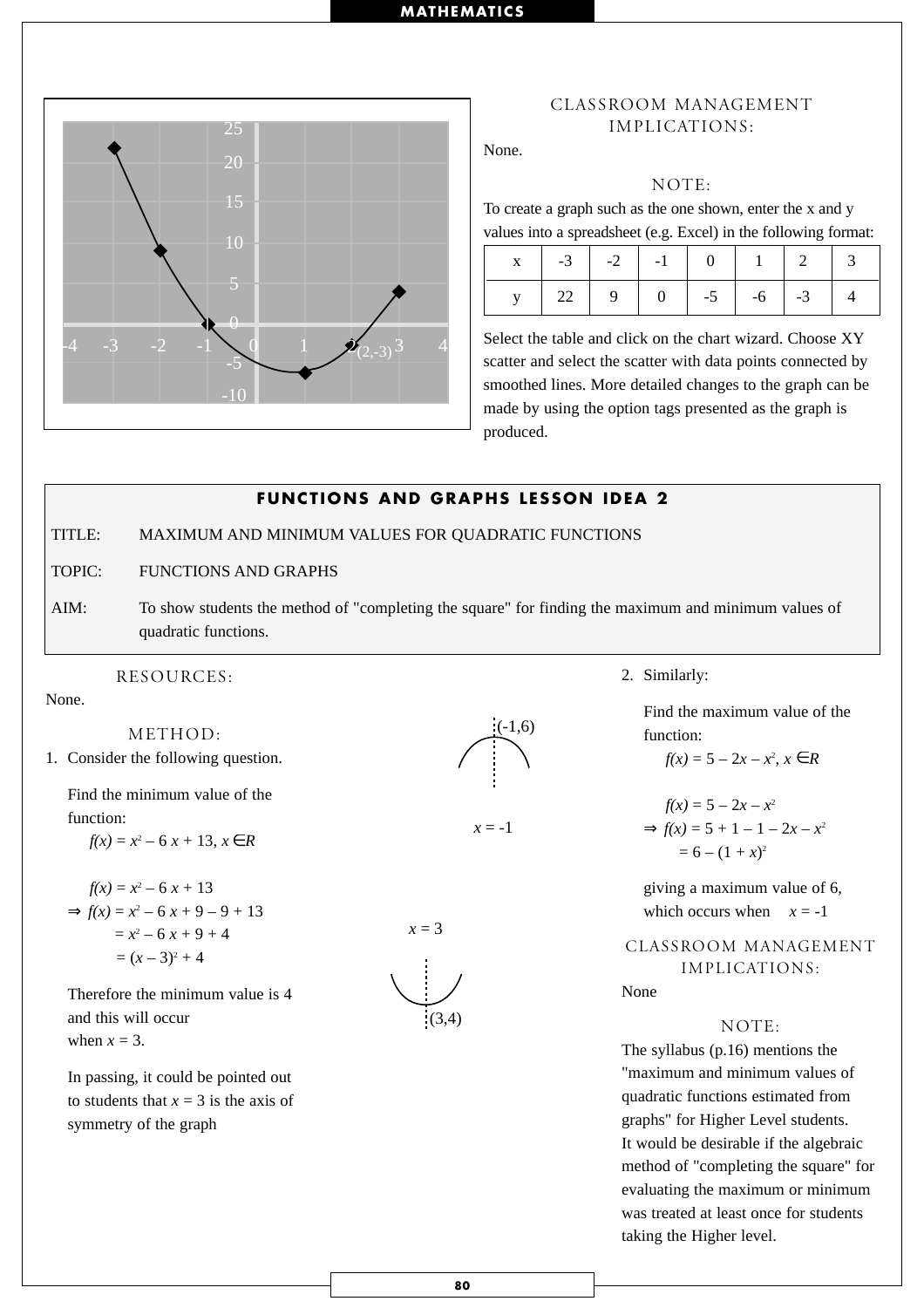## 4.12 MATHEMATICAL STORIES

The revised Junior Certificate Mathematics syllabus (page 4) states that students "should be aware of the history of mathematics and hence of its past, present and future role as part of our culture". A number of mathematical stories now follow which can be used to enliven a topic or as an attention grabber at the start of a new topic.

### **INTRODUCING IRRATIONAL NUMBERS– THE MURDER STORY**

Pre-requisite knowledge: Theorem of Pythagoras.



Excerpt from *Fermat's Last Theorem* by Simon Singh (Fourth Estate, London, 1997, p.55)

For Pythagoras, the beauty of mathematics was the idea that rational numbers (whole numbers and fractions) could explain all natural phenomena. This guiding philosophy blinded Pythagoras to the existence of irrational numbers and may have led to the execution of one of his students. One story claims that a young student by the name of Hippasus was idly toying with the number  $\sqrt{2}$ , attempting to find the equivalent fraction. Eventually he came to realise that no such fraction existed…. Hippasus must have been overjoyed by his discovery, but his master was not…. Pythagoras was unwilling to accept that he was wrong, but at the same time he was unable to destroy Hippasus' argument by the power of logic. To his eternal shame he sentenced Hippasus to death by drowning.

#### **NOTE**

2 is related to the theorem of Pythagoras as follows:

**Nonsider an isosceles right-angled triangle as shown.** By the theorem of Pythagoras:



which we know today as an irrational number – one that cannot be expressed as a fraction!

#### **A SPHERICAL STORY!**

A rchimedes was one of the all-time great<br> **A** mathematicians, especially when one realises that all he had access to was a pencil, a ruler and a compass. He is credited with many inventions including giant catapults, solar ray guns, and giant lever systems. However he was very proud of the following equation:

$$
V=\frac{4}{3} \pi r^3
$$

Archimedes proved that a sphere is exactly two-thirds as big as the smallest cylinder into which it will fit. So, a solid ball which would only just fit inside a tin can (with the lid on) takes up exactly two thirds of the space inside the can. There is a small sign consisting of a sphere in a cylinder on his gravestone in memory of this discovery. When the Romans invaded his town one night, the Roman general Marcellus had especially ordered that the 75-year-old Archimedes should be spared. However, a soldier found him doodling in the sand and Archimedes upset him by saying, "Do not disturb my diagrams", so the soldier killed him.

#### **IMPORTANCE OF USING THE CORRECT UNITS – AN EXPENSIVE LESSON**

The \$125 million Mars Climate Orbiter, launched on 11 December 1998, was lost when it came too close to planet Mars. It had probably come too deep into the atmosphere of Mars, because it had been erroneously navigated on a trajectory bringing it down to only 50 km above the surface, and was very likely destroyed – its safe altitude would have been about 80 km. The error was due to a *confusion of metric and imperial units* between different collaborating teams.

rthur Stephenson, chairman of the Mars Climate Orbiter Mission Failure Investigation Board said:

*The "root cause" of the loss of the spacecraft was the failed translation of English (imperial) units into metric units in a segment of ground-based, navigation-related mission software….*

For further details of this story see http://www.seds.org/~spider/spider/Mars/ms98mco.html

http://www.astronomynow.com/mars/mco/991110findings/ index.html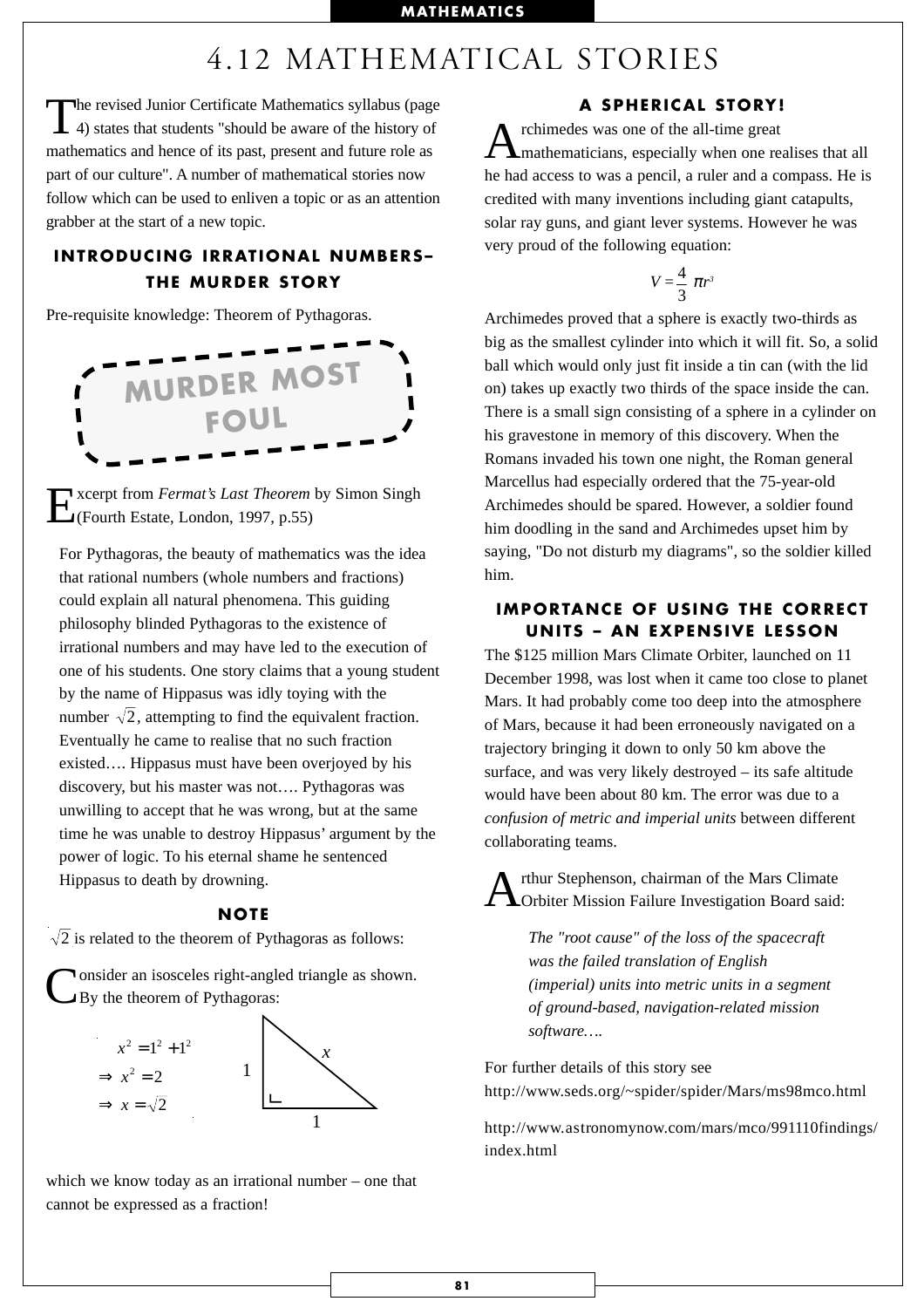#### **PRIME NUMBERS – NOW THAT'S BIG!**

On 1 June 1999, the team of Nayan Hajratwala, George Woltman, Scott Kurowski et. al. discovered a new record prime number: 26972593–1. This is the 38th *known* Mersenne prime (there may be smaller ones as not all previous exponents have been checked). This is the fourth record produced by GIMPS (the Great Internet Mersenne Prime Search) in four years! This prime number has 2 098 960 digits (it would take over 400 typed pages to write it down!!) and is the largest known prime number in the world – until someone discovers the next one, that is. The discoverers got a \$50,000 award for finding it!

#### **NOTE**

A prime is any integer greater than 1 which has only 1 and itself for positive divisors. The first few primes are 2, 3, 5, 7 and 11. Mersenne primes are those which are a power of two, minus one. For example, the first few are  $2^2-1=3$ ,  $2^3-1=7$ ,  $2^5-1=31$ ,  $2^7-1=127$ . These first few were known to the ancient Greeks several hundred years before Christ.

For more information see

**http://www.utm.edu/research/primes/largest.html#largest**

Finally, mathematics teachers in search of suitable stories to weave into their mathematics classes will find useful resources on the following web pages.

History of Mathematics Archive: http://www-groups.dcs.st-and.ac.uk/~history/index.html

Female Mathematicians: http://www-history.mcs.st-and.ac.uk/history/ Indexes/Women.html

Earliest known uses of some of the words of mathematics: http://members.aol.com/jeff570/mathword.html

Earliest uses of various mathematical symbols: http://members.aol.com/jeff570/mathsym.html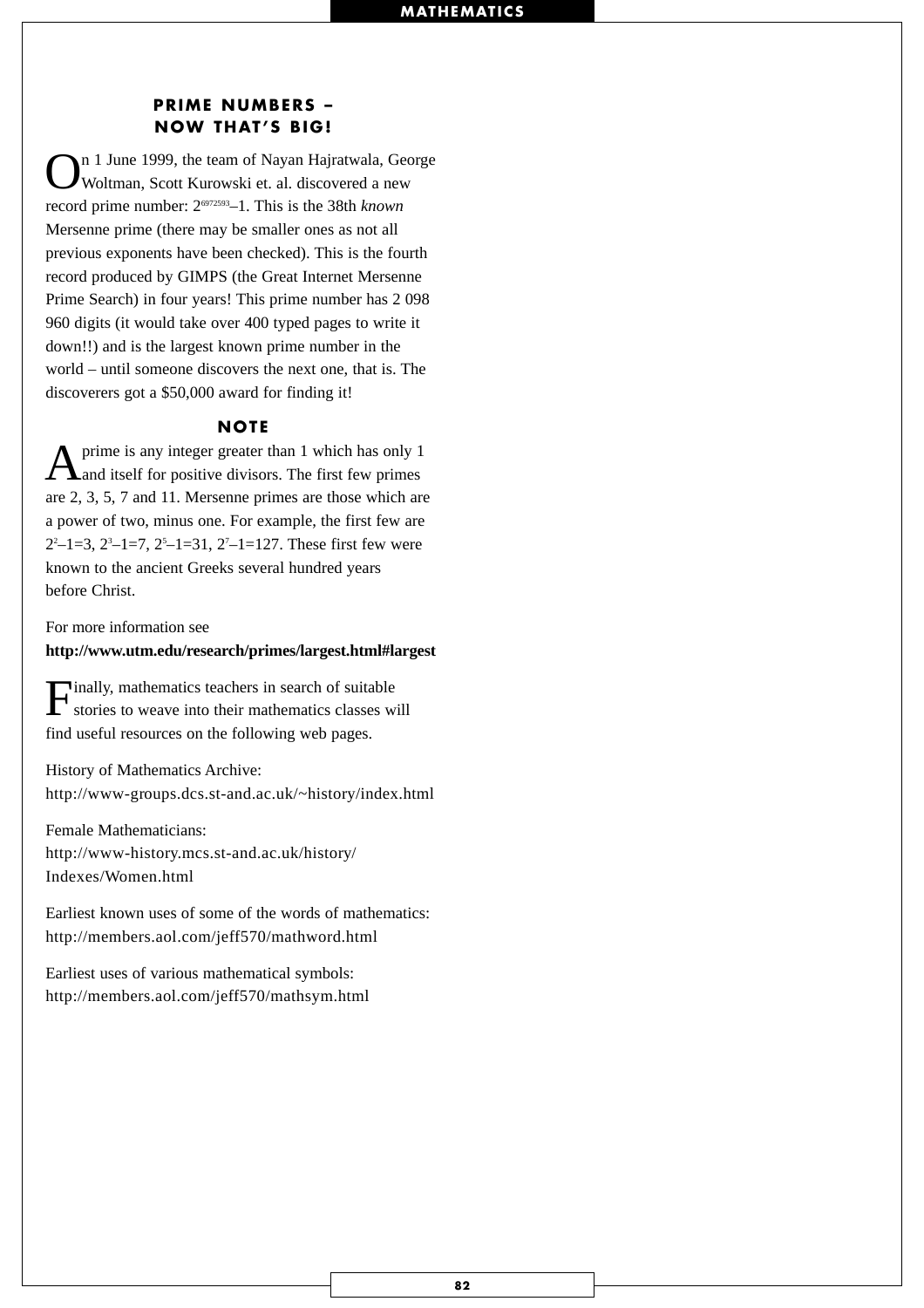## 4.13 COMMUNICATING MATHEMATICS

Several lesson ideas have deliberately focused on the importance of getting students to communicate their mathematics both verbally and in written form in pairs or in small groups. This is an important feature emphasised in the revised syllabus. The usefulness of building up a lexicon of mathematical terms in a gradual fashion is mentioned a number of times in these *Guidelines*.

ne possible intervention in this regard is mathematics journal writing. This can help students enormously in communicating their mathematical learning experiences. In addition the teacher can use the insights gained to check for student understanding and where difficulties occur. Journal writing can take place over a period from one week up to a month or longer if so desired. Students are invited to think about what they are doing in class and then at the end of class (or for homework) to complete open-ended questions under such headings as: summary of lesson, questions to ask the teacher and reflection. Students need to know that the aim of journal writing is to help them to understand more clearly what they are doing in class. In the section on reflection, students could be presented with a number of suggestions including:

- Describe your favourite mathematics class
- Describe how you feel about mathematics
- How could we use mathematics class to best advantage?
- Where do the rules of mathematics come from?
- Can you understand what I do?
- What can I do to help you with your mathematics?
- Can you relate what we are doing to other topics that we have covered?

Practising teachers who use journal writing regularly with their classes comment favourably on the honesty of student feedback and on how it contributes to improving their mathematical understanding. Thus, there are benefits for the teacher, student and the student/teacher relationship.

 $\blacksquare$  ere is a comment from one practising teacher on the **L**merits of journal writing.

The benefits to me as teacher were enormous. Through reading the students' journals I was in a better position to evaluate and offer remediation to individual students. I received unique feedback that I would not have had access to previously. The students were telling me that they liked my use of examples but I also realised that they were becoming dependent on them and that this was leading them to learning by rote. I put them working in pairs and I quickly realised that what they were learning collaboratively today they will learn independently tomorrow. I became more aware of the tasks that I was setting and I began to scaffold and fade exercises according to their needs. Journal writing is a very useful tool in the context of improving communication skills and student understanding as you the teacher engage in a unique and continuous dialogue with each individual student in the class.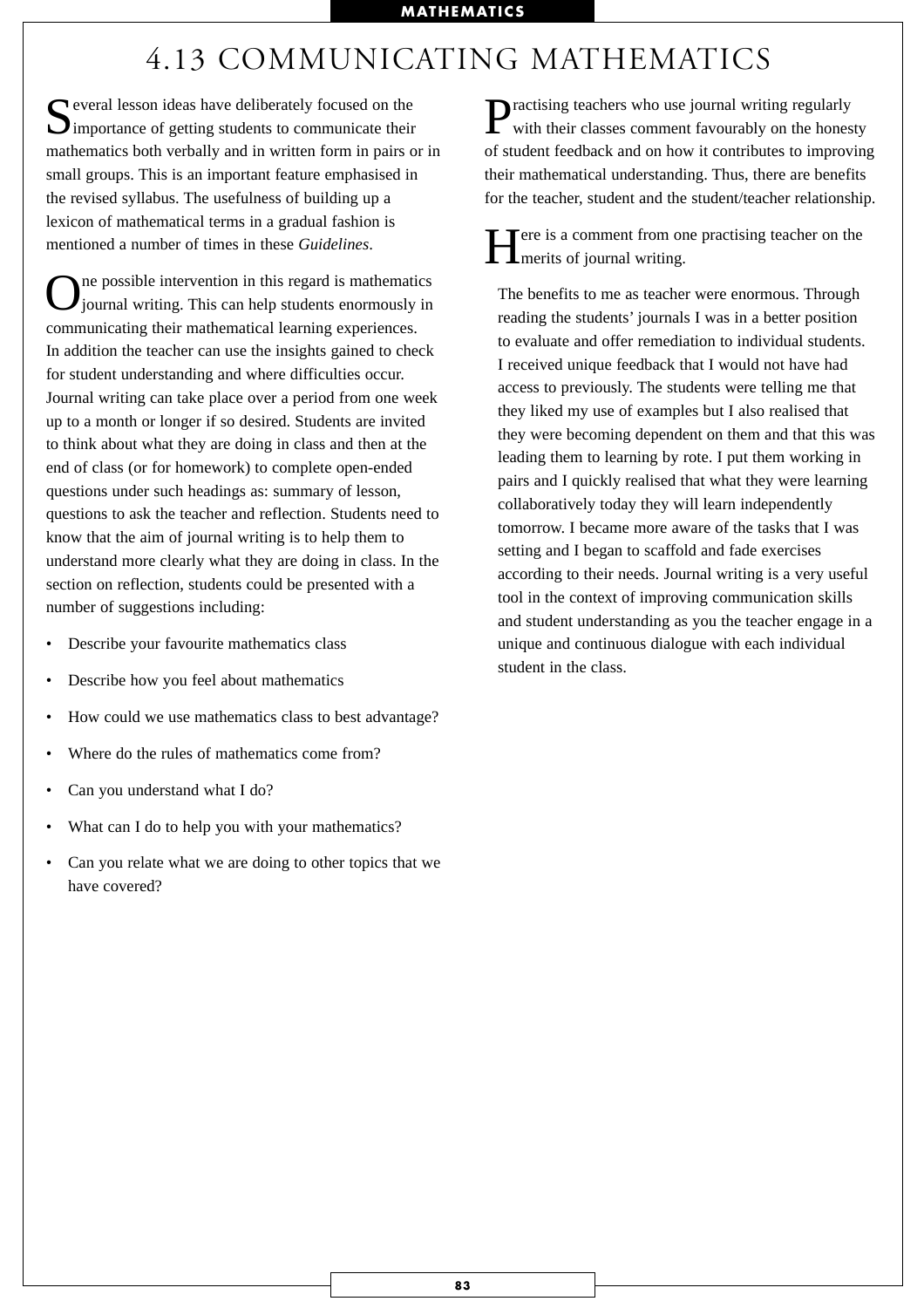# 4.14 MATHEMATICS AND INFORMATION AND COMMUNICATION TECHNOLOGIES

The National Council for Educational Technology<br>(NCET) have identified six major ways in which information and communication technologies (ICTs) can provide opportunities for students learning mathematics. These include

- learning from feedback: provided by the computer in a fast, reliable, non-judgemental and impartial manner
- observing patterns: based on a computer's ability to produce many examples in a short time
- seeing connections: between formulae, tables and graphs
- working with dynamic images: allows students to manipulate geometrical diagrams
- exploring data: students can interpret and analyse real data in a variety of representations
- "teaching" the computer by means of an algorithm: encourages the student to express their commands unambiguously and in the correct order.

This section gives a brief overview of some of the work that is currently being undertaken in Irish mathematics classrooms with the aid of various software packages. It is by no means an exhaustive list. It concentrates on packages that are currently available to most schools and on some of the initiatives that are being run as part of the Schools Integration Project (SIP) under Schools IT 2000. More information on these projects can be obtained from the National Centre for Technology in Education (NCTE).

 $\mathbf{M}$ any Education Centres have been offering training to teachers of mathematics on the software mentioned below and are a source of further information for interested teachers.

Aset of ICT Guidelines to be issued to secondary<br>
Schools will include a discussion of the issues, challenges and opportunities offered by ICT for teaching and learning.

#### **DYNAMIC GEOMETRY SOFTWARE**

In recent years a number of software packages which are collectively described as dynamic geometry packages collectively described as dynamic geometry packages have been developed. These include Geometer's Sketchpad, Cabri-Géomètre and JavaSketchPad. More information and samples can be viewed on the Internet by searching for the phrase "dynamic geometry". These packages are having a

significant impact on the teaching and learning of geometry in very many countries. They have the potential to provide students with a new and fundamentally different geometry learning experience. They can be used in a variety of ways from a versatile demonstration aid for the teacher to a powerful tool for student-centred investigative learning.

The Geometer's Sketchpad is a visualisation tool which emphasises spatial reasoning and logical abstraction. It allows for discussion, co-operative learning, and improved communication skills in mathematics. Students can discover properties and test conjectures by *dragging* parts of their constructions. As constructed relationships remain valid while one *drags*, geometry becomes dynamic. Sketchpad is a dynamic geometry environment. Translations, rotations and reflections can be performed to analyse the effects of motion in the plane. Much useful work in coordinate geometry can be achieved by getting students to construct points and lines and asking the program to find the mid-point and slope and hence the equation of lines. Interactive scripting records and generalises the steps of a construction so that it can be repeated on another figure or played again and again to create more complex figures. Teachers and students can add comments, thus making scripts an ideal medium for communicating mathematically.

Geometer's Sketchpad is also the focus of a Schools<br>
Integration Project (or SIP) under the auspices of the NCTE. There are four schools involved and the project commenced in the 1999/2000 school year. The current target group is students of Junior Certificate mathematics. The synthetic geometry section of the revised syllabus is the main focus of the project. Preliminary work concentrates on constructing line segments and half-lines. To date, lesson plans have been developed in the area of Geometry theorems relating to angles, parallelograms, circles and triangles. Additional work has also been undertaken in the areas of Coordinate Geometry and Transformation Geometry. The lesson plans for all of these topics will be disseminated via Scoilnet (http://www.scoilnet.ie) at the conclusion of the project. A sample lesson plan idea on how the teaching of the *bisector of an angle and incircle construction* might be approached is provided in Geometry lesson idea 3 to give mathematics teachers an indication of the possibilities which the Geometer's Sketchpad offers. The package is available in Education Centres, from where further information can be obtained.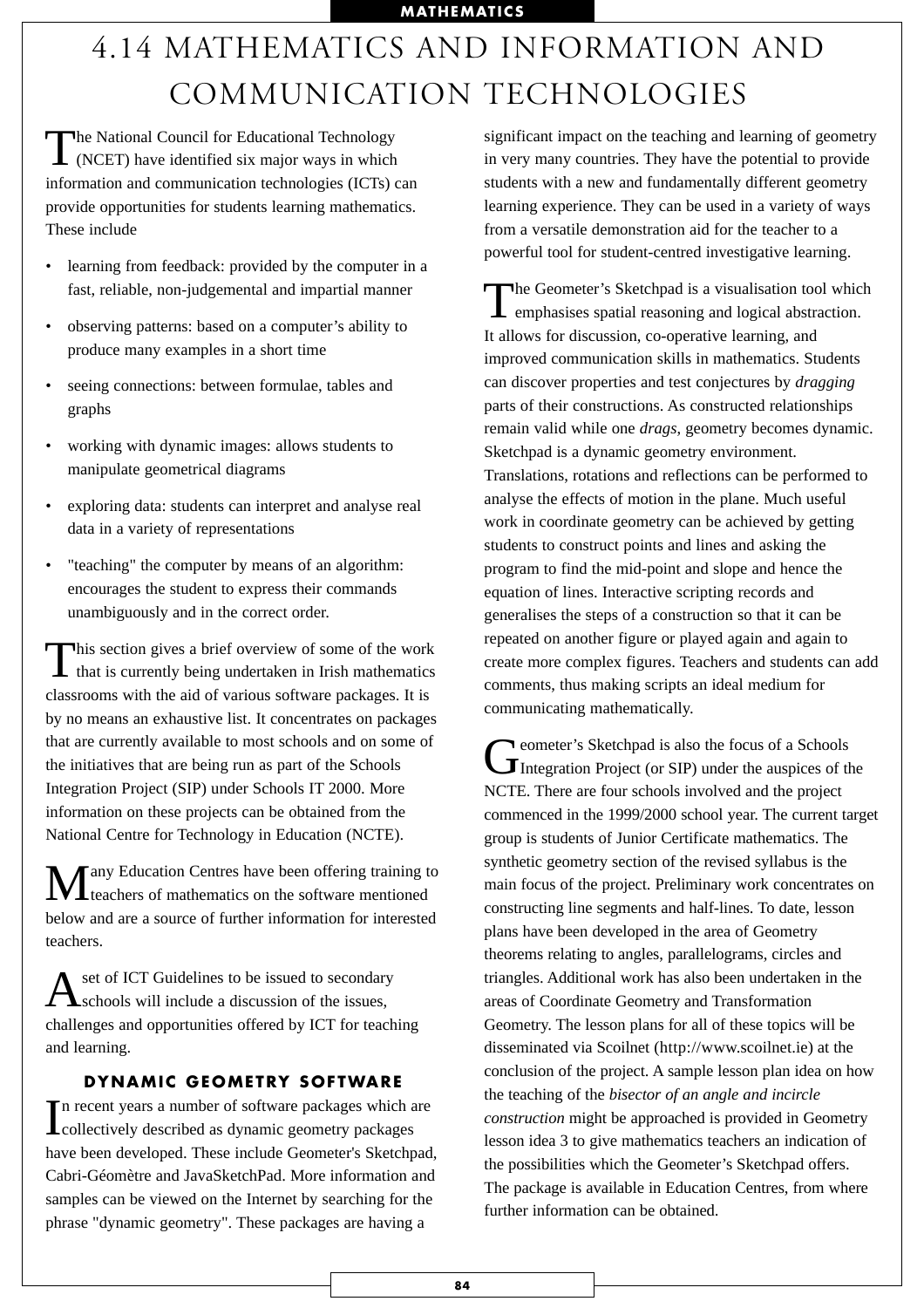#### **COMPUTER ALGEBRA SOFTWARE**

**Nomputer algebra systems, such as Maple and** Mathematica, have been significantly changing the manner in which many mathematicians, scientists and engineers go about their professional work. These packages are not designed for mathematics education per se, but rather as powerful tools to aid the professional in his or her work. Nevertheless, it is useful for mathematics teachers to become familiar with such software for several reasons. First, many of the students who pass through our care in schools will actually continue their mathematical experiences at third level and beyond and will thus be exposed to this type of software. Secondly, mathematics teachers are often looking for ways to maintain their levels of enthusiasm, and this kind of software offers opportunities for them to pursue their mathematical interests in new ways. Finally, despite the fact that these packages were not designed as educational ones, they still offer significant potential for use as such. One such package which has received exposure in Irish schools recently is MathView (now renamed LiveMath).

LiveMath is the focus of one of the innovative SIP projects under the auspices of the NCTE. There are four schools involved and the project commenced in the 1999/2000 school year. Although the current target group is Transition Year students there are many possibilities for teachers and students of Junior Certificate Mathematics. LiveMath is a computer algebra package which allows students to interact with the computer and hence improve their understanding of mathematics. The package also has graphic abilities which are noteworthy. The SIP project has exploited many of these features. To date, lesson plans have been developed in each of the following topic areas: Algebra, Co-ordinate Geometry (Line and Circle), Functions and Graphs.

The lesson plans for these topics will be disseminated via<br>Scoilnet (**http://www.scoilnet.ie**) at the conclusion of the project. A sample lesson plan idea on Algebra is provided in Algebra lesson idea 2 to give mathematics teachers an indication of what is involved. The package is available in Education Centres, from which further information can be obtained. *Mathematics and Science with MathView* is a book by a practising Irish second level mathematics teacher which describes additional ways of using LiveMath; a reference to this book is made in the Resources section. LiveMath is now web-enabled and by visiting the website

(**http://www.livemath.com**) it is possible to download a plug-in and interact with lesson plans from other users.

#### **MATHEMATICAL SYMBOLS FOR EXAMINATION PAPERS AND OTHER DOCUMENTS**

ne of the ways in which computers are being used by teachers of all subjects is in the production of notes and examination papers. One problem for the mathematics teacher in this regard is a perceived difficulty with mathematical type-setting. There are a number of packages which can be used by mathematics teachers to overcome this problem. These include MathType, LaTeλ and Equation Editor. Equation Editor is an easy-to-use package which comes free with Microsoft Word, and which is sufficiently powerful to meet all of the needs of the mathematics teacher in regard to the production of notes, articles for journals, examination papers and solutions and so forth. It is possible over a couple of years to build up a number of examination papers using the computer and it then becomes very easy to produce examination papers subsequently by combining and making adjustments to parts of old ones.

To verify that equation editor has been loaded from the Microsoft Word disk on a PC, within Word click on Insert, select Object, and search the list for Microsoft Equation. If it does not appear as an option, you need to load it from the Microsoft Word disk supplied by your dealer.

Fere are some examples of questions produced using **L**Equation Editor.

(i) Evaluate  $(4.37)^2 + \frac{1}{2.05} \times \sqrt{50}$ .  $^{2}$  +  $\frac{1}{2.05}$   $\times$   $\sqrt{50.9}$ 

correct to two decimal places.

- (ii) Simplify  $\frac{5^2 \times 25}{2}$  $125^{\frac{2}{3}} \times 5$ 2 3  $\frac{1}{2}$ 2 3 × ×
- (iii) Write the following as a single fraction

$$
\frac{3x-4}{5} - \frac{2x+1}{3}
$$

#### **SPREADSHEETS**

 $\bigcap$  preadsheets are one of the most commonly available  $\bigcup$  types of application, designed primarily for a wide range of business uses. Almost all modern computers come with at least one spreadsheet application as standard "bundled" software, so that this is one tool which is available to any teacher in a school with computers. Spreadsheets lend themselves to being used very effectively in mathematics learning, and their use forms part of the mathematics curriculum in many countries. Even within a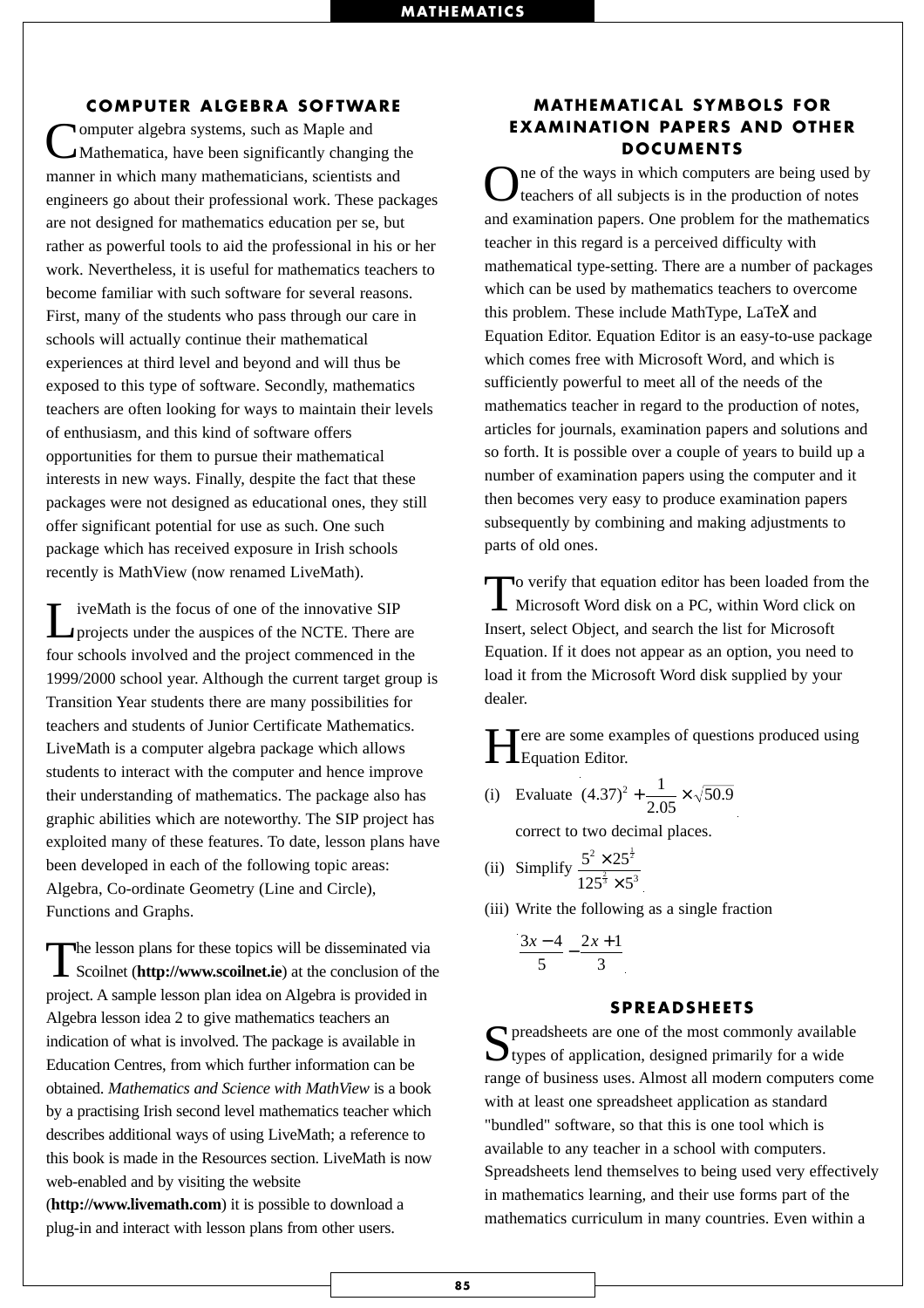didactic model of teaching, they can be used to free the student from tedious calculations that may stand in the way of conceptual understanding in standard numerical procedures. In a more investigative and student-centred learning environment, their power and ease of use provide a facility to tackle material which would be difficult or impossible to approach in this way without a computer. Furthermore, the use of spreadsheets provides a solid aid to the understanding of some basic algebraic concepts (such as variables and functions).

*An example of how a spreadsheet can be used in the context of mathematics teaching is provided in Functions and graphs lesson idea 1.*

#### **CALCULATORS**

The issue of calculators has been addressed in the context of changes in content (see section 3.3). A set of guidelines on calculators is being produced, in which a pedagogical rationale for their use is outlined. The purchase of suitable machines for schools is also discussed. It is worth noting again that the Department of Education and Science has set up a research project to monitor numeracyrelated skills (with and without calculators) over the period of introduction of the revised courses.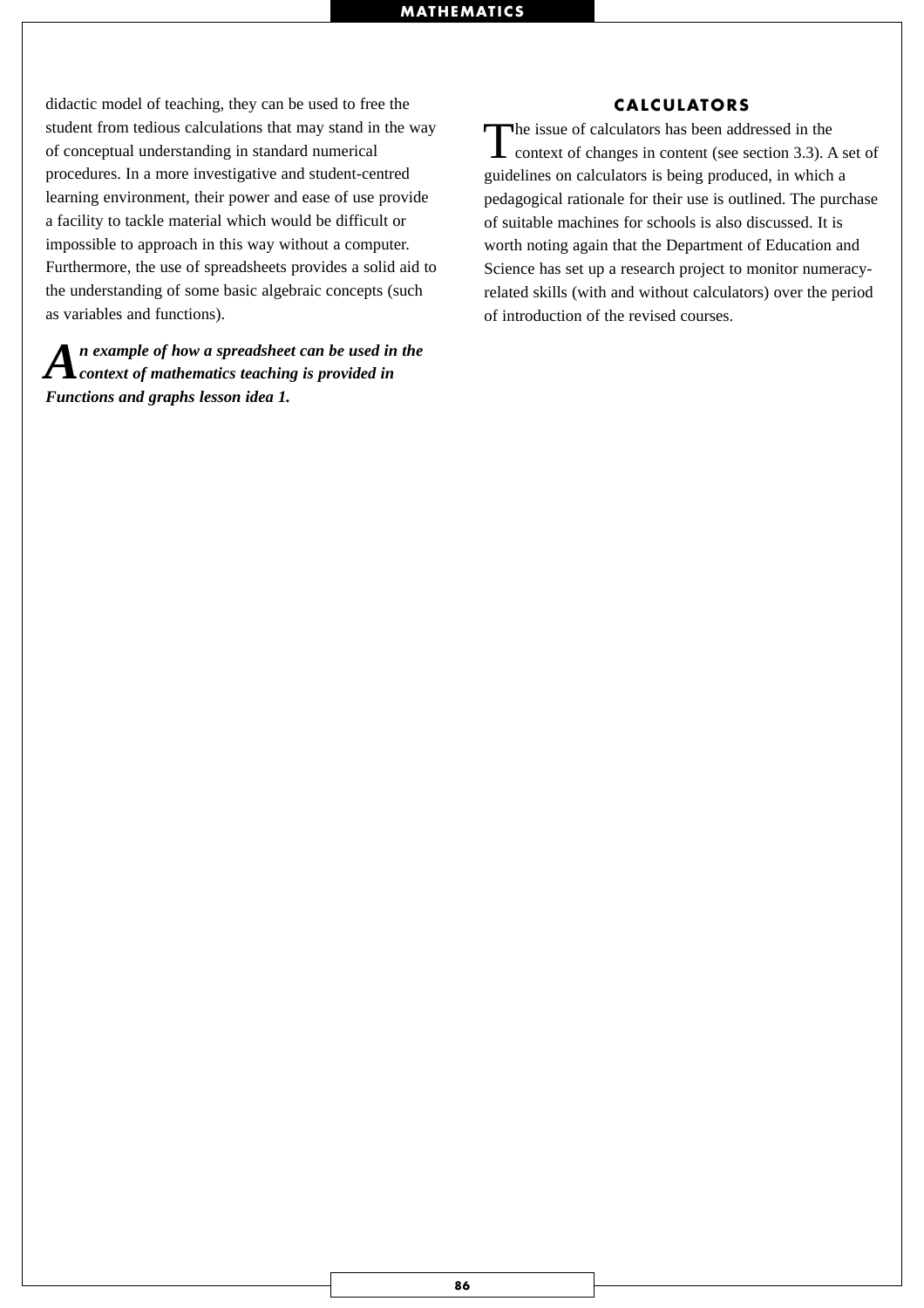## 4.15 EFFECTIVE MATHEMATICS TEACHING

The concept of an effective mathematics teacher is a problematic one. Nevertheless, research identifies critical areas of concern ranging from skill acquisition to teaching style:

- sound subject knowledge
- planning, preparation and management process skills
- provision for a variety of teaching methods ranging from exposition to practical, project and investigational work
- emphasis on problem-solving and the relevance and application value of mathematics
- the ability and willingness to be proactive, to selfevaluate and to take responsibility for one's own professional development.

One technique being employed by a number of practising teachers of mathematics to analyse their effectiveness is the completion of a teacher's log/diary. This can take place on a daily basis for short period of time. Typically, this activity takes no more than one or two minutes and involves teachers reflecting and writing down brief notes on *good* and *bad* lessons, unusual incidents and students' difficulties.

Feedback from teachers using this technique indicates that the most successful mathematics lessons are characterized by:

- careful planning and preparation
- good relationship with students
- positive attitudes of students
- the teacher's own enthusiasm
- variety of teaching aids
- fortunate remarks and interventions by students.

The least successful lessons were characterized by:

- inadequate preparation
- unclear explanations and interventions
- lack of motivational materials
- poor personal relationships with classes.

ther techniques being employed by teachers to look at the effectiveness of their teaching include action research and peer observation on a reciprocal basis.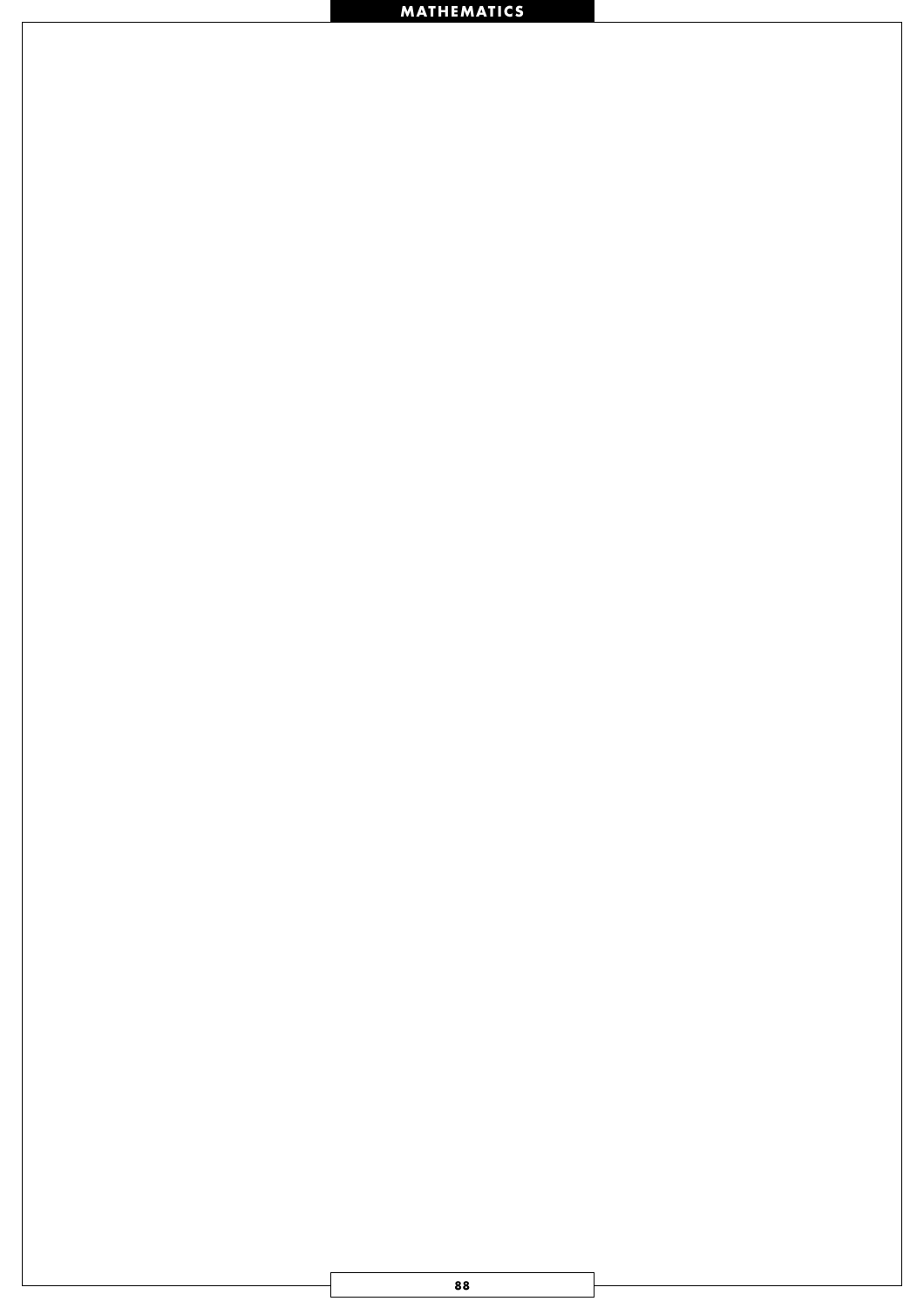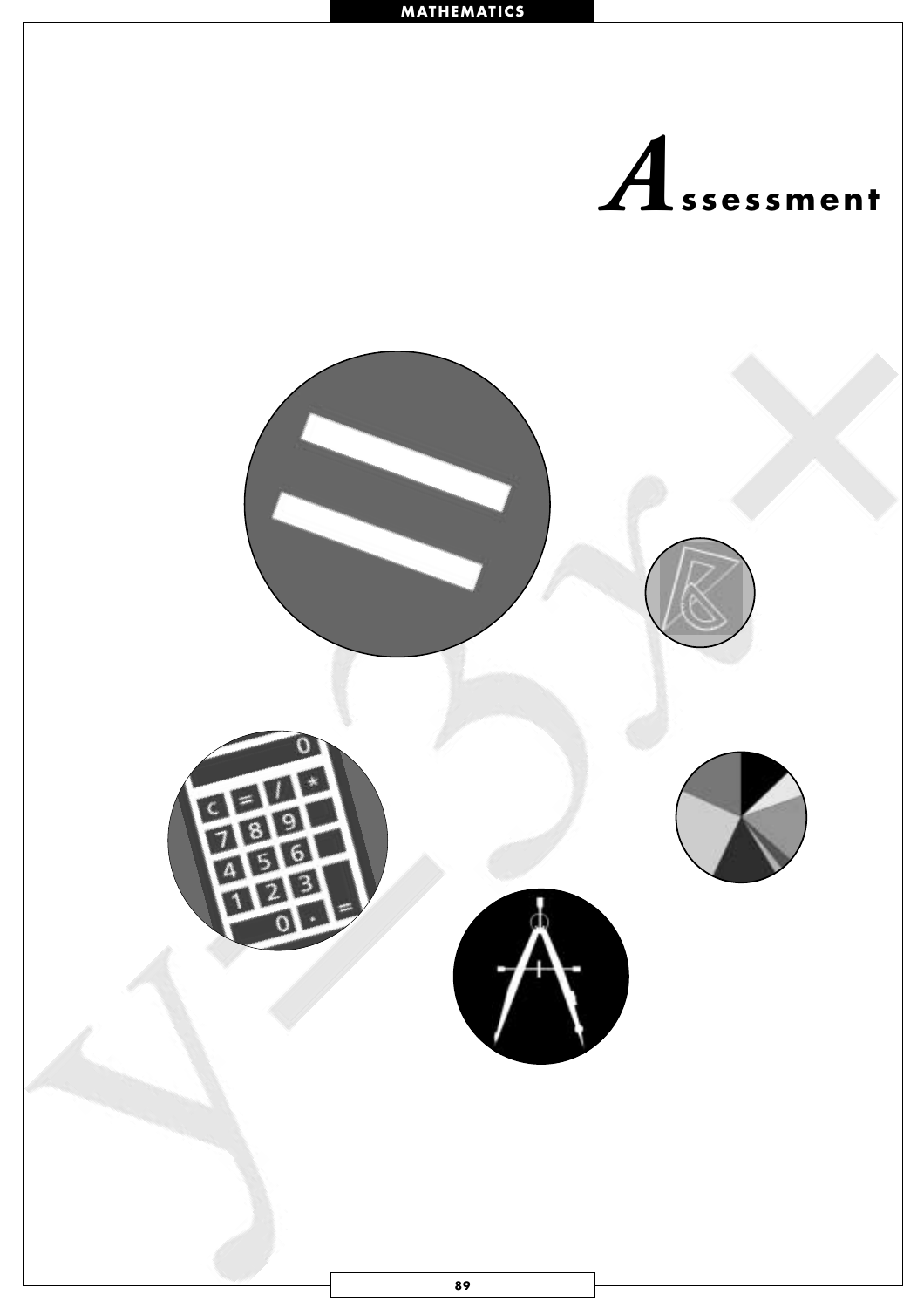## 5.1 INTRODUCTION

ssessment is an integral part of teaching and learning. It is intended to "support the learning of important mathematics, and furnish useful information to both teachers and students" (NCTM, 2000). Assessment is traditionally categorised as being either *formative* or *summative*: formative assessment focuses on providing feedback which helps students to learn, while summative assessment describes the levels they have reached at the end of some section of their education. Obviously the two

roles are not entirely distinct, but the former is of daily concern, whereas the latter is associated chiefly with national certification and hence (for the junior cycle) the Junior Certificate examinations. Formative assessment is discussed in Section 5.2. The remaining sections consider assessment for the Junior Certificate: choice of mode, design and marking of examination papers, and development of grade criteria.

## 5.2 FORMATIVE ASSESSMENT

Formative assessment is chiefly the business of the classroom teacher. Throughout the junior cycle, students need feedback to help them monitor their progress and develop their concepts and skills. They receive this feedback in a multitude of ways – perhaps most obviously in being told whether their answers to questions are right or wrong, but more importantly in being helped to understand *why*. In this way they not only correct errors and improve procedural skills, but also develop their understanding of concepts and their ability to apply them to the solution of problems. Moreover, they can be affirmed and encouraged, enabling them not only to enhance their mathematical expertise but also to grow as people.

There are many ways in which formative assessment **L** can be carried out. International studies of mathematics education indicate that we have a strong tradition in this country with regard to some of these ways. In particular, we often give students exercises to do on their own in class, and we set frequent short homework tasks; these typically provide reinforcement of the students' procedural skills. Class tests and school examinations are other tools familiar in an Irish setting – though examinations, in particular, lose much of their formative role if teachers do not provide students with appropriately detailed feedback on their performance. Tests and examinations tend to focus chiefly on procedural skills. Our strong tradition as regards assessment of these skills may be complemented by putting more emphasis on encouraging reflection, discussion and exploration in the mathematics classroom. These are activities which help students to build concepts, identify and clarify their misconceptions, and (in however small a way) create mathematics for themselves. In terms of the *syllabus objectives*, therefore, perhaps our formative assessment has tended to emphasise the lower-order ones (objectives A and B), reflected in classes in which the students engage busily in doing routine exercises; but perhaps it has paid less heed

to those of higher order (objectives C, D, E, F and H), concerned with the students communicating mathematically, connecting and extending ideas, exploring consequences and becoming actively involved in their own learning.

 $\sum$  tudents accustomed to "busywork" classrooms find it<br>difficult to take control of their own learning. They find the transition to a reflective and analytical learning style quite hard to achieve. However, they can eventually learn more meaningfully and with greater enjoyment, and may achieve the kind of independence to which we aspire on their behalf. *The activities suggested in Section 4 of this document provide opportunities for students to develop these higher-order behaviours and for teachers to assess their development.* Many of the objectives can be assessed by observing the students as they work, by listening to their discussions among themselves, and by talking to them individually, encouraging them to communicate their insights and difficulties. These processes are timeconsuming and demanding for teachers. However, they can provide crucial information, complementing that obtained from the routine correction of classwork, homework, tests and examinations. In particular, the assessment of *relational understanding –* the aspect of learning to which so much of these *Guidelines* is devoted – is greatly enhanced by the use of such processes.

It is appropriate here to mention *diagnostic assessm*<br>assessment which aims to identify specific areas of t is appropriate here to mention *diagnostic assessment:* difficulty (and strength) for a given student. Teachers carry this out informally when they use their professional expertise to identify areas in which individual students are having problems with their mathematics. More formal approaches to diagnostic assessment are outside the scope of these *Guidelines.* However, it would be inappropriate to ignore the contribution that such assessment can make to identifying and catering for the needs of individual students.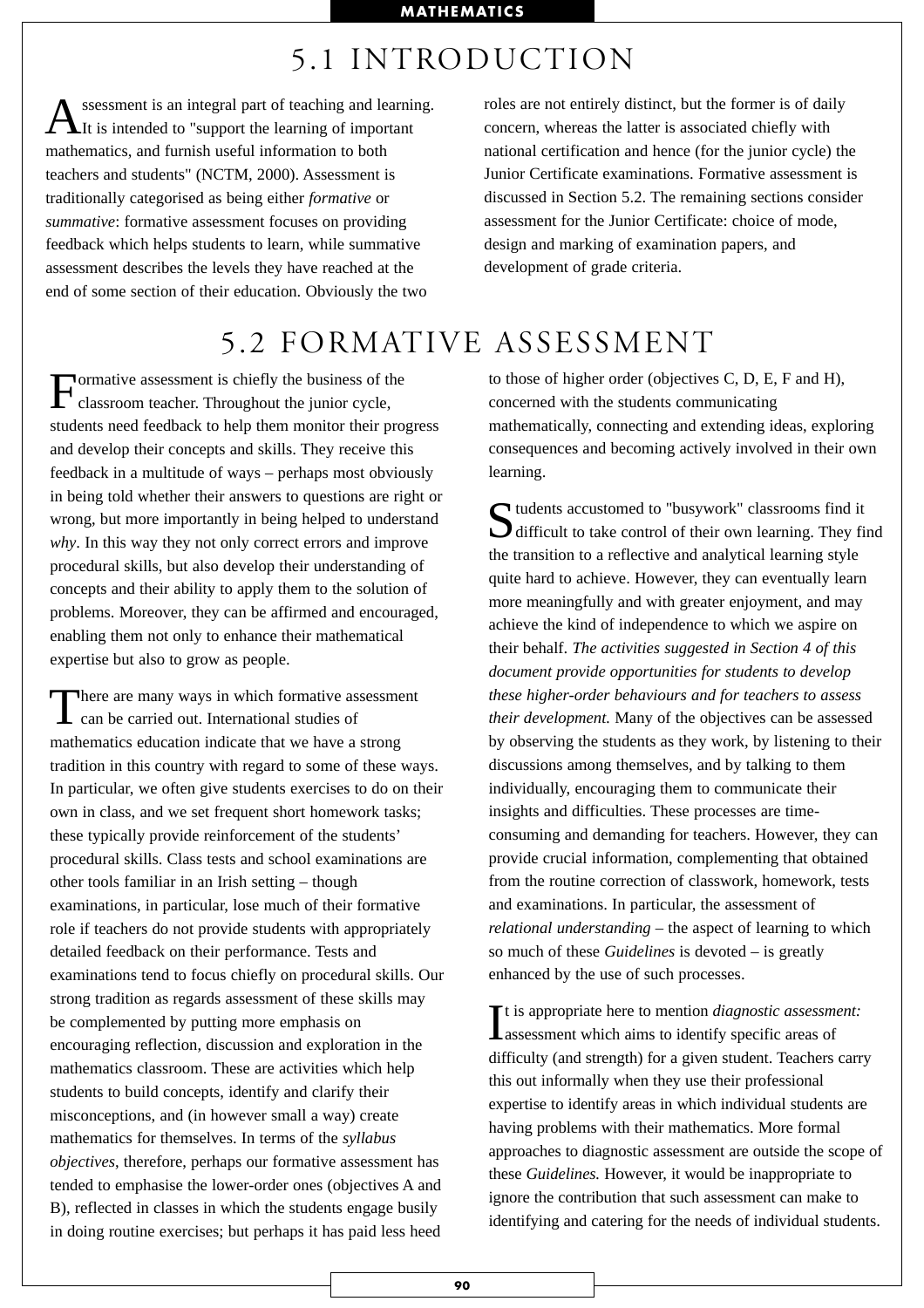# 5.3 ASSESSMENT FOR CERTIFICATION: SCOPE AND CONSTRAINTS

The point was made in Section 2.4 that *summative*<br>assessment in Mathematics – assessment for the Junior Certificate – at present takes place solely by means of a terminal examination. Forms of summative assessment other than terminal examinations are unfamiliar in mathematics education in Ireland.

Unfortunately, not all skills are easily assessed by terminal examinations. The syllabus points to the consequences of this.

> Written examination at the end of the Junior Cycle can test the following objectives (see section 1.3 [of the syllabus document]): objectives A to D, G and H, dealing respectively with recall, instrumental understanding, relational understanding and application, together with the appropriate psychomotor (physical) and communication skills.

As pointed out in Section 2.4 of these *Guidelines*, this limits the assessment objectives to those specified in the syllabus (A, B, C, D, G and H). In the context of a general review of assessment in the junior cycle, the list of assessment objectives might be extended. *Such a move might necessitate a substantial revision of the rest of this section of the Guidelines.*

The Junior Certificate mathematics syllabus highlights<br>the following points with regard to summative assessment.

Assessment … is based on the following general principles:

- candidates should be able to demonstrate what they know rather than what they do not know;
- examinations should build candidates' confidence in their ability to do mathematics;
- full coverage of both knowledge and skills should be encouraged.

If examinations are to satisfy the first two of these principles, they must allow students to show the f examinations are to satisfy the first two of these conceptual knowledge and procedural mastery that they have developed. This can be done by asking students to answer questions many of which should be well within their scope. The third principle points to the importance of spanning all major content areas and as many types of skill as can validly be assessed under examination conditions (bearing in mind the age of the candidates and their inexperience in dealing with major examinations).

#### **NOTE**

Given the exclusion of some objectives from the summative assessment process, it is all the more important to ensure that these objectives are addressed during the students' mathematical education. The revised Primary School Curriculum gives a higher priority to these objectives than does its predecessor. Ongoing development of Junior Certificate mathematics might address ways in which they can receive some coverage even in formal examinations; there are models in other countries' assessment systems and in recent international studies (for example, the OECD Programme for International Student Assessment (PISA)). The limited brief given for the current revision prevented their inclusion at this stage. It may be noted here that Transition Year provides opportunities for students to broaden their range of learning styles in mathematics, and to bring multiple intelligences to bear on the subject. This can provide them with a stronger platform for moving on to the Leaving Certificate, as well as developing abilities greatly valued in the workplace: applying their work in real-life contexts, solving nonstandard problems, and communicating their findings clearly and succinctly when required.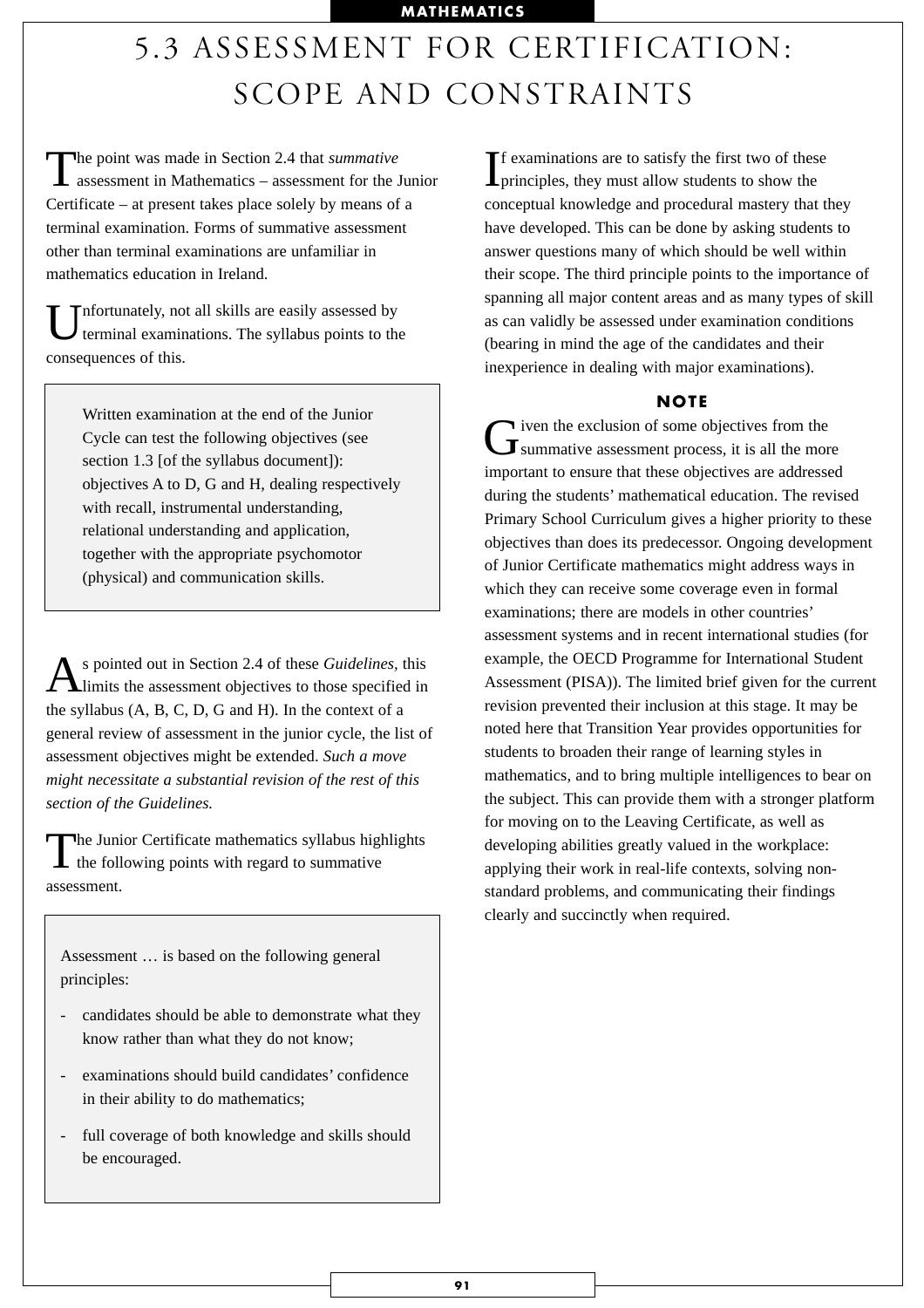# 5.4 SPECIFICATIONS FOR THE DESIGN OF THE JUNIOR CERTIFICATE EXAMINATIONS

The formal specifications for the Junior Certificate<br>examinations involve describing the number of examination papers and the time allocated to each, the format of each paper, the distribution of questions per topic on each paper and the marks allocated to individual questions, and finally the structure of each question. The specifications proposed by the NCCA Course Committee for Junior Certificate mathematics were reflected in the proposed sample assessment materials circulated in Autumn 2000. However, in the light of developments in assessment at junior cycle, some of these proposals may not be implemented. The sample examination papers, issued by the Department of Education and Science, will indicate the number of papers at each level, the time allocation per paper, and a typical distribution of questions for each topic. Comments can be made here about the format of the papers and the design of individual questions.

#### **PROPOSED FORMAT OF THE PAPERS**

It is proposed that the examination papers for at least<br>some levels will be in *booklet form*. Instead of reading t is proposed that the examination papers for at least the questions from an examination paper and doing their work in a separate booklet, candidates will write their answers in the booklet that contains the questions. The booklet will be handed in at the end of the examination.

T There a booklet is used, each part of each question will be followed by a *solution box* designed to accommodate candidates' answers, along with supporting work where relevant. A special symbol  $(\triangle)$  will appear in solution boxes where work to support answers *must* be shown in order to earn full marks. When this symbol is absent, supporting work can be included at the discretion of the student. (Examples are given in Section 5.6 below.)

The change in format is intended to serve a number of ends. First, it will give a new, and hopefully more student-friendly, look to the examination papers. This is in keeping with the intended emphasis on making the subject more enjoyable for the student. Secondly, students may find it easier to complete questions when they do not have to transfer attention from examination paper to script and back again at frequent intervals. They can also be helped to work through individual question parts, where appropriate, by the inclusion of "prompts". Less able students, in particular, may find it easier to keep working in the more structured setting that the booklets will provide. Thirdly, the requirement that

students show their working in at least some cases can support the drive for *learning with understanding* and can test *communication skills.* It should be noted that the introduction of booklet-style examination papers in other subject areas in the Junior Certificate has been deemed very worthwhile from the student's point of view.

**DESIGN OF INDIVIDUAL QUESTIONS** uestions will typically have the three-part structure – "part (a)", "part (b)", and "part  $(c)$ " – currently used for the Leaving Certificate. Again as for the Leaving Certificate, questions will display a "gradient of difficulty", leading students through easier work to more difficult tasks.

 $\sum$  Tith regard to the objectives, typically:

- part (a) of the question will test recall (objective A), very simple manipulation (objective B) or basic relational understanding (objective C);
- part (b) will test the choice and execution of routine procedures or constructions (objective B), or various aspects of relational understanding (objective C);
- part (c) will test application (objective D).

The characteristics of the various "parts" are considered<br>in more detail below, in the context of indicating grade criteria at each level of the examination. It should be noted that this proposed format is a change for the Foundation level.

#### **NOTE**

For the remainder of this section of the Guidelines it is taken as a working assumption that the Ordinary level and Foundation level papers will be in booklet form, but that the Higher level papers will be of traditional format (with the students presenting their work on examination scripts as heretofore).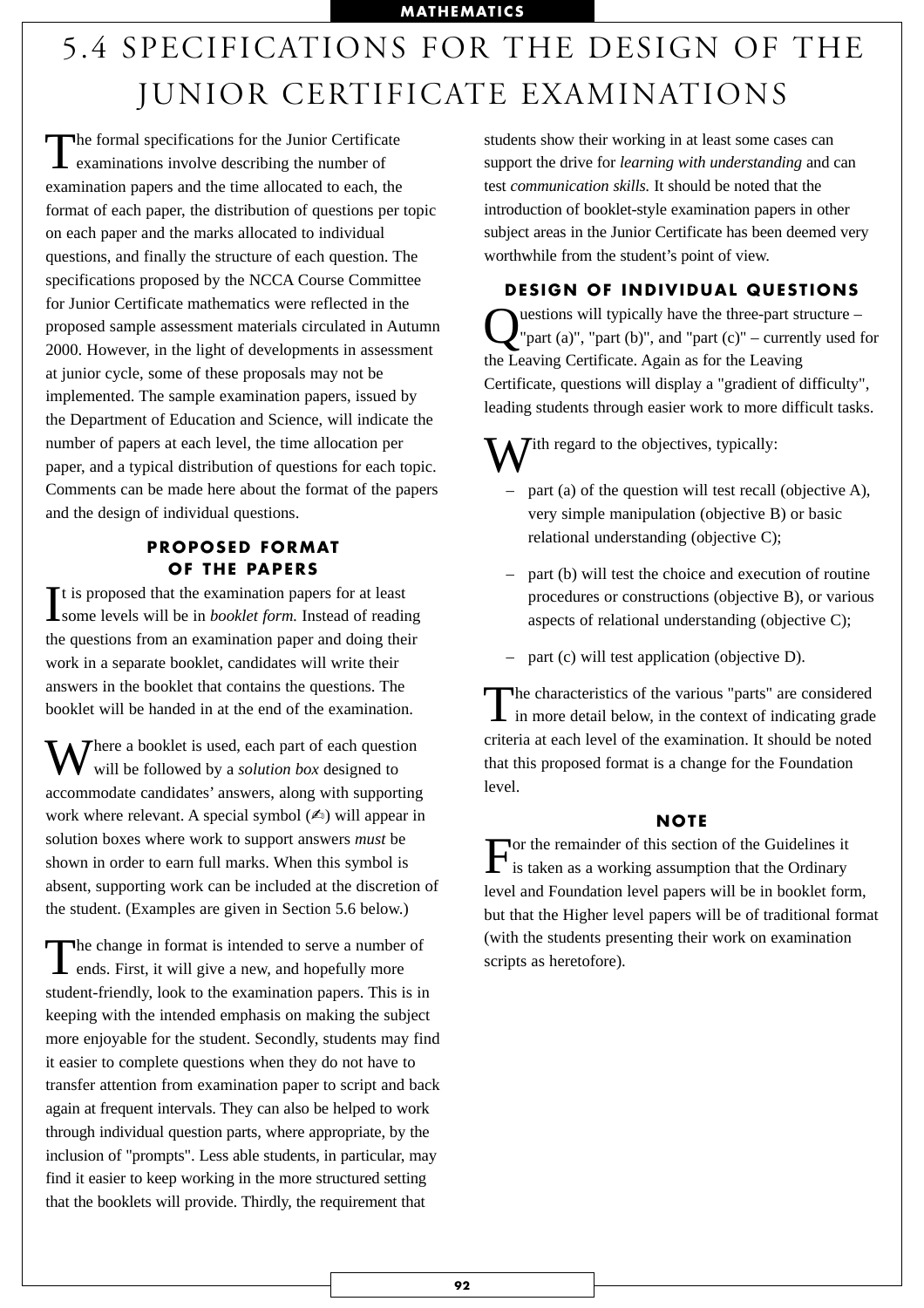## 5.5 THE MARKING SCHEME

The marking scheme is crucial in implementing the examination design and in ensuring that the assessment objectives are appropriately tested. In particular, to reflect the aims and objectives of the revised syllabus, objectives C and H – those concerned with *relational understanding* and *communication* – need to be given greater emphasis than in the past. In order to make such demands reasonable, the marking scheme must be appropriately transparent and familiar to teachers (and indeed students), and the terminology used on the examination papers must be well understood.

In this section, therefore, relevant features of the marking<br>scheme are presented and the meanings to be ascribed to **L** scheme are presented and the meanings to be ascribed to frequently-used terms and expressions are set out. The following section relates the marking scheme and the assessment objectives to the development of grade criteria.

#### **AWARD OF MARKS**

Typically, but not inevitably, the marks for the three parts of the question will be in the ratio 1:2:2. Thus, for a fifty-mark question, there will be ten marks for a part (a), twenty for a part (b), and twenty for a part (c).

arking schemes are designed so as to give maximum **L** reward to candidates whose answering meets the requirements of the questions asked. This includes adhering to instructions that are embedded in questions. For example, the use of a protractor may not be allowed, answers may be required in a certain form or an earlier result may have to be used to perform a task. For the foreseeable future, it is envisaged that candidates' work will be marked in the traditional way: that is, with marks usually being deducted for "slips" (minor errors) and "blunders" (major errors) but awarded for "attempts" where relevant, though some questions are scored on a "hit or miss" basis. Procedural mistakes tend to be categorised as slips and conceptual ones as blunders, but no general rule can be given, as the distinction is heavily dependent on the context. Details are specified in published marking schemes for individual Junior Certificate papers; schemes from past examinations are available on the Department of Education and Science website (http://www.irlgov.ie/educ).

 $\sum$  There a booklet format is used, the proposed provision of solution boxes will allow the examination paper to offer candidates considerable guidance as to what type of answer is required. In

particular, the presence of the  $\triangle$  symbol is a clear indication that supporting work is essential and that a correct answer on its own will not be awarded full marks. Similarly, the absence of the  $\triangle$  symbol in a solution box will reassure candidates that they will not be penalised for presenting a correct answer without work. In general, however, incorrect answers standing alone are worthless. It is therefore in candidates' interest to show their working where possible; this enables examiners to identify slips and blunders, deduct only such marks as should be lost, and award the remainder. Thus, work leading to answers should be clearly presented wherever it is practical to do so, even in the absence of the  $\triangle$  symbol.

Also in general, all correct mathematical solutions are accepted for full marks. For example, an Ordinary level candidate may solve a quadratic equation using the formula even though this is not in the Ordinary level syllabus. However, there is one exception to this rule. With regard to the synthetic geometry at Higher level, it should be noted that *what constitutes a correct mathematical proof is dependent upon the context within which it is presented, in this case the particular system of geometry specified in the syllabus.* It must be emphasised again (see Section 3.3) that proofs using transformations are not acceptable. In proving any theorem, candidates must build their arguments upon the theorems and facts that precede the one concerned, as set out in the syllabus. Further details are supplied in Appendix 2.

#### **TERMINOLOGY**

There are some terms and expressions that occur<br>frequently in examination questions and that carry particular meanings and expectations during the marking process. The principal ones are briefly explained with a view to helping students in their answering and to facilitating understanding of published marking schemes.

• *"Construct ..."*

"Construct" means to draw according to specific requirements, usually with instruments such as ruler, compass and protractor. Accurate measurements are required and construction lines such as arcs should be shown clearly. Free-hand drawings are not acceptable. The marking of constructions involves measuring of the candidates' work by examiners. For each measurement a small tolerance is allowed without penalty.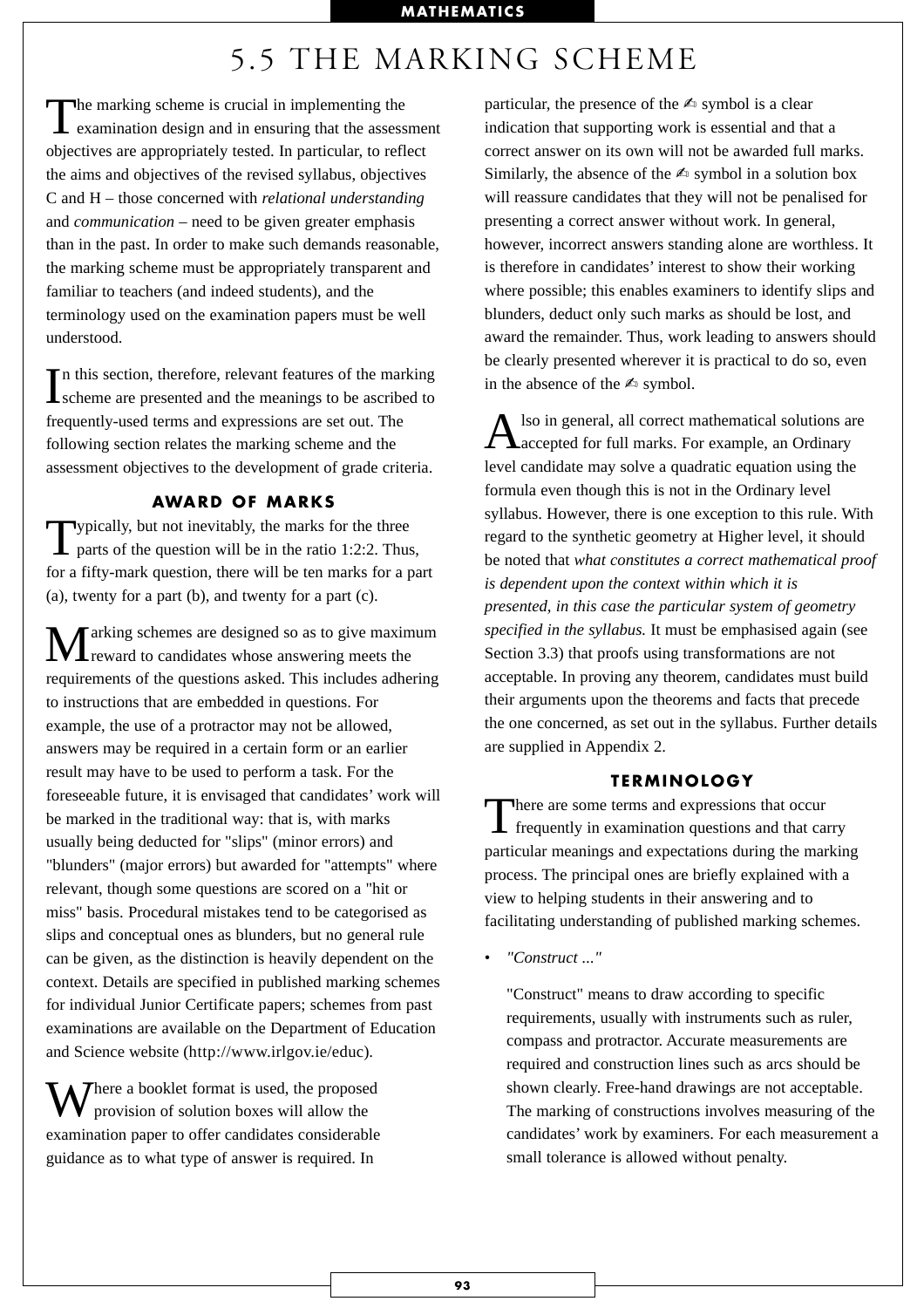#### • *"Draw the graph ... / Graph ..."*

Graphs are likely to be required in questions on coordinate geometry, statistics and functions. Where relevant, they should be presented in solution boxes, in the spaces in which gridlines are provided – or, if necessary, on separate sheets of graph paper. They should be distinctly drawn and sufficiently large to ensure clarity. Axes should be perpendicular and clearly labelled. Appropriate scales should be chosen and indicated. Graduations should be marked clearly on both axes. Plotted points should be accurately positioned and identified. Where the points are to be joined this should be done in the appropriate manner; for example, a smooth curve is necessary for a quadratic function whereas line segments are required for a trend graph.

It should be noted that an ogive (cumulative frequency curve) is a smooth curve. In examination answers it should always start on the X-axis, since its initial point will represent the value below which it is known there are no data.

#### • *"Estimate .../Show how to calculate an approximate value of ..."*

Questions involving estimation or approximation require candidates to use their own judgement regarding the level of rounding that is appropriate in order to lead to a value close enough to the exact calculation to be useful. In a solution box, the layout of solutions may be prompted by the provision of appropriate blank spaces, and candidates should be alert to this source of guidance. Examiners will focus on the depth of understanding of the approximation process displayed by candidates as well as on their ability to perform the mechanical steps. This means that flexibility will be exercised in the marking of the numerical results presented and that usually a specific estimate will not be required for full marks. For example, two acceptable estimates of

> 36 2 12 4 24.9 50 4 . .  $-\frac{24}{50}$ . 40 15  $-\frac{25}{50} \approx 2.7 - 0.5 = 2.2$

could be

or

$$
\frac{36}{12} - \frac{25}{50} = 3 - 0.5 = 2.5
$$

as either approach is clearly a sound guide to arriving at the actual value (2.425307… ).

• *"Give your answer in the form ..."*

For full credit, candidates must adhere closely to instructions of this type. For example, an answer of 1.87 will be penalised if the question requests a result to one place of decimals. In the same way, 25 will not suffice if candidates are told to give the answer in the form 5*<sup>n</sup>* .

• *"Hence…"*

The word "hence" is generally used to connect two tasks which the candidate is expected to perform, one after the other, with the outcome of the first helping the second. It points candidates to the method or approach which examiners expect. For example, consider:

$$
\therefore \text{ show that } y = \frac{p - 2q^2}{q}
$$

Hence, evaluate *y* when  $p = 30$  and  $q = 3$ ."

It is important to note that when "hence" is used is this way, candidates may be penalised if the first result is not used in order to perform the second task.

More commonly, the phrase "hence, or otherwise" is used. This indicates that any approach of the candidate's choosing can be taken to the second task. However, a helpful lead-in is always provided by the first part, and candidates usually fare better if they follow this rather than make a fresh start at the second part.

• "Prove ..."

In accordance with the syllabus, the idea of proof will be addressed only in Higher level questions. Candidates may be required to prove the theorems marked with asterisks in the syllabus as well as "cuts" arising from the results (theorems and "facts").

All the steps in proofs must be written down in logical order. Each assertion in the proof should be accompanied by a reason. Further details are given in Appendix 2.

Proofs should be accompanied by diagrams wherever they serve to clarify the argument being presented. However, it should be noted that information marked on diagrams will *not be* accepted as a substitute for written steps.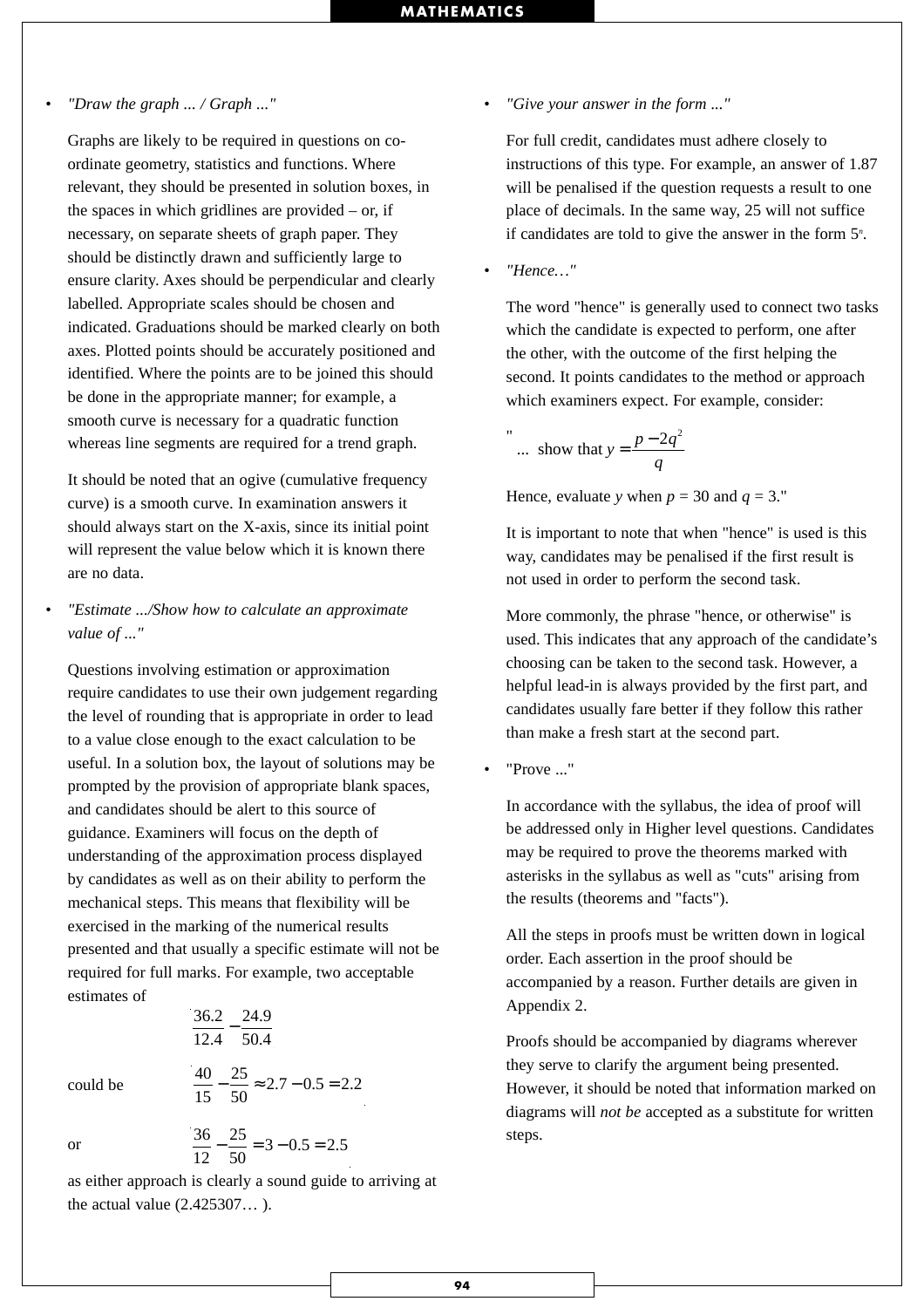#### • *"Show ..."*

Normally, when students are asked to show a result, any correct mathematical method is awarded full marks assuming that it is properly applied. One exception is that measurement from diagrams using a ruler, protractor, or other instrument is not accepted unless this approach is specifically requested. In cases where a particular method is required, the question will give clear directions – for example, "Show, by calculation, that  $|ab| = |bc|$  " – and these directions must be followed.

• *"Sketch …"*

When a sketch is required, diagrams are not expected to conform to specific measurements. Examiners will be assessing candidates' intuitive feel for the task at hand. For example, in sketching images of shapes under transformations, examiners will be looking for evidence that the shape has the correct orientation and is in roughly the correct location.

• *"Use your graph to show that ..."*

To earn full marks, candidates must display evidence that they have extracted their answers from their graphs. It is not acceptable to use other methods of arriving at the required results even if the alternative methods are mathematically correct and accurately applied. For example, candidates who successfully solve the equation  $2x^2 - 3x - 5 = 0$  using the quadratic formula cannot be awarded marks if the instruction given is "Use your graph to estimate the roots of the equation  $2x^2 - 3x - 5 = 0$ ".

• *"Verify that ..."*

Verifying a solution of an equation in algebra involves substituting the value into the given equation and showing that the result is a true statement. It is important to note that solving the equation is *not* acceptable if verification is sought.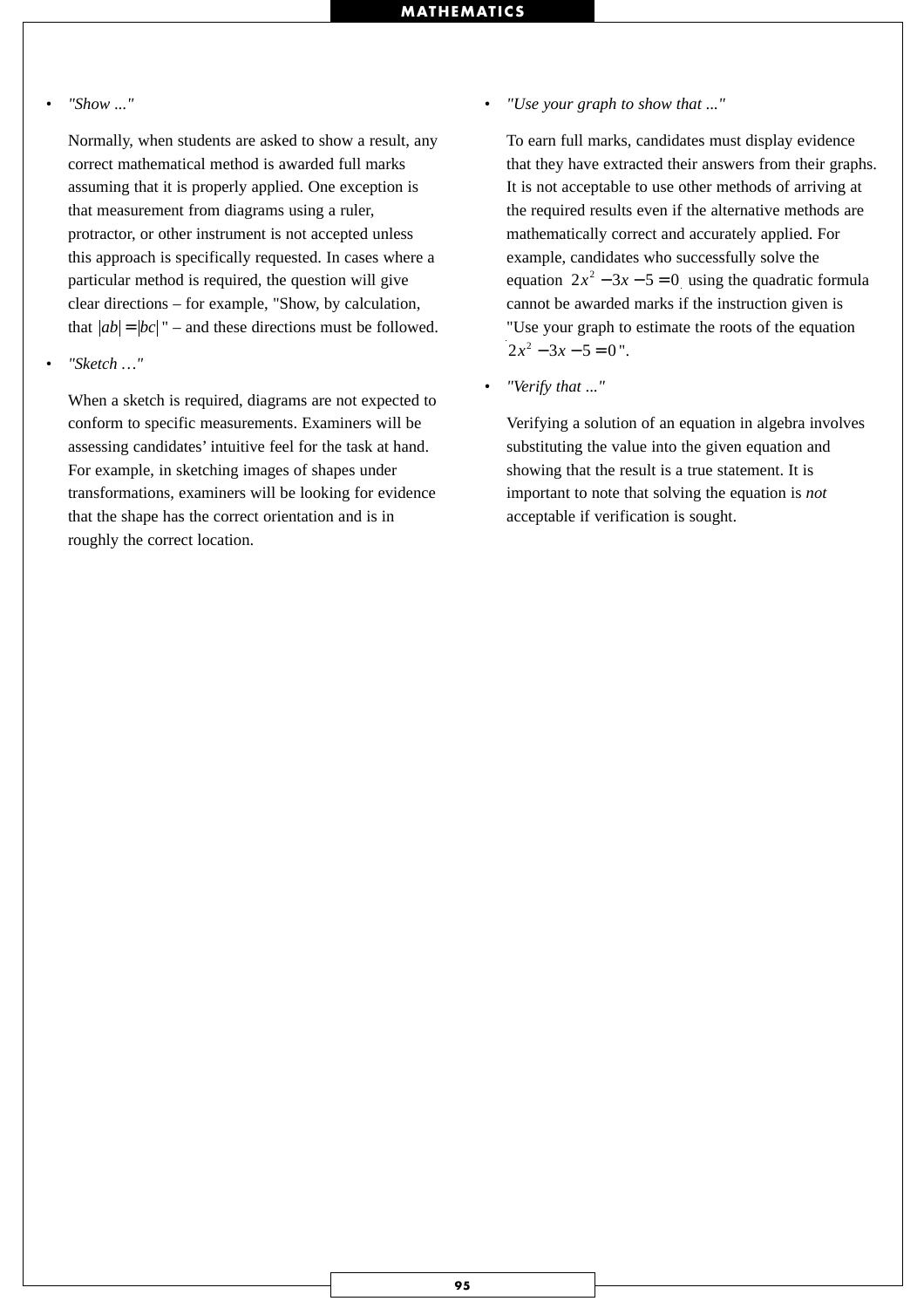# 5.6 QUESTIONS, OBJECTIVES AND STANDARDS: THE ROUTE TO GRADE CRITERIA

 $K_{\text{related to circuit}}$ related to standards of achievement, as reflected in the different grades awarded for the Junior Certificate examinations. The three-part design of questions (with the typical relationship to objectives described at the end of Section 5.4 above), taken together with the marking scheme which allocates marks approximately in the ratio 1:2:2 to the three parts, is intended to operationalise the *grade criteria.* Thus:

- recall alone (accounting for about twenty per cent of the marks) should not be enough to enable a candidate to achieve a D grade;
- recall together with some instrumental and relational understanding – execution of familiar and well-learnt techniques, and grasp of concepts – together with the ability to communicate the results, should be necessary for a D grade;
- recall together with good instrumental and relational understanding – diligent and accurate execution of familiar and well-learnt techniques, and grasp of concepts – together with the ability to communicate the results (accounting jointly for some sixty per cent of the marks), should be required for a C grade;
- the ability to apply, or to execute more difficult examples of familiar exercises, or to demonstrate understanding at the upper level of the syllabus, is needed for a higher grade;
- evidence of abstraction and/or better application, with good communication, is needed for a top grade.

It remains to give fuller descriptions of the character of the three question parts, to provide examples of t remains to give fuller descriptions of the characteristics questions suitable for each part at each level, and to indicate key aspects of the solutions required to obtain full marks. *It is important to note that the solutions given here are sample solutions, provided in order to illustrate the type of detail and level of communication expected. They are not the only (or necessarily the best!) possibilities.* In view of the assumption that the Higher level papers will be of traditional format, as indicated in Section 5.4, it should be noted that the "boxes" shown for the Higher level examples are not solution boxes; they represent portions of the student's examination script. *It should be stressed that students are encouraged to show detailed working in order to obtain maximum marks.* 

The examples also serve to indicate the style and depth of coverage expected in some areas of the syllabus. Moreover, they indicate ways in which the candidates' relational understanding and communication skills can be demonstrated and rewarded.

#### **CHARACTERISTICS OF A "PART (a)"**

"part (a)" is intended to have the following characteristics.

- It should allow candidates to demonstrate what they know, and also permit them to "limber up" for the remainder of the question. As indicated above, questions typically test facts, very straightforward skills, or basic understanding.
- It should be presented as straightforwardly as possible, so that the required mathematics is tested directly. For example, candidates with poor reading skills should not be handicapped.
- Ideally, *all* (credible) candidates should get "part (a)" right – except for the slips that can strike even the best candidates in examinations.

### **EXAMPLES OF "PART (a)" QUESTIONS**

"a" 1: Foundation level

Find the value of  $3(x+y)$  when  $x = 2$  and  $y = 1$ .

 $3(3) = 9$ 

[Note: although no work is required, it is often natural and advisable that candidates show some.]

## "a" 2: Ordinary level

Find the image of the point  $(3, -2)$  under the translation  $(1, -3) \rightarrow (2, 4)$ .

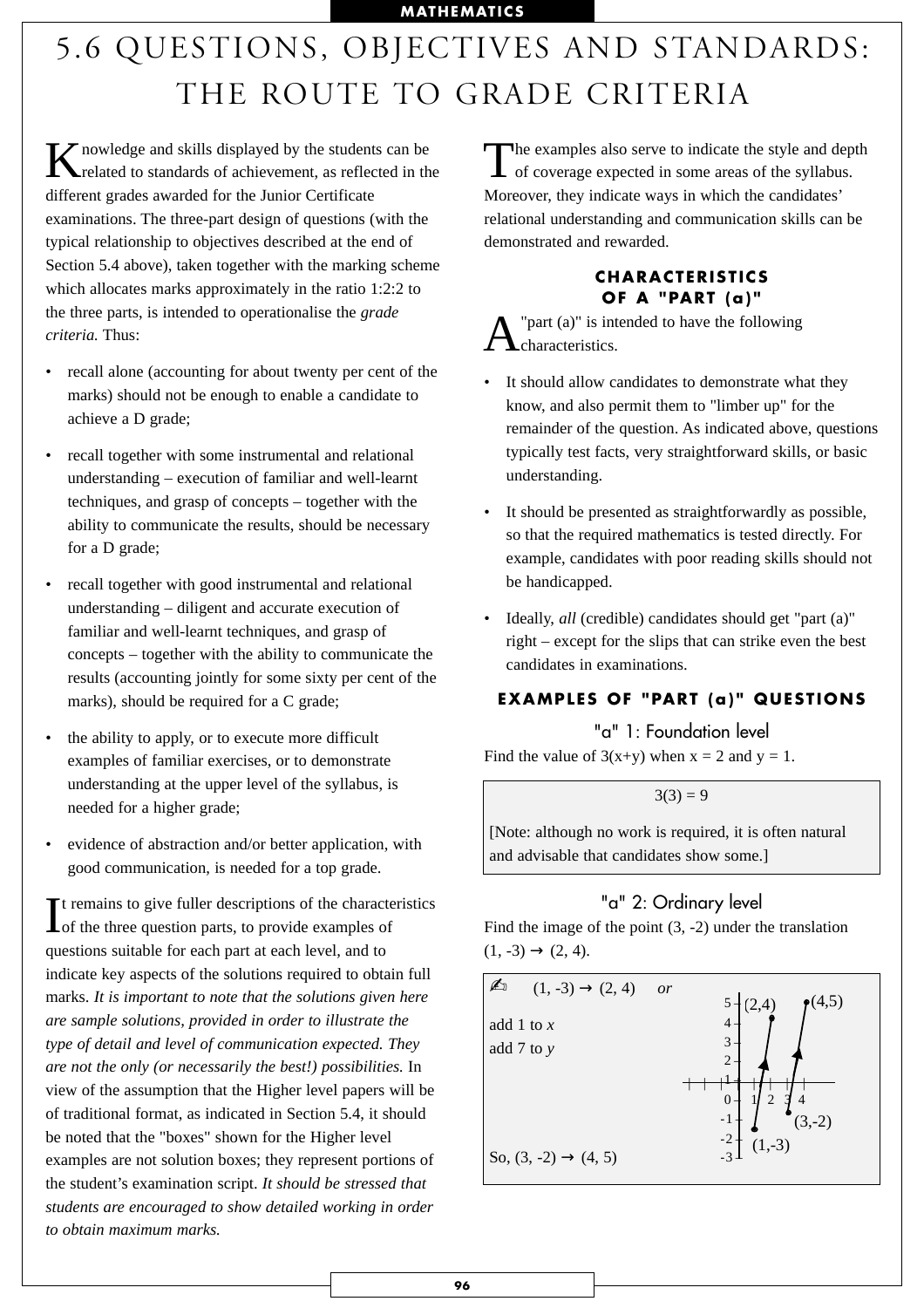## "a" 3: Ordinary level Find the values of *x* for which  $5 + 2x \le 13$ ,  $x \in N$ .

**a**  $2x \le 13 - 5$  $2x \le 8$  $x \leq 4$ *x* could be 0, 1, 2, 3 or 4

#### "a" 4: Ordinary level

VAT at 21% is added to a bill of  $\epsilon$ 130. Calculate the total bill.

$$
€130 \times 21\% = €27.30
$$

$$
€130 + €27.30 = €157.30
$$
or
$$
€130 \times 1.21 = €157.30
$$

"a" 5: Ordinary level

Divide 1506 by 0.6 and express your answer in the form  $a \times 10^n$ , where  $1 \le a < 10$  and  $n \in \mathbb{Z}$ .

✍ <sup>1506</sup>  $\frac{566}{0.6}$  = 2510  $2510 = 2.51 \times 10^3$ 

#### "a" 6: Ordinary level

Given that tan*A* = 3.3544 find the value of *A* to the nearest degree, where  $A < 90^\circ$ .

 $A = 73.399844...$  $A = 73^{\circ}$ 

"a" 7: Higher level Given  $y = ax + a^3$  and  $x = 3 - 2a^2$ 

(i) express *y* in terms of *a* and simplify the result

(ii) evaluate *y* when  $a = 2$ .

(i) 
$$
y = a(3-2a^2) + a^3
$$
  
=  $3a - 2a^3 + a^3$   
=  $3a - a^3$ 

(ii) When 
$$
a = 2
$$
,  $y = 6 - 8 = -2$ 

"a" 8: Higher level  $5 + 2x \le 13$ ,  $x \in N$ . Simplify  $(2 + \sqrt{7})(3 - \sqrt{7})$ .

$$
(2+\sqrt{7})(3-\sqrt{7})
$$
  
= 2(3-\sqrt{7})+\sqrt{7}(3-\sqrt{7})  
= 6-2\sqrt{7}+3\sqrt{7}-\sqrt{49}  
= 6+\sqrt{7}-7  
= -1+\sqrt{7}

#### **CHARACTERISTICS OF A "PART (b)"**

"part  $(b)$ " is intended to have the following characteristics.

- It should allow the candidates to demonstrate their ability to execute diligently practised procedures, or to display non-trivial understanding (for example, interpreting a mathematical statement, reading and using information from graphs, recognising the solution of an equation, or – for Higher level candidates – writing out a proof).
- In some cases the "part  $(b)$ " may be divided into subparts, containing (say) slightly easier and slightly harder "sums" in the required area.
- The candidate who *just* deserves a D grade on a particular question should be able to get around half of the marks available for this part of the question. For example, in the case of a "part (b)" with two sub-parts, the candidate may get the first sub-part correct except for slips, and may earn an attempt mark on the second sub-part.
- Candidates deserving a C grade for a particular question should be able to get the "part (b)" right (except perhaps for slips).

It should be noted that, although "part (b)" questions and intended to test the higher-order skills associated  $\mathbf{T}$ t should be noted that, although "part (b)" questions are with *problem-solving*, they may be formulated as simple "word problems". Thus, in accordance with the thrust of the revised syllabus, information may be presented in a *context.* The skills of identifying and interpreting the relevant information, and then processing it, should involve relational and instrumental understanding rather than genuine problem-solving. A hallmark of the latter is that the method of solution should not be immediately apparent. For "part (b)" questions, however, candidates – having duly understood the principles involved in such work and practised many examples – should be able to see at once how they should tackle the question.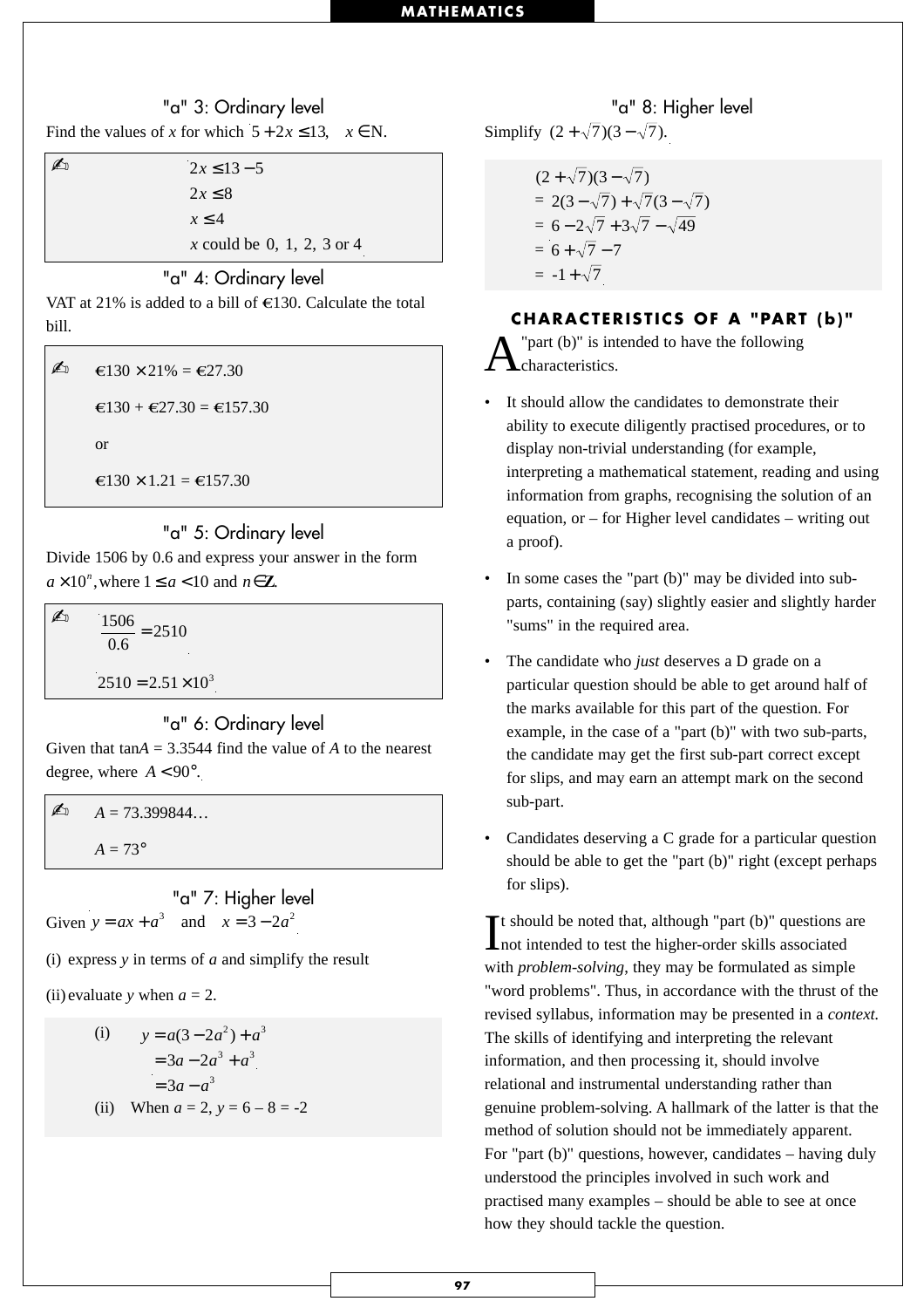#### **EXAMPLES OF "PART (b)" QUESTIONS**

"b" 1: Foundation level

60 students were asked to choose a colour to paint the school hall. 15 said yellow, 20 said blue and the rest said white.

- (i) How many said white?
- (ii) Draw a pie chart to show this information.



### "b" 2: Ordinary level

Given that  $\cos A = 0.5$ , find the value of  $\sin A$  and the value of tan*A*. Give your answers correct to two places of decimals.

 $\triangle$   $A = 60^{\circ}$  $\sin A = 0.866025...$  $tan A = 1.723205$  ...  $sinA = 0.87$  $tan A = 1.72$ 

### "b" 3: Ordinary level

Síle is six years older than Seán. The sum of their ages is 30 years.

- (i) Letting  $x =$  Seán's age write down an equation in  $x$ to represent this information.
- (ii) Hence, find Síle's age.

 $\triangle$  (i) Seán's age = *x* Síle's age = Seán's age plus  $6 = x + 6$  $x + x + 6 = 30$  $\therefore$  (ii)  $2x + 6 = 30$  $2x = 30 - 6$  $2x = 24$  $x = 12$ 

Síle's age =  $12 + 6 = 18$  years.

#### "b" 4: Ordinary level

- (i) Sketch an equilateral triangle with sides of length 2 units.
- (ii) Calculate the perpendicular height in surd form.
- (iii) Hence, find sin60°.



## "b" 5: Higher level

It takes 4 hours and 20 minutes to travel a journey at an average speed of 120 km/hr. How many hours and minutes will it take to travel the same journey if the average speed is reduced to 100 km/hr?

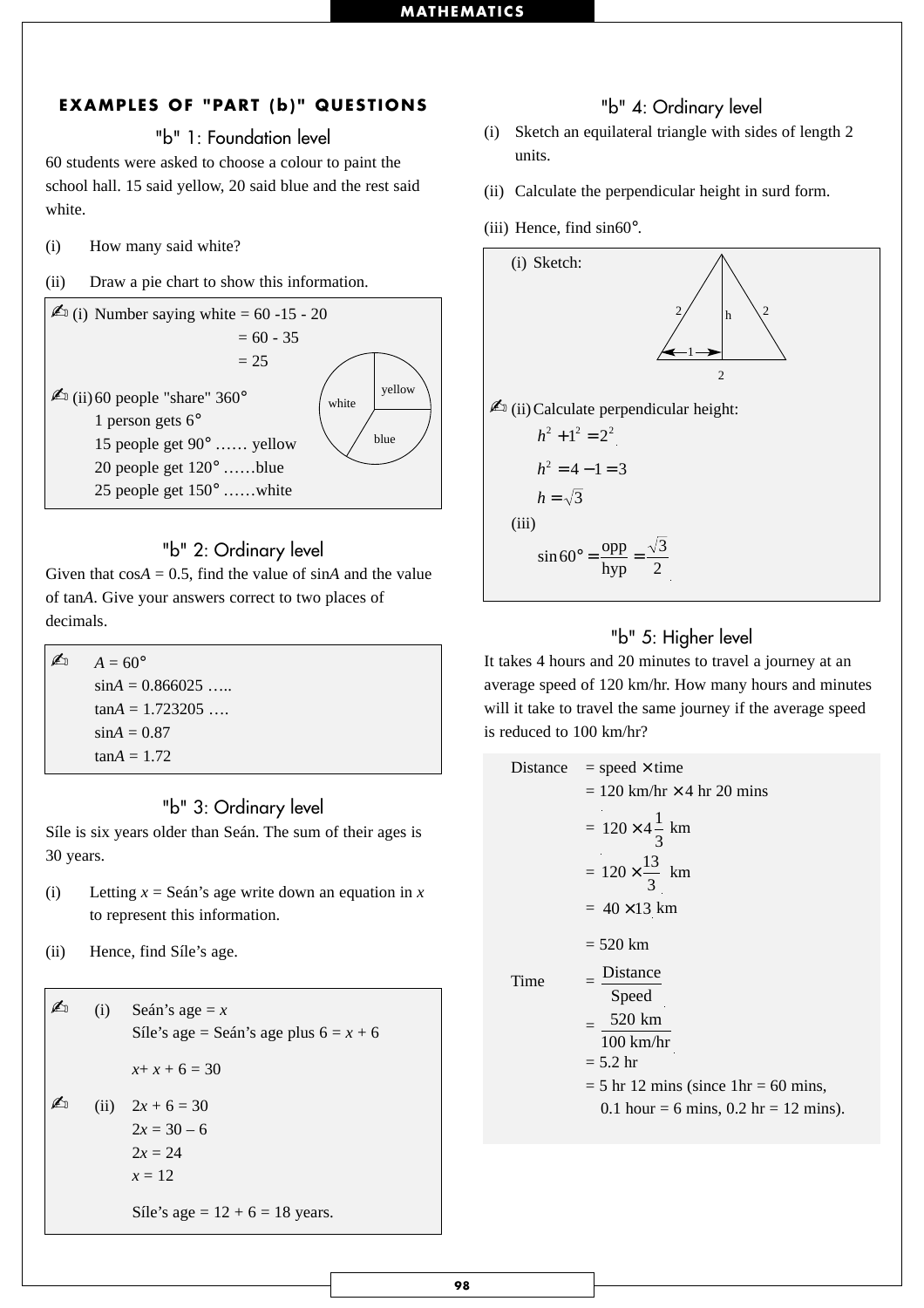#### "b" 6: Higher level

By putting the smallest number first, place the following numbers in order:

$$
\sqrt{0.25}
$$
,  $\frac{1}{\sqrt{2}}$ , 0.3,  $\frac{\pi}{2}$ ,  $\frac{\sqrt{3}}{2}$ 

$$
\sqrt{0.25} = 0.5
$$
  
\n
$$
\frac{1}{\sqrt{2}} = 0.707106...
$$
  
\n
$$
\frac{\pi}{2} = 1.570796...
$$
  
\n
$$
\frac{\sqrt{3}}{2} = \frac{1.7320...}{2} = 0.86602...
$$

Approximate values of numbers are: 0.5, 0.7, 0.3, 1.6, 0.9

When ordered these become: 0.3, 0.5, 0.7, 0.9, 1.6

Answer: 0.3, 
$$
\sqrt{0.25}
$$
,  $\frac{1}{\sqrt{2}}$ ,  $\frac{\sqrt{3}}{2}$ ,  $\frac{\pi}{2}$ 

#### "b" 7: Higher level

(i) Write the following as a single fraction:

3 2 6 4 2,  $x \neq 4$  $x + 2 \, x$  $x \neq -2$ ,  $x$  $\frac{5}{x+2} + \frac{6}{x-4}$ ,  $x \neq -2$ ,  $x \neq 4$ .

(ii) Evaluate your answer when  $x = 2$ .

(i) 
$$
\frac{3}{x+2} + \frac{6}{x-4}
$$

$$
= \frac{3(x-4) + 6(x+2)}{(x+2)(x-4)}
$$

$$
= \frac{3x-12+6x+12}{(x+2)(x-4)}
$$

$$
= \frac{9x}{(x+2)(x-4)}
$$

(ii) When  $x = 2$  the result is:

$$
\frac{9(2)}{(2+2)(2-4)}
$$
  
= 
$$
\frac{18}{(4)(-2)}
$$
  
= 
$$
\frac{18}{-8} = -\frac{9}{4}
$$

#### **CHARACTERISTICS OF A "PART (c)"**

"part  $(c)$ " is intended to have the following characteristics.

It should provide a challenge, so that good candidates (relative to the level they are taking) can demonstrate

their ability to apply their mathematics, solve problems, and so forth, and to cope with the subject-matter that is at the highest conceptual level on the relevant syllabus.

• To obtain a safe C grade on a given question. candidates should be able to attempt the "part (c)" (or at least the first sub-part of the "part (c)", if it is divided into sub-parts) for most of the questions on the paper. However, full marks on a "part (c)" may be gained in general only by very competent candidates.

Obviously, "word problems" presented in a "part (c)" will be more complex than those appearing as a "part (b)". Typically they involve application (objective D). Thus, information presented verbally may have to be translated (non-trivially) into mathematical form, and suitable approaches and techniques chosen. However, in examination conditions, it would not be fair to present information in very unfamiliar guise, or in highly complex fashion. Moreover, the solution must be obtainable at the end of a few minutes' work. The type of problem-solving involved is therefore rather limited.

#### **EXAMPLES OF "PART (c) " QUESTIONS**

#### **"c" 1: Foundation level**

A rectangular space on a bathroom wall measures 1 m by 2 m. It is to be covered with square tiles, each of which measures 10 cm by 10 cm. How many tiles will be needed?



Number of tiles needed along lower edge is  $\frac{200}{10} = 20$ Left edge of space is 1 m or 100 cm

Number of tiles needed along left edge is  $\frac{100}{10} = 10$ 

Total number needed to fill rectangular area is  $20 \times 10$ tiles

#### Answer: 200 tiles

[Candidates may support this work with a sketch of the rectangle.]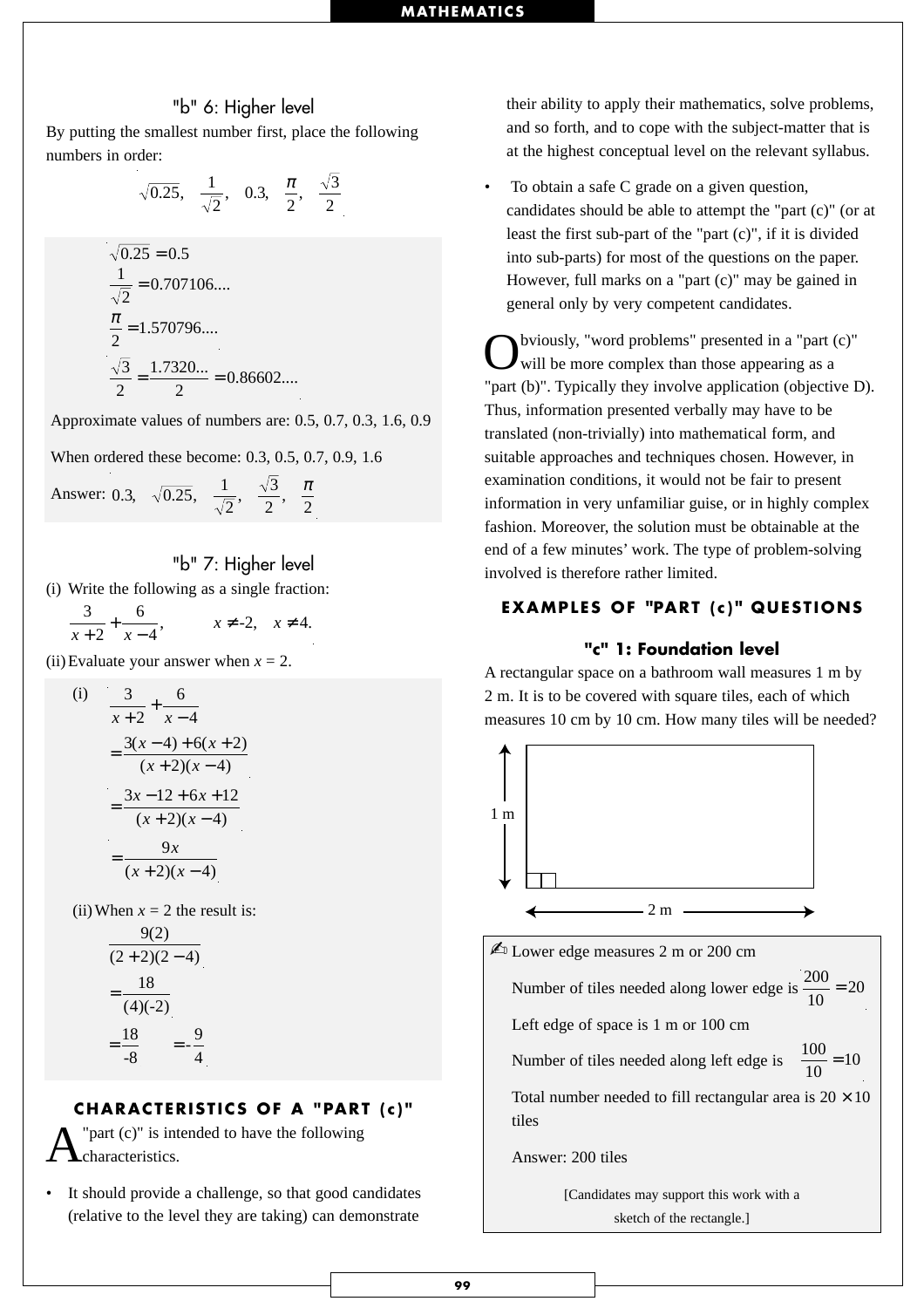#### "c" 2: Ordinary level

A solid sphere made of lead has radius 6 cm.

(i) Calculate its volume in terms of  $\pi$ .

This sphere is melted down and all of the lead is used to make smaller solid spheres each of radius 3 cm.

(ii) How many of these spheres are made?

|  | (i) Volume                | = $\frac{4}{3}\pi r^3 = \frac{4}{3}\pi (6)^3$ |                                                       |
|--|---------------------------|-----------------------------------------------|-------------------------------------------------------|
|  |                           | $=\frac{4}{3}\pi\times6\times6\times6$        |                                                       |
|  |                           | $= 4\pi \times 2 \times 36$                   |                                                       |
|  |                           | $= 288\pi$ cm <sup>3</sup>                    |                                                       |
|  |                           | [Note: Penalty if value of $\pi$ used.]       |                                                       |
|  |                           |                                               | (ii) Volume of smaller sphere = $\frac{4}{3}\pi(3)^3$ |
|  |                           |                                               | $=\frac{4}{3}\pi \times 3 \times 3 \times 3$          |
|  |                           |                                               | = $36\pi$ cm <sup>3</sup>                             |
|  | Number of smaller spheres |                                               | $=\frac{288\pi}{36\pi}=8$                             |

#### "c" 3: Higher level

*y*

*x*

 $\frac{1}{w}$  *z* 

(i) State the theorem of Pythagoras

(ii) In the triangle *xyz, xw*⊥*yz*

Prove that  $|xy|^2 + |wz|^2 = |yw|^2 + |xz|^2$ .

- (i) In a right angled triangle the square built on the hypotenuse has the same area as the areas of the two squares built on the other two sides when they are added together.
- (ii) The triangle *xwy* is right angled. So, by Pythagoras:  $|xy|^2 = |xw|^2 + |wy|^2$  \*

The triangle *xzw* is also right angled.

So, by Pythagoras:  $|xz|^2 = |xw|^2 + |wz|^2$ 

This is the same as  $|wz|^2 + |xw|^2 = |xz|^2$ 

Re-arranging gives  $|wz|^2 = |xz|^2 - |xw|^2$  \*

Adding the two results marked with \* gives: …. the required result.  $|xy|^2 + |wz|^2 = |xw|^2 + |wy|^2 + |xz|^2 - |xw|^2 = |yw|^2 + |xz|^2$ 

#### **NOTE**

Tse in certificate examinations of the three-part questions, with the different parts aiming to test different objectives and with the question as a whole displaying an appropriate gradient of difficulty, has been a positive development in mathematics education in Ireland. If students are sitting for a paper at a level appropriate to them, they can be confident that they will be able to tackle the earlier parts of the questions and so earn their reward for good understanding and diligent work.

Towever, there is a danger that some students may focus unduly on the first two parts of the questions, targeting a middle grade in the examinations. While this may sometimes be appropriate, or inevitable, in examination conditions, it would be unfortunate if the skills associated with a "part (c)" were to be regarded as a "bolt-on extra" in the teaching and learning of mathematics. Just as for the currently non-examinable objectives (see Section 5.3), objectives such as *application* and appropriate *problem-solving* should be addressed by all students in their mathematical education.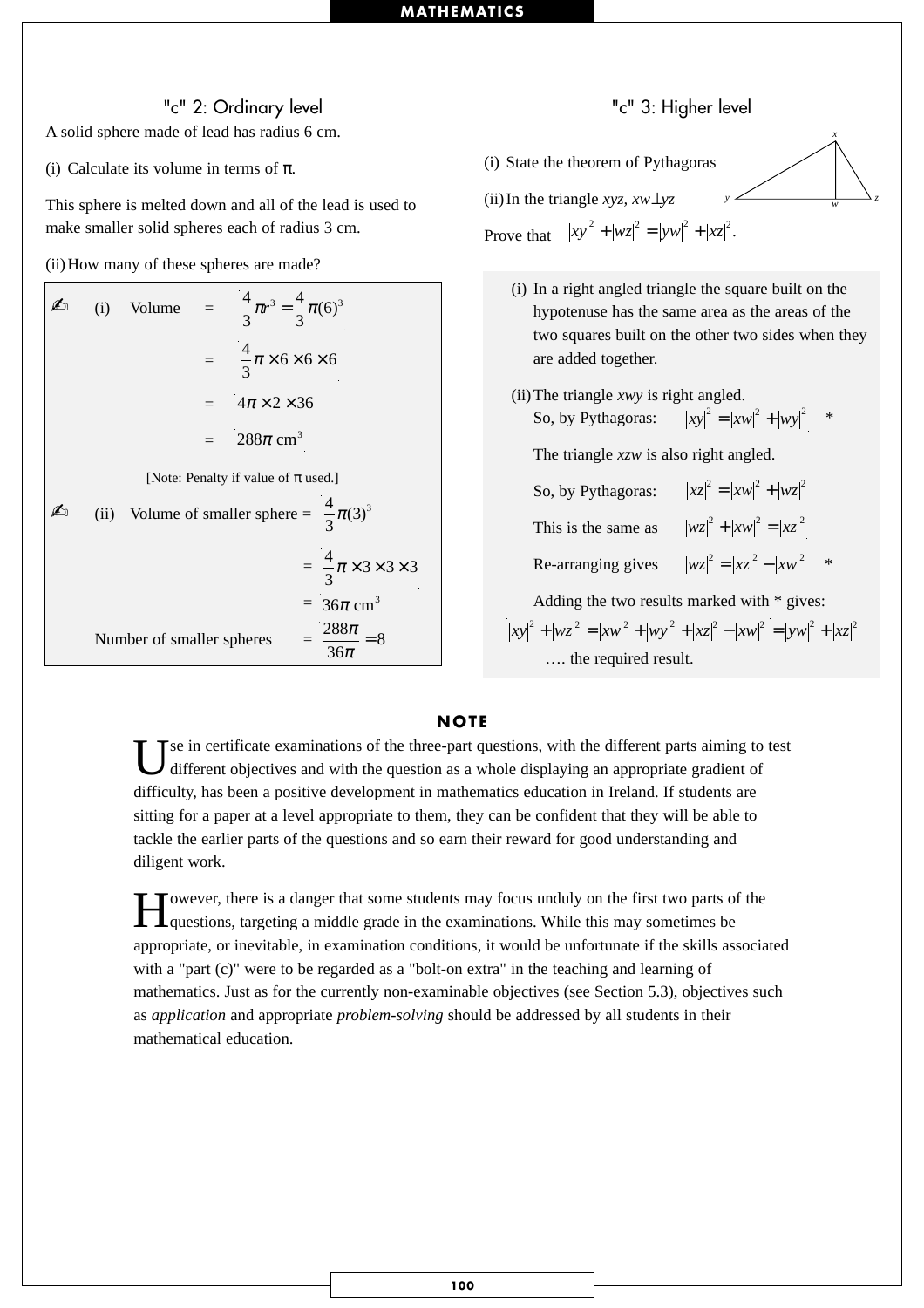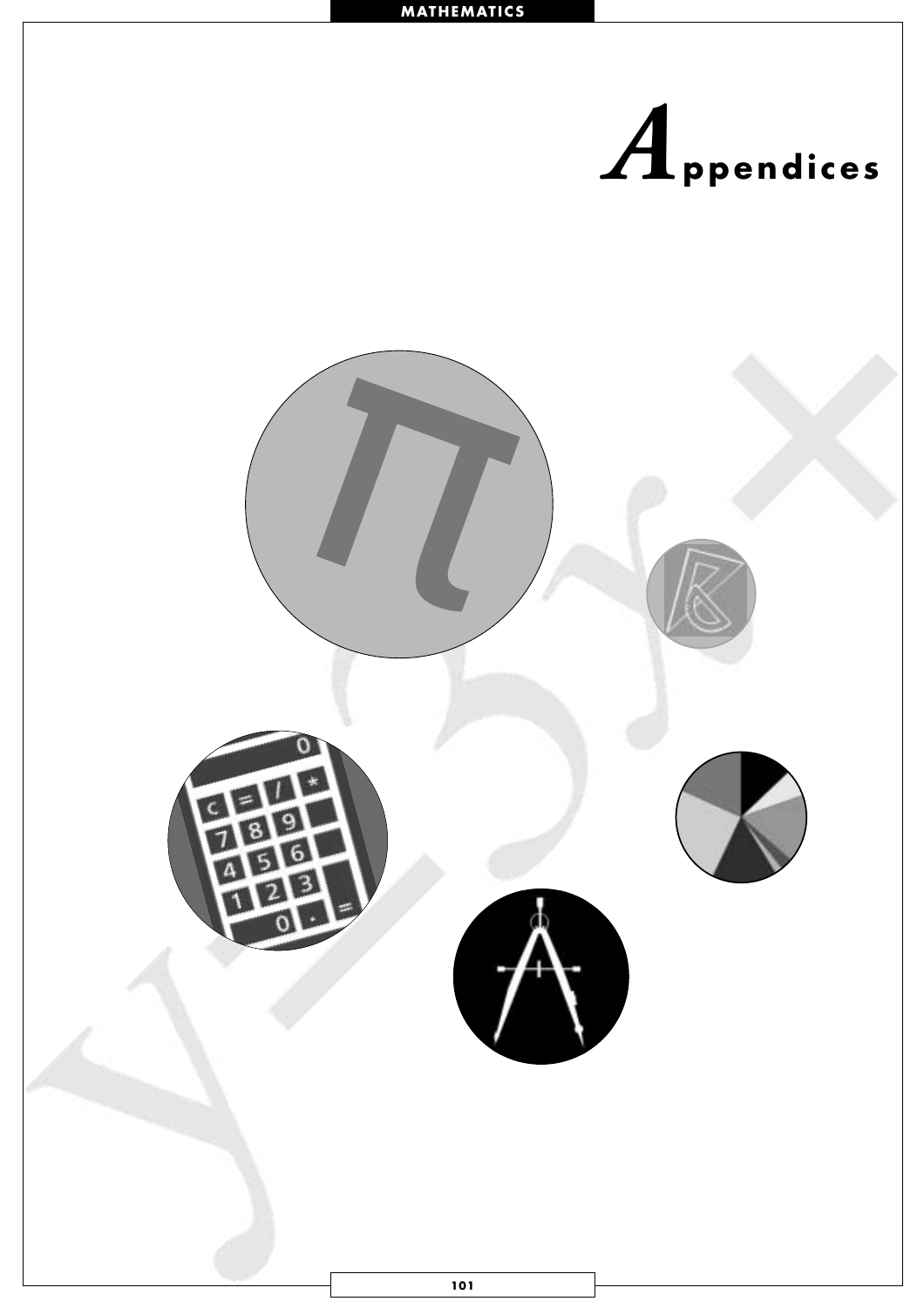## APPENDIX 1 CORRECTIONS, CLARIFICATIONS AND CHANGES

#### **INTRODUCTION**

This Appendix serves three purposes. First, it points out four *misprints* in the syllabus document. Secondly, it aims to *clarify* the status (included or excluded) of some topics or techniques. Thirdly, it summarises the *changes* from the 1987 syllabus and indicates the status of some topics about which there have been questions.

#### **CORRECTIONS**

The following *misprints* occur in the syllabus document:

1. On p. 9, in *"Number systems" paragraph 4,* in the list of rules for indices:  $(a^p)a^q$ 

should read:  $(a^p)^q$ 

2. On p.11, in *"Algebra" paragraph 5,* the equation

$$
\frac{a}{bx+c} \pm \cdots \pm \frac{p}{qx+r} = \frac{d}{e}
$$

should read

$$
\text{read} \qquad \frac{a}{bx+c} \pm \frac{p}{qx+r} = \frac{d}{e}
$$

that is, manipulation is restricted to *two* terms of the given form.

3. On p. 21, in *"Applied arithmetic and measure "paragraph 2,* 

time(s)

should read time (s)

4. On p. 21, in *"Applied arithmetic and measure" paragraph 3,* the final "note" in the right-hand column is badly positioned; it should be opposite the entry "Application to problems."

#### **CLARIFICATIONS**

No syllabus document can specify the exact scope of the content or depth of treatment intended (and liable to be tested in state examinations). For a syllabus that has undergone only minor revisions, the nuances of the previous syllabus are deemed to guide the interpretation of the present one except where otherwise stated. The intended changes are flagged in the table in the following section of this appendix. This table also aims to clarify the status of some topics which were not mentioned explicitly in the 1987 syllabus but were deemed to be included, and of other topics which were dropped from the syllabus when it was revised in 1987 but have continued to be taught to at least some students.

- An example of a topic not actually mentioned in the 1987 syllabus – or in its predecessor of 1973 – but deemed to be part of the intended syllabus throughout the period is *perimeter.* Perimeter is mentioned explicitly in the present syllabus, but this does not constitute a change of content.
- An example of an item excluded from the syllabus in 1987, but apparently still used in a number of classrooms, is the notation  $N_0$  for the set of natural numbers excluding 0. The notation was used in the 1973 syllabus but was removed from the syllabus in 1987. *It is worth emphasising here, since international practice varies, that the set N includes 0.*
- Of course, the fact that a topic is excluded from the syllabus does not mean that it cannot be taught in the classroom. It does indicate, however, that knowledge of the topic is not necessary for answering questions in the Junior Certificate examination.

While the inclusion or exclusion of *topics* can be tabulated, the intended *depth of coverage* is not easily captured in a succinct tabular summary. The set of proposed sample assessment materials, drawn up and circulated to schools by the Department of Education and Science, provides one indicator of the required depth for various topics. Naturally, however, these only *sample* the topics and techniques which might be examined. Further instances are provided in Section 5.6, where some typical "question parts" are presented.

Additional guidance is offered with regard to the *limits* in the depth of coverage in a number of cases. The following examples are outside the scope of the syllabus.

- 1. The expression of repeating decimals as fractions.
- 2. The division of compound surds.
- 3. The formation of a quadratic equation from given roots.
- 4. The solution of two equations one of which is linear and the other of which is quadratic, such as

$$
2x - y - 1 = 0
$$
  

$$
xy = 6
$$

5. The solution of an equation of form such as

$$
2(x+3) = \frac{1}{x+1}
$$
 or  $\frac{4}{x-1} - \frac{3}{x} = \frac{5}{x+2}$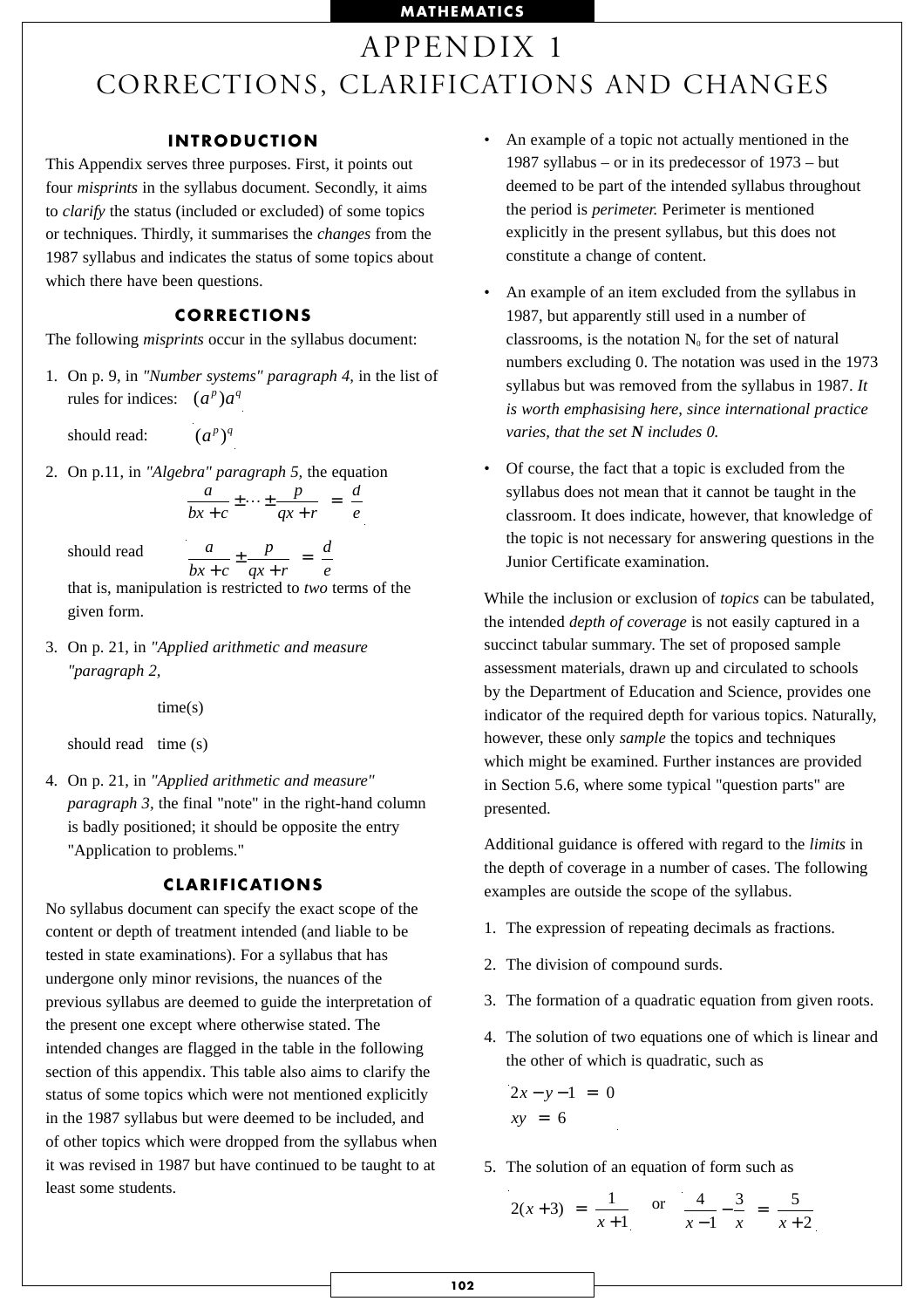6. The difference of two squares where "squared" terms are written as squares (or higher powers), as in

$$
a^4-b^4 \qquad \text{or} \qquad x^4-81
$$

- 7. Calculation of the volume of, say, a hut with a pitched roof or a bar of chocolate with triangular cross-section. (The syllabus limits problems on this topic to objects with rectangular cross-section.)
- 8. Uses of linear and quadratic graphs that require manipulation of the algebraic expressions in addition to graph-reading skills. For example, determine from a graph of a function  $f(x)$  the values of  $x$  for which  $f(x) > 6$ .
- 9. Solution of inequalities with non-integer coefficients, such as

$$
\frac{x}{3} + 1 \leq 4
$$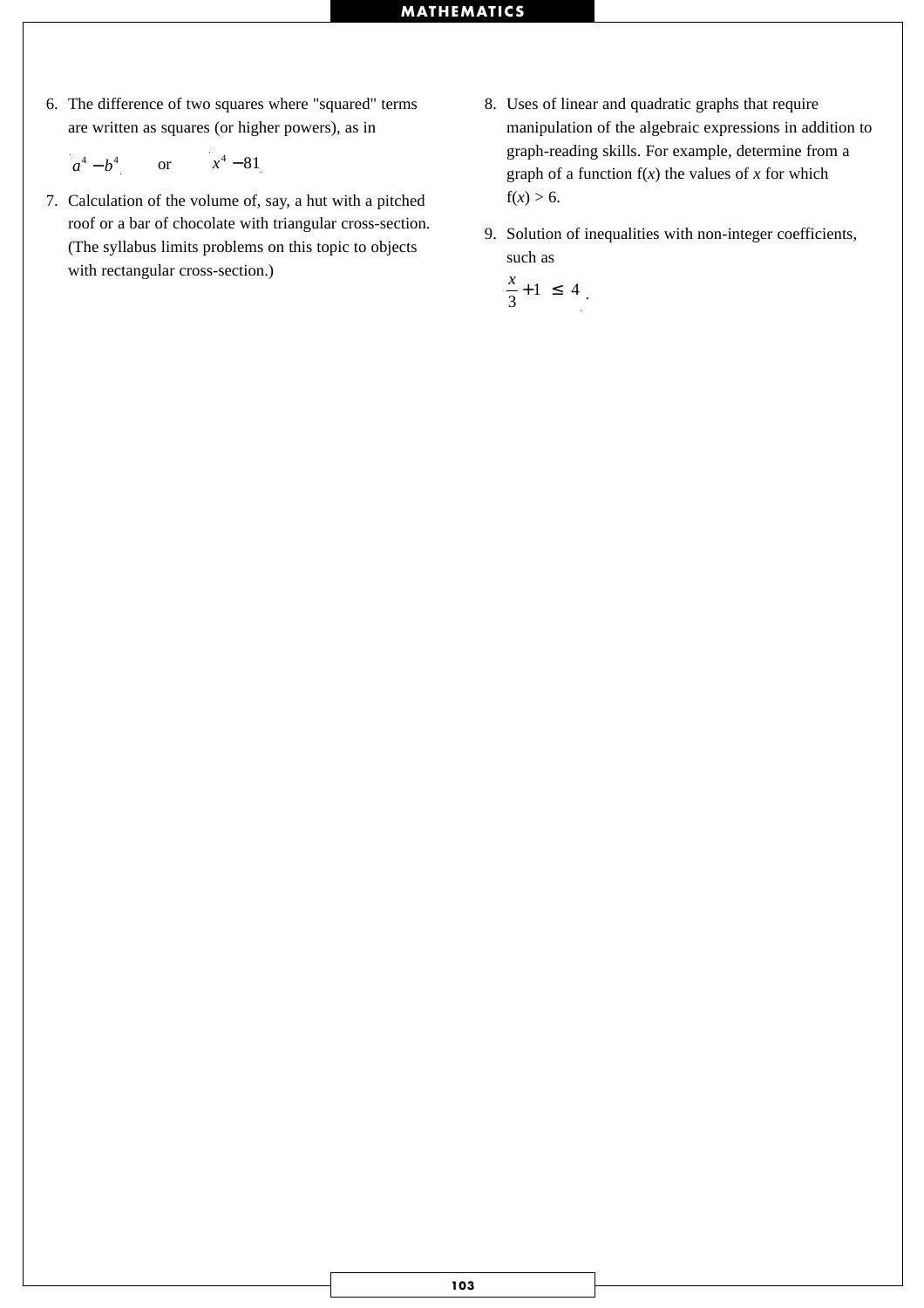## **INS AND OUTS: SUMMARY OF SIGNIFICANT CHANGES AND CLARIFICATIONS**

Material excluded shown in Roman script; *material included shown in Italic script.*

| Course                            | Higher                                                                                                                                                                                                                                                                                                                                          | Ordinary                                                                                                                                                                                                                                                                                                                                                                                                                                                                                       | Foundation                                                                                                                                                                                                                                                                                               |
|-----------------------------------|-------------------------------------------------------------------------------------------------------------------------------------------------------------------------------------------------------------------------------------------------------------------------------------------------------------------------------------------------|------------------------------------------------------------------------------------------------------------------------------------------------------------------------------------------------------------------------------------------------------------------------------------------------------------------------------------------------------------------------------------------------------------------------------------------------------------------------------------------------|----------------------------------------------------------------------------------------------------------------------------------------------------------------------------------------------------------------------------------------------------------------------------------------------------------|
| Sets                              | Symmetric difference removed<br>Closure removed<br>Cartesian product removed                                                                                                                                                                                                                                                                    |                                                                                                                                                                                                                                                                                                                                                                                                                                                                                                | Examples with three sets<br>excluded                                                                                                                                                                                                                                                                     |
| Number systems                    | Notation N <sub>o</sub> excluded<br>Prime factorisation included<br><b>HCF</b> included<br><b>Estimation</b> included<br>Rounding for any number of<br>decimal places included;<br>significant figures included<br>but restricted to integers<br>Use of Tables removed<br>Logarithms removed<br>Division applied to<br>$a \pm \sqrt{b}$ removed | Notation N <sub>o</sub> excluded<br>Prime factorisation included<br><b>HCF</b> included<br><b>Estimation</b> included<br>Rounding for any number of<br>decimal places included;<br>significant figures excluded<br>Index notation for square<br>root included<br>Use of Tables removed<br>Scientific notation: $n \in \mathbb{Z}\backslash\mathbb{N}$<br>removed                                                                                                                               | Order for N included<br>Notation N <sub>o</sub> excluded<br>Nesting of brackets excluded<br><b>Estimation</b> included<br>General division of fractions<br>removed<br>Fraction-decimal conversion<br>with calculator expanded and<br>division of decimals included<br>Use of Tables removed              |
| Applied arithmetic and<br>measure | Rates removed<br>(as specified)<br>Simple Interest excluded<br>(Sub)multiples limited to<br>specified list<br>Perimeter included<br>Surface area of rectangular<br>solids included                                                                                                                                                              | Rates removed<br>Percentage profit of CP or SP Percentage profit of CP or SP<br>(as specified)<br>Simple Interest excluded<br>(Sub)multiples limited to<br>specified list<br>Perimeter included<br>Surface area of rectangular<br>solids included<br>$\pi$ not necessarily accepted as<br>3.14 or 22/7                                                                                                                                                                                         | Percentage profit of CP or<br>$SP$ (as specified)<br>(Sub)multiples limited to<br>specified list<br>Percentage increase included<br>"Use of scales" replaces<br>"drawing to scale<br>Perimeter included<br>Area of square and rectangle<br>included<br>$\pi$ not necessarily accepted as<br>3.14 or 22/7 |
| Algebra                           | Sum and difference of cubes<br>removed<br>Rational expressions with<br>numerical denominator<br>included<br>Simple rational expressions<br>with variable in denominator<br>included                                                                                                                                                             | Division of expressions<br>removed<br>Rearrangement of formulae<br>removed<br>Rational expressions with<br>numerical denominator<br>included but those with<br>variable in denominator<br>removed<br>Factorisation of quadratics<br>restricted to those with<br>coefficient of x <sup>2</sup> unity<br>Difference of two squares<br>restricted to $x^2 - y^2$<br>Coefficients and solutions for<br>simultaneous equations<br>restricted to Z<br>Formula for solution of<br>quadratics excluded | Coefficients and values of $x$<br>in expressions restricted to N<br>Elementary simplification<br>included<br>Extra example of equation<br>$4(x - 1) = 12$ included                                                                                                                                       |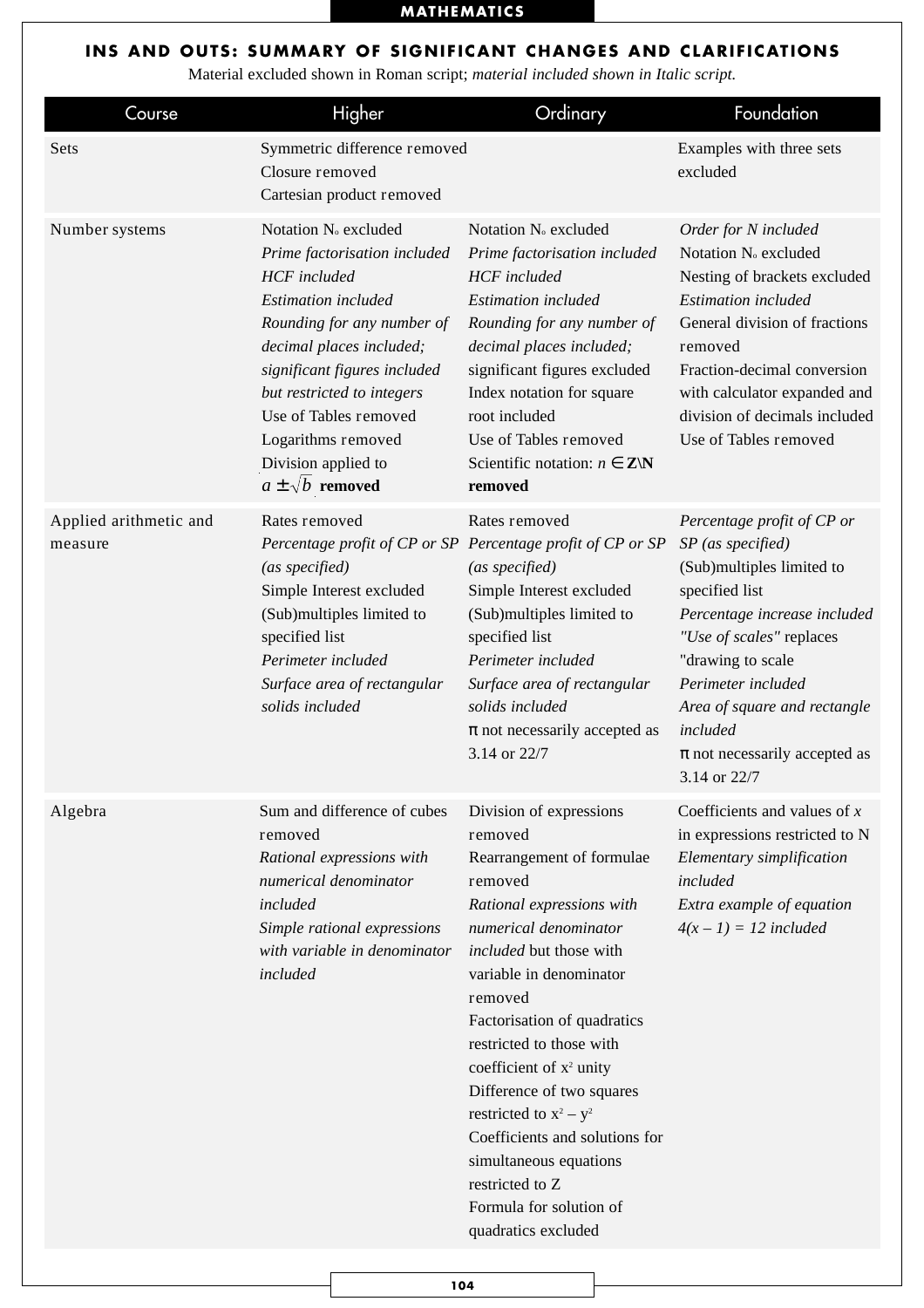| Course                                                                                 | Higher                                                                                                                                                                                                           | Ordinary                                                                                                                                                                                                                             | Foundation                                                                                                                                                                                                                                                        |
|----------------------------------------------------------------------------------------|------------------------------------------------------------------------------------------------------------------------------------------------------------------------------------------------------------------|--------------------------------------------------------------------------------------------------------------------------------------------------------------------------------------------------------------------------------------|-------------------------------------------------------------------------------------------------------------------------------------------------------------------------------------------------------------------------------------------------------------------|
| <b>TOPIC</b>                                                                           |                                                                                                                                                                                                                  |                                                                                                                                                                                                                                      |                                                                                                                                                                                                                                                                   |
| <b>Statistics</b><br>(For Foundation course:<br>Statistics and data<br>handling)       | Collecting, recording and<br>tabulating data included                                                                                                                                                            | Collecting, recording and<br>tabulating data included                                                                                                                                                                                | Collecting, recording and<br>tabulating data included<br>Pictogram included<br>Pie chart restricted to angles<br>multiples of 30° and 45°<br><b>Additional material</b> on tables<br>of data and on relationships<br>between these and graphs;<br>see Section 4.8 |
| Geometry                                                                               |                                                                                                                                                                                                                  |                                                                                                                                                                                                                                      |                                                                                                                                                                                                                                                                   |
|                                                                                        | Synthetic geometry: Different treatment, with<br>fewer proofs to be<br>examined; see Section 3.3<br>and Appendix 2                                                                                               | Different treatment; see<br>Section 3.3 and Appendix 2                                                                                                                                                                               | Different presentation and<br>treatment; see Section 3.3<br>and Appendix 2                                                                                                                                                                                        |
| Transformation geometry: Intuitive approach                                            |                                                                                                                                                                                                                  | Intuitive approach                                                                                                                                                                                                                   | Translation removed; central<br>symmetry included; constructing<br>non-rectilinear figures excluded                                                                                                                                                               |
|                                                                                        | Co-ordinate geometry: Parallel projection and<br>equation of image of line<br>under translation removed<br>Line formula $ax + by + c = 0$<br>included<br>Area of triangle removed                                | Diagrams restricted to same<br>scale on each axis<br>Coordinates of image points<br>for specified simple examples<br>included<br>Format $y = mx + c$ removed,<br>but intersection with axes<br>retained (using algebraic<br>methods) |                                                                                                                                                                                                                                                                   |
| Trigonometry                                                                           | Angles outside range $0^{\circ}$ –<br>360° excluded<br>Use of triangles for surd<br>form of ratios for specified<br>angles included<br>Use of Tables removed<br>Proof of sine rule and area<br>formulae excluded | Trig. functions of angles<br>greater than 90° excluded<br>Minutes removed<br>Use of Tables removed<br>Compass directions removed                                                                                                     |                                                                                                                                                                                                                                                                   |
| Functions and graphs<br>(For Foundation course:<br>Relations, functions and<br>graphs) | Relations and arrow<br>diagrams removed<br>Composition and inverse of<br>functions removed                                                                                                                       | Codomain included<br>Relations and arrow<br>diagrams removed<br>Graphing inequalities of<br>forms such as $a < x < b$<br>removed                                                                                                     | For plotting points,<br>non-integral coordinates<br>included                                                                                                                                                                                                      |

*\*\*\*Use of calculators included; use permitted in Junior Certificate examinations\*\*\**

**105**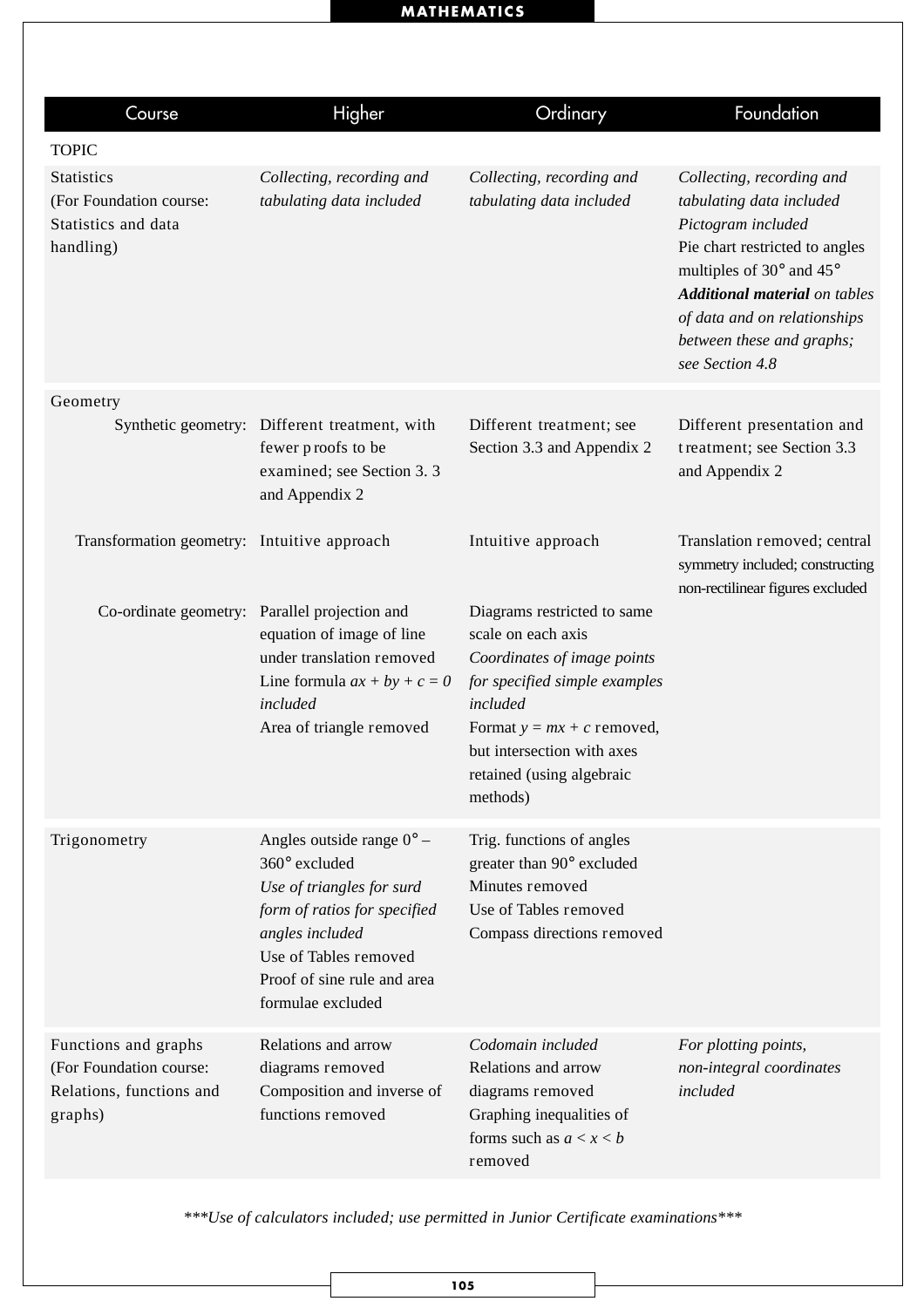# APPENDIX 2 NOTES ON GEOMETRY

#### **CONTEXT**

The purpose of this appendix is to outline the logical structure of the geometry section of the course, in order to provide background information for teachers and to clarify what will be expected of Higher Level students in the examination, vis-à-vis proofs of theorems.

Difficulties have been experienced in the past, owing to the fact that the geometry on the 1987 syllabus consists of a mixture of a transformation-based approach with a traditional one based on congruence. The revised syllabus eliminates this dual approach from the formal treatment of geometry. Transformations are removed from the formal treatment, so that the system adopted is a congruence-based one. It is largely built upon the same ideas as those used by Euclid, but supplemented, as is common in modern treatments, by the use of measure (length/distance, angle measure, and area).

It should be noted that the geometry section of the syllabus is the vehicle by which students are first introduced the ideas of formal deductive reasoning. It is therefore important that by the time they finish the course, they will have gained an appreciation of the manner in which results are built up in a coherent and logical way within a formal system. It is hoped that the revised version of the syllabus facilitates this to a greater extent than its predecessor.

Many people rightly express enormous appreciation for the monument that Euclid left to humankind in producing *The Elements*. That it was one of the greatest triumphs in the development of mathematical thinking, however, does not necessarily imply that it is the most suitable course for second level students to follow. By starting with a sparse set of assumed results (axioms), Euclid had a long task ahead in building up logically to the geometric results familiar to us all. Pythagoras' Theorem, for example, is Proposition 47 in his first book, and the ratio results for triangles do not appear until Book 6. In providing a reasonable modern course for second level students, it is desirable to reach some interesting, familiar and applicable results within a reasonable timeframe. After all, along with the formal proofs of theorems, we want the students to be able to demonstrate the ability to apply the results to new problems. This is best achieved when the students have available to them a varied battery of interesting theorems with which to work. Because of this, the geometry course adopted is one involving a highly redundant axiom system. In other words, we assume far more results than are strictly necessary. We still demand, however, the intellectual rigour required in using these results and these results only (along with some assumed general properties) to build up towards the remaining results on the course.

The syllabus lists a number of geometric statements as "facts". The word "fact" is to be taken here as synonymous with the word *axiom*. It was decided that an appreciation of the exact meaning of the term *axiom* in a formal system is not accessible to all students at this level. The term "fact" reflects the idea that it is sufficient for the students to conceive of these statements as ones which we accept as being true without requiring any proof. It should of course be possible for students to appreciate that since all proofs rely only on results already proved, then one cannot get started at all if one is not prepared to assume something.

As mentioned elsewhere, it is most important that students encounter the proofs of all of the theorems, including those that are not examinable. Otherwise, there is a great risk of failure to appreciate the building up of results in a logically sound way.

# **NOTES ON THE PRELIMINARY CONCEPTS AND ASSUMED PROPERTIES**

This section provides supplementary material to that in the syllabus, in order to clarify the intended definitions and assumed properties of the geometric objects considered. The extent to which teachers address the details explicitly in class is a matter for their own discretion. *Note that the terminology and detail below are not designed for student consumption;* many teachers, however, want clarity of definitions for their own benefit. Whether or not they are addressed explicitly in class, these properties nonetheless constitute those that it is legitimate to assume in presenting proofs at examination.

No attempt is made to define the terms *point, line, plane*. It is expected that an intuitive understanding of these will be acquired by analogy and in other ways (for example, "the plane is like a page that stretches on for ever in all directions"). It should of course be noted that the plane is an infinite set of points, that lines are subsets of the plane, and so forth. Students need to be aware that a line goes on for ever in both directions. Teachers generally have little difficulty in making clear the distinction between lines, segments and half-lines, and an intuitive understanding of terms such as "between" and "on the same side as" can be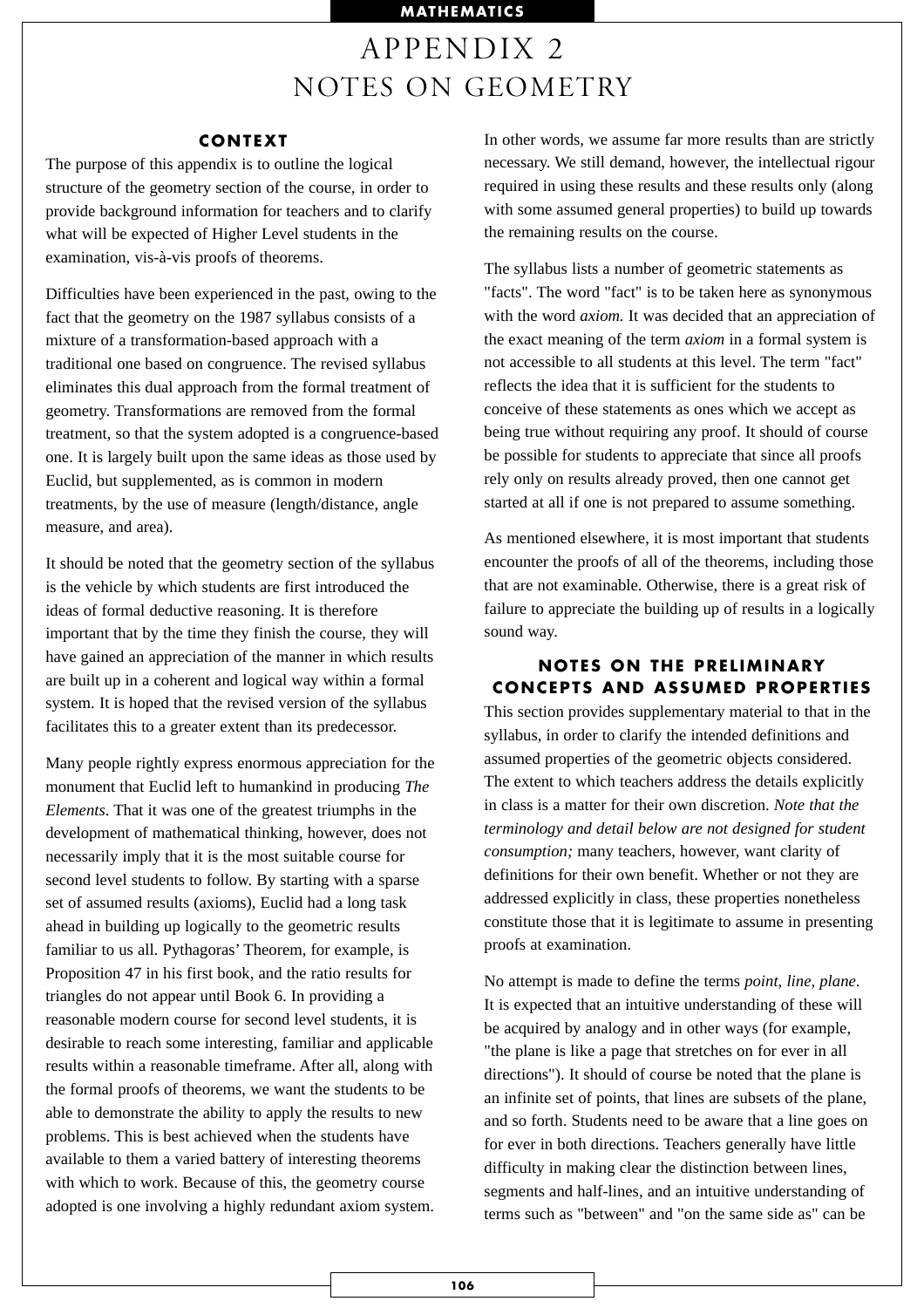assumed in order to define these if required. For the present, lower case letters will continue to be used to denote points and upper case letters to denote lines and circles. (Lines of course may also be referred to by giving two points.) Notation for segments and half-lines also remains the same as before. Thus: line *ab,* line segment [*ab*], and half-line [*ab*. Three or more points that lie on the same line are called *collinear.*

It should be noted that, unlike Euclid, we are in a position to take advantage of the power of real numbers, the properties of which have been established on a solid logical foundation independent of geometry. Accordingly, we have a concept called *distance* or *length* and a concept called *angle measure*. The properties associated with these concepts are as follows.

Given any two points *a* and *b*, there is a real number called the *distance* from *a* to *b*, or the *length* of the line segment [*ab*]. By observation, distance has the following properties (for any *a,b,c*).

- $|ab| = |ba|$ .
- If  $a = b$  then  $|ab| = 0$ . Otherwise  $|ab| > 0$ .
- If *b* lies on [*ac*] then  $|ac| = |ab| + |bc|$ .
- If *b* does not lie on  $[ac]$  then  $|ac| < |ab| + |bc|$ .
- Given any half-line [*ab* and any positive real number *k*, there is a unique point *c* on [*ab* such that  $|ac| = k$ .

Without ever making reference to these properties, note that students will certainly assume the first three of them without even thinking about them, as they already have an intuitive understanding of length. The fourth property is perhaps not so immediate and hence is listed as a "fact" in the syllabus document (third "fact" on page 13). The fifth property simply states that one can measure and mark off a certain distance along a line from any point; once again students assume it unquestioningly.

By observation, we note the following basic properties of angles and angle measure.

- When two half-lines [*ab* and [*ac* have the same initial point *a*, two angles are formed. (It may be helpful to think of the two angles as the two [closed] regions of the plane.)
- Every angle has a *measure*, which is a real number of degrees in the range [0°, 360°].
- The two angles formed by [*ab* and [*ac* have measures that sum to 360°.
- If a is between *b* and *c*, the two angles are called *straight angles*, and the measure of each is 180°. Otherwise, one has measure less than 180°; this angle is referred to as ∠*bac*. The other has measure greater than 180° and is referred to as ∠*bac* reflex. (In the case of straight angles, the context is usually sufficient to determine which angle is being referred to as ∠*bac*.)
- If the angle ∠*bac* contains the half-line [ad, then |∠*bac*| = |∠bad| + |∠dac|. (This can also be formulated with more case-by-case detail to cover reflex angles in the required way.)
- Given any half-line [*ab* and any real number *k* in the range [0°,180°), there exists a unique half-line [*ac* on each side of *ab* such that  $|\angle bac| = k^{\circ}$ .
- If the angle ∠*bac* contains the half-line [*ad* and if |∠*bac*| < 180° then [*ad* intersects [*bc*].

Note that if students have an intuitive understanding of angles and their measurement, then the above properties are already known and used, although not verbalised. There is no need to address them unless the students raise the issue.

Note also that one of these properties, the fact that a straight angle measures 180°, is listed in the syllabus (as the first "fact"). This is done so that the first theorem can refer to it directly, to assist in developing the idea of building logically from assumed facts to theorems. Teachers may wish to discuss the rationale behind this "fact", referring to the idea that some unit has to be chosen to measure angles and that historically somebody decided to do this by dividing a full angle into 360 parts. This provides a nice opening into the possibility of some investigation of the history involved. It also lends itself well to the discussion about simply having to agree to start somewhere. There is the possibility too of investigating other angle measures with the calculator (gradient and radian).

Having sorted out the properties of angle measure, acute, right and obtuse angles are definable accordingly.

We take the following assumed properties of lines, points and circles and the following definitions. (Once again, the students will assume these properties anyway).

- Through any two distinct points there exists a unique line.
- Any two distinct lines have either one or no point in common.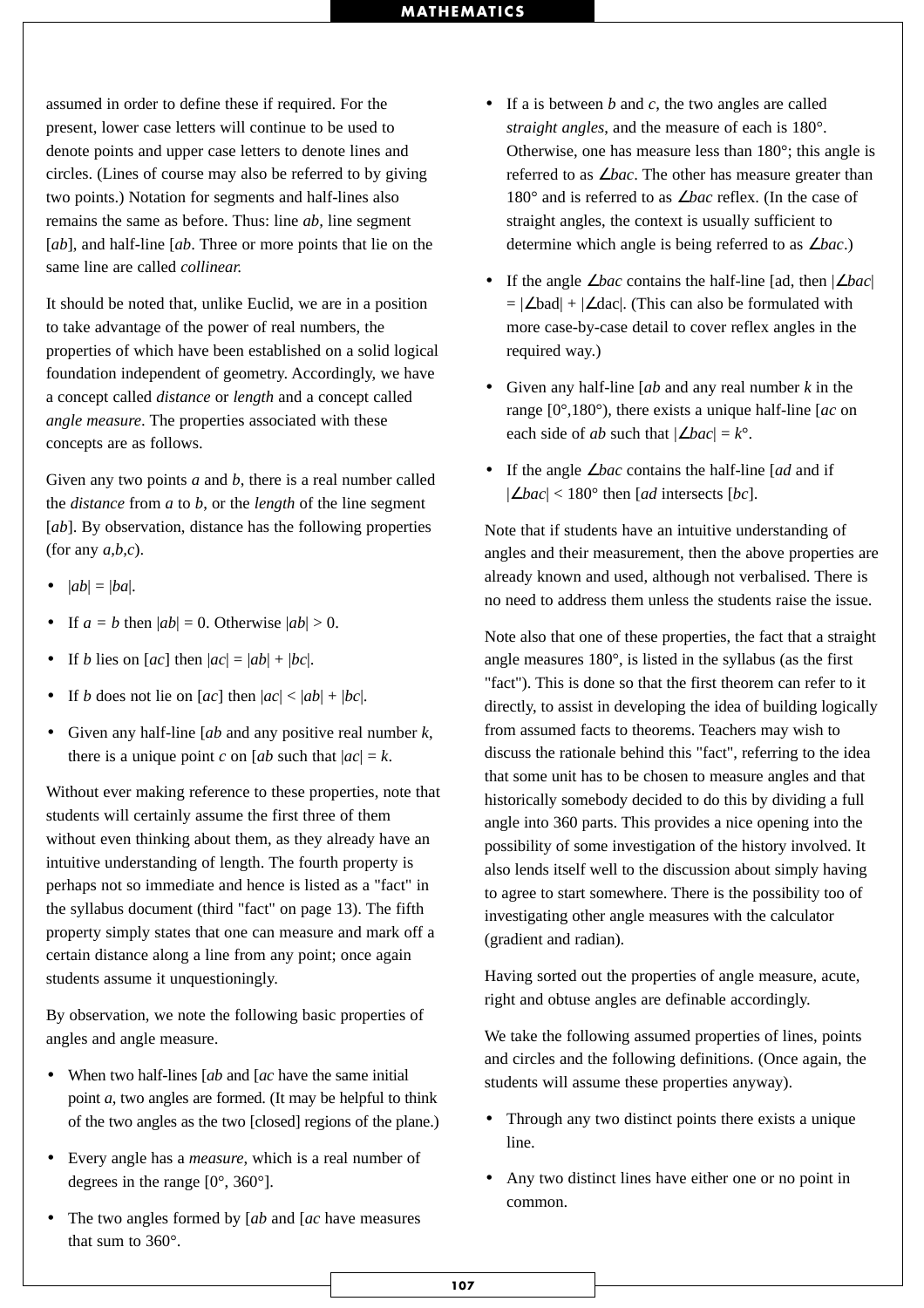- Two lines that have no point in common are called *parallel*. Also, for any line *L* we take  $L \parallel L$ .
- Given any point *p* and any line *L*, there is exactly one line through *p* parallel to *L* and exactly one line through *p* perpendicular to *L*. (*Perpendicular* is defined via angle measure. The distance from *p* to *L* is defined as the distance from *p* to the point at which *L* intersects the perpendicular to *L* through *p*.)
- The definitions of parallel and perpendicular are extended in the obvious way to cover half-lines and line segments also, so that we may refer to line segments being parallel to each other, and so forth.
- Any given line and any given circle have 0, 1 or 2 points in common. (A suitable definition of circle is given below.)
- If a line and a circle have exactly one point in common, the line is said to be a *tangent* to the circle, and the point is called the *point of contact.*

#### **DEFINING THE PLANE FIGURES**

The rectilinear figures listed in the syllabus could be defined precisely as various intersections of half-planes. This is probably not be the most suitable approach with students, so non-rigorous definitions will suffice (for example, a triangle as any three-sided figure; a quadrilateral as any four-sided figure; a convex quadrilateral as one whose interior angles all measure less than 180°.) As *convex* is not a term in use at this level heretofore, teachers may wish to note that a region in the plane is called *convex* if, given any two points in the region, the line segment joining them is contained in the region. Intuitively, however, it is sufficient to understand that a convex quadrilateral is a quadrilateral that does not have any corners "sticking inwards". A few examples and counter-examples will clarify this with ease for students. Note that re-entrant (i.e. non-convex) quadrilaterals are not on the course.

Unlike in the classical world, modern definitions of geometric shapes are usually *inclusive*. In other words, a square is a rectangle, a rectangle is a parallelogram, and a parallelogram is a quadrilateral. A square is also a rhombus. The following definitions could be used:

A *parallelogram* is a quadrilateral in which opposite sides are parallel.

A *rhombus* is a parallelogram with all its sides equal in length.

A *rectangle* is a parallelogram with a right angle at each vertex.

A *square* is a rectangle with all its sides equal in length.

Note also that triangles and quadrilaterals are *regions*. Hence they have areas (see below). A circle, on the other hand, is not a region but a curve. A circle does not have an area (although it encloses a disc that has an area). Hence, one can (somewhat loosely) say: "the area enclosed by the circle" but not "the area of the circle". Note also that the *length of a circle* is the distance around the circle, whereas the length of a rectangle is not the distance around the edge of the rectangle, but rather the length of one of its sides.

A *circle* is the set of all points that are a given distance from a given point (the centre). Any line segment joining the centre to a point of the circle is called a *radius*. The given distance (the common length of all the radii of a circle) is called the *radius-length*. Where confusion would not arise, *radius* may be used instead of *radius-length*, as is common practice (e.g. "a circle of radius 5 cm").

#### **AREA**

Note that in this respect the syllabus differs significantly from the Leaving Certificate Ordinary Level syllabus introduced in 1992. In the latter syllabus, area is not an assumed concept. Rather, the theorems on that course build towards, among other things, establishing a definition of area. On this syllabus, however, area is taken to be an assumed concept; i.e. it is assumed that a plane figure has such a thing as an area and that this idea of area has certain properties. The properties assumed for area are as follows.

- Each rectilinear figure (triangle, quadrilateral, ...) has an area. The area is a positive real number. (We do not consider degenerate cases, so area is not zero.)
- Congruent triangles have equal area.
- If a rectilinear figure can be decomposed into two nonoverlapping rectilinear figures, then its area is equal to the sum of their two areas. (Non-overlapping means that their intersection consists of, at most, boundary line segments.)
- The area of a rectangle is equal to its length multiplied by its breadth.

The last two of these properties are listed as "facts" in the syllabus.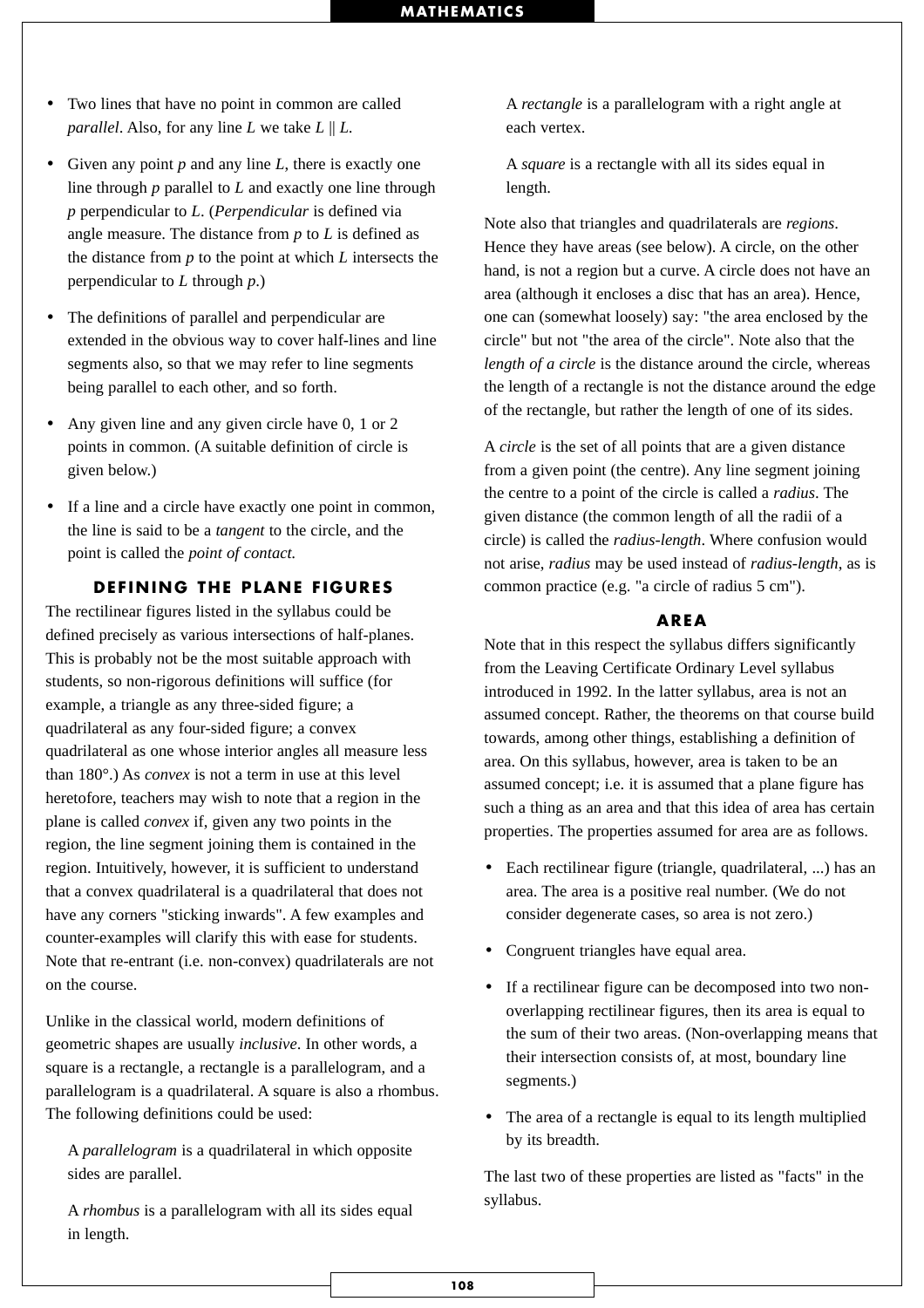It is recognised that this approach to area via rectangles introduces a potential inconsistency into the system (which does not in fact materialise), and that the Leaving Certificate approach is logically more satisfactory. However, the approach adopted here facilitates to a greater extent the transfer of the understanding of area developed in the measure section. The conceptual development of area in that section usually involves investigations that include counting squares inside a region and similar activities; it thus relies heavily on rectangles.

#### **LEGITIMATE PROOFS OF THEOREMS**

A proof cannot be seen in isolation from the assumptions upon which it depends. When proofs of theorems are required in the examination, the context is the system of geometry as laid out in the syllabus and expanded upon here. Accordingly, proofs must rely only on the assumed properties, the facts listed in the syllabus and any theorems listed earlier in the syllabus than the one being proved.

In particular, teachers should note the following.

• Transformation techniques are not valid, since the definitions and properties of transformations are not in the system. Hence, one cannot use an axial symmetry to prove the isosceles triangle theorem, nor use an isometry in the similar triangles theorem.

- Results not on the syllabus cannot be parachuted in. For example, the proof – usually used in the Leaving Certificate course – that a line drawn parallel to one side of a triangle divides the other two sides in the same ratio involves drawing a set of parallel lines and relies on another result concerning transversals and parallels. This latter result is not on the Junior Certificate course, and hence that proof is not valid here. (Conversely, the envisaged proof on this course, which involves areas of triangles, is not valid in the context of the Leaving Certificate course.)
- Proofs need to be laid out in a clear and logical fashion. Proofs should be illustrated by well-labelled diagrams but such illustrations are not a substitute for written lines in a proof. In particular, they do not convey the sequence of the assertions, and are often not as precise in their meaning as the written form.
- Where practicable, each assertion made in a proof should have an associated reason given (reference to a fact or previous theorem or to how the earlier lines are being used). Words and logical connectives should be used as appropriate, so that when the written proof is verbalised, it makes sense as piece of language. Commonly used abbreviations are of course legitimate, for example, SAS for the *Side Angle Side* congruence rule, and so forth.

Consider, for example, the following two versions of the same proof of the isosceles triangle theorem.

*Prove that if two sides of a triangle are equal in measure, then the angles opposite these sides are equal in measure.*

| Given:             | $\Delta abc,  ab  =  ac $     |        |                                                                        | $\boldsymbol{a}$                                                       |
|--------------------|-------------------------------|--------|------------------------------------------------------------------------|------------------------------------------------------------------------|
| To Prove:          | $ \angle abc  =  \angle acb $ | Proof: | $ ab  =  ac $                                                          |                                                                        |
| Construction: [ad] |                               |        | $ ad  =  ad $<br>$ db  =  dc $<br>SSS<br>$ \angle abc  =  \angle acb $ | $\boldsymbol{b}$<br>$\boldsymbol{c}$<br>$\mathbf{I}$<br>$\overline{d}$ |
|                    |                               |        |                                                                        |                                                                        |
|                    |                               |        |                                                                        |                                                                        |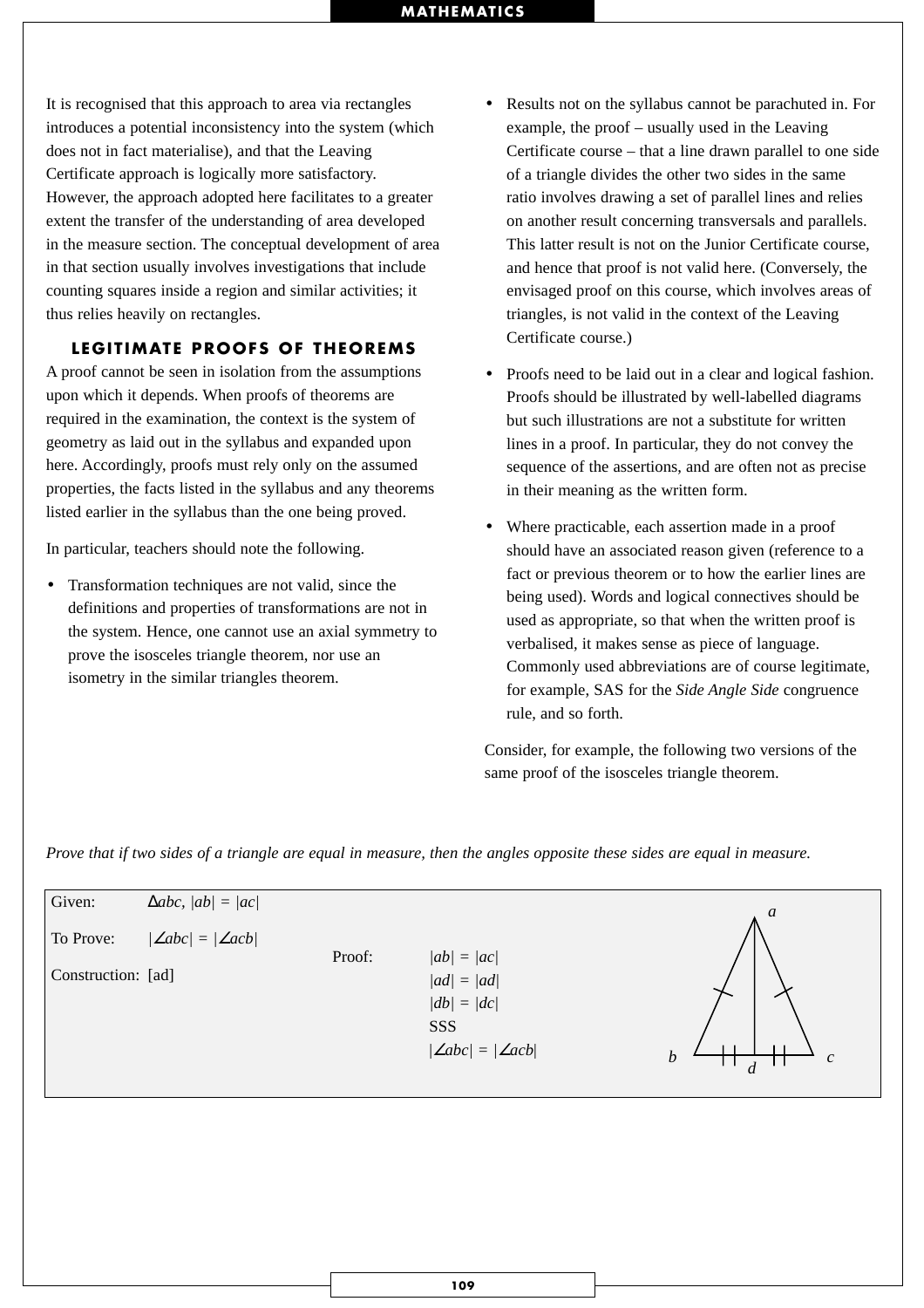

The second version is more complete and is a more effectively communicated argument, and therefore has more merit. There are, of course, other valid proofs of this theorem.

#### **FINAL NOTE**

It is important to appreciate that this appendix has concerned itself with the logical detail of the system from the perspective of formal proofs. Many other arguments, justifications and explorations of the results have a valuable role to play in teaching and learning of the material, even though they are not valid proofs for examination. For

example, as detailed in Section 4, justification of Pythagoras' Theorem by a variety of dissection methods is both beneficial and interesting. Explorations and informal reasoning based on paper-folding and on transformations are similarly to be encouraged. However, in proving the results in examination, candidates must be able to operate within the logical system.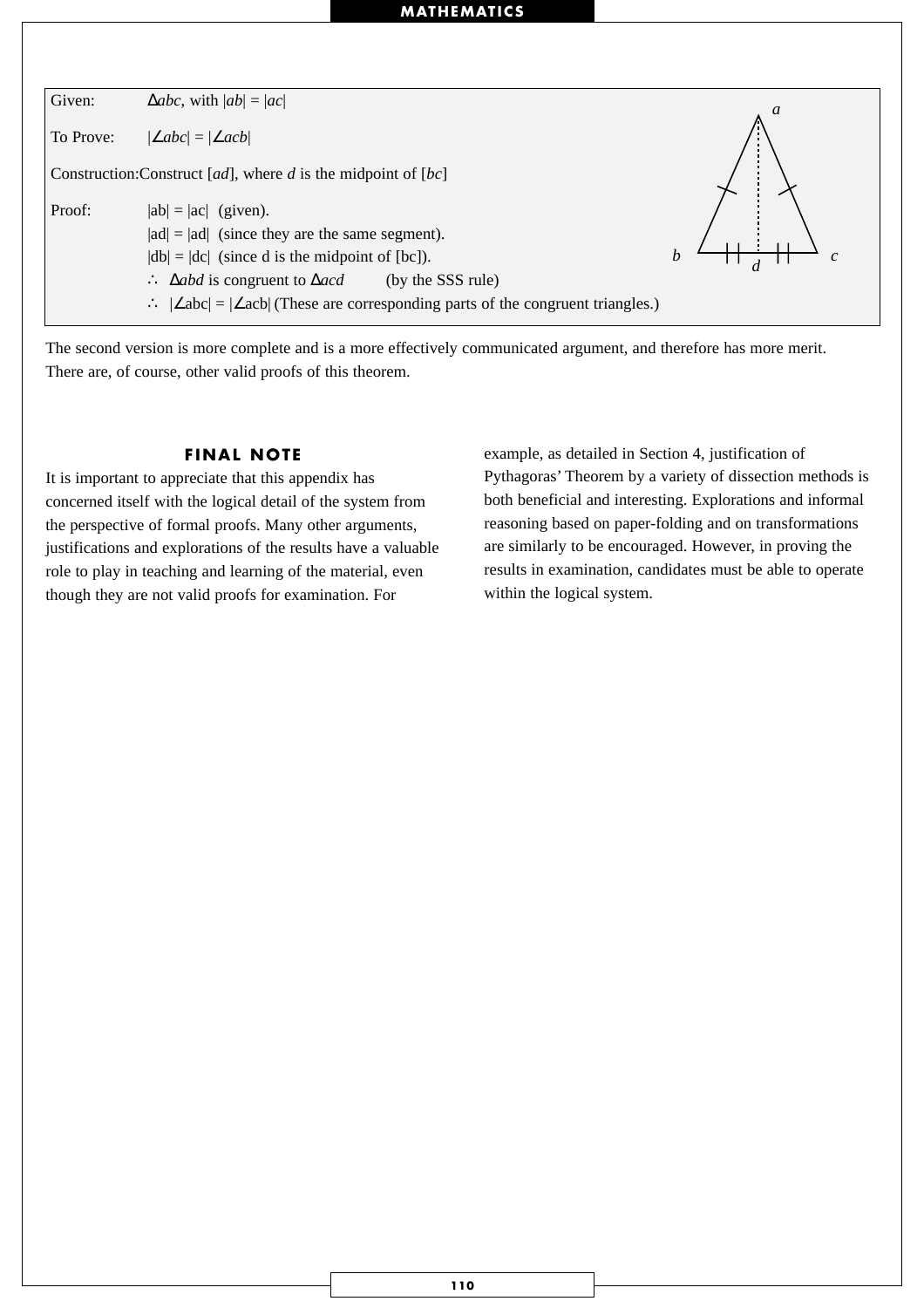# APPENDIX 3 RESOURCES

# **MATHEMATICS TEACHERS' ASSOCIATIONS**

Irish Mathematics Teachers Association Information can be found at **http://www.imta.ie**

# Other associations

National Council of Teachers of Mathematics, 1906 Association Drive, Reston, VA 20191-1593; email nctm@nctm.org, website address **http://www.nctm.org**

Mathematical Association, 259 London Road, Leicester, LE2 3BE, England

Association of Teachers of Mathematics, 7 Shaftesbury Street, Derby, DE23 8YB, England

These three associations are among the best sources of teaching materials, posters, and so forth.

# **MATHEMATICAL WEBSITES**

The following is a sample selection of mathematical websites. Each is accompanied by a short review.

Cornell Theory Center Math and Science Gateway Website address:

#### **http://www.tc.cornell.edu/Edu/MathSciGateway/math.html**

#### Review:

A very comprehensive gateway site (a site that categorises and links to lots of other sites). It contains sections on

- General Topics
- Geometry
- Fractals
- History of Mathematics
- Tables, Constants and Definitions
- Mathematical Software.

# Mathematics Teaching Resource Centre Website address:

#### **http://www.qesn.meq.gouv.qc.ca/mapco/index.htm**

#### Review:

This Canadian site has a notice board which tells what is new to the site, a framework for "Improving Student Performance in Mathematics", a resource toolkit, a staff lounge and many other mathematical links. To read most of the material on this site, a programme called Acrobat

Reader is required. It can be downloaded from the site, but be prepared to wait a while.

### Great Math Programs

Website address:

**http://xahlee.org/PageTwo\_dir/MathPrograms\_dir/math Programs.html**

Review:

This site gives a description of a wide range of recreational and educational mathematical software available mostly for the Macintosh platform rather than for PCs.

# BBC Education

Website address: **http://www.bbc.co.uk/education/megamaths/**

Review:

Some fun numeracy games here can be played online. A good way to practice tables against the clock!

#### Internet Mathematics Library

Website address: **http://forum.swarthmore.edu/library/**

Review:

This is part of one of the most famous sites for mathematics education: the Math Forum at Swarthmore. There are many categorised links to other pages.

### Mathematics with Alice

Website address: **http://library.thinkquest.org/10977/**

Review:

This is a quirky site based on the Lewis Carroll stories.

# Yahoo Mathematics

# Website address:

#### **http://dir.yahoo.com/science/mathematics/**

Review:

This is a search engine and yields Yahoo's categorisation of many mathematical sites.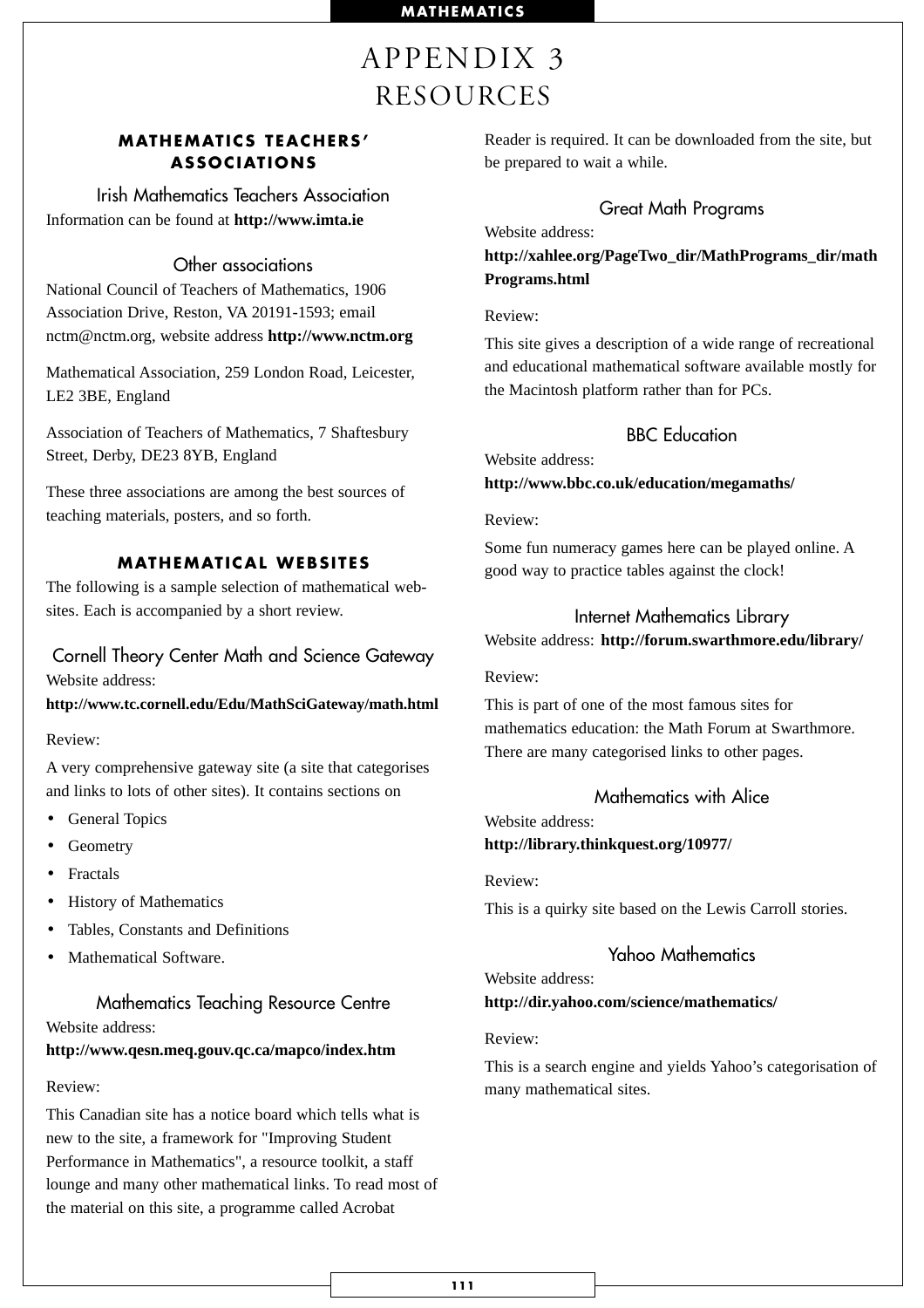# Center of Excellence for Science and Mathematics **Education**

#### Website address:

#### **http://cesme.utm.edu/MathLinks/mathlinks.htm**

#### Review:

This is another resource with many links to other mathematical sites. Following some of the links brings the surfer to a whole page of links dedicated to helping students with solving word problems.

# A selection of additional web-site addresses

Overview of the history of mathematics, with links to many interesting topics:

## **http://www-history.mcs.st-and.ac.uk/history/ HistTopics/History\_overview.html**

Development of the symbols we use for numbers: **http://www.islam.org/Mosque/ihame/Ref6.htm**

Fibonacci numbers and the Golden Ratio: **http://www.mcs.surrey.ac.uk/Personal/R.Knott/Fibonacci/fib.html http://math.holycross.edu/~davids/fibonacci/fibonacci.html**

# The Four-Colour Problem: **http://129.237.247.243/wizard/pages/01391.html**

Search for previously unknown Mersenne primes: **http://www.mersenne.org/prime.htm**

Biographies of female mathematicians (note the members of the Boole family):

#### **http://www.agnesscott.edu/lriddle/women/women.htm**

The American Mathematical Society's pages on what is new in mathematics (rather advanced, but may be of interest):

#### **http://www.ams.org/new-in-math/**

(see for example a reference to William Rowan Hamilton: **http://www.ams.org/new-in-math/cover/dna-abc2.html )**

#### Logo:

#### **http://www.terrapinlogo.com/**

(for instance, follow the route: FOR EDUCATORS/Why use Logo?)

#### **http://www.softronix.com**

(and look at information and on-line books on MSW Logo) **http://www.lcsi.ca/** (and for instance look at "links")

Many enjoyable activities and puzzles: **http://www.mathsyear2000.org/**

This is just a short selection of some of the sites to give mathematics teachers a flavour of what is available. They contain, among other things, class plans, chat groups, mathematical games and puzzles, free software, reviews of programs, interesting projects and links with schools. See also **http://www.scoilnet.ie** for ideas and references submitted by Irish teachers.

#### **BOOKS**

# Lesson ideas

The books in this category contain ideas for teaching mathematics (in some cases alongside discussion of mathematics or mathematics education).

Bolt, B. *Mathematical Activities: a Resource Book for Teachers.* Cambridge: Cambridge University Press, 1982 [and subsequent books of activities by Bolt].

Brophy, Tim. *Mathematics and Science with MathView.* John F Marshall, 1997.

Cotton, David. *Mathematics Lessons at a Moment's Notice.* London: Foulsham, 1986.

Creative Publications. *Algebra with Pizazz and Middle School Math with Pizazz*. [See the website: http://www.creativepublications.com]

Jones, Lesley, ed. *Teaching Mathematics and Art.* Cheltenham: Stanley Thornes, 1991.

Kjartan, Poskitt. *Murderous Maths.* Hippo Publications, 1997.

Mitchell, Merle. *Mathematical History: Activities, Puzzles, Stories and Games.* Reston, VA: NCTM, 1978.

Pappas, Theoni. *Mathematics Appreciation.* San Carlos, CA: Wide World Publishing / Tetra, 1987. [Postal address: PO Box 476, San Carlos, CA 94070]

Sawyer, W. W. *Vision in Elementary Mathematics.* Harmondsworth: Penguin, 1964.

Shan, Sharan-Jeet, and Bailey, Peter. *Multiple Factors: Classroom Mathematics for Equality and Justice.* Stoke-on-Trent, England: Trentham Books, 1991. [This book contains lesson ideas from many cultures.]

Sharp, R. M., and Metzner, S. *The Sneaky Square and 113 Other Math Activities for Kids.* Blue Ridge Summit, PA: Tab Books, 1990.

Thyer, Dennis. *Mathematical Enrichment Exercises: A Teacher's Guide.* London: Cassell, 1993.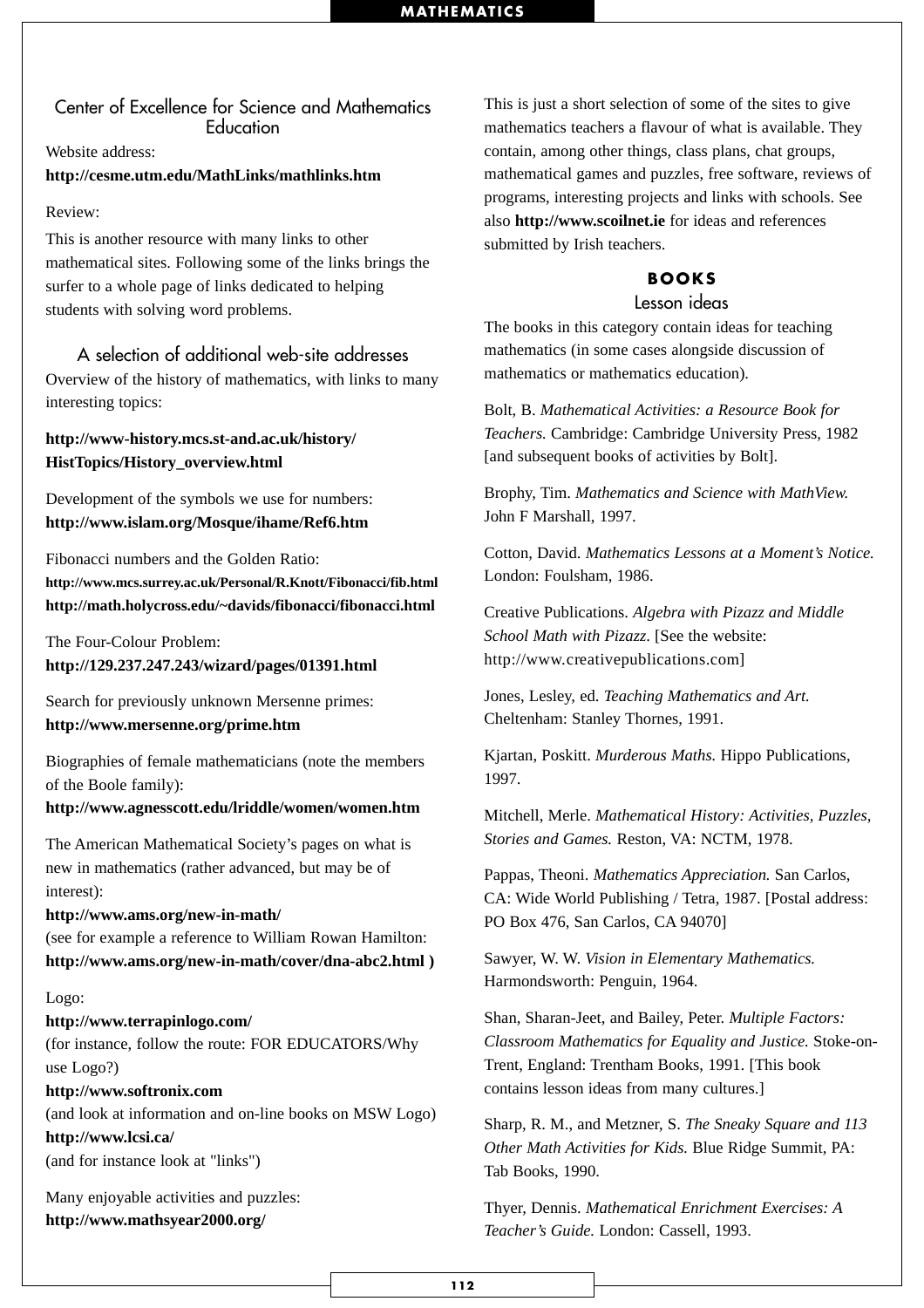#### General interest

The books in this section are chiefly books about mathematics, and give scope for enjoyable browsing. Most are aimed at a general audience, but may be particularly interesting for teachers. Some books could be relevant for students also.

Bondi, Christine, ed. (for the Institute of Mathematics and its Applications). *New Applications of Mathematics.* Harmondsworth: Penguin, 1991.

Cosgrave, John B. *A Prime for the Millennium.* Roundstone: Folding Landscapes, 2000.

Davis, Philip J., and Hersh, Reuben. T*he Mathematical Experience.* Boston: Birkhauser, 1980; also Harmondsworth: Pelican Books, 1983.

Devlin, Keith. *Mathematics: the Science of Patterns.* New York: Scientific American Library, 1994.

Eastway, Rob, and Wyndham, Jeremy. *Why Do Buses Come in Threes? The Hidden Mathematics of Everyday Life.* London: Robson Books, 1998, 1999.

Flannery, Sarah, with Flannery, David. *In Code: a Mathematical Journey. London:* Profile Books, 2000.

Houston, Ken, ed. *Creators of Mathematics: the Irish Connection.* Dublin: UCD Press, 2000.

Jacobs, Harold R. *Mathematics: a Human Endeavor: a Book for Those who Think They Don't Like the Subject.* 2nd ed. San Francisco: Freeman, 1982.

Pappas, Theoni. *The Joy of Mathematics: Discovering Mathematics All Around You.* San Carlos, CA: Wide World publishing / Tetra, 1986, 1989.

Pappas, Theoni. *More Joy of Mathematics.* San Carlos, CA: Wide World Publishing / Tetra, 1991 .

Singh, Simon. F*ermat's Last Theorem.* London: Fourth Estate, 1997 [paperback 1998].

Smullyan, Raymond. *What is the Name of This Book? The Riddle of Dracula and Other Logical Puzzles.* Harmondsworth: Penguin, 1981.

Struik, Dirk J. A *Concise History of Mathematics,* 4th ed. Toronto: Dover Publications, 1987.

Vorderman, Carol. *How Mathematics Works.* London: Dorling Kindersley, 1996, 1998.

Wells, David. *The Penguin Dictionary of Curious and Interesting Numbers.* Harmondsworth: Penguin, 1986, 1987.

# Mathematics education

The first book listed below is aimed chiefly at beginning teachers, but is mentioned here because its philosophy is so close to that of the one underlying the methodology discussed in these *Guidelines.* The second book is a very valuable resource containing many practical ideas presented against a background of research.

Backhouse, J., Haggarty, L., Pirie, S., and Stratton, J. *Improving the Learning of Mathematics.* Children, Teachers and Learning Series. London: Cassell, 1992.

National Council of Teachers of Mathematics. *Principles and Standards for School Mathematics.* Reston, VA: NCTM, 2000.

#### **SUGGESTED RESOURCES AND EQUIPMENT FOR A MATHEMATICS CLASSROOM**

Active teaching and learning are often facilitated by the use of various kinds of material. Useful items include the following:

| Large geometry compasses,                       | Set of calculators               |  |  |  |  |
|-------------------------------------------------|----------------------------------|--|--|--|--|
| protractor and setsquares.                      | Set of log tables                |  |  |  |  |
| Set of scissors<br>(the "blunt-nosed" variety!) | The polydron kit                 |  |  |  |  |
| Coloured paper or thin                          | Jim Marsden's activity kits      |  |  |  |  |
| cardboard                                       | Calculator hex board game        |  |  |  |  |
| Paper fasteners                                 | Dart mathematics game            |  |  |  |  |
| Trundle wheel                                   | Dice                             |  |  |  |  |
| Dominoes                                        | Counters                         |  |  |  |  |
| <b>Clinometers</b>                              | Unifix cubes                     |  |  |  |  |
| Boxes of 2D and 3D shapes                       | Mathematical posters             |  |  |  |  |
| Graduated cylinders                             | Geoboards, pegboards and<br>pegs |  |  |  |  |

Many of these items can be bought in stationers' shops. References to others can be found in the journals or on the websites of mathematics teachers' associations.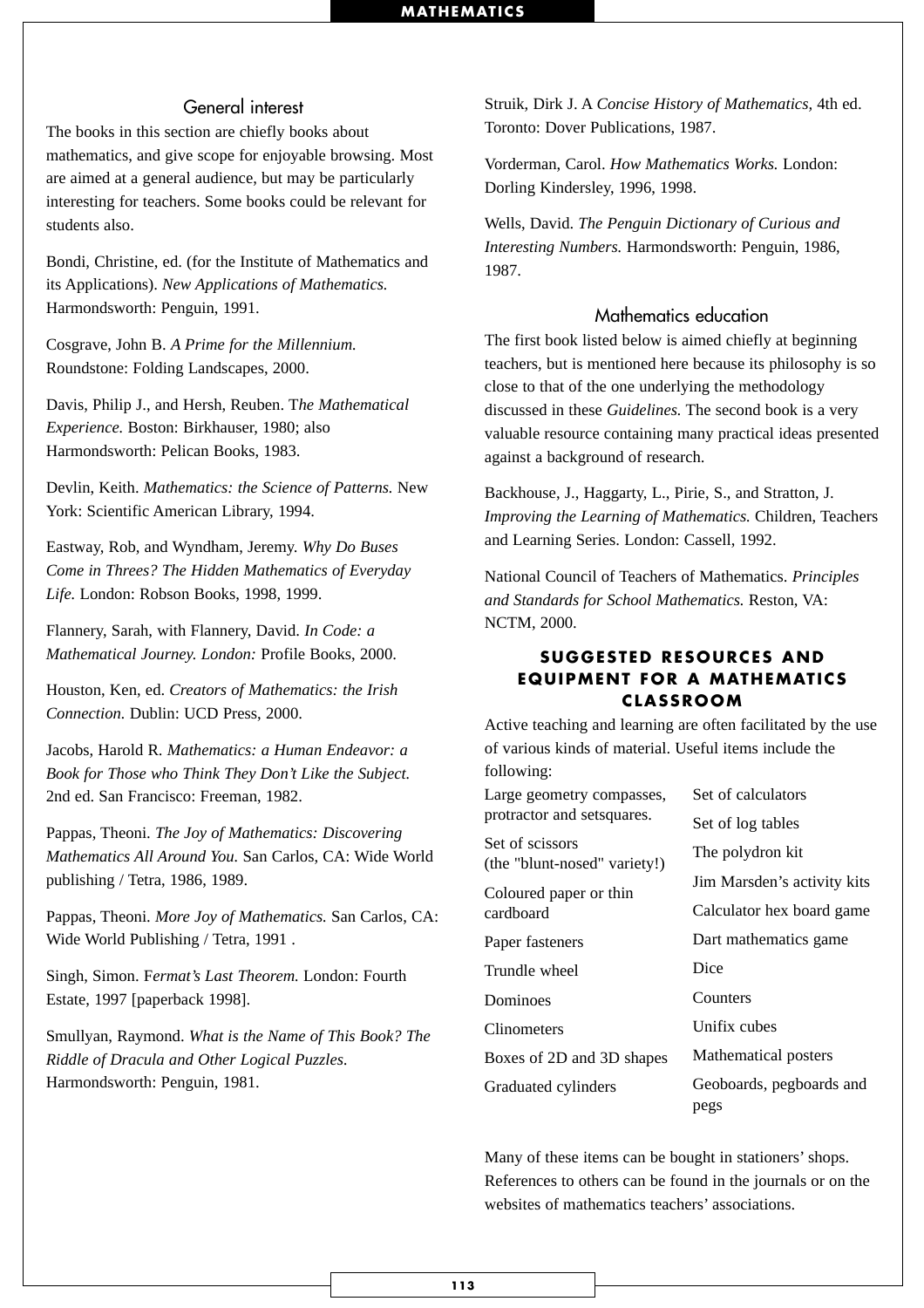# APPENDIX 4 TABLES FOR PLANNING AND RECORDING

This appendix contains tables that can be used to facilitate planning of the topics and sub-topics given in the syllabus, for each of the three levels. Also included is a template for developing further lesson ideas, along the lines of those

contained in chapter 4 of these *Guidelines*. Teachers are encouraged to use this template to plan, record and share lesson ideas with colleagues.

# **HIGHER COURSE: PLANNING AND RECORD SHEET**

|      |                                                  | 1st year | 2nd year | 3rd year | <b>Notes</b> |
|------|--------------------------------------------------|----------|----------|----------|--------------|
| Sets |                                                  |          |          |          |              |
| 1.   | <b>Basic</b> concepts                            |          |          |          |              |
| 2.   | Venn Diagrams                                    |          |          |          |              |
| 3.   | Set operations (NOT three sets)                  |          |          |          |              |
|      | Set operations: three sets                       |          |          |          |              |
| 4.   | Properties etc.                                  |          |          |          |              |
|      |                                                  |          |          |          |              |
|      | Number systems                                   |          |          |          |              |
| 1.   | <b>Basic</b> concepts                            |          |          |          |              |
|      | Operations/estimation and approximation          |          |          |          |              |
| 2.   | Z, operations etc. in Z                          |          |          |          |              |
|      | [Revision throughout year]                       |          |          |          |              |
| 3.   | Rationals                                        |          |          |          |              |
|      | Rationals as decimals                            |          |          |          |              |
|      | Operations/estimation and approximation          |          |          |          |              |
|      | Ratio and proportion                             |          |          |          |              |
| 4.   | Powers: first 2 rules                            |          |          |          |              |
|      | Second two rules                                 |          |          |          |              |
|      | Remaining rules                                  |          |          |          |              |
|      | Square roots, reciprocals                        |          |          |          |              |
|      | Scientific notation                              |          |          |          |              |
| 5.   | Reals                                            |          |          |          |              |
|      | Irrationals, surds                               |          |          |          |              |
| 6.   | Properties                                       |          |          |          |              |
|      |                                                  |          |          |          |              |
|      | Applied arithmetic and measure                   |          |          |          |              |
| 1.   | Bills etc. (social arithmetic: basics)           |          |          |          |              |
|      | Ditto: problems                                  |          |          |          |              |
| 2.   | SI units, physical units                         |          |          |          |              |
| 3.   | Perimeter / area /volume (rectangular solids)    |          |          |          |              |
|      | Circles etc.                                     |          |          |          |              |
|      | Applications including Pythagoras                |          |          |          |              |
|      |                                                  |          |          |          |              |
|      | Algebra                                          |          |          |          |              |
| 1.   | Basic concepts, evaluation                       |          |          |          |              |
| 2.   | Manipulation of expressions (to multiplication)  |          |          |          |              |
|      | Division of expressions                          |          |          |          |              |
|      | Rearrangement of formulae                        |          |          |          |              |
|      | Addition and subtraction of algebraic fractions. |          |          |          |              |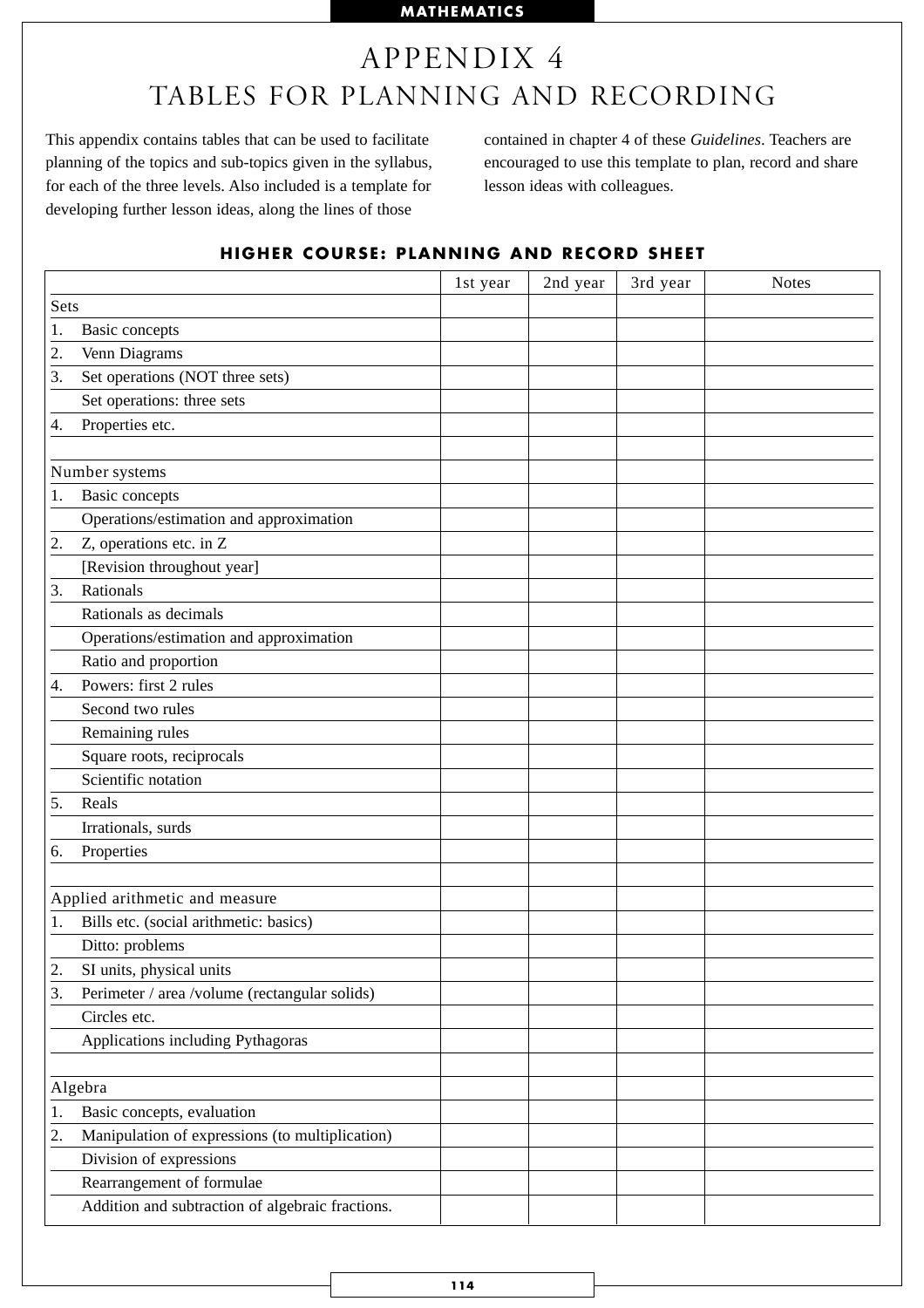|    |                                                                    |          |          |          | <b>Notes</b> |
|----|--------------------------------------------------------------------|----------|----------|----------|--------------|
| 3. | Factors: simple                                                    | 1st year | 2nd year | 3rd year |              |
|    | Factors: trinomials                                                |          |          |          |              |
|    | Factors: two squares                                               |          |          |          |              |
| 4. | Linear equations                                                   |          |          |          |              |
|    | Simultaneous equations: basic                                      |          |          |          |              |
|    | Simultaneous equations: problems                                   |          |          |          |              |
|    |                                                                    |          |          |          |              |
|    | Quadratic equations: factor method<br>Quadratic equations: formula |          |          |          |              |
|    |                                                                    |          |          |          |              |
| 5. | Equations involving algebraic fractions                            |          |          |          |              |
| 6. | Inequalities                                                       |          |          |          |              |
|    |                                                                    |          |          |          |              |
|    | <b>Statistics</b>                                                  |          |          |          |              |
| 1. | Diagrammatic representation of data                                |          |          |          |              |
| 2. | Frequency table and histogram                                      |          |          |          |              |
|    | Mean and mode                                                      |          |          |          |              |
|    | Mean of grouped frequency                                          |          |          |          |              |
|    | Cumulative frequency, ogive etc.                                   |          |          |          |              |
|    |                                                                    |          |          |          |              |
|    | Geometry                                                           |          |          |          |              |
| 1. | Synthetic geometry: elementary concepts                            |          |          |          |              |
|    | Basic work up to congruency                                        |          |          |          |              |
|    | Area and parallelogram (etc.) results                              |          |          |          |              |
|    | Circles and circle theorems                                        |          |          |          |              |
|    | Similarity theorems etc.                                           |          |          |          |              |
|    | Pythagoras & converse                                              |          |          |          |              |
| 2. | Transformation geometry: basics (NOT rotation)                     |          |          |          |              |
|    | Rotation                                                           |          |          |          |              |
| 3. | Co-ordinate geometry: basics                                       |          |          |          |              |
|    | Images of points                                                   |          |          |          |              |
|    | Distance, midpoint                                                 |          |          |          |              |
|    | Slope etc.                                                         |          |          |          |              |
|    | Equation of line                                                   |          |          |          |              |
|    | Intersection of lines                                              |          |          |          |              |
|    |                                                                    |          |          |          |              |
|    | Trigonometry                                                       |          |          |          |              |
| 1. | Basics (up to 90 degrees)                                          |          |          |          |              |
| 2. | Solving right-angled triangles                                     |          |          |          |              |
|    | Above for larger angles where relevant                             |          |          |          |              |
|    | Sine rule, area                                                    |          |          |          |              |
|    |                                                                    |          |          |          |              |
|    | Functions and graphs                                               |          |          |          |              |
| 1. | Basic concepts, couples etc.                                       |          |          |          |              |
| 2. | Function notation, graphs                                          |          |          |          |              |
| 3. | Maxima and minima from graphs                                      |          |          |          |              |
| 4. | Solution sets of inequalities on number line                       |          |          |          |              |
| 5. | Graphs for simultaneous equations                                  |          |          |          |              |
|    |                                                                    |          |          |          |              |
|    | <b>TOTALS</b>                                                      |          |          |          |              |
|    |                                                                    |          |          |          |              |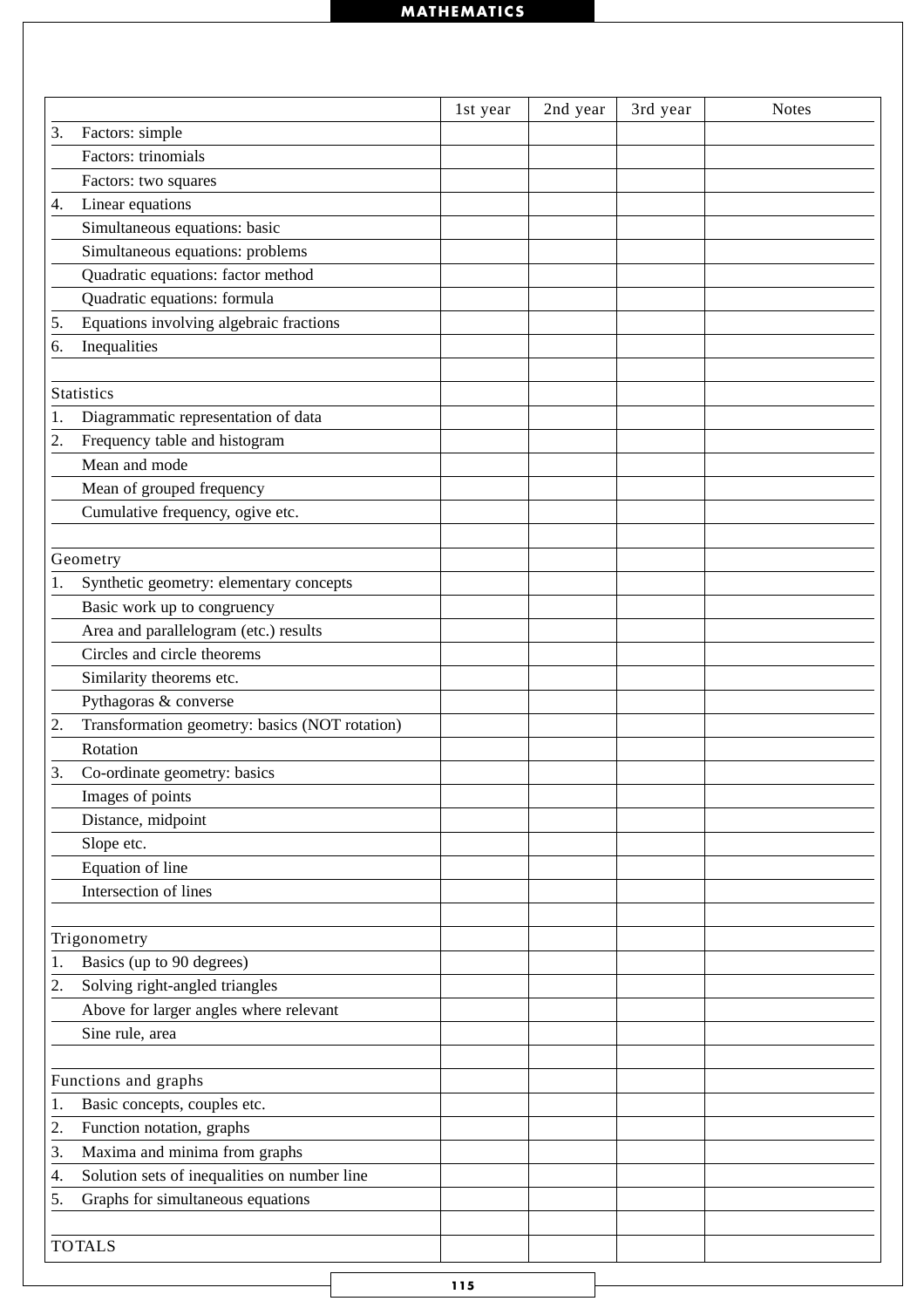|      |                                                  | 1st year | 2nd year | 3rd year | <b>Notes</b> |
|------|--------------------------------------------------|----------|----------|----------|--------------|
| Sets |                                                  |          |          |          |              |
| 1.   | <b>Basic</b> concepts                            |          |          |          |              |
| 2.   | Venn Diagrams                                    |          |          |          |              |
| 3.   | Set operations (NOT three sets)                  |          |          |          |              |
|      | Set operations: three sets                       |          |          |          |              |
| 4.   | Properties etc.                                  |          |          |          |              |
|      |                                                  |          |          |          |              |
|      | Number systems                                   |          |          |          |              |
| 1.   | <b>Basic</b> concepts                            |          |          |          |              |
|      | Operations/estimation and approximation          |          |          |          |              |
| 2.   | Z, operations etc. in Z                          |          |          |          |              |
|      | [Revision throughout year]                       |          |          |          |              |
| 3.   | Rationals, rationals as decimals                 |          |          |          |              |
|      | Operations/estimation and approximation          |          |          |          |              |
|      | Ratio and proportion                             |          |          |          |              |
| 4.   | Powers: first 2 rules                            |          |          |          |              |
|      | Remaining rule and concepts                      |          |          |          |              |
|      | Square roots, reciprocals                        |          |          |          |              |
|      | Scientific notation                              |          |          |          |              |
| 5.   | Reals                                            |          |          |          |              |
| 6.   | Properties                                       |          |          |          |              |
|      |                                                  |          |          |          |              |
|      | Applied arithmetic and measure                   |          |          |          |              |
| 1.   | Bills etc. (social arithmetic: basics)           |          |          |          |              |
|      | Ditto: problems                                  |          |          |          |              |
| 2.   | SI units, physical units                         |          |          |          |              |
| 3.   | Perimeter / area /volume (rectangular solids)    |          |          |          |              |
|      | Circles etc.                                     |          |          |          |              |
|      | Applications                                     |          |          |          |              |
|      |                                                  |          |          |          |              |
|      | Algebra                                          |          |          |          |              |
| 1.   | Basic concepts, evaluation                       |          |          |          |              |
| 2.   | Manipulation of expressions (to multiplication)  |          |          |          |              |
|      | Addition and subtraction of algebraic fractions. |          |          |          |              |
| 3.   | Factors: simple                                  |          |          |          |              |
|      | Factors: trinomials                              |          |          |          |              |
|      | Factors: two squares                             |          |          |          |              |
| 4.   | Linear equations                                 |          |          |          |              |
|      | Simultaneous equations: basic                    |          |          |          |              |
|      | Simultaneous equations: problems                 |          |          |          |              |
|      | Quadratics equations                             |          |          |          |              |
| 5.   | Equations involving algebraic fractions          |          |          |          |              |
| 6.   | Inequalities                                     |          |          |          |              |
|      |                                                  |          |          |          |              |

# **ORDINARY COURSE: PLANNING AND RECORD SHEET**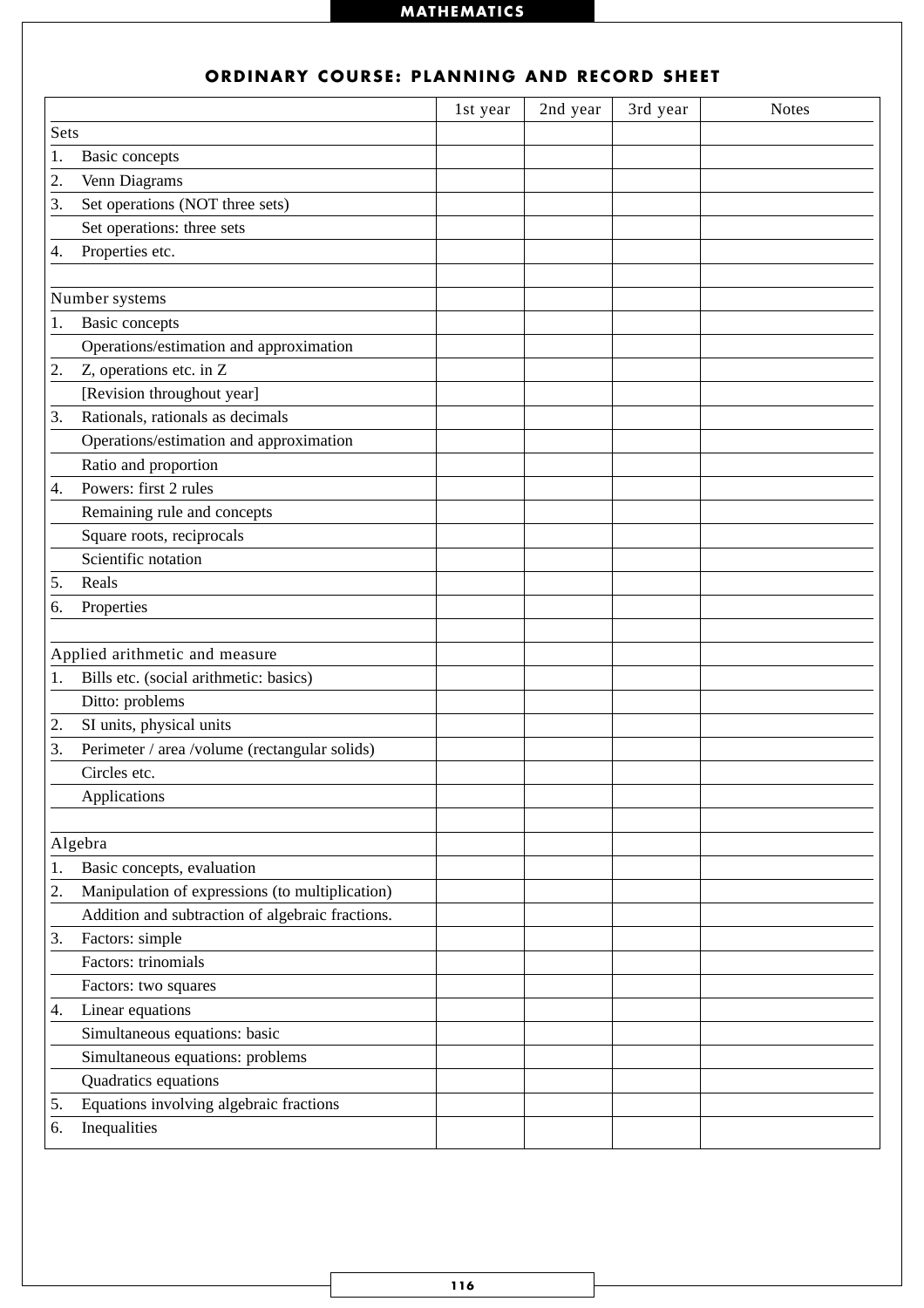|    |                                              | 1st year | 2nd year | 3rd year | <b>Notes</b> |
|----|----------------------------------------------|----------|----------|----------|--------------|
|    | <b>Statistics</b>                            |          |          |          |              |
| 1. | Diagrammatic representation of data          |          |          |          |              |
| 2. | Frequency table                              |          |          |          |              |
|    | Mean and mode                                |          |          |          |              |
|    |                                              |          |          |          |              |
|    | Geometry                                     |          |          |          |              |
| 1. | Synthetic geometry: elementary concepts      |          |          |          |              |
|    | Basic work up to congruency                  |          |          |          |              |
|    | Area and parallelogram (etc.) results        |          |          |          |              |
|    | Circle and circle results                    |          |          |          |              |
|    | Pythagoras & converse                        |          |          |          |              |
| 2. | Transformation geometry                      |          |          |          |              |
| 3. | Co-ordinate geometry: basics                 |          |          |          |              |
|    | Images of points                             |          |          |          |              |
|    | Distance, midpoint, slope                    |          |          |          |              |
|    | Equation of line                             |          |          |          |              |
|    | Intersection of lines with axes              |          |          |          |              |
|    |                                              |          |          |          |              |
|    | Trigonometry                                 |          |          |          |              |
| 1. | <b>Basics</b>                                |          |          |          |              |
| 2. | Solving right-angled triangles               |          |          |          |              |
|    |                                              |          |          |          |              |
|    | Functions and graphs                         |          |          |          |              |
| 1. | Basic concepts, couples etc.                 |          |          |          |              |
| 2. | Function notation, functions                 |          |          |          |              |
| 3. | Solution sets of inequalities on number line |          |          |          |              |
| 4. | Graphs for simultaneous equations            |          |          |          |              |
|    |                                              |          |          |          |              |
|    | <b>TOTALS</b>                                |          |          |          |              |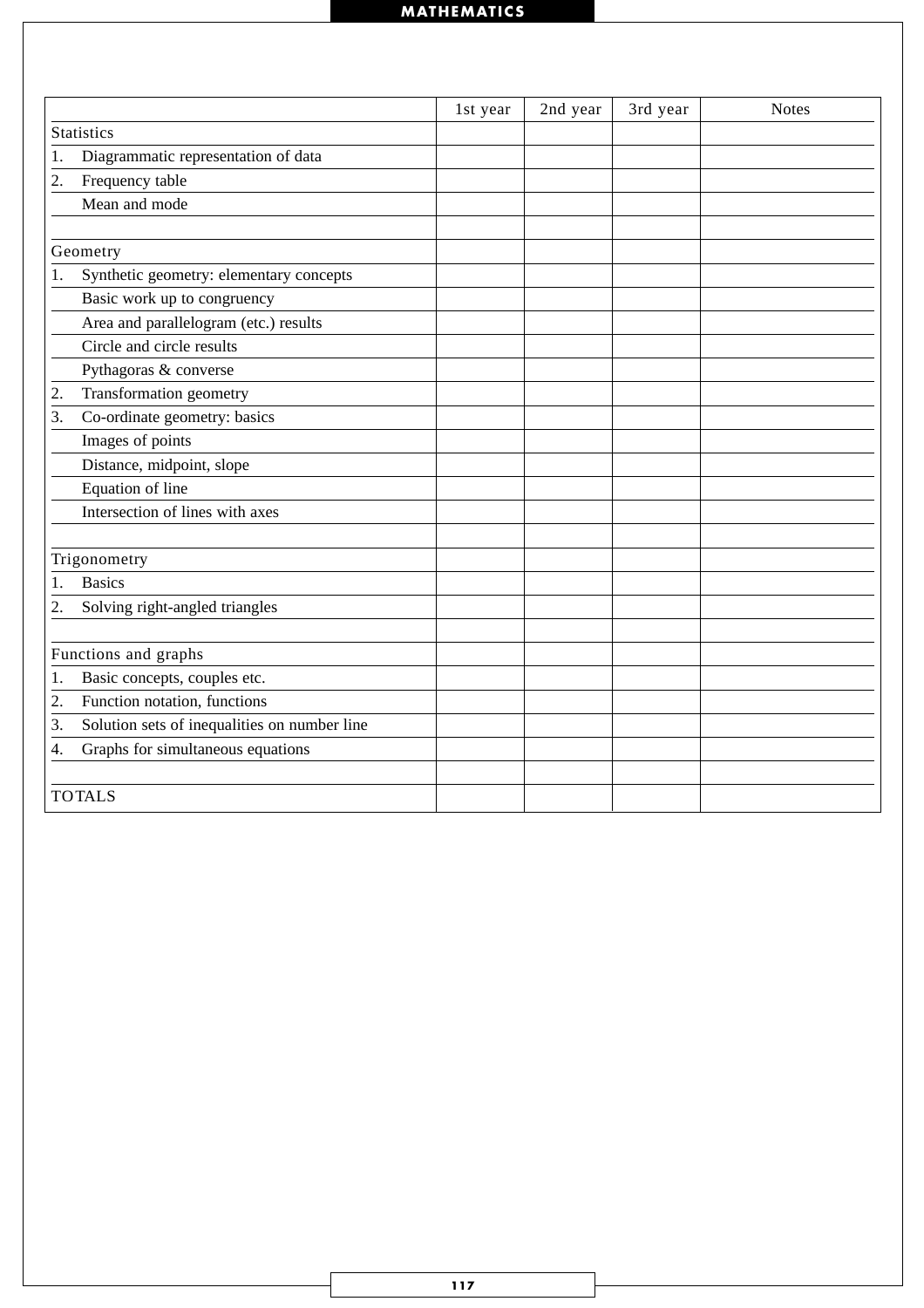|                                                      | 1st year | 2nd year | 3rd year | <b>Notes</b> |
|------------------------------------------------------|----------|----------|----------|--------------|
| Sets                                                 |          |          |          |              |
| 1. Basic concepts                                    |          |          |          |              |
| Venn Diagrams<br>2.                                  |          |          |          |              |
| 3. Set operations                                    |          |          |          |              |
| 4. Properties etc.                                   |          |          |          |              |
|                                                      |          |          |          |              |
| Number systems                                       |          |          |          |              |
| 1. Basic concepts                                    |          |          |          |              |
| Operations/estimation and approximation              |          |          |          |              |
| 2. Z, addition in Z                                  |          |          |          |              |
| [Revision throughout year]                           |          |          |          |              |
| 3. Positive rationals                                |          |          |          |              |
| Fractions: operations/estimation and approximation   |          |          |          |              |
| Decimals: operations/estimation and approximation    |          |          |          |              |
| Percentages: operations/estimation and approximation |          |          |          |              |
| Equivalence                                          |          |          |          |              |
| 4. Squares, square roots                             |          |          |          |              |
| 5. Properties                                        |          |          |          |              |
|                                                      |          |          |          |              |
| Applied arithmetic and measure                       |          |          |          |              |
| 1. Bills etc. (social arithmetic: basics)            |          |          |          |              |
| Ditto: problems                                      |          |          |          |              |
| 2. SI units, physical units                          |          |          |          |              |
| 3. Maps                                              |          |          |          |              |
| 4. Perimeter / area /volume (rectangular solids)     |          |          |          |              |
| Circles etc.                                         |          |          |          |              |
|                                                      |          |          |          |              |
| Statistics and data handling                         |          |          |          |              |
| 1. Diagrammatic representation of data               |          |          |          |              |
| Relationships expressed by graphs and tables         |          |          |          |              |
| 2. Frequency table                                   |          |          |          |              |
| Mean and mode                                        |          |          |          |              |
|                                                      |          |          |          |              |
| Algebra                                              |          |          |          |              |
| 1. Basic concepts, evaluation                        |          |          |          |              |
| Simplification of expressions<br>2.                  |          |          |          |              |
| 3. Linear equations with natural solutions           |          |          |          |              |
|                                                      |          |          |          |              |
| Relations, functions and graphs                      |          |          |          |              |
| 1. Basic concepts, arrow diagrams for relations      |          |          |          |              |
| 2. Plotting points, line                             |          |          |          |              |
| 3. Drawing and interpreting linear grahs             |          |          |          |              |
|                                                      |          |          |          |              |
|                                                      |          |          |          |              |
|                                                      |          |          |          |              |
|                                                      |          |          |          |              |
|                                                      |          |          |          |              |

## **FOUNDATION COURSE: PLANNING AND RECORD SHEET**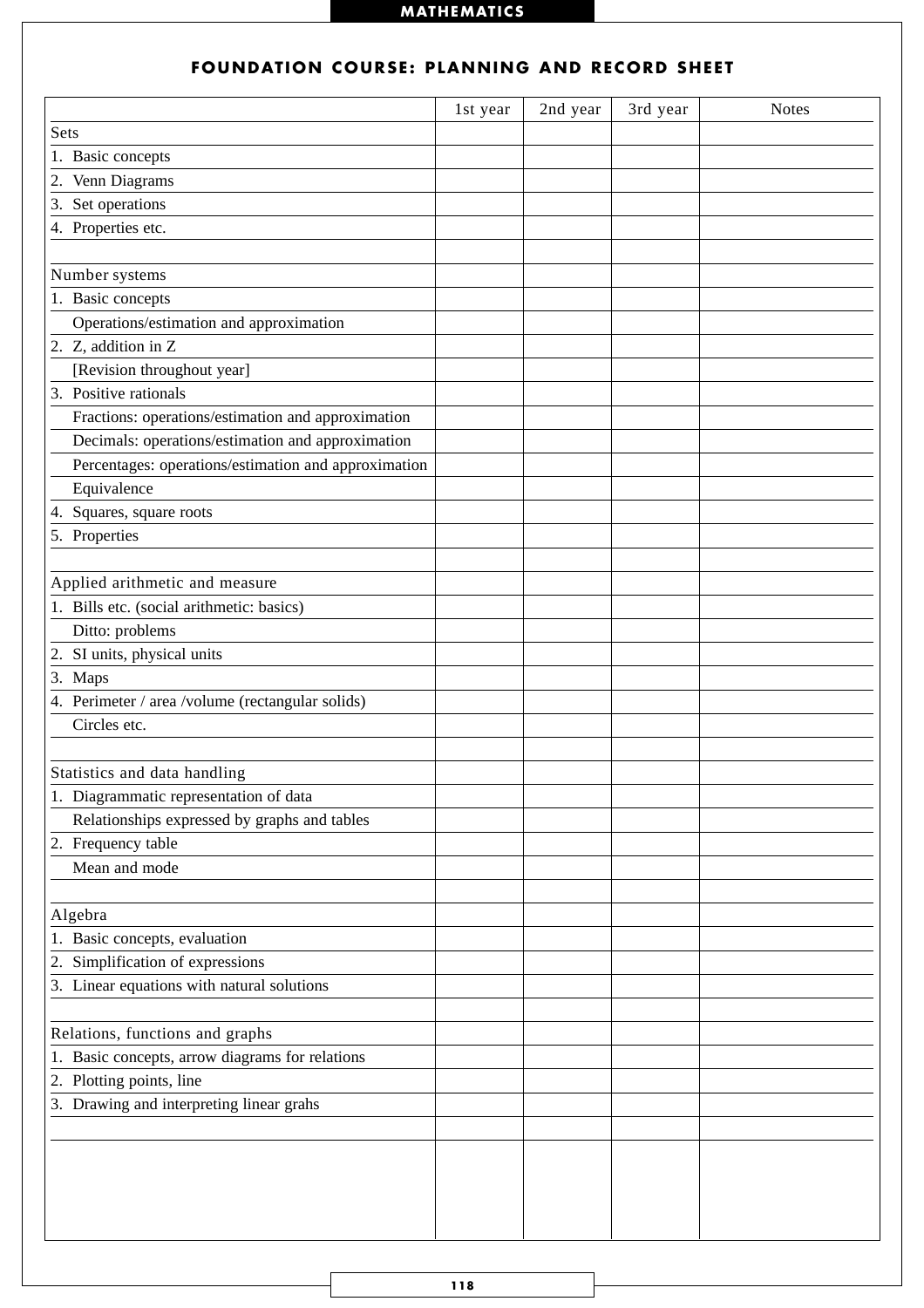|                                               | 1st year | 2nd year | 3rd year | <b>Notes</b> |
|-----------------------------------------------|----------|----------|----------|--------------|
| Geometry                                      |          |          |          |              |
| Synthetic geometry: elementary concepts<br>1. |          |          |          |              |
| Line segments                                 |          |          |          |              |
| Angles and triangles                          |          |          |          |              |
| Right-angled triangles                        |          |          |          |              |
| Rectangles, area etc.                         |          |          |          |              |
| Transformation geometry<br>2.                 |          |          |          |              |
| Constructions                                 |          |          |          |              |
|                                               |          |          |          |              |
| <b>TOTALS</b>                                 |          |          |          |              |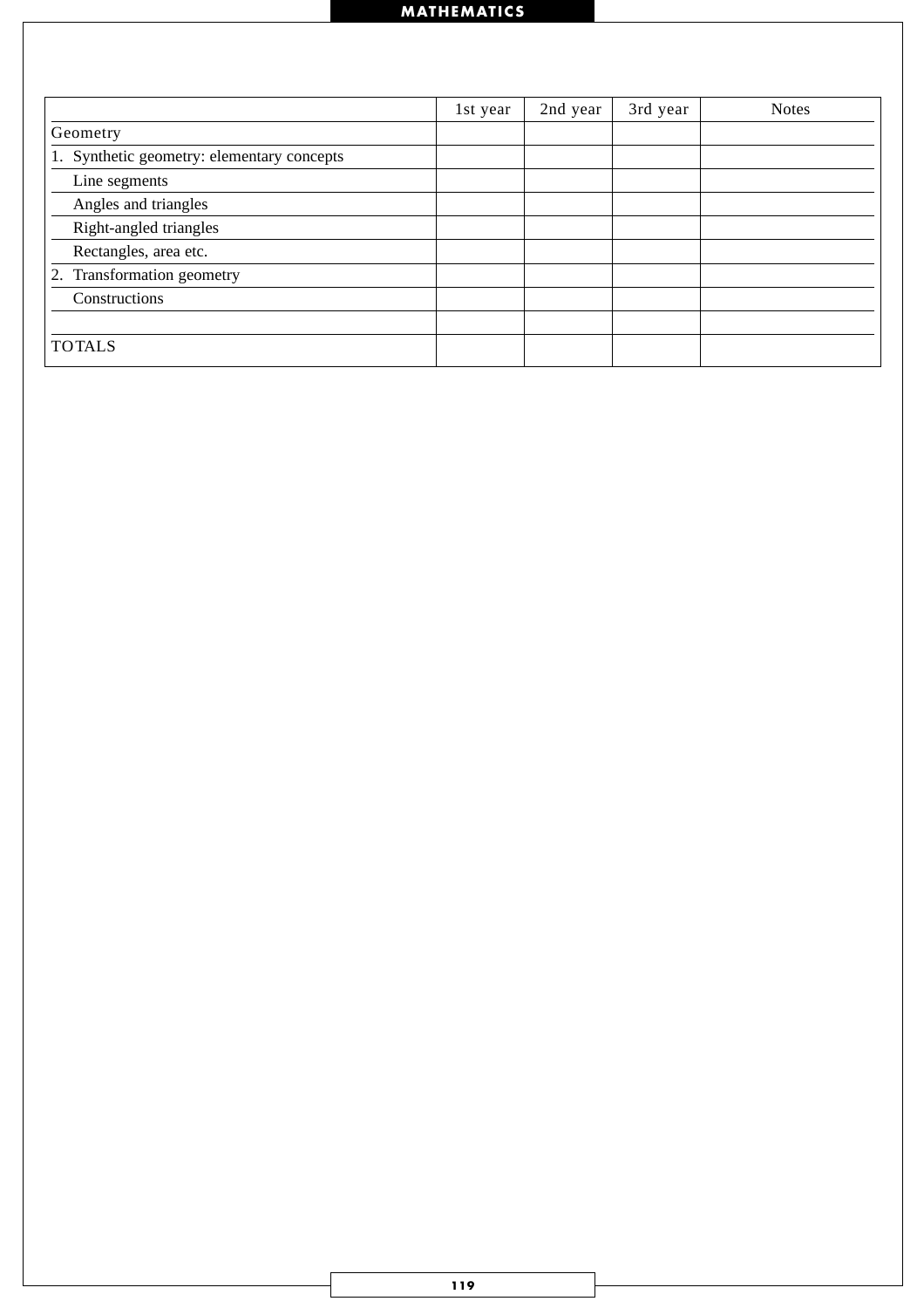# **LESSON IDEAS TEMPLATE**

Teachers are encouraged to document lesson ideas which they have found useful and effective for a particular topic. The template given below, which follows the style of the lesson ideas in these *Guidelines,* may be used for this purpose.

| TITLE:                             |
|------------------------------------|
| TOPIC:                             |
| AIM:                               |
|                                    |
|                                    |
| <b>RESOURCES:</b>                  |
|                                    |
|                                    |
| METHOD:                            |
|                                    |
|                                    |
| CLASSROOM MANAGEMENT IMPLICATIONS: |
|                                    |
|                                    |
|                                    |
|                                    |
|                                    |